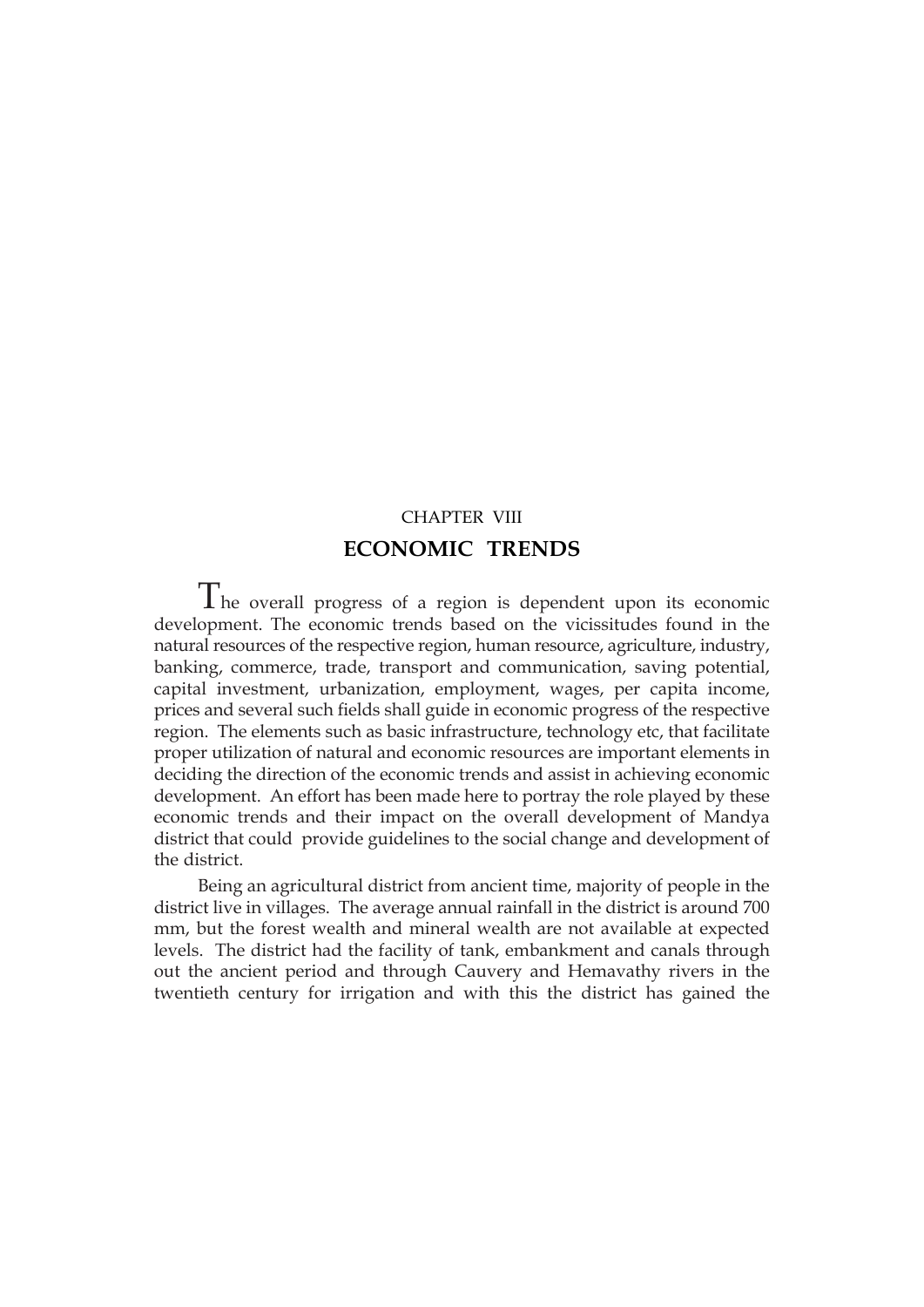distinction of growing commercial crops such as sugarcane, mulberry in addition to horticultural crops and has transformed into a golden land of paddy cultivation. Today milk production, poultry and sericulture have become the main secondary occupation of the people of the district and this has improved their economic status tremendously. The irrigation facility has increased paddy cultivation resulting in considerable rise in the rice mill industry with 664 huller, 274 sheller and 235 modern rice mills functioning in the district.

Earlier (at present also) jaggery was produced in alemane Viz Jaggery making units. The Ashtagrama Sugar Factory was established in the district at Palahalli (Srirangapatna Taluk) as early as 1847. Although it was world famous for its crystal sugar was closed down very early. But, with the construction of Cauvery dam, irrigation facility increased and it paved way for establishing large-scale sugar factories after 1933. As a result today, there are sugar factories working in Mandya (1933), Pandavapura (1959), Kalamuddanadoddi (1974) and Makavalli (1999) in the district. S.C.M. Sugar factory is under construction near Maddur. Mandya District Milk Producers Co-operative Union (MANMUL) has been functioning in Gejjalagere of Maddur taluk since 1987 and is responsible for milk revolution in the district in addition to producing by-products of milk.

Spirit production units are functioning at Mandya, Gendehosahalli (Srirangapatna taluk) and Kalenahalli (Mandya taluk), Melukote (Dhotra), Talagawadi, Kodiyala, Hosaholalu and Kikkeri are famous for saree weaving and have retained their importance even today in the district. Chinya and Mandya are famous for woolen blankets; Malavalli and Halagur for leather goods; Nagamangala for brass items; Ganjam, Sindaghatta for silk fabrics; Ganjam for bullock carts, is popular even today.

In the twentieth century, Tobacco Curing Factory (1937) started in Mandya, while Mandya National Paper Mills (1962) in Belagola, Mysore Chemicals and Fertilizers (1940), Allied Resins and Chemicals (Ltd) (1965), Mysore Acetate and Chemicals (Ltd.) (1963), Karnataka Scooters (Ltd.) (1977), Habib Solvent Extracts (Ltd.) (1978), MK Agrotech Ltd. Factory and P.T.I (Ltd.) (1988), Somanahalli, are some of the major industries that have impacted the economic trends in the district. In support of this, in order to give stress for industries in the district, in addition to declaring certain selected areas as industrial area, attempts were also made to provide basic infrastructure. As a result, today, 123 industrial sheds are functioning in the six industrial areas of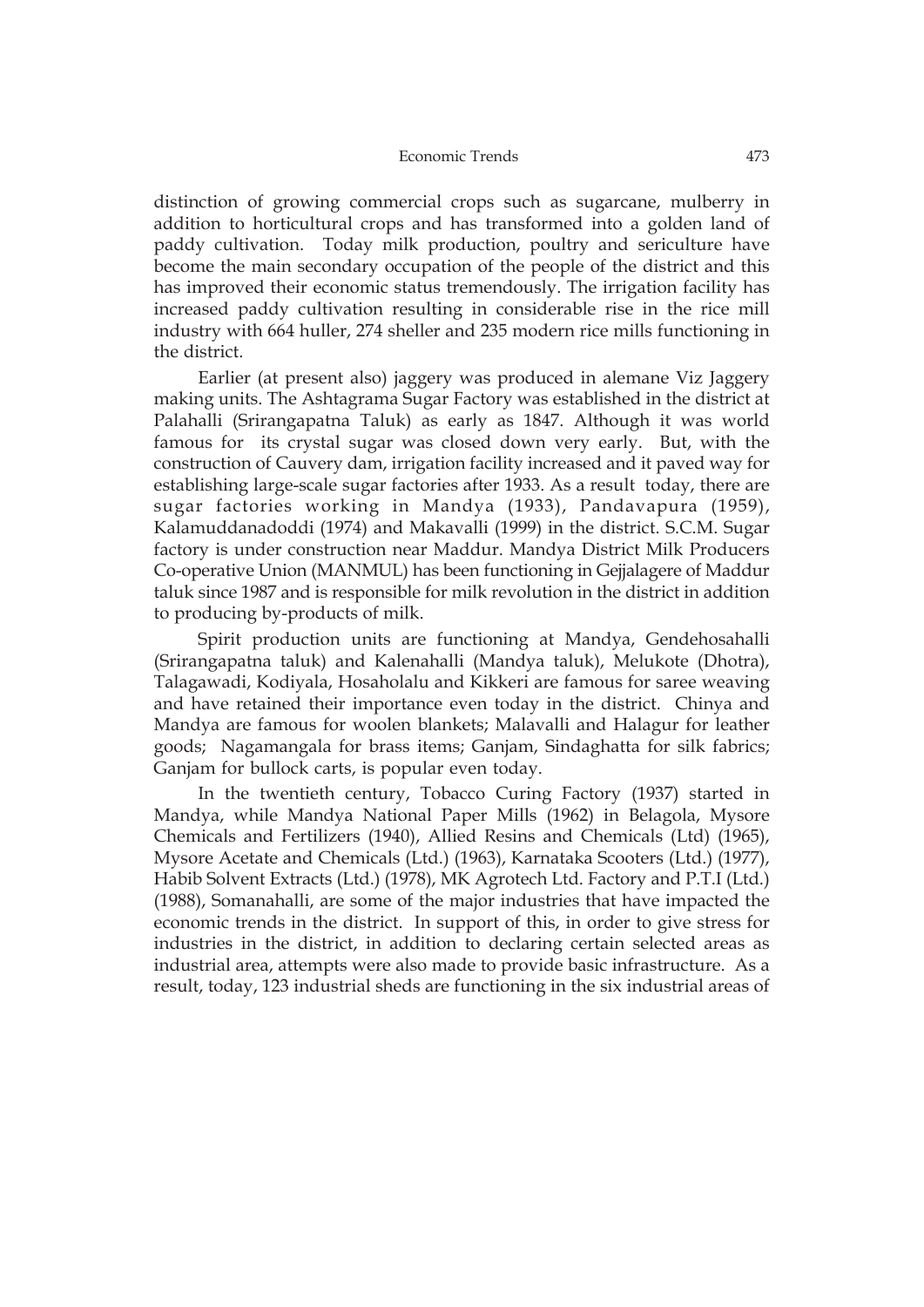the district. By March 2002, a capital investment of Rs.28,272 lakh has been made on fourteen large and medium sized industries (three government, two co-operative and nine privately owned) and 5,653 workers were working in these industries in the district. Out of these, five factories are not working at present. In the same time, 6,774 small-scale industries registered in the district were functioning with a work force of 31,864 workers. Out of 977 Khadi and Village Industries existing during 1999-2000, only 375 units were functioning. Mandya district, famous for many specialties, gave a new dimension to the economic development and social prosperity of the state with the establishment of hydro-electric generating centres at Shivasamudra (1902) and Shimsha (1940). The production of hydro electricity from the water at Kilara Electricity Project ((Mandya taluk) and transmission of this electricity to consumers through Karnataka State Power Transmission Corporation is another remarkable development. By the end of March 2002, 1951 villages and 468 hamlets in the district had electricity facility. Further, there is ample scope for increasing the capacity of power generation in Shimsha Unit.

The district is on the path of development in the field of banking, commerce and trade. By 1998, 102 commercial banks and 25 Grameena banks were functioning in the district with a combined deposit of Rs.410 crores. They had distributed loans worth of Rs.238 crores and had, thereby participated in the economic development of the district. Milk producer's union and credit cooperative societies gave a new dimension (*NAVACHETHANA*) to the economic development of the district. In addition to traditional marketing centres such as weekly market fair, Agriculture Produce Market Committee (A.P.M.C) premises have helped the farmers in realizing better prices. The fairs at Maddur and Hemagiri are famous even today for buying and selling cattle. A special market has been established in Maddur for tender coconuts. Farmer's unions are engaged in supplying of fresh tender coconut water in polythene bags to markets. Sugar is exported to several countries from Mandya sugar factory (Mysugar).

The transport and communication facility in the district is better. There are 160 km roads for every 100 sq. km area in the district and has secured first place in the state in this aspect.

Till 1891, urbanization was at a slow pace, While Srirangapatna was a fourth category town, Mandya was of sixth category. But, between 1901 and 1931 Mandya town moved fifth from fourth by 1941, to third by 1951, to second by 1971 and since 1981 it has emerged as the only first category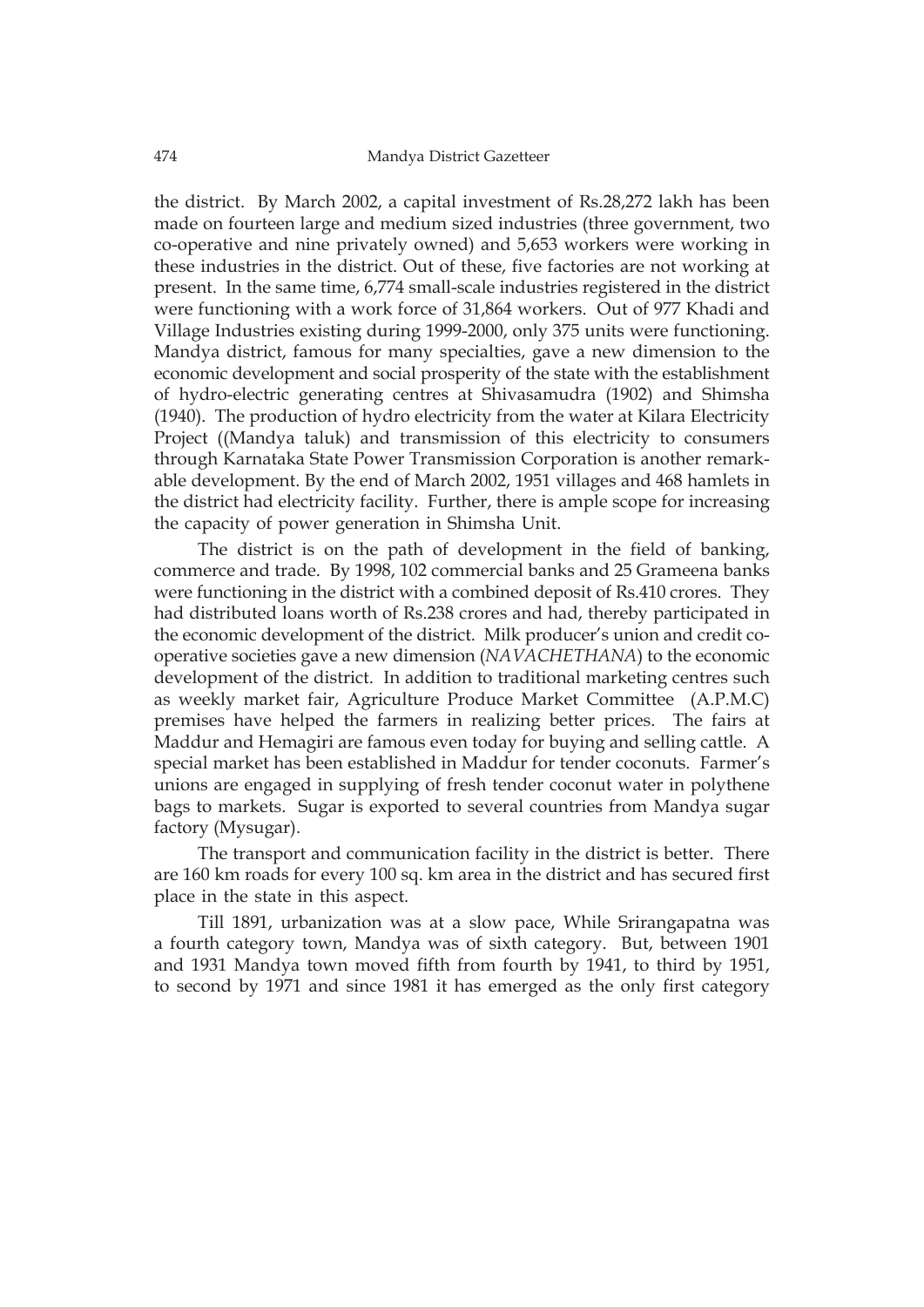town. Barring Mandya town the development of all other town is at a snail's pace.

It is significant to note that the contribution to District's income is more from the tertiary sector (services) than the primary (Agriculture) and secondary (Industry) sectors. Although, at surface level the per capita income appears to be higher, the district stands at 18<sup>th</sup> place in the state with regard to per capita income.

The number of job seekers was on the increase continuously and by the end of 2001-2002 a total of 67,384 persons had registered in the employment exchange in the district. Although the government had made efforts to provide jobs, unemployment situation has stayed.

In order to improve the standard of living of people many minimum needs programmes of social welfare such as poverty alleviation, drought alleviation programmes, IRDP and also many sponsored programmes were undertaken. As a result, today, Mandya is under developing sector-2 group and is emerging as a developing district.

### SOCIO-ECONOMIC SURVEY (1941)

Two years after the formation of Mandya district, in the decadal census undertaken, socio-economic survey was conducted in 23 selected villages in the district – Taggahalli, H. Malligere and Basralu (Mandya Taluk), Nelamane, Gendehosahalli and Hunasanahalli (Srirangapatna taluk), Byadarahalli, Jakkanahalli and Lingapura (Pandavapura taluk), Maragondanahalli, Belluru, Tubinakere and Bogadi (Nagamangala taluk), Akkihebbala, Kikkeri and Murukanahalli (Krishnarajapet taluk), Hullahalli, Chikkamulgod and Pandithahalli (Malavalli taluk), Somanahalli, Kadalur, Tubinakere and Subbanahalli (Maddur taluk); Data relating to population in the village, number of families, caste data, literacy, agricultural land, crops, land ownership, private and public property value, assets, liabilities, standard of living, incomes of working class of these selected villages were collected, analysed and the economic condition of the respective village was published in 1944. According to this report, while the highest population (2099) was in Belluru, the lowest population (108) was in Lingapura. Similarly, the highest number of houses (395) were in Belluru, while Lingapura had lowest number of houses (70). Agriculture and animal husbandry were the major economic activities and the highest irrigation area (1057 acres) was in K. Shettihalli and the lowest irrigated area (37 acres) was in Jakkanahalli and paddy was the main crop in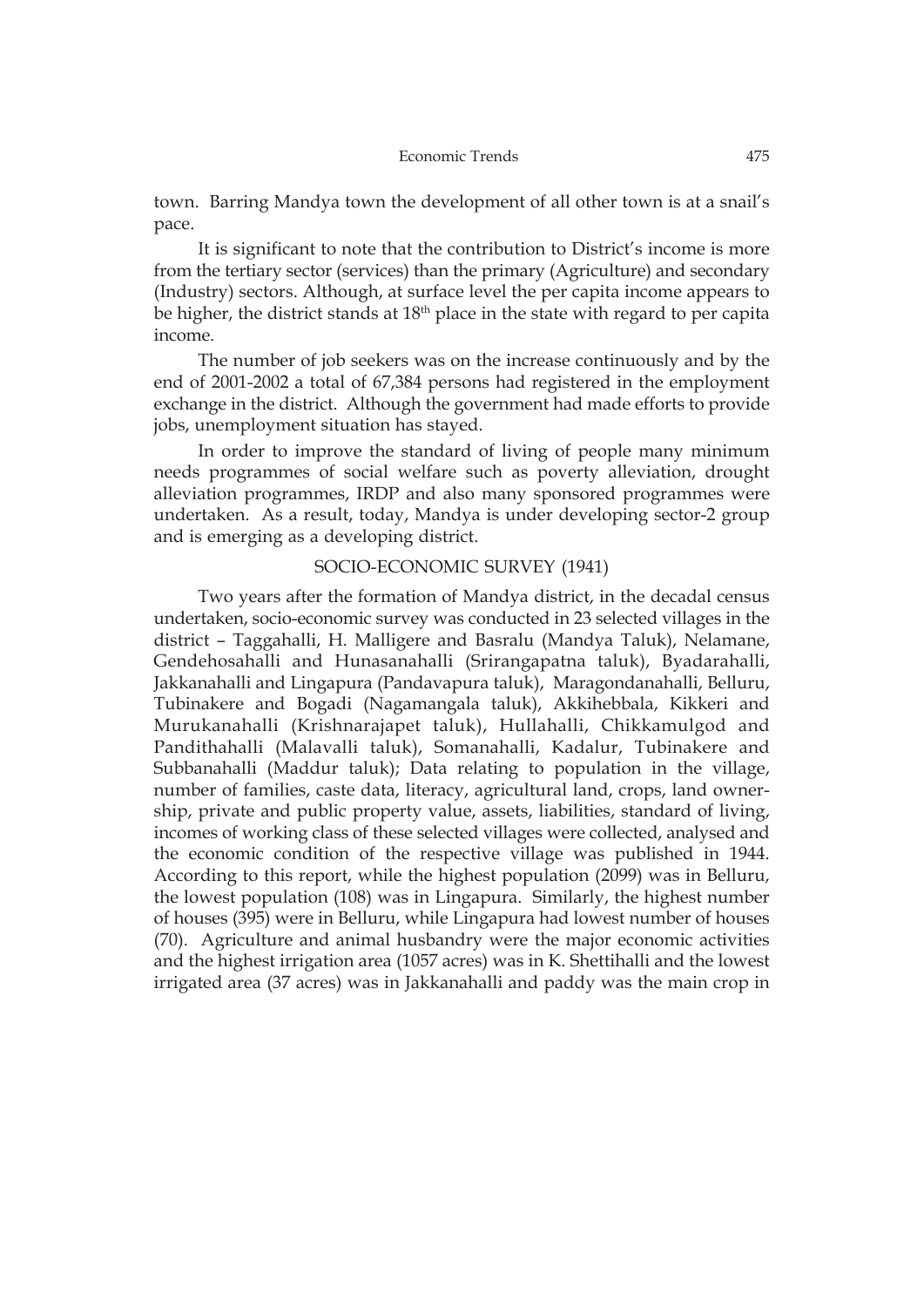these villages. Sugarcane was grown in 66 acres in Taggahalli, 219 acres in Kothathi, 63 acres in Nelemane, three acres in Gendehosahalli, 30 acres in Maragondanahalli and 52 acres in Belluru. Jowar, Horsegram, Avare were the other mentionable crops. The wet and dry lands, farms, animal wealth, houses etc of each village was valued and it was found that Belluru had the highest wealth (Rs.5,57,412) while the value of assets of Lingapura was the least (Rs.14,163). In irrigation area, the daily wages for men, women and children were Rs.6, 4 and 3 Annas respectively and in dry land area it was 4, 3 and 2 Annas respectively. The most number of families with debt (228) were in Kikkeri with a loan amount of Rs.91,893. The average loan per family stood at Rs.271. The least number of families with debt were in Lingapura with 16 families taking loans out of 24 families and the total loan amount was Rs.2,520 with average loan of Rs.150 per family. All the villages had 50-60% families with debt and this helps in knowing the standard of living of these people. In a similar manner during 1961 census, socio-economic survey was under taken in two selected villages in the district.

## **Social and Economic Survey (1961)**

During 1961 census, social and economic survey was undertaken at Kikkeri in K.R.Pet taluk and Kestur village in Maddur taluk of Mandya district. At the time of census there were 526 Households in Kikkeri with a population of 2,847. This comprised of families belonging to 20 different castes, mainly Kuruhinashetty (216), Vokkaliga (112), Ganiga (21), Brahmins (40) and Muslims (21).

Out of 526 households in Kikkeri, 10 households lived in houses that had no regular rooms. 224 households with one room, while 179 households with two rooms, 66 households with three rooms, 34 households with four rooms, seven households with five rooms and six households with more than five rooms. Out of the 526 household in the village, the walls of 464 households were constructed with mud wall, four households were constructed with mud and brick wall, 57 households with brick wall and three households was constructed with straw and grass wall. In addition, 458 households had country tiles, 48 households had Mangalore tiles and two households had a mix of country and Mangalore tiles for the roof. Four households had straw/ grass roof and three households had leaf roofs.

Kikkeri is mainly an agricultural village, the total area of the village is 479.15 acres. The distribution of the area under several heads for the years 1960-62 is given table 8.1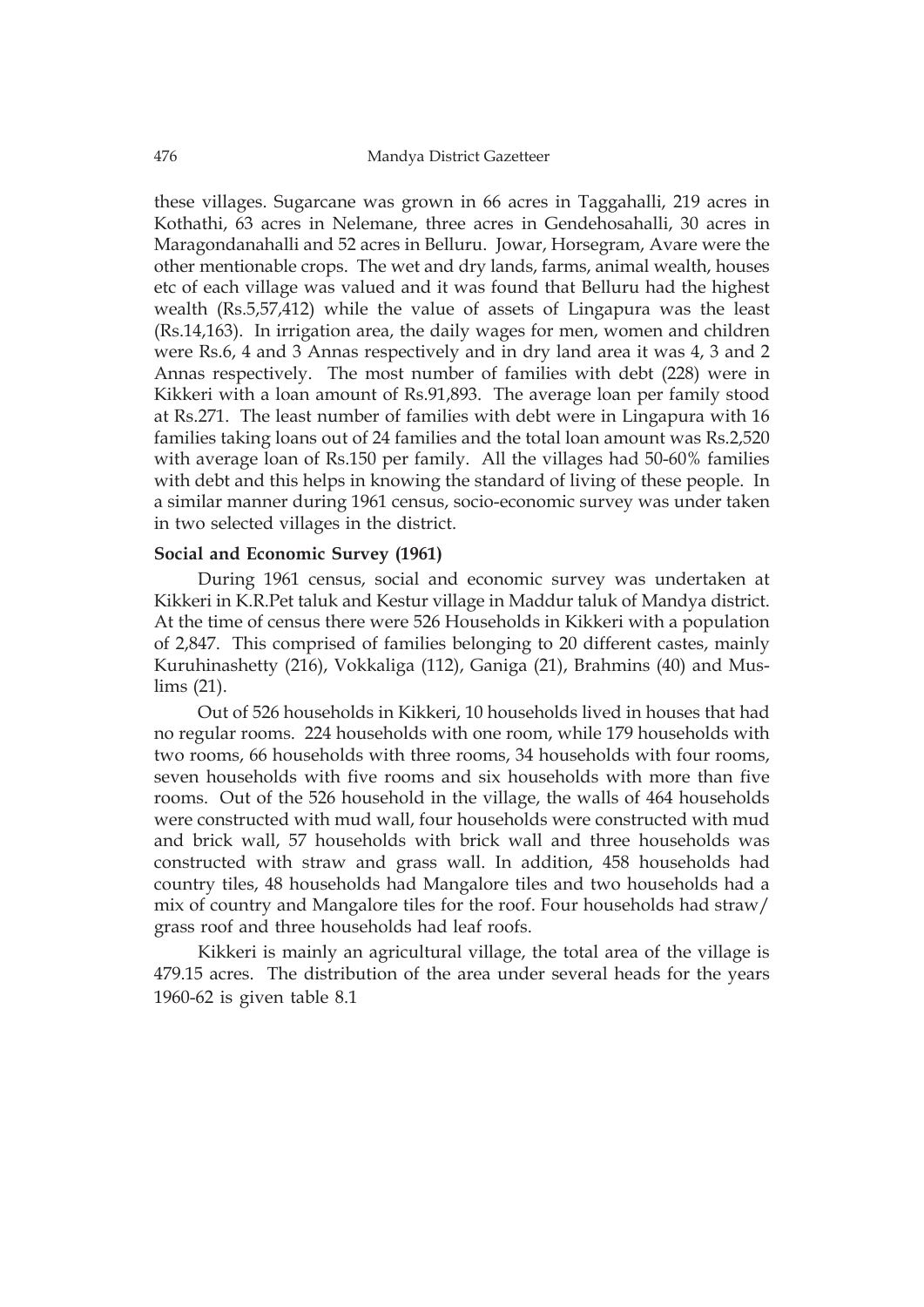### Economic Trends 477

| Sl.No. | <b>Use</b>                   | 1960    | 1961    | 1962    |
|--------|------------------------------|---------|---------|---------|
|        |                              | (acres) | (acres) | (acres) |
| 1.     | Land put to non-agricultural | 143.03  | 143.03  | 143.03  |
|        | use.                         |         |         |         |
| 2.     | Permanent pastures and other | 32.20   | 27.02   | 25.77   |
|        | grazing ground.              |         |         |         |
| 3.     | Miscellaneous tree-crops and | 10.70   | 10.70   | 10.70   |
|        | groves.                      |         |         |         |
| 4.     | Net area sown                | 293.22  | 298.40  | 299.65  |
|        | Area of the Village          | 479.15  | 479.15  | 479.15  |

| Table 8.1: Land use in Kikkeri |
|--------------------------------|
|--------------------------------|

# **Ownership of Economic Resources**

In Kikkeri 423 households have no land. The number of households (103) which have land in Kikkeri and the extent of land they have are as follows:-

| Sl.No. | Community      | No.of Households<br>having land | Extent of land<br>(acres) |
|--------|----------------|---------------------------------|---------------------------|
| 1.     | Brahmin        | 3                               | 3.25                      |
|        |                |                                 |                           |
| 2.     | Madivala       | 3                               | 4.75                      |
| 3.     | Vishwa karma   | 6                               | 10.48                     |
| 4.     | Adikarnataka   | 9                               | 32.64                     |
| 5.     | Kuruhina Setty | 21                              | 58.98                     |
| 6.     | Rajputs        |                                 | 0.40                      |
| 7.     | Vokkaligas     | 54                              | 191.69                    |
| 8.     | Gejjegar       | $\overline{2}$                  | 5.00                      |
| 9.     | Vaishya        | 2                               | 1.75                      |
| 10.    | Gangematha     | $\mathfrak{D}$                  | 4.00                      |
|        | Total          | 103                             | 312.94                    |

As seen above, the Vokkaligas, the Kuruhina settys and the Adikarnataka own more than 90 percent of the agricultural land in the village, the Vokkaligas alone owning more than 60 percent of the total agricultural lands of the village.

The extent of lands owned by the different communities of Kikkeri in neighbouring places like Krishnarajapet, Boregowdanahalli, Krishnarajanagar, Ammanikatte, Bhuvapura, Hatakanahalli, Dabbeghatta, Nellure, Honnasettihalli, Kottahalli, Mandikanahalli, Kodanahalli, Borapura, Ramanahalli, Dasanahalli and other places.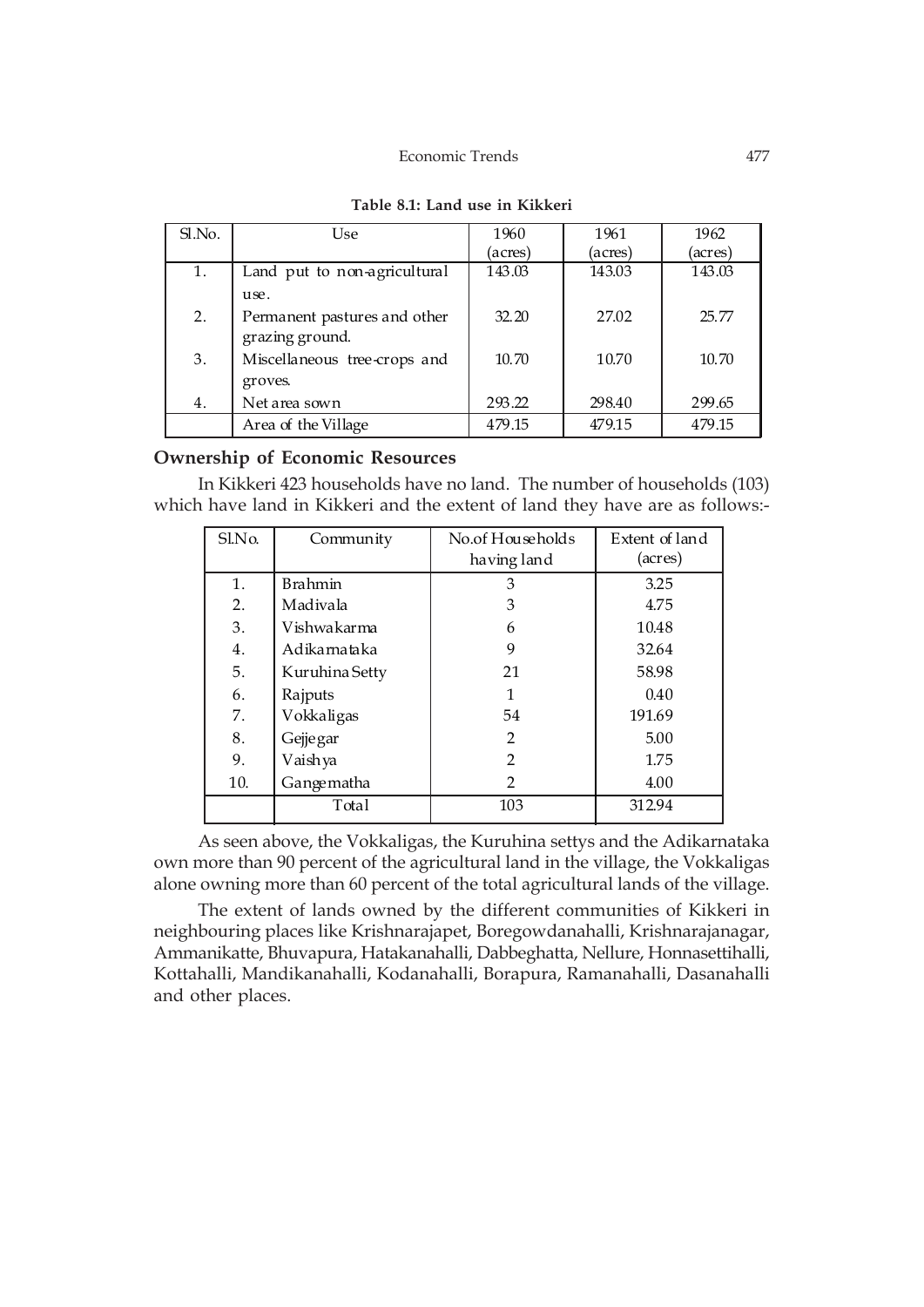Here there are 1351 workers and 1496 non-workers. For the cultivation of ragi, the implements used are the country plough, the iron plough, the *Kunte*, the *Halube* and the *Gene.* There are only fifteen iron ploughs at Kikkeri. The *Gene* is used for marking the rows in nati cultivation.

The cost of cultivation of Ragi and Paddy per acre of land is as follows:- Ploughing Rs. 20.00; Nati sowing (in Bittane cost of sowing is negligible) Rs.14.00; Cost of ragi seed (3 Kgs.) Rs. 1.80; Cost of other seeds sown Rs. 8.00; Manure Rs.50.00; For working the *Kunte* Rs.8.00 ; Harvesting–including piling the ears in the Kana Rs.20.00; Threshing in the Kana (This work is paid for in kind. The wages are 3 kgs of ragi for an adult male labourer per day, 2 kgs. of ragi for an adult female labourer per day. One quintal of ragi can be threshed by 2 male labourers and 2 female labourers in 1 day. So 8 quintalsthe average yield for an acre-can be threshed by two male labourers and 2 female labourers in 8 days. They have to be paid 80 kgs. of ragi. The Cash equivalent of this wage given in kind may be added to the other costs noted above) Rs.40.00; Total Rs.161.80. The yield being 8 quintals the proceeds come to about Rs.400 (excluding the proceeds from the other pulses in the land). The above calculation assumes that the seasonal rains are regular and sufficient in quantity. Unfortunately this is far from the actual conditions prevailing since a few years. As a result of the failure of rains the ryots undergo heavy losses.

Cost of paddy cultivation in one acre: Cost of ploughing the field four times (including the cost of bullock hire) Rs.40.00; Cost of Nati 12 female labourers and 4 male labourers work for 1 day : Daily wage of a female labourer Daily wages of a male labourers 2-00 Rs.26.00; Cost of manure (20 cartloads of farmyard manure and 3 cartloads of *Honge* leaves or 10 cartloads of farmyard manure and three cartloads of Hone leaves plus fertilisers) Rs. 130.00; Seed (20 seers of seed pady) Rs.20.00; Weeding (2 times) (12 labourers have to work on Rs.1-50 per labourer) Rs.36.00; Harvesting (12 labourers on Rs. 1.50 per labourer) Rs.18.00; Transportation to the Kana Rs.10.00; Threshing (10 labourers, that is 8 male Rs.10.00; labourers and 2 female labourers work for 1 day. Wages are as follows:- For male labourers: 10 seers per head For female labourers:5 seers per head Quantity of grain to be given is 90 seers or roughly one palla Rs.100.00; Total 380.00. As the yield is 15 quintals per acre, the value of the yield is Rs.750. (This figure is however liable to variation depending upon seasonal and market conditions).

The above calculations assume that seasonal conditions especially when the rain- safe normal. Since a few years, however, there has been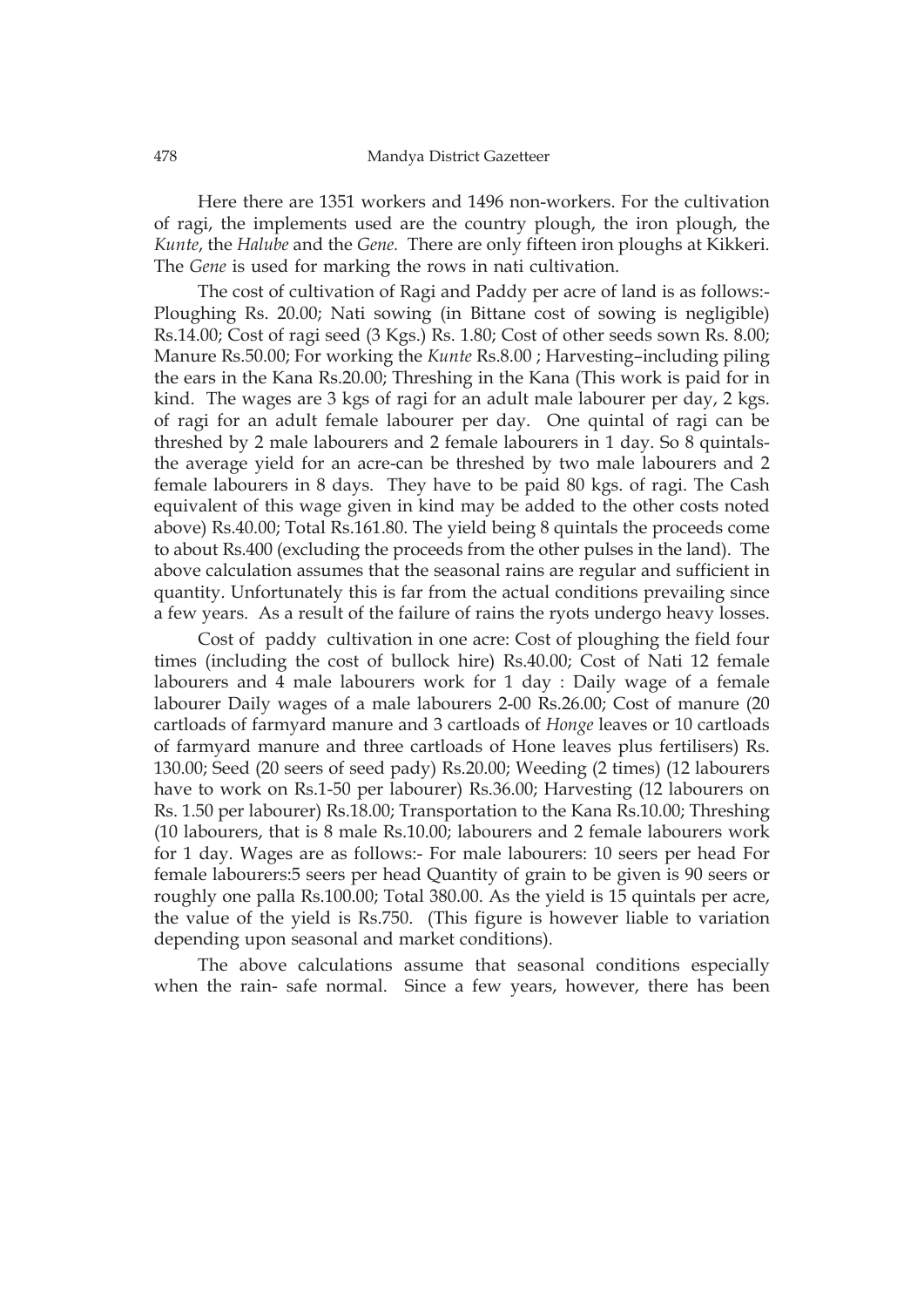failure of seasonal rains and so the ryots are put to a lot of problems and difficulties.

### **Traditional Trades in Kikkeri**

Weaving, tailoring, pottery, blacksmithy and goldsmithy are the traditional industries of Kikkeri. One hundred and thirty households are engaged in them, out of which as many as 115 households are engaged in the traditional industry of weaving in this village.

### INCOME

There are 135 households of owner cultivators. The average annual income of a household of this group is Rs.1,645 or about Rs.137 per month. Of these households 9 are in the income range of Rs.301-600 per annum, 29 in the range of Rs.601-900, 25 in the range of Rs.900-1200 and 72 in the range of Rs.1,201 and above. There are six households of tenant cultivators, their average annual income being Rs.1,062 or Rs.88¾ per month. Of these six households one is in the income range of Rs.301-600, two in the range of Rs.601-900, and three in the income range of Rs.1,200 and above. There are two households of agricultural labourers and their average annual income is Rs.364 or about Rs.30 per month. Of 118 households engaged in household industries (special) the average annual income is Rs.1,149 or about Rs.95¾ per month. Ten of them are in the income range of Rs.301-600, 36 in the range of 601-900, 36 in the range of 901-1,200 and the others 36 are in the range of Rs.1,200 and above. Forty seven households are in household industries (others) having an average annual income of Rs.1,225 or about Rs.102 per month. Two of them have an annual income of less than Rs.300, 10 households are in the range of Rs.301-600; nine of them in the range of Rs.601-900; eight of them in the range of Rs.901-1,200 and eighteen of them have an annual income of Rs.1,200 and above. There are 218 other households with an average annual income of Rs.1,752 or about Rs.146 per mensum. Eight of these households have an annual income of less than Rs.300, 31 have an income between Rs.301 and 600, 32 are in the range of Rs. 601 and Rs. 900; 42 are in the range of Rs.901 and Rs.1,200 and 105 are in the range of Rs.1,200 and above. In other words the 10 households which have an annual income of less than Rs.300 may be deemed as the most backward and poorest households and the 234 households which have an annual income of above Rs.1,200 may be deemed to be the best placed in economic conditions in the situation prevailing in the village. An occupation-wise distribution of these 234 households is given in page 480.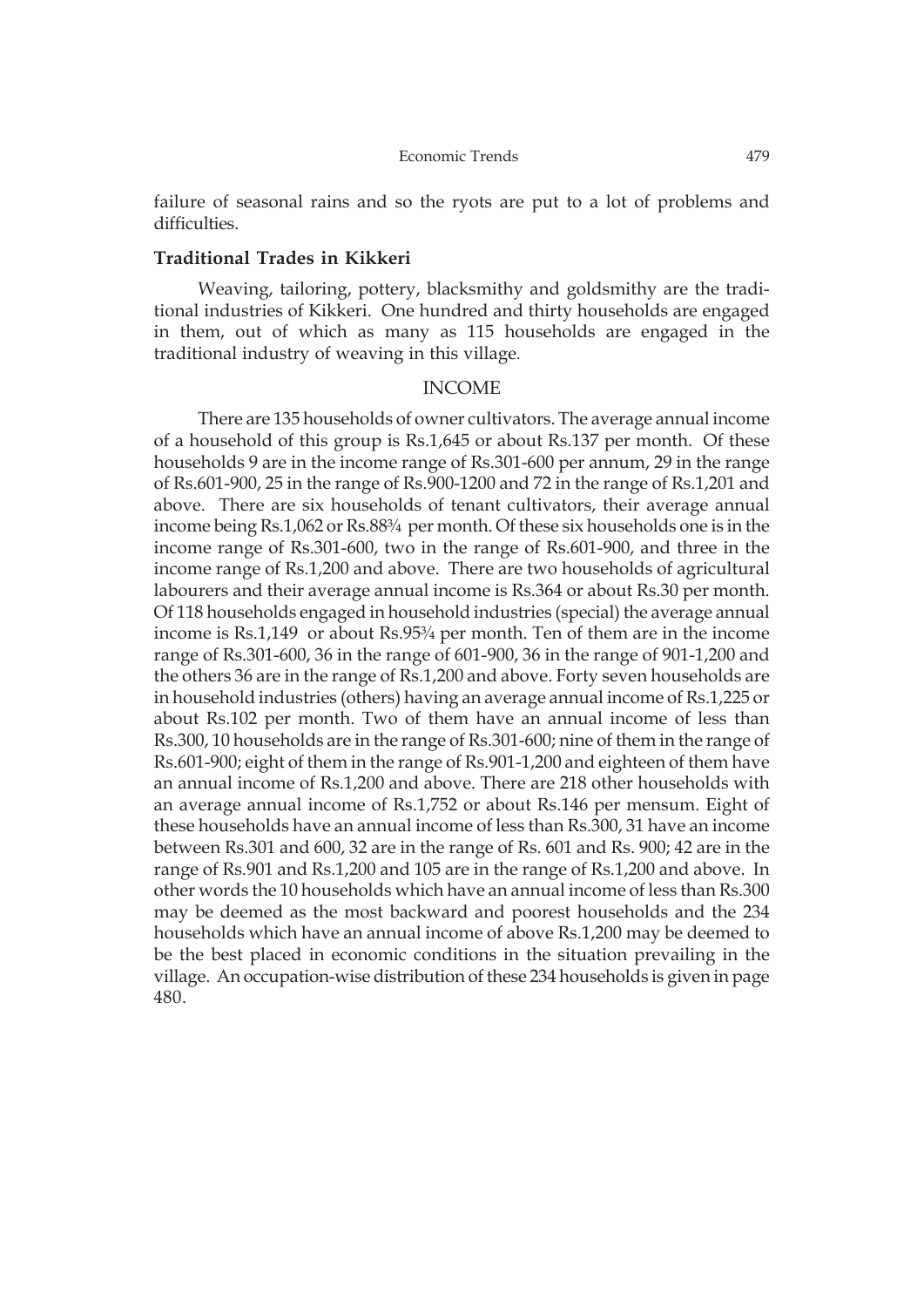| No. of     | Occupation                     | SIN <sub>0</sub> |
|------------|--------------------------------|------------------|
| households |                                |                  |
| 72         | Owner-cultivators              | . $\Gamma$       |
| ε          | Tenant cultivators             | 2.               |
| 36         | Household industries (special) | 3.               |
| 18         | Household industries (general) | 4.               |
| 105        | Others                         | 5.               |
| 234        | $To$ tal                       |                  |

The number of gainfully occupied persons in the several livelihood classes along with the total number of persons in each class is given below :-

| Gainfully occupied | Total No.of | $N\alpha$  | Occupation                   | S.No. |
|--------------------|-------------|------------|------------------------------|-------|
| person             | persons     | Households |                              |       |
| 454                | 796         | 135        | Owner-cultivators            | 1.    |
| 16                 | 27          | $\delta$   | Tenant-cultivators           | 2.    |
| 4                  | 4           | 2          | Agricultural Labourers       | 3.    |
| 377                | 670         | 118        | Household industry (weaving) | 4.    |
| 111                | 232         | 47         | Household industry (others)  | 5.    |
| 389                | 1,118       | 218        | Other occupations            | 6.    |
| 1,351              | 2,847       | 526        | Total                        |       |

### **Indebtedness**

Out of the 526 households in the village 360 are indebted, the total amount of debt being Rs.2,40,422. Out of the ten households which have a monthly income of Rs.25 and below, 4 households are indebted and the total amount of their debt is Rs.560. In the income group Rs.26-50 per month there are 63 households 36 of which are indebted and their total indebtedness is to the tune of Rs.8,900. Of 108 households in the income group of Rs.51 to 75, 71 are in debt and the total amount of their debts is Rs.20,532. There are 111 households are in the income group of Rs.76-100. Of them 82 owe a total debt of Rs.33,060. In the highest income group (Rs.100 and above) there are 234 households and 167 of them have a total amount of debt of Rs.1,77,370.

The average indebtedness of the income group Rs.100 and above is the highest, namely, Rs.1,062. The income-group Rs.76-100 comes next with an average indebtedness of Rs.403.17. Next comes the income group Rs.51-75 their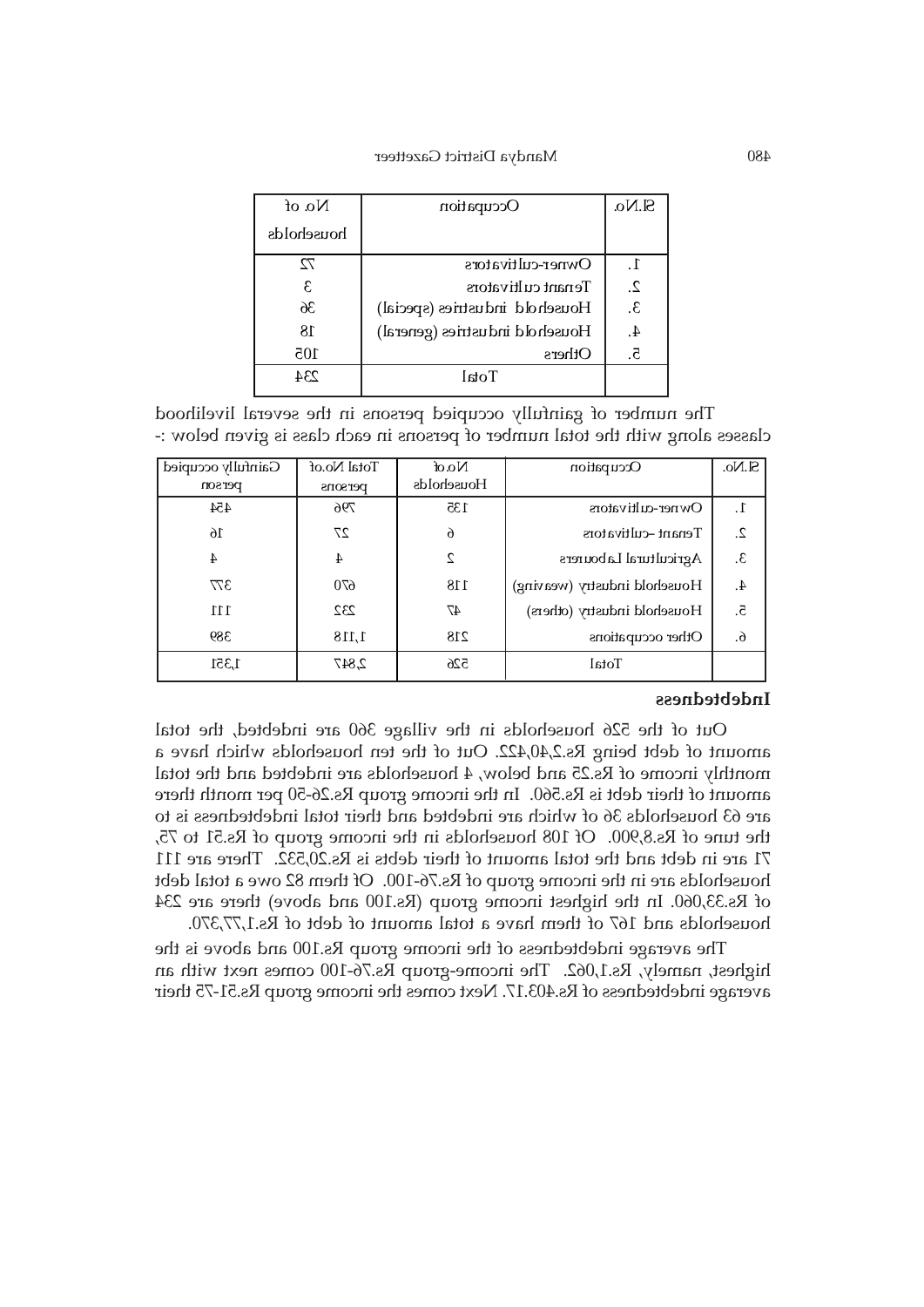average debt being Rs.289.18. Next to them is the income group Rs.26 to 50. Their average debt is Rs.247.22. Lastly comes the income group Rs.25 and below with an average indebtedness of Rs.140.

# **Source of Credit**

Of the total amount of debt outstanding (Rs.2,40,422), a sum of Rs.13,525 is due to co-operative societies. A small amount of Rs.1,490 is due to the Life Insurance Corporation. Another small amount (Rs.1,550) is due to the Package Scheme. Rs.8,025 is owed to the National Extension Service and the largest amount is due to "others" mostly local *sahukars* and money lenders. The traders get their finance on loan from wholesale merchants, who have contracts with rich merchants in Bangalore, Mysore and other cities.

### **Causes of indebtedness**

The causes for indebtedness are varied, but the most prominent among them are purchase of land, construction and repairs to houses, marriage, clearance of outstanding debts, normal requirements of life, household cultivation, household business, land improvement, purchase of livestock and education. The biggest single item among these is ordinary wants which goes to show that income is not keeping pace with the spiralling prices of everyday requirements. Purchase of land (Rs.29,860), house construction and repairs (Rs.21,448) figure next; but these are constructive activities and loans incurred for these purposes are not unsound economically. Marriage is the next biggest item account for a total debt of Rs.19,241. Debt of this size on this item seems to be a little big, but as marriages are among the rare occasions when there is a social meet of relatives and friends and the life of the rural folk also normally lacks change from their dull and dry routine of hard field-work, debts incurred on this item are most probably due to inevitable circumstances involving necessity to confirm to social compulsions of an indirect kind.

## URBANISATION

Before Mandya district was established in 1939, the total population of Mandya region in 1871 was 32,611; in 1881 32,126; in 1891, 35,202; and in 1921 it was 37,774. While Srirangapatna, Kambadahalli, Arethippur, Kalkuni, Keregod, Holalu, Belur etc., were major towns during Ganga period, Hosaholalu, Kikkeri, Basral, Melkote, Kannambadi, Thonnur, Maddur, Mandya, Govindanahalli, Agraharabachahalli, Bellur, Nagamangala, Maradipura etc., were main centers during Cholas and Hoysala period. Srirangapatna was regional centre during Vijayanagar kings; Nagamangala, and Shivasamudra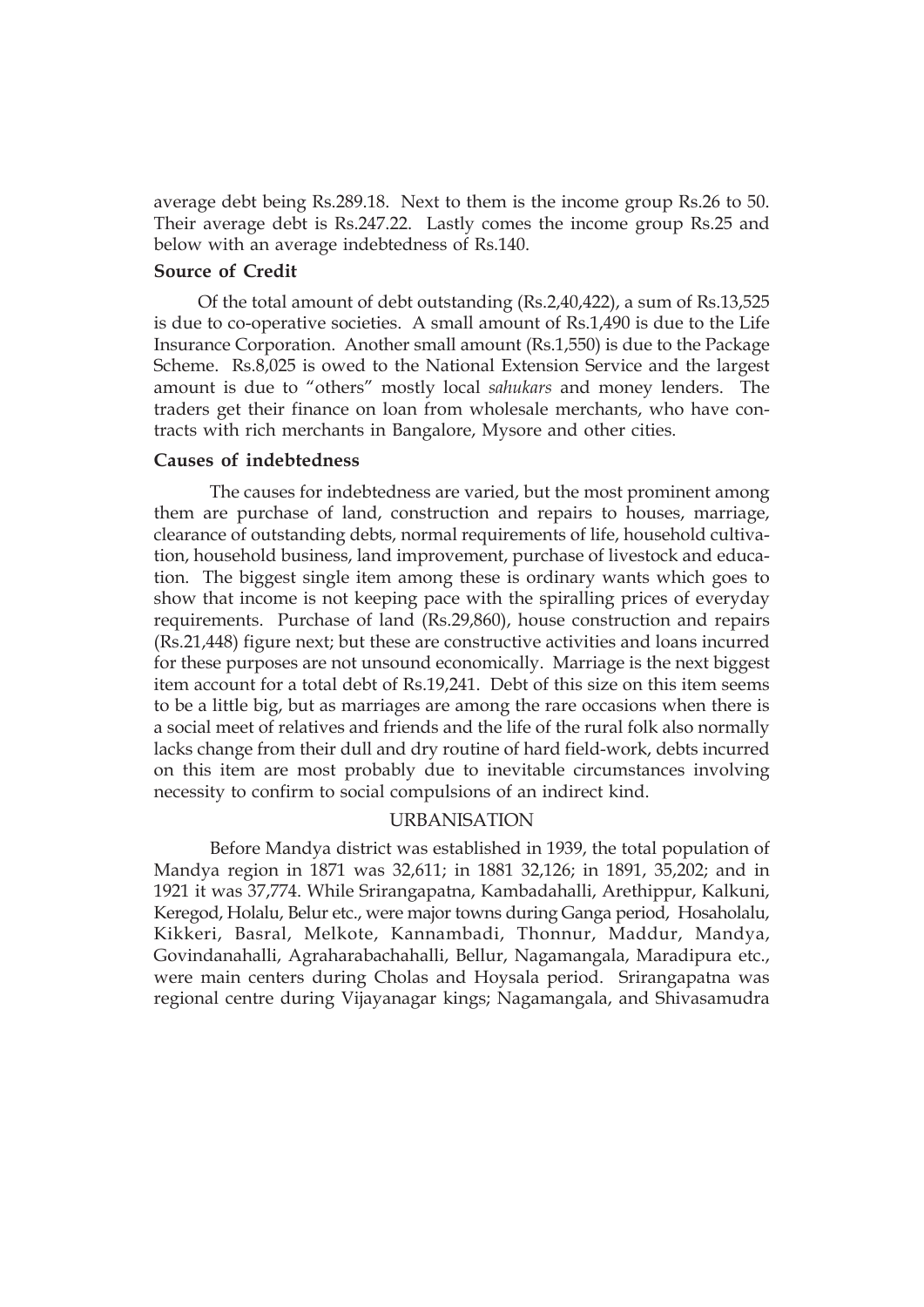were major political centers of local palegar. Later during the period of Hyder and Tippu, Srirangapatna become a capital. By that time the population of this place was 1.5 lakhs. In the next year (1800) this number came down to 32,000. The fourth Anglo-Mysore war and migration of people to other places on account of plague were the main reasons for this reduction in population. The population further reduced in subsequent years and by 1941 this had come down to 7,678. The population increased only after 50 years. In 1991, the population of Srirangapatna was 21,905. Francis Buchanan who visited this region during 1800 mentions places take Maddur, Mandya, Srirangapatna, Bellur and Nagamangala in his travelogue. According to 1871 census in the present day Mandya region, there were 8 towns and when they were classified on the basis of population one each belonged to class IV (Srirangapatna), and class V (Malavalli) and the remaining six towns (Mandya, Pandavapura, Krishnarajpet, Nagamangala, Maddur and Melkote) belonged to class VI. There were 8 towns in the district during 1881 and 1891. According to 1901 census, out of the ten towns two towns (Srirangapatna and Malavalli) had a population between five thousand and ten thousand and the remaining towns had a population less than five thousand and their combined population was 40,623. There were 8 towns between 1911 and 1921 and 9 towns between 1931 and 1941 in the district. According to 1941 census the population of Mandya town exceeded ten thousand (11,374) while the population of Srirangapatna rose to 10,443 by 1951. By 1971 while the population of Maddur was 12,089, Pandavapura was 10,656, that of Mandya and Srirangapatna towns were 14,100 and 72,132 respectively. By 1981 while Mandya being a district Centre the population had increased to 1,00,285, there was one town (Malavalli) with population exceeding 20,000, five towns (Maddur, Pandavapura, Nagamangala, Krishnarajpet and Srirangapatna) with population exceeding 10,000, two towns (Belakawadi and Bellur) with population exceeding 5,000 and one town (Melkote) that had population less than 5,000. In this way there were 10 towns in the district. Later, by 1991 there were three towns with a population exceeding 20,000, three towns with population exceeding 10,000; three towns with population exceeding 5,000; and one town with population less than 5,000. For details see table 8.2. By 1961, 11.1% out of the total population of the district lived in urban areas. This increased to 13.8% by 1971. By 1981 this percentage had increased to 15.5 and this indicated that the migration of people from villages to towns was on the increase. According to 1991 census, 16.2% out of the total population of the district lived in urban areas while 83.8% lived in villages. According to 1991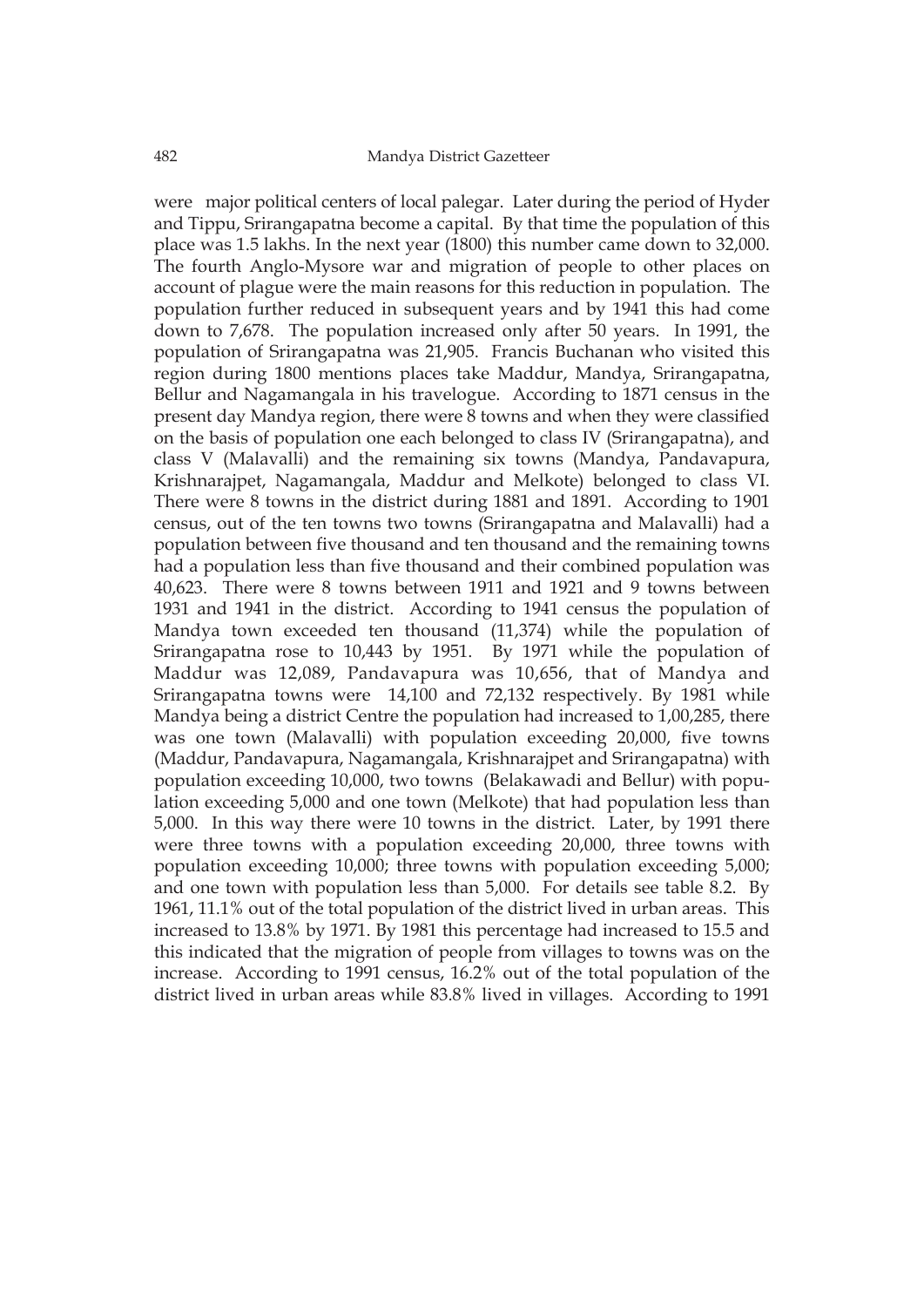census the population of various towns of the district was as follows: Mandya 1,20,265; Maddur – 22,115; Malavalli – 29,822; Srirangapatna – 21,905; Pandavapura – 15,998; Nagamangala – 14,096; KR Pet –17,999; Belakawadi –7,282; Bellur – 6,182; Melkote – 3,245; and Krishnarajasagar – 7,881. On account of amendment to Karnataka Municipality Act brought in 1994 the number of towns in the district reduced to seven. According to this Act, a place has to have a population of 10,000 – 20,000 in order to be recognized as a town. Whereas in taluk centers even if the population is less than the prescribed level it will still be considered as town panchayat. If the population is between 20,000 – 40,000 it will be considered as town municipality and if the population is above 40,000 it will be considered as city Municipality. In 1994, out of 11 towns, Pandavapura, K.R Pet and Nagamangala were considered as town panchayats; Maddur, Srirangapatna and Malavalli as town Municipalities; and Mandya as city Municipality. K.R.S that was a notified area and the rest of Belakawadi, Bellur and Melkote had population less than 10,000 and hence lost the recognition as town Panchayats and remained as village Panchayats. For details see Table 8.2 and 8.3.

The influence of the working class will be significant in the urbanization process. Due to reasons such as natural calamity etc., which makes life in villages difficult and when people migrate to nearby towns for livelihood, the population of that place rises naturally. Viewed in this background according to 1991 census out of the total population of both cities and towns there were 32.23% main workers and 0.74% seasonal workers. Out of the total population the population of workers was 32.97% and that of non-workers was 67.03%. For details see table 8.4. and 8.5 on page 485 and 486.

| $Class - I$<br>More than<br>1,00,000 | $Class - II$<br>50,000-99,999 | $Class - III$<br>$20,000 - 49,999$                                 | $Class - IV$<br>$10,000 - 19,999$                                   | $Class - V$<br>$5,000 - 9,999$                                        | $Class - VI$<br>Less than<br>5,000 |
|--------------------------------------|-------------------------------|--------------------------------------------------------------------|---------------------------------------------------------------------|-----------------------------------------------------------------------|------------------------------------|
| Mandya<br>1, 20, 265                 | Nil                           | Malavalli<br>29.822<br>Maddur<br>22,115<br>Srirangapatna<br>21,905 | K.R.Pet<br>17.999<br>Pandavapura<br>15,998<br>Nagamangala<br>14,097 | Belakawadi<br>7,282<br>Bellur<br>6,187<br>Krishnaraja<br>sagara 7,881 | Melkote<br>3,254                   |
| 1, 20, 265<br>(45.08)                | Nil                           | 73,842<br>(28.68)                                                  | 48,093<br>(18.02)                                                   | 21,350<br>(8.00)                                                      | 3,254<br>(1.22)                    |

**Table 8.3 : Categorisation of towns on the basis of population (according 1991 census)**

*Note : The figures in brackets are percentage of total population of the district*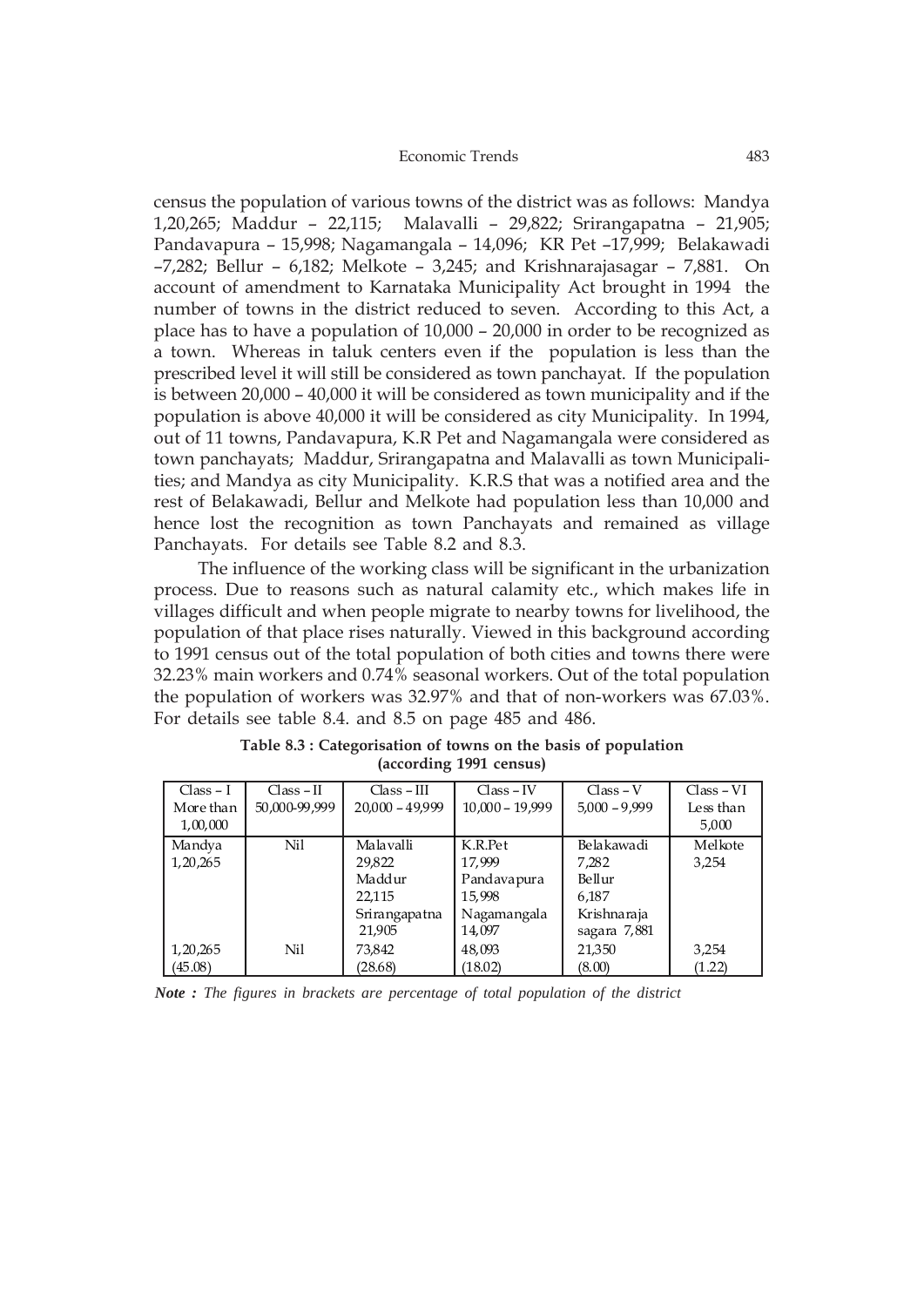# 484 Mandya District Gazetteer

Table 8.2 : Details of towns and population in the destrict **Table 8.2 : Details of towns and population in the destrict (including classification) from 1871 to 1991** (including classification) from 1871 to 1991

| Year | K.R.Pet                                                                                                                             |                         | Nagama - Pandava-                                                                                 | Mandya                                   | Maddur      | Malavalli               | Srirang-                  | Melkote    | Belak-     | Bellur      | K.R.          |
|------|-------------------------------------------------------------------------------------------------------------------------------------|-------------------------|---------------------------------------------------------------------------------------------------|------------------------------------------|-------------|-------------------------|---------------------------|------------|------------|-------------|---------------|
|      |                                                                                                                                     | nga la                  | pura                                                                                              |                                          |             |                         | apattana                  |            | awadi      |             | Sa ga r       |
| 1871 | 1,616 (VI)                                                                                                                          | 2,494 (VI)              | 4,373 (VI)                                                                                        | 3,241 (VI)                               | 2,288 (VI)  | 5,114 (V)               | 10,594 (IV)               | 2,891(VI)  | 2,131 (VI) | 1,581 (VI)  |               |
| 1881 | 1,401 (VI)                                                                                                                          | 2,397(VI)               | 3,327 (VI)                                                                                        | 3,770 (VI)                               | 2,117 (VI)  | 5,078 (V)               | 11,734 (IV)               | 2,302 (VI) | 2,537 (VI) | 1,114 (VI)  |               |
| 1891 | 1,662 (VI)                                                                                                                          | 2,928 (VI)              | 2,470 (VI)                                                                                        | 4,100 (VI)                               | 2,392 (VI)  | $6,308$ (V)             | 12,553 (IV)               | 2,789 (VI) | 2,795 (VI) | 1,484 (VI)  |               |
| 1901 | 2,131 (VI)                                                                                                                          | 3,516(VI)               | 1,983 (VI)                                                                                        | 4,496 (VI)                               | 2,597 (VI)  | 7,270 (V)               | 8,584 (V)                 | 3,129 (VI) | 5,183 (V)  | L734 (VI)   |               |
| 1911 | 2,337 (VI)                                                                                                                          | 3,633 (VI)              | 1,922 (VI)                                                                                        | $4,255$ (VI)                             | 2,279 (VI)  | 5,461 (V)               | 7,457 (V)                 | 2,535 (VI) | 4,060 (VI) | 1,676 (VI)  |               |
| 1921 | 3,226 (VI)                                                                                                                          | 3,474 (VI)              | 2,407 (VI)                                                                                        | 4,887 (VI)                               | 2,816 (VI)  | 7,400 (V)               | 7,217 (V)                 | 6,307(V)   | 5,817 (V)  | 1,723 (VI)  |               |
| 1931 | 2,750 (VI)                                                                                                                          | 3,780 (VI)              | 3,016 (VI)                                                                                        | 5,958 (V)                                | 3,093 (VI)  | 8,348 (V)               | 6,300 (V)                 | 2,733 (VI) | 4,001 (VI) | 1,937 (VI)  |               |
| 1941 | 3,127 (VI)                                                                                                                          | 4,258 (VI)              | 4,271 (VI)                                                                                        | 11,374 (IV)                              | 3,838 (VI)  | 9,055 (V)               | 7,678 (V)                 | 2,787 (VI) | 4,250 (VI) | 2,391 (VI)  |               |
| 1951 | 6,972 (V)                                                                                                                           | 5,492 (V)               | 5,750 (V)                                                                                         | 21,158 (II)                              | 5,331 (V)   | $1,063$ $(IV)$          | 10,433 (IV)               | 2,846 (VI) | 4,602 (VI) | 3,129 (VI)  |               |
| 1961 | 8,331 (V)                                                                                                                           | 6,524 (V)               | 7,508 (V)                                                                                         | 33,347 (III)                             | 8,120 (V)   |                         | 12,561 (IV) 11,423 (IV)   | 2,781 (VI) | 4,875 (VI) | 3,602 (VI)  |               |
| 1971 | 9,631 (V)                                                                                                                           | 8,583(V)                | $10,656$ (IV)                                                                                     | 72,132 (II)                              | 12,089 (IV) |                         | 19,007 (IV) 14,100 (IV)   | 2,730 (VI) | 5,537 (V)  | 4,323 (VI)  |               |
| 1981 |                                                                                                                                     |                         | $12,800$ (IV) $\mid$ 11,084 (IV) $\mid$ 14,164 (IV) $\mid$ 1,00,285 (I) $\mid$ 17,402 (IV) $\mid$ |                                          |             |                         | 25,114 (II)   18,137 (IV) | 2,958 (VI) | 6,396 (V)  | 5,438 (V)-  |               |
| 1991 |                                                                                                                                     | 17,999 (IV) 14,096 (IV) |                                                                                                   | 15,998 (IV)   1,20,265 (I)   22,115 (II) |             | 29,822 (II) 21,905 (II) |                           | 3,254(VI)  | 7,282 (V)  | $6,187$ (V) | 7,881 (V)     |
| 2001 |                                                                                                                                     |                         | 22,580 (IV)   16,052 (V)   18,31 0 (V)   1,31,179 (I)   26,521 (IV)   35,851 (IV)   23,729 (IV)   |                                          |             |                         |                           |            |            |             | 8,493 (V)     |
|      | Source : General population table 1991, Census Part 2A PP 523 and 2001 District (Mandya) Population Booklet.                        |                         |                                                                                                   |                                          |             |                         |                           |            |            |             |               |
|      | Population based town classification: Class I = More than 1,000; Class II = 50,000 to 99,999; Class II = 20,000 to 49,999; Class IV |                         |                                                                                                   |                                          |             |                         |                           |            |            |             | $\mathsf{II}$ |
|      | $10,000$ to $19,999$ ; Class $V = 5,000$ to $9,999$ ; Class $VI = Less$ than $5,000$ . Town classes are shown in Roman numbers.     |                         |                                                                                                   |                                          |             |                         |                           |            |            |             |               |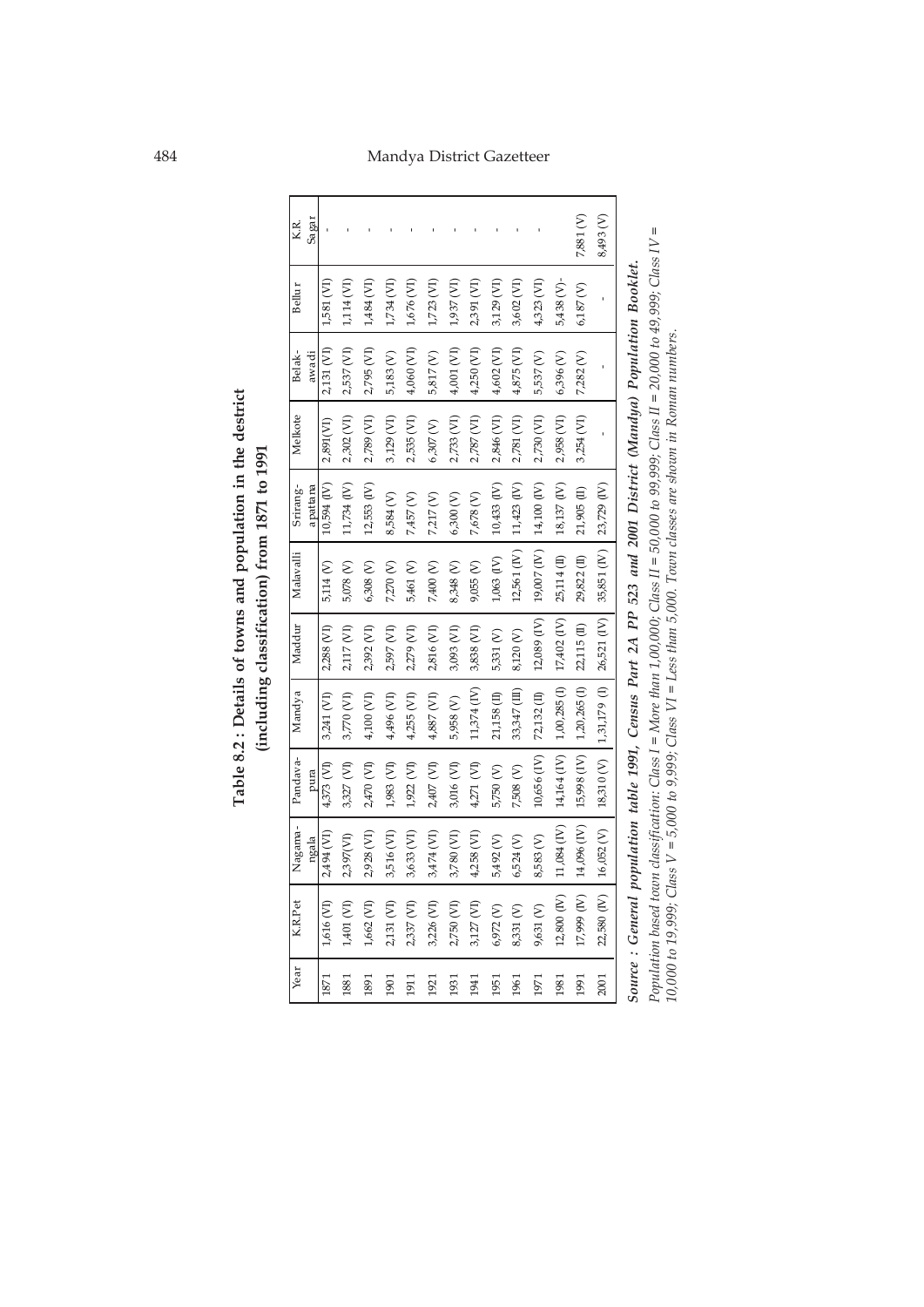| Name of               |                | Out of total |                |       | Main workers |           |       | Marginal workers |           |       | Non-workers |              |
|-----------------------|----------------|--------------|----------------|-------|--------------|-----------|-------|------------------|-----------|-------|-------------|--------------|
| towns                 |                | population   |                |       |              |           |       |                  |           |       |             |              |
|                       | Total          | М            | $\mathbf F$    | Total | М            | ${\bf F}$ | Total | М                | ${\bf F}$ | Total | М           | $\mathbf{F}$ |
| $\mathbf{1}$          | $\overline{2}$ | 3            | $\overline{4}$ | 5     | 6            | 7         | 8     | 9                | 10        | 11    | 12          | 13           |
| Belakawadi            | 39.54          | 57.11        | 21.81          | 38.08 | 56.92        | 19.08     | 1.46  | 0.19             | 2.73      | 60.46 | 42.89       | 78.19        |
| (V.P)                 |                |              |                |       |              |           |       |                  |           |       |             |              |
| Bellur                | 36.43          | 56.78        | 14.08          | 35.85 | 56.75        | 12.89     | 0.58  | 0.03             | 1.19      | 63.57 | 43.22       | 85.92        |
| (V.P.)                |                |              |                |       |              |           |       |                  |           |       |             |              |
| K.R.Pet               | 34.00          | 51.76        | 14.49          | 31.56 | 51.64        | 9.51      | 2.44  | 0.12             | 4.98      | 66.00 | 66.00       | 85.21        |
| (T.P.)                |                |              |                |       |              |           |       |                  |           |       |             |              |
| K.R.Sagar             | 31.19          | 48.45        | 12.83          | 31.08 | 48.35        | 12.70     | 0.11  | 0.10             | 0.13      | 68.81 | 51.55       | 87.17        |
| (V.P.)                |                |              |                |       |              |           |       |                  |           |       |             |              |
| Maddur                | 36.86          | 54.48        | 18.35          | 36.68 | 54.40        | 18.07     | 0.18  | 0.08             | 0.28      | 63.14 | 45.52       | 81.65        |
| (T.M.C.)              |                |              |                |       |              |           |       |                  |           |       |             |              |
| Malavalli             | 31.49          | 49.65        | 12.26          | 29.98 | 48.44        | 10.42     | 1.51  | 1.21             | 1.84      | 68.51 | 50.35       | 87.74        |
| (T.M.C.)              |                |              |                |       |              |           |       |                  |           |       |             |              |
| Mandya                | 30.79          | 49.10        | 10.96          | 30.54 | 48.93        | 10.62     | 0.25  | 0.17             | 0.34      | 69.21 | 50.90       | 89.04        |
| (C.M.C.)              |                |              |                |       |              |           |       |                  |           |       |             |              |
| Melkote               | 30.33          | 48.88        | 11.13          | 29.32 | 48.64        | 9.32      | 1.01  | 0.24             | 1.81      | 69.67 | 51.12       | 88.87        |
| (V.P.)                |                |              |                |       |              |           |       |                  |           |       |             |              |
| Nagamangala<br>(T.P.) | 30.84          | 50.12        | 9.95           | 29.40 | 49.12        | 8.03      | 1.44  | 1.00             | 1.92      | 69.16 | 49.88       | 90.05        |
| Pandavapura           | 35.86          | 54.64        | 16.18          | 35.44 | 54.58        | 15.37     | 0.42  | 0.06             | 0.81      | 64.14 | 45.36       | 83.83        |
| (T.P.)                |                |              |                |       |              |           |       |                  |           |       |             |              |
| Srirangapatna         | 39.34          | 54.83        | 23.36          | 37.95 | 54.64        | 20.74     | 1.39  | 0.19             | 2.62      | 60.66 | 45.17       | 76.64        |
| (C.M.C.)              |                |              |                |       |              |           |       |                  |           |       |             |              |
| Total                 | 32.97          | 51.00        | 13.69          | 32.23 | 50.69        | 12.48     | 0.74  | 0.31             | 1.21      | 67.03 | 49.00       | 86.31        |

**Table 8.4 : Percentage of main workers, marginal workers and non-workers in the district (according to 1991 census)**

### INCOME

The net internal production, called the district income is an indicator to understand the economic development of the district. From this it is possible to know the total value of goods and services produced in the district. The net internal revenue estimates of the district at current prices will reflect the value of production at the current prices. Constant prices shall remove the effect of this difference in estimated prices and helps in reflecting the real economic development. Net internal per capita income is another measure to identify the economic development of the district and this helps in measuring the regional imbalance. The income of the district at 1960-61 prices was Rs.2,302 lakhs and this was 3.30% of the state's income. This increased to Rs.6,930 lakhs in 1970- 71 and stood at 3.49% of the total state's income.

Sectoral composition of district net income during 1975-76 at current prices were: agriculture Rs.8,621 lakhs; Forestry and logging Rs.43 lakhs; Fishing Rs.104 lakhs; mining and quarrying Rs.02 lakhs; registered and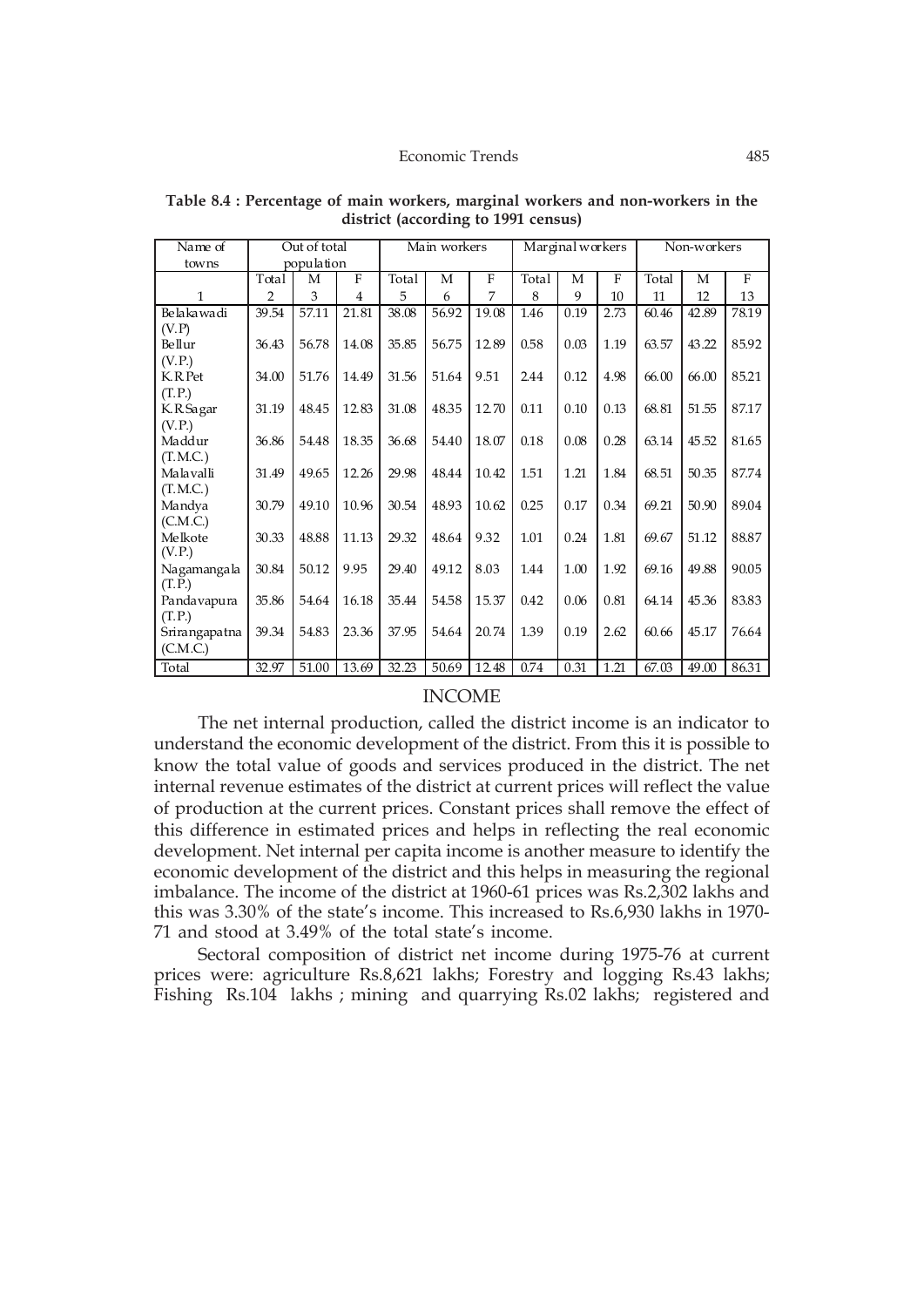# 486 Mandya District Gazetteer

|                                                        |              |                      |            |               |              |         |                  |                        |                         |                                           |                                  | Table 8.5: Total, Main and Marginal Workers in the towns of Mandya District as per 2001 census |                       |                    |               |                  |                |                                                 |
|--------------------------------------------------------|--------------|----------------------|------------|---------------|--------------|---------|------------------|------------------------|-------------------------|-------------------------------------------|----------------------------------|------------------------------------------------------------------------------------------------|-----------------------|--------------------|---------------|------------------|----------------|-------------------------------------------------|
| Name of the town                                       |              | <b>Total Workers</b> |            |               | Main Workers |         |                  |                        |                         |                                           |                                  | Categories of main workers                                                                     |                       |                    |               |                  |                |                                                 |
|                                                        |              |                      |            |               |              |         |                  | Cultivators            |                         |                                           | Agricultural<br><b>Labourers</b> |                                                                                                |                       | Household industry |               |                  | Other workers  |                                                 |
|                                                        | Persons      | Males                | Females    | Persons       | Males        | Females | Persons Males    |                        | Females                 | Persons Males                             |                                  | Females                                                                                        | Persons Males Females | workers            |               | Persons          | Males          | Females                                         |
| Krishnarajasagara                                      | 2,904        | 2,330                | 574        | 2,658         | 2,161        | 497     | 55               | Ľ,                     | 5                       | H                                         | $\overline{12}$                  | පි                                                                                             | 9g                    | ą,                 | $\frac{6}{2}$ | 2,530            | 2,055          | 475                                             |
| (NAC)                                                  |              |                      |            |               |              |         |                  |                        |                         |                                           |                                  |                                                                                                |                       |                    |               |                  |                |                                                 |
| Krishnarajpet<br>$\widehat{\boxplus}$                  | 8,022        | 6,307                | 1,715      | 6,705         | 5,533        | 1,172   | 744              | 648                    | 96                      | 608                                       | 371                              | 237                                                                                            | 233                   | 126                | 107           | 5,120            | 4,388          | 732                                             |
| Nagamangala<br>$\widehat{\mathbb{E}}$                  | 5,587        | 4,487                | 1,100      | 5,202         | 4,299        | 903     | 389              | 343                    | $\frac{4}{6}$           | 146                                       | 51                               | B,                                                                                             | 109                   | $\overline{4}$     | 2             | 4,558            | 3,820          | 738                                             |
| Pandavapura<br>$\widehat{E}$                           | 6,842        | 5,279                | 1,563      | 6,161         | 5,016        | 1,145   | 962              | 875                    | 22                      | 501                                       | 327                              | 174                                                                                            | 193                   | 3                  | 130           | 4,505            | 3,751          | 754                                             |
| Shrirangapattana<br>(MC)                               | 9,369        | 6,966                | 2,403      | 7,965         | 6,229        | 1,736   | 1,019            | 937                    | 82                      | 962                                       | 627                              | 335                                                                                            | 200                   | 22                 | 113           | 5,784            | 4,578          | 1,206                                           |
| Mandya (CMC)                                           | 45,547       | 35,707               | 9,840      | 43,198        | 34,348       | 8,850   | $1,707\,$        | 1,588                  | 119                     | 1,514                                     | 948                              |                                                                                                | 1,195                 | 376                | 819           | 38,782           | 31,436         | 7,346                                           |
| Maddur (TMC)                                           | 9,706        | 7,364                | 2,342      | 8,769         | 6,824        | 1,945   | 656              | 585                    | K                       | <b>864</b><br>803                         | 505<br>562                       | 56<br>53<br>31                                                                                 | 605                   | $\frac{131}{97}$   | $474\,$       | 6,644            | 5,603          | 1,041                                           |
| Ma lavalli (TMC)                                       | 12,841       | 9,973                | 2,868      | 10,856        | 8,919        | 1,937   | 1,475            | 1,330                  | 145                     |                                           |                                  |                                                                                                |                       |                    | 282           | 8,199            | 6,930          | 1,269                                           |
|                                                        |              |                      |            |               |              |         |                  | Marginal Workers       |                         |                                           |                                  |                                                                                                |                       |                    |               |                  |                |                                                 |
| Name of the town                                       |              | Marginal Workers     |            |               | Cultivators  |         |                  |                        |                         |                                           |                                  | Categories of Marginal Workers                                                                 |                       |                    |               |                  |                |                                                 |
|                                                        |              |                      |            |               |              |         |                  | Agricultural Labourers |                         |                                           | Household industry<br>Workers    |                                                                                                |                       | Other workers      |               |                  | Non-Workers    |                                                 |
|                                                        | Persons      | Males                | Females    | Persons       | Males        | Females | Persons          | Males                  | Females                 | Persons                                   | Males                            | Females                                                                                        | Persons Males         |                    | Females       | Persons          | Males          | Females                                         |
| Krishnarajasagara<br>(NAC)                             | 246          | 169                  | K          | 2             | 5            | 5       | 27               | Z                      | 8                       | IJ                                        | $\overline{04}$                  | $\mathfrak{a}$                                                                                 | 200                   | 143                | 57            | 5,589            | 1,977          | 3,612                                           |
| Krishnarajpet<br>$\widehat{\boxplus}$                  | 1,317        | 774                  | 543        | $\frac{6}{2}$ | 8            | $\Xi$   | 738              | 403                    | 335                     | 121                                       | $\overline{21}$                  | 100                                                                                            | 42                    | 344                | 98            | 14,558           | 5,278          | 9,280                                           |
| Nagamangala $\begin{pmatrix} \mathbf{T} \end{pmatrix}$ | 385          | 188                  | 197        | \$            | 5            | 8       | N                | $\overline{24}$        | 47                      | 95                                        | $\Omega$                         | 33                                                                                             | 275                   | 161                | 114           | 10,465           | 3,730          | 6,735                                           |
| Pandavapura<br>$\widehat{E}$                           | 681          | 263                  | 418        | 33            | $\Xi$        | Z       | 226              | 32                     | 194                     | 3                                         | 5                                | 95                                                                                             | 359                   | 213                | 146           | 11,468           | 3,959          | 7,509                                           |
| Shrirangapattana<br>(MC)                               | 1,404        | 737                  | 667        | $\frac{3}{2}$ | 8            | रू      | 614              | 318                    | 296                     | $\Xi$                                     | 95                               | æ                                                                                              | 646                   | 405                | 241           | 14,360           | 5,124          | 9,236                                           |
| Mandya (CMC)                                           | 2,349        | 1,359                | 990        |               | 39           |         |                  | 183                    | $\overline{\mathrm{g}}$ | $\overline{\Gamma}$                       |                                  |                                                                                                | 1,764                 | 1,088              | 676           | 85,632           | 30,844         | 54,788                                          |
| Ma lavalli (TMC)<br>Maddur (TMC)                       | 1,985<br>937 | 1,054<br>540         | 397<br>931 | ន ដង          | $20^{2}$     | – 8 ន   | 364<br>367<br>27 | 103<br>266             | <b>臣皇</b>               | $\begin{array}{c} 135 \\ 160 \end{array}$ | ್ತಿ ಸೆ ನಿ                        | 2118                                                                                           | 53<br>959             | 403<br>679         | 133<br>280    | 16,815<br>23,010 | 8,330<br>6,103 | $\begin{array}{c} 10,712 \\ 14,680 \end{array}$ |
|                                                        |              |                      |            |               |              |         |                  |                        |                         |                                           |                                  |                                                                                                |                       |                    |               |                  |                |                                                 |

Table 8.5: Total, Main and Marginal Workers in the towns of Mandya District as per 2001 census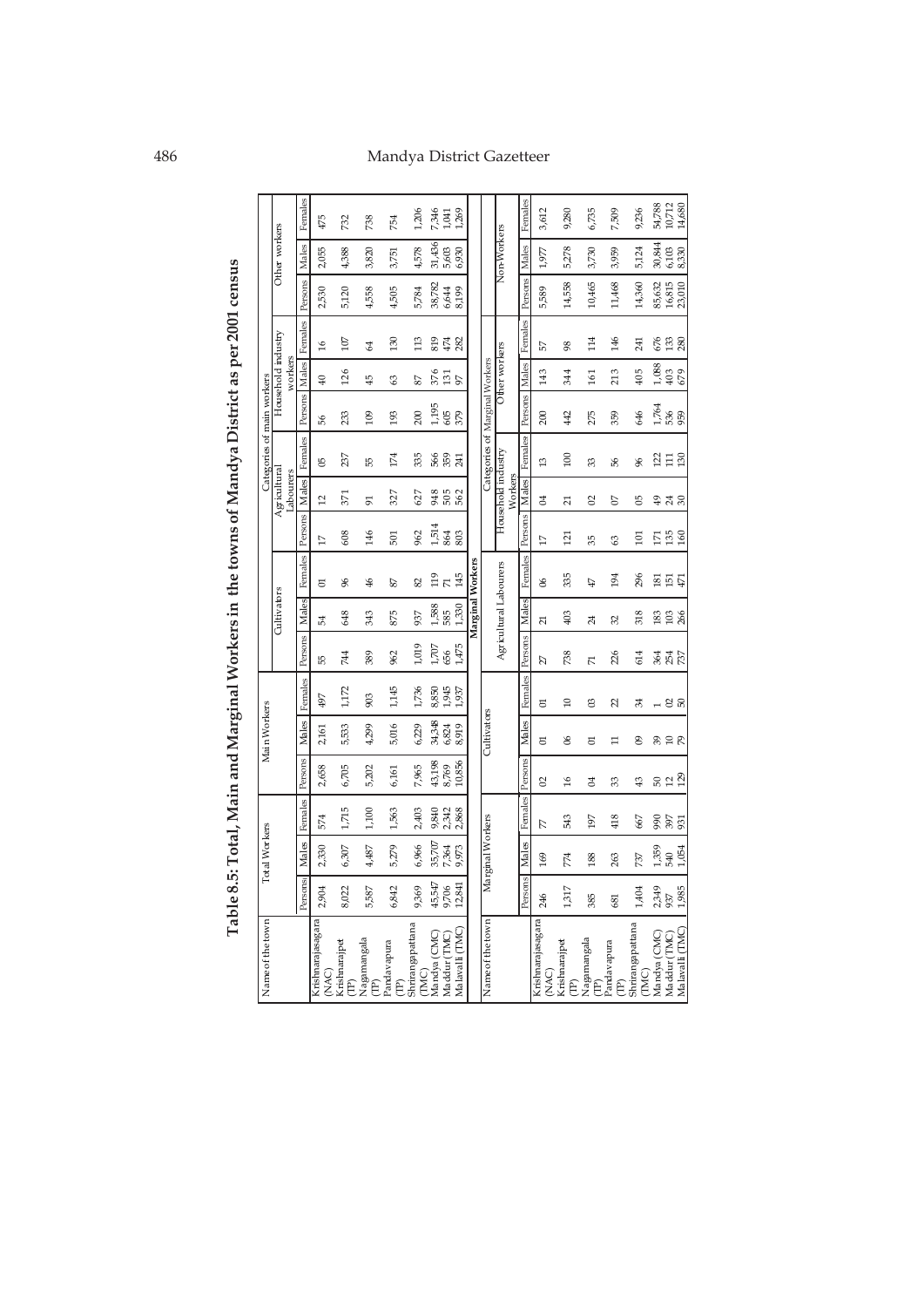|                      | Table 8.6: Sector - wise Net district income from 1980-81 to 1999-2000 (at current prices) |                |                     |                 |                     |                 |             |          |               |                 |
|----------------------|--------------------------------------------------------------------------------------------|----------------|---------------------|-----------------|---------------------|-----------------|-------------|----------|---------------|-----------------|
| <b>PNTS</b>          | District income                                                                            | 1980-81        | I <sub>6</sub> -066 | $1993 - 94$     | 1994-95             | 1995-96         | 1996-97     | 1997-98  | $0.98 - 0.00$ | 1999-2000       |
|                      |                                                                                            |                |                     |                 | Primary Sector      |                 |             |          |               |                 |
|                      | including animal<br>Agriculture                                                            | 14,174         | 32,879              | 56,763          | 71,306              | 66,720          | 55,547      | 82,559   | 89,920        | 109,776         |
|                      | husbandry                                                                                  |                |                     |                 |                     |                 |             |          |               |                 |
|                      | Forest logging                                                                             | 272            | 2192                | 3,003           | 3,148               | 3,338           | 3,688       | 4,296    | 5,113         | 5,417           |
| $\sim$ $\sim$ $\sim$ | Fishing                                                                                    | 128            | 185                 | 465             | $\overline{\kappa}$ | 786             | 1,044       | 2,216    | 2,225         | 2,198           |
|                      | Mining and<br>quarrying                                                                    | $\overline{ }$ | $\sim$              |                 | LO <sub>1</sub>     | $\overline{49}$ | 8           | 1,874    | $\infty$      |                 |
|                      | <b>INIOI</b>                                                                               | 14,575         | 35,258              | 60,233          | 75,230              | 70,993          | 60,329      | 90,945   | 97,266        | 1,17,394        |
|                      |                                                                                            |                |                     |                 | Secondary Sector    |                 |             |          |               |                 |
| ю                    | Manufacturing                                                                              | 1,204          | 4,191               | 7,463           | 7,854               | 8,447           | 9,507       | 31,015   | 14,528        | 15,578          |
|                      | (registered and                                                                            |                |                     |                 |                     |                 |             |          |               |                 |
|                      | un-registered)                                                                             |                |                     |                 |                     |                 |             |          |               |                 |
| $\circ$ $\sim$       | Construction                                                                               | 859            | 3,200               | 5,770           | 6,296               | 7,251           | 9,523       | 10,244   | 13,238        | 16,453          |
|                      | Electricity, gas,<br>water supply                                                          | 233            | 2,043               | 1,088           | 1,661               | 1.917           | 1,830       | 1,864    | 3,411         | 1,939           |
|                      | TOTAL                                                                                      |                | 9,334               | 14,321          | 15,811              |                 | 20,860      | 43,123   | 31,177        | 33,970          |
|                      |                                                                                            | 2,296          |                     |                 | Tertiary Sector     | 17,615          |             |          |               |                 |
|                      |                                                                                            |                |                     |                 |                     |                 |             |          |               |                 |
| ∞ ာ                  | Railway                                                                                    | 28             | 138                 | 249             | 192                 | 207             | 257         | 96       | 516           | 666             |
|                      | Transport by other                                                                         | 257            | 1,136               | 2,080           | 3,111               | 2,625           | 3,930       | 1,626    | 2,498         | 3,707           |
|                      | means                                                                                      |                |                     |                 |                     |                 |             |          |               |                 |
| $\overline{a}$       | Storage                                                                                    |                | ó                   | $\overline{c}$  | $^{18}$             | $\approx$       | 27          | R,       | 52            | 52              |
| $\mathbb{I}$         | Communication                                                                              | $\Xi$          | 340                 | 752<br>14,375   | 794                 | 890             | 3,124       | 2,973    | 4,261         | 4,046           |
| 12                   | Trade, hotels and                                                                          | 2,186          | 6,993               |                 | 19,241              | 19,915          | 14,183      | 22,993   | 23,738        | 23,654          |
| $\frac{3}{2}$        | Banking and<br>restaurants                                                                 | 257            | 1,764               | 3,133           | 4,034               | 4,879           | 6,699       | 7,045    | 8,896         | 8,990           |
|                      | insurance                                                                                  |                |                     |                 |                     |                 |             |          |               |                 |
| $\overline{14}$      | Real estate                                                                                | 1,211          | 3,258               | 4,100           | 4,603               | 5,056           | $6,\!0\!70$ | 12,937   | 15,042        | 17,298          |
|                      | ownership of                                                                               |                |                     |                 |                     |                 |             |          |               |                 |
|                      | dwellings and                                                                              |                |                     |                 |                     |                 |             |          |               |                 |
| 15                   | business services<br>Public                                                                | $517\,$        | 2,531               | 3,070           | 3,335               | 4,035           | 5,797       | 7,087    | 8,995         | 12,376          |
|                      | administration                                                                             |                |                     |                 |                     |                 |             |          |               |                 |
| 16                   | <b>Otherservices</b>                                                                       | 915            | 4,128               | 6,192           | 7,095               | 7,876           | 10,830      | $14,767$ | 17,086        | 21,588          |
|                      | <b>LOTAL</b>                                                                               | 5,483          | 20,297              | 33,970          | 42,423              | 45,503          | 50,917      | 70,058   | 80,913        | 92,133          |
| 17                   | Total net income                                                                           | 22,354         | 64,889              | 1,08,52         | 1,33,464            | 1,34,111        | 1,32,106    | 2,04,126 | 2,09,356      | 2,43,497        |
|                      | of the district                                                                            |                |                     | 4               |                     |                 |             |          |               |                 |
| $^{18}$              | District's position                                                                        | 13             | 9Ľ                  | $\overline{10}$ | 13                  | $\frac{6}{2}$   | $^{19}$     | ï        | 12            | $\overline{12}$ |
|                      | in the district                                                                            |                |                     |                 |                     |                 |             |          |               |                 |
| 19                   | Per capita income<br>income (Nos.)                                                         | 1,529          | 3,924               | 6,347           | 7,692               | 7,619           | 7,402       | 11,081   | 11,182        | 14,066          |
| $_{20}$              | District's position                                                                        | $\infty$       | B                   | $\Xi$           | $\circ$             | $\frac{6}{2}$   | 18          |          | $\frac{8}{2}$ | $\overline{14}$ |
|                      | income (Nos.)<br>in per capita                                                             |                |                     |                 |                     |                 |             |          |               |                 |
|                      |                                                                                            |                |                     |                 |                     |                 |             |          |               |                 |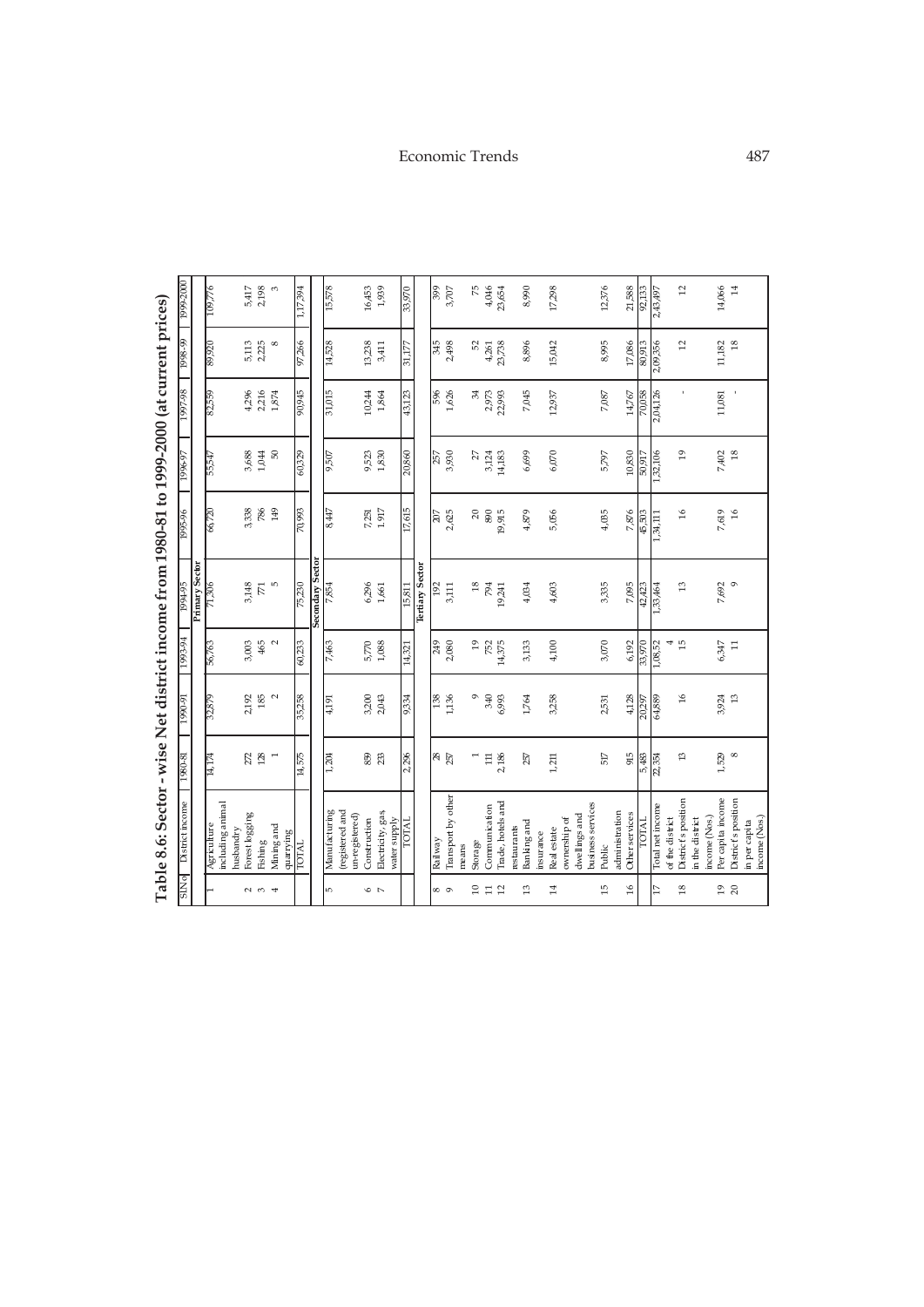# 488 Mandya District Gazetteer

|                          | Table 8.7 : Sector - wise Net district income from 1980-81 to 1999-2000 at constant (1980-81) prices. |                  |                  |           |                  |                  |                   |                |                       |                     |
|--------------------------|-------------------------------------------------------------------------------------------------------|------------------|------------------|-----------|------------------|------------------|-------------------|----------------|-----------------------|---------------------|
| ದ<br>ನ                   | District income                                                                                       | 1980-81          | 1990-91          | 1993-94   | 1994-95          | 1995-96          | 1996-97           | 1997-98        | 1998-99               | 1999-2000           |
|                          | $\sim$                                                                                                | 3                | 4                | LO.       | $\circ$          | $\overline{a}$   | ${}^{\circ}$      | $\sigma$       | $\Omega$              | $\Xi$               |
|                          |                                                                                                       |                  |                  |           | Primary Sector   |                  |                   |                |                       |                     |
|                          | Agriculture                                                                                           | 14,174           | 16,622           | 19,959    | 23,894           | 20,973           | 14,199            | 63,401         | 67,326                | 84,675              |
|                          | including animal                                                                                      |                  |                  |           |                  |                  |                   |                |                       |                     |
|                          | husbandry                                                                                             |                  |                  |           |                  |                  |                   |                |                       |                     |
| $\sim$ $\sim$            | Forest logging                                                                                        | 272              | 288              | 297       | 303              | 307              | 314               |                | 3,378                 | 3,426               |
|                          | $Fix\mathrm{hing}$                                                                                    | 128              | 128              | 224       | 200              | 196              | $\frac{1}{2}$     | 3,201          | 668                   | 593                 |
| $\overline{\phantom{a}}$ | Mining and                                                                                            | $\overline{a}$   | $\overline{ }$   |           |                  | 8                | $\mathfrak{S}$    | 1,415          | $\tilde{\phantom{a}}$ | $\overline{ }$      |
|                          | guarying                                                                                              |                  |                  |           |                  |                  |                   |                |                       |                     |
|                          | <b>LOTAL</b>                                                                                          | 14,575           | 17,039           | 20,480    | 24,397           | 21,484           | 14,712            | 68,750         | 71,378                | 88,695              |
|                          |                                                                                                       |                  |                  |           | Secondary Sector |                  |                   |                |                       |                     |
| Б                        | Manufacturing                                                                                         | 1,204            | 1,942            | 2,951     | 2,726            | 2,876            | 3,034             | 24,592         | 10,740                | 10,853              |
|                          | (registered and un-                                                                                   |                  |                  |           |                  |                  |                   |                |                       |                     |
|                          | registered)                                                                                           |                  |                  |           |                  |                  |                   |                |                       |                     |
| $\circ$                  | Construction                                                                                          | 859              | 1,038            | 1,250     | 1,258            | 1,446            | 1,559             | 7,707<br>1,293 | 9,562                 | 11,591              |
| $\overline{a}$           | Electricity, gas,                                                                                     | 23               | 464              | 387       | 497              | 390              | 337               |                | 2,000                 | 1,202               |
|                          | water supply                                                                                          |                  |                  |           |                  |                  |                   |                |                       |                     |
|                          | IOTAI                                                                                                 | 2,296            | 3,444            | 4,588     | $\frac{4481}{4}$ | 4,712            | $\frac{0.65}{11}$ | 33,592         | 22,302                | 23,646              |
|                          |                                                                                                       |                  |                  |           | Tertiary Sector  |                  |                   |                |                       |                     |
|                          | Railway                                                                                               | <b>28</b><br>257 |                  |           |                  |                  |                   |                |                       | $\frac{312}{1,818}$ |
| $\infty$                 | Transport by other                                                                                    |                  | $\frac{36}{479}$ | 33<br>652 | ສ<br>ກອ          | $\frac{28}{682}$ | ले ह              | 482<br>857     | 257<br>1,238          |                     |
|                          | means                                                                                                 |                  |                  |           |                  |                  |                   |                |                       |                     |
| $\overline{10}$          | Storage                                                                                               |                  | $\mathsf{o}$     | $\circ$   | ${}^{\circ}$     | $^{\circ}$       | $\Xi$             | $26$           | ₽                     | 51                  |
| $\overline{1}$           | Communication                                                                                         | $\Xi$            | $\overline{7}$   | 104       | 115              | 137              | 551               | 2,673          | 3,929                 | 4,012               |
| 12                       | Irade, hotels and                                                                                     | 2,186            | 3,834            | 5,581     | 7,118            | 6,793            | 4,195             | 17,528         | 17,122                | 17,076              |
|                          | restaurants                                                                                           |                  |                  |           |                  |                  |                   |                |                       |                     |
| $\frac{3}{2}$            | Banking and                                                                                           | 257              | 880              | 1,316     | 1,226            | 1,446            | 1,973             | 5,714          | 6,618                 | 6,768               |
|                          | insurance                                                                                             |                  |                  |           |                  |                  |                   |                |                       |                     |
| 14                       | Real estate                                                                                           | 1,211            | 1,809            | 1,972     | 2,121            | 2,217            | 2,295             | 9,615          | 10,525                | 11,269              |
|                          | ownership of                                                                                          |                  |                  |           |                  |                  |                   |                |                       |                     |
|                          | dwellings and                                                                                         |                  |                  |           |                  |                  |                   |                |                       |                     |
|                          | business services                                                                                     |                  |                  |           |                  |                  |                   |                |                       |                     |
| 15                       | Public                                                                                                | 517              | 1,068            | 968       | 953              | 1,051            | $1,377$           | 5,002          | 5,611                 | 7,464               |
|                          | administration                                                                                        |                  |                  |           |                  |                  |                   |                |                       |                     |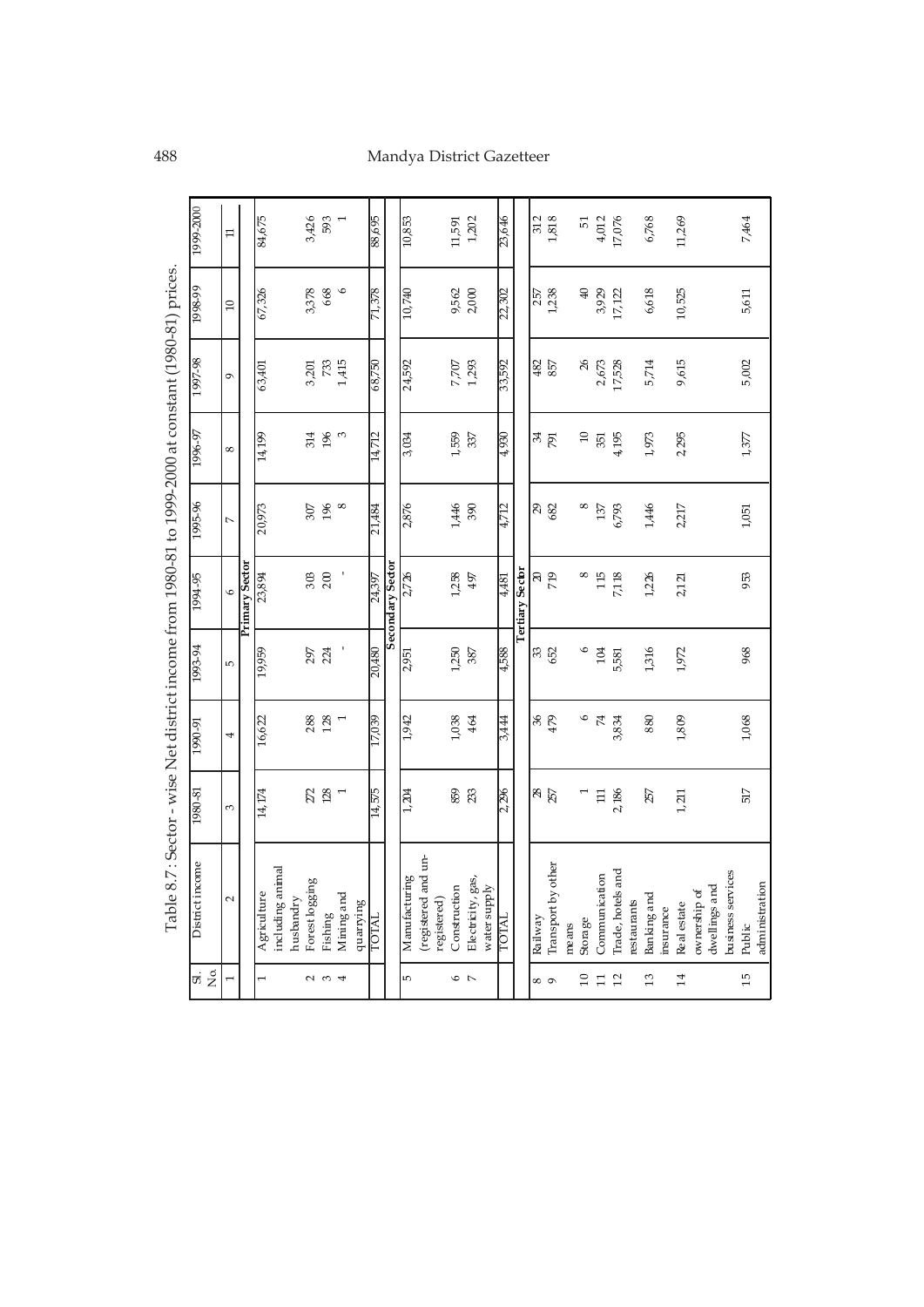| Ξ               | 12,981                | 61,751 | 1,74,092            |              |                        |                     |        | 10,057            | $^{14}$                |                   |        |
|-----------------|-----------------------|--------|---------------------|--------------|------------------------|---------------------|--------|-------------------|------------------------|-------------------|--------|
| $\overline{10}$ | 10,601                | 55,941 | 1,49,621            |              | ₽                      |                     |        | 7,992             | $\tilde{a}$            |                   |        |
| σ               | 10,275                | 52,177 | 1,54,519            |              |                        |                     |        | 8,388             |                        |                   |        |
| $\infty$        | 2,580                 | 13,606 | 33,248              |              | டி                     |                     |        | 1,863             | $^{\circ}$             |                   |        |
| r               | 2,059                 | 14,422 | 40,618              |              | 4                      |                     |        | 2,308             | $\Omega$               |                   |        |
| $\epsilon$      | 2,189                 | 14,469 | 43,347              |              | $\Xi$                  |                     |        | 2,498             |                        |                   |        |
| LŊ              | 1,988                 | 12,620 | 37,688              |              |                        |                     |        | 2,204             |                        |                   |        |
|                 | 1,712                 | 9,898  | 30,381              |              | 4                      |                     |        | 1,837             |                        |                   |        |
| 3               | 915                   | 5,483  | 22,354              |              | $\mathfrak{D}$         |                     |        | 529               |                        |                   |        |
|                 | <b>Other services</b> | TOTAL  | Total net income of | the district | District's position in | the district income | (Nos.) | Per capita income | District's position in | per capita income | (Nos.) |
|                 | $\frac{16}{1}$        |        | 17 <sub>1</sub>     |              | $\frac{8}{18}$         |                     |        | $\frac{9}{2}$     | 20 <sub>1</sub>        |                   |        |

Note: Subsequent to 1997-98 with respect income and per capita of the district is shown at constant (1993-94) prices **Note :** Subsequent to 1997-98 with respect income and per capita of the district is shown at constant (1993-94) prices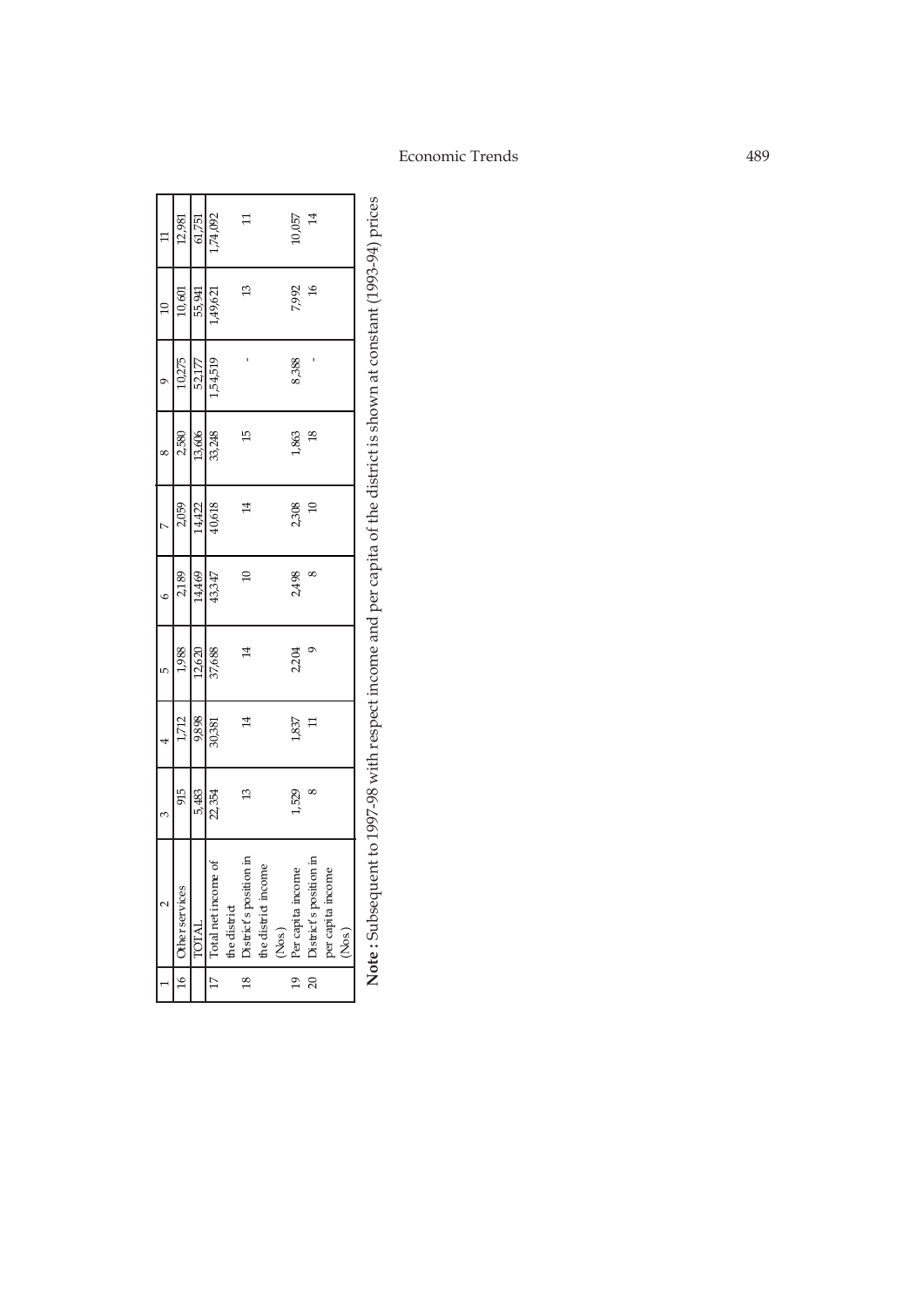unregistered manufacturing Rs.567 lakhs; construction Rs.402 lakhs; electricity, gas and water supply Rs.278 lakhs; railways Rs.56 lakhs; transport and storage Rs.140 lakhs; communication Rs.38 lakhs; trade, hotel and restaurants Rs.791 lakhs; banking and insurance Rs.122 lakhs; Real estate, ownership of dwellings and Business services Rs.275 lakhs; public administration Rs.304 lakhs and other services Rs.592 lakhs; total income received from all sources Rs.12,335 lakhs. This increased to Rs.16,264 lakhs during 1979-80.

The income of the district that was Rs.22,354 lakhs at current prices in 1980-81 increased to Rs.64,889 lakhs by 1990-91. When the income of the district is compared with that of the state for the year 1980-81, it can be seen that the district occupied  $13<sup>th</sup>$  place in the state and it came down to  $16<sup>th</sup>$  place during 1990-91. The reason for this fall was that the income of the district was not raising in accordance with the income trend of the state. Although, the district raised to  $13<sup>th</sup>$  place with an income of Rs.1,33,464 lakhs during 1995-96 it was pushed to 16<sup>th</sup> place again during 1996-97 though the income rose to Rs.1,34,111 lakhs. In 1996-97 the income of the district was Rs.1,32,106 lakhs and when this is compared with the income of 1995-96 it can be seen that there was a shortage of Rs.2005 lakhs in income and this was the main reason for the district falling down to 19<sup>th</sup> place. But, in 1999-00 the income of the district increased to Rs.2,43,492 lakhs and earned  $14<sup>th</sup>$  place. The income of the district that was Rs.22,354 lakhs at 1980-81 constant prices increased to Rs.30,381 lakhs during 1990-91 and earned 12<sup>th</sup> place for the district in the state. It increased to Rs.43,342 lakhs in 1994-95 and earned  $10<sup>th</sup>$  place for the district. In 1999-00, although the income increased to Rs.1,74,092 lakhs the district was pushed to  $11<sup>th</sup>$  place in the state.

Although the primary sector contributed to the district income substantially during 1980-81, it is important to note that this gradually came down. The income received from primary sector was Rs.14,575 lakhs in 1980-81; Rs.35,258 lakhs in 1990-91; and Rs.75,230 lakhs in 1994-95. But, from 1995-96 the contribution of primary sector to the district income declined and this was Rs.70,993 lakhs in 1995-96 and Rs.60,329 lakhs in 1996-97 and this clearly suggests that the importance of agriculture in the district had come down. However, though the contribution from the secondary sector was quite low in 1980-81, it can be seen that this has increased in later years. The contribution from secondary sector was Rs.2,296 lakhs in 1980-81, Rs.9,334 lakhs in 1990- 91, Rs.15,811 lakhs in 1994-95 and this significantly increased to Rs.33,970 lakhs in 1999-00. The contribution of tertiary sector to the district income was Rs.5,483 lakhs in 1980-81 and this increased to Rs.20,297 lakhs in 1990-91,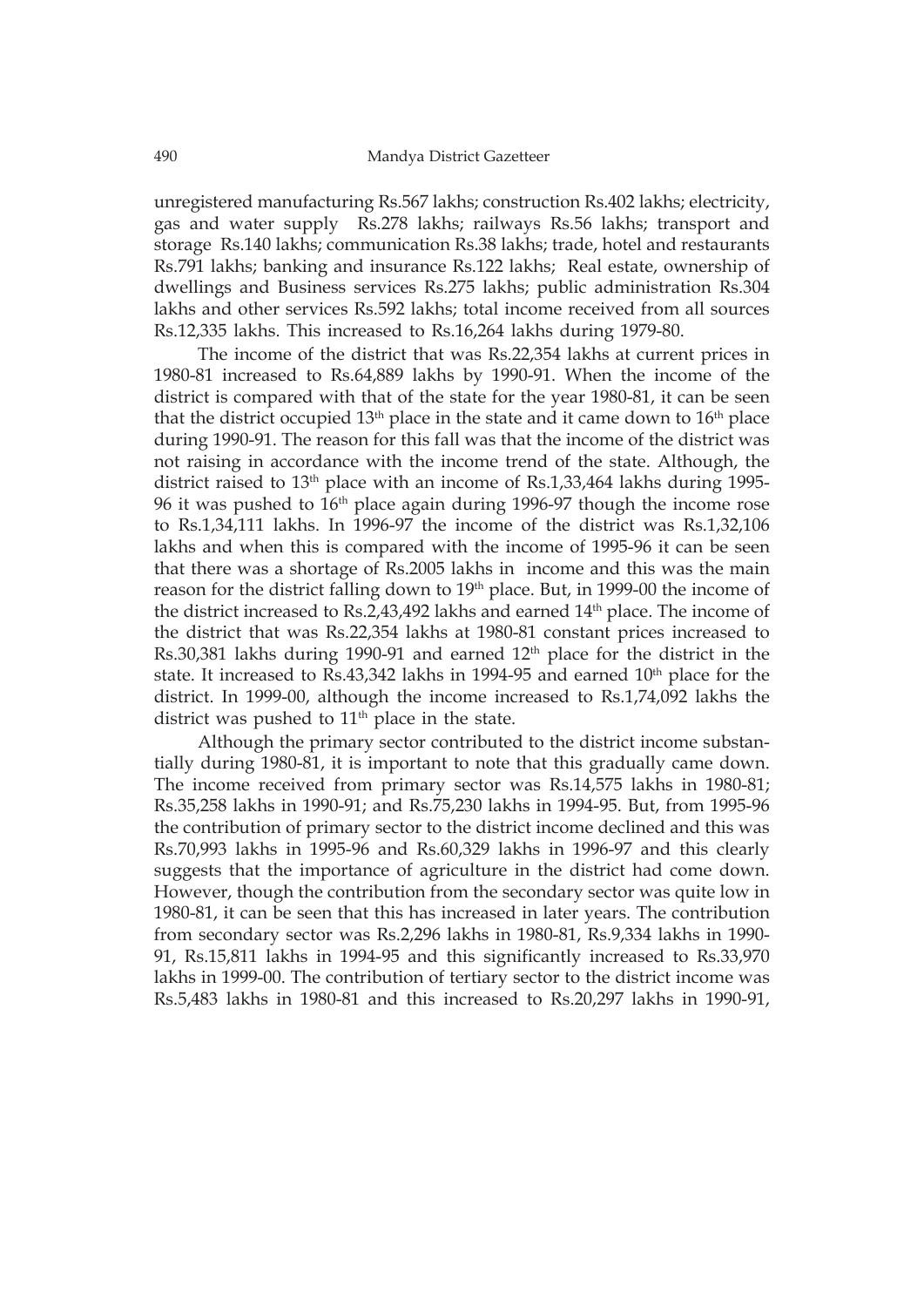Rs.42,423 lakhs in 1994-95 and to Rs.92,133 lakhs in 1999-00 and this reflects the importance of the tertiary sector.

## **Per Capita Income**

While the per capita income of the district at 1960-61 prevailing prices was Rs.258.36, it was Rs.606.83 in 1970-71, Rs.1,592 in 1980-81 and this placed the district at eighth place in the state. Although the per capita income increased to Rs.3,924 in 1990-91 and the district fell to  $13<sup>th</sup>$  place in the state it rose to  $9<sup>th</sup>$  place in 1994-95 with a per capita income of Rs.7,692. The per capita income fell to Rs.7,402 in 1996-97 and this pushed the district to 16<sup>th</sup> place in the state per capita income chart.

At 1980-81 constant prices the per capita income of the district was Rs.1,592 and was in  $8<sup>th</sup>$  place in the district. But in 1998-99 and 1999-00, at 1993-94 constant prices this was Rs.7,992 and Rs.10,057 respectively and was at  $16<sup>th</sup>$  and  $14<sup>th</sup>$  places respectively in the state.

A critical study of the district-wise income and per capita income will help in identifying the gap in development of different districts, their imbalances and backwardness and also in ascertaining the reasons for the same in addition to easing the way for formulating and implementing developmental programmes. The net income of the district from sector wise for 1980-81 and 1999-2000 at current and constant prices are given in tables 8.6 and 8.7 on page 487 to 489.

### PRICES

The general level of prices of the staple agricultural commodities, particularly of a district like Mandya, where the mainstay of the economy is agriculture, largely determines the economic condition of the people. One of the prominent economic phenomena of modern times is the striking fluctuation in the level of prices and wages. Adequate statistics for a comparison of the present with the past economic condition of the district are not available, though statistics are available for the State as a whole. Still, an attempt may be made with the available records. In analysing the price trends, it is necessary to go back to the primary data as far back as possible. Dr.Buchanan states that the prices in 1800 were: Ragi 12 sultani fanams per *khanduga* of 200 seers; rice best sort 28½ seers and coarse 66½ seers. If converted into rupees, ragi was 50 seers per rupee and rice best sort nine seers per rupee and second sort 21 per rupee.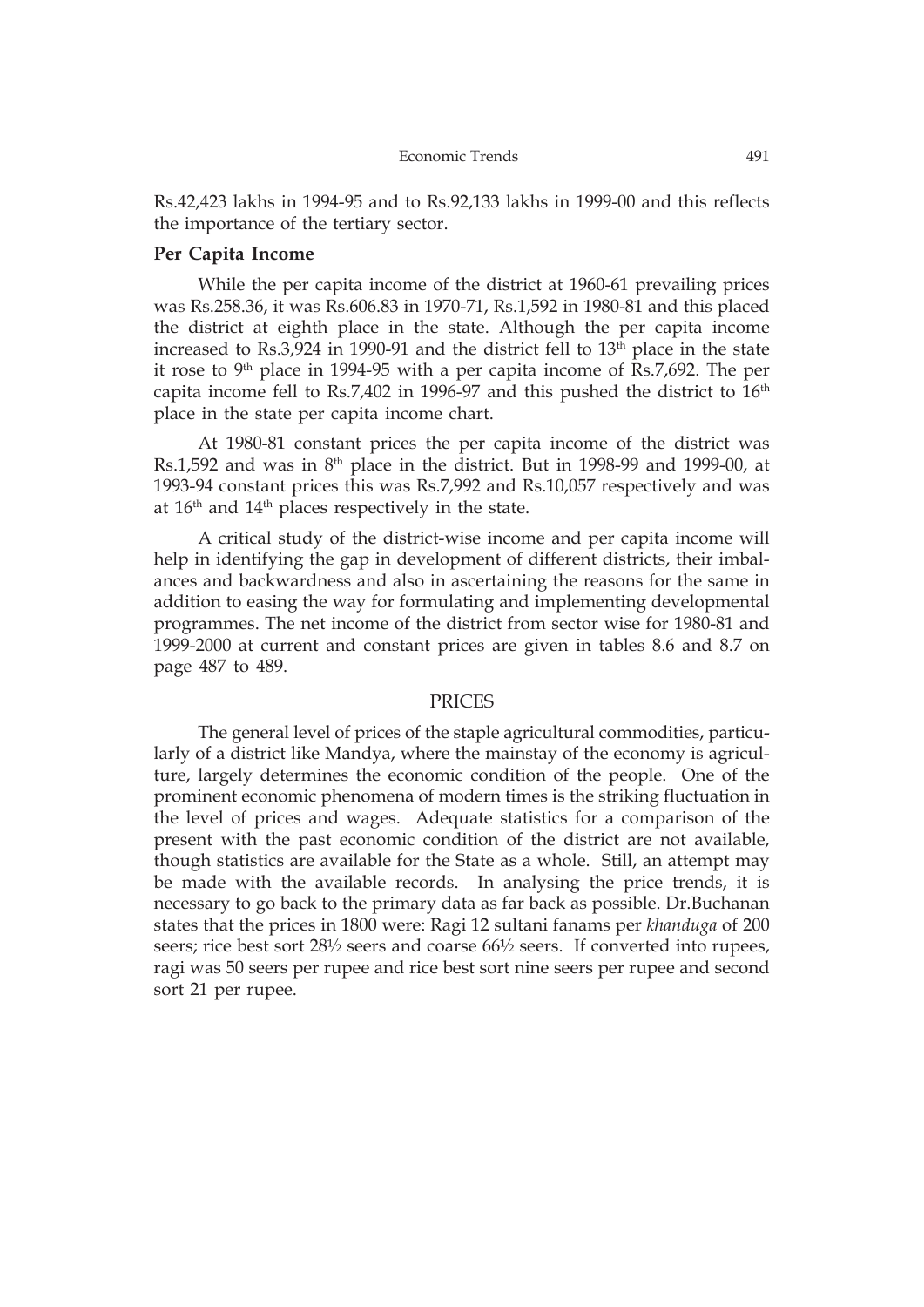A statement indicating the average whole-sale prices of staple foodgrains, rice and ragi, between 1881-82 and 1912-13. The characteristic phenomenon of this period (1881 to 1913) was violent fluctuation in prices due to the changing agricultural conditions. The table not only shows a state of frequent fluctuations in prices, but also indicates that prices of rice were gradually rising, particularly after 1903-04, whereas the prices of ragi continued to fluctuated markedly. The following tables shows the variations in the average quinquennial prices of the chief foodgrains from 1886 to 1911 expressed in terms of the average for 1886 taken as 100.

| Year      |     | Rice  | Ragi  |
|-----------|-----|-------|-------|
| 1886-90   | . . | 124.2 | 114.1 |
| 1891-95   | . . | 167.3 | 148.9 |
| 1896-1900 | . . | 206.2 | 148.7 |
| 1901-05   | . . | 177.2 | 126.4 |
| 1906-11   | . . | 264.0 | 163.7 |

It is apparent that there was a general rise in prices and it was marked after 1906. In 1907, the rise in prices of commodities attracted the attention of the Government and in 1910, the Government of India appointed a committee to undertake a full and detailed investigation of the problem and the task was entrusted to Mr. Datta, a senior and experienced officer of Finance Department. His report was received in 1913 and was recognised as a valuable contribution for understanding the economic and financial situation in India. The "Prices Enquiry Committee", as it was known, divided the causes into two, viz., a) causes peculiar to India and b) causes which forced up the prices all over the world. But in the opinion of the committee, a distinct line of demarcation could not be drawn between the two sets of causes, because they were reacting on each other. Under the former head, some of the causes suggested were i) a comparative shortage throughout the period under enquiry in the production of foodstuffs, ii) the increased demand for India's food products and raw materials, both in India itself and world markets, iii) the development of communications, internal and external, and the decrease in the cost of transport and iv) growth of banking and monetary facilities. Under the head of world influences, some the causes he listed were i) the increased supply of gold, ii) the development of credit, iii) the destruction of wealth in wars and the expenditure on armaments. In Mr.Datta's view, it was in the combined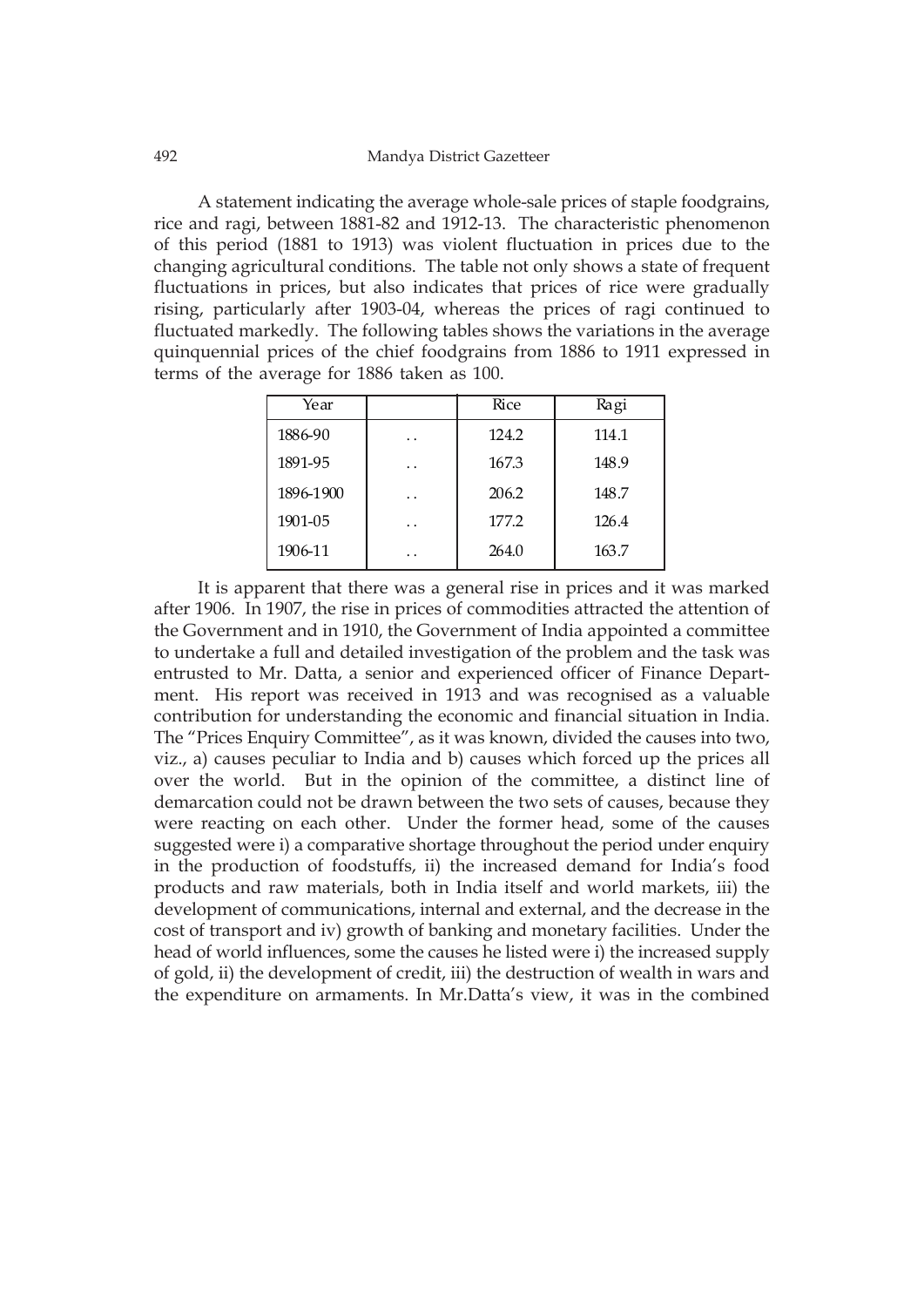#### Economic Trends 493

action of these numerous factors that the explanation for the great rise in the price-level all over India was to be found. Among the relative importance of causes, Mr. Datta chose the development and expansion of communication as of a special importance. A still further influence was attributed to the large additions which were made to the monetary circulation during the years from 1903-04 to 1907-08 by the coinage of new rupees. Amongst the other possible causes of a rise in prices, he devoted special attention to the interesting but difficult problem of the relation between the supply and the demand for food as measured by the growth of population.

The conclusions he arrived at, in his own words, were: "Considering the growth of the population and the increase in the external demand, the supply has been short during the greater part of the period embraced in the enquiry. The demand for both internal consumption and exports having increased at a quicker rate than the production of foodgrains, it is only natural that the general level of prices of foodgrains over a series of years would rise, although in a particularly favourable year, it might have fallen to some extent. The food supply in India, compared with the demand, both internal and external, reached its lowest level in the quinquennium 1905-09, and this shortage of supply has doubtless contributed, in no small measure, to the unusal rise in prices during that quinquennium".

During the year 1905-1906, the retail prices were higher than in the previous year. This was due to the general failure of the harvest and want of rains during the year. Prices were also affected between 1870 and 1912 by several famines and distress conditions in Mysore and outside.

Before the outbreak of the First World War (1914-1918), prices were generally rising and the declaration of the war only added momentum to this tendency and spurred the prices upto an unprecedented degree, especially from 1916 to 1921. The period of the First World War and the decade the followed were marked by high prices of agricultural products. Tables giving the average annual wholesale prices of staple foodgrains in each year from 1913 to 1924, the retail prices of the Principal foodgrains in each year from 1913 to 1921 and the fluctuations in the price levels from the year 1919 to 1923 are given in the Tables 8.8 on page 494,Table 8.9 on page 495 and Table 8.10 on page 496.

The decade between 1921 and 1930 may be said to have been prosperous on the whole. But this did not last long. In the wake of the great world depression, there was a reversal in the early thirties of this century. The slump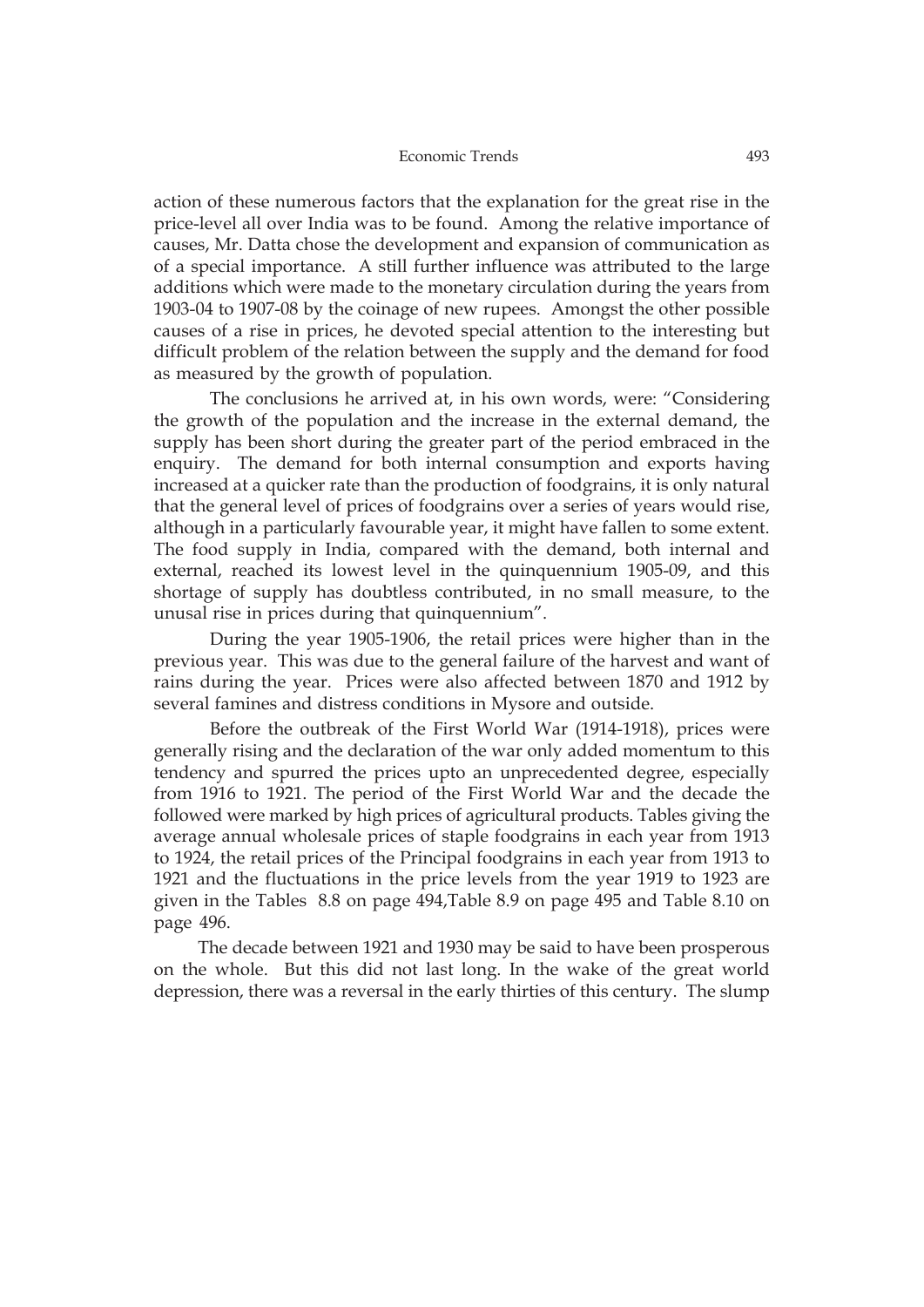in prices of agricultural commodities, which began in the year 1930, continued almost unabated during that decade. For over a decade since 1920 (though it is said to be a prosperous period because of some stability in prices), the prices of all commodities had remained at a very high level compared to pre-war conditions and the agriculturists increased their commitments by raising their standard of living and borrowing more and more on the assurance of the higher income and the higher security that the lands offered. The abnormal and sudden fall in the prices, which in many cases was nearly half of the original value, reduced the income of the agriculturists and they could not adjust themselves to the altered conditions.

| Year | Rice | Ragi  |
|------|------|-------|
| 1913 | 6.09 | 14.28 |
| 1914 | 6.12 | 12.61 |
| 1915 | 6.96 | 15.09 |
| 1916 | 7.13 | 16.95 |
| 1917 | 6.89 | 15.09 |
| 1918 | 6.14 | 12.42 |
| 1919 | 4.73 | 7.86  |
| 1920 | 4.47 | 7.79  |
| 1921 | 4.34 | 9.41  |
| 1922 | 4.50 | 9.00  |
| 1923 | 4.55 | 9.10  |
| 1924 | 5.00 | 8.51  |

**Table 8.8 : Average annual wholesale prices of rice and ragi from 1913-1924.**

|                                                                                 | 1923 | 4.55 | 9.10 |                                                                            |
|---------------------------------------------------------------------------------|------|------|------|----------------------------------------------------------------------------|
|                                                                                 | 1924 | 5.00 | 8.51 |                                                                            |
|                                                                                 |      |      |      | The effect of the fall in prices was disastrous in several branches of the |
| economy, but more than any body else the peasant was hit the hardest since his  |      |      |      |                                                                            |
| income was gravely affected. The condition of the tenant was worse than the     |      |      |      |                                                                            |
| peasant proprietor. In the case of the tenant, who had to pay fixed cash rents, |      |      |      |                                                                            |
| the burden was probably doubled. But in the case of those who grew the bulk     |      |      |      |                                                                            |
| of their agricultural produce for their own consumption and met their cash      |      |      |      |                                                                            |
| requirements from the income derived from other sources, the effect was         |      |      |      |                                                                            |
| comparatively less. The incomes of owners of large and medium-size holdings     |      |      |      |                                                                            |
| were also seriously affected by the fall in prices. Prices of agricultural      |      |      |      |                                                                            |
| commodities fell more than those of manufactured goods, which meant that        |      |      |      |                                                                            |

the peasant was selling cheaper and buying dearer than before. The result of

**(Quantity given in seers of 80 tolas per rupee)**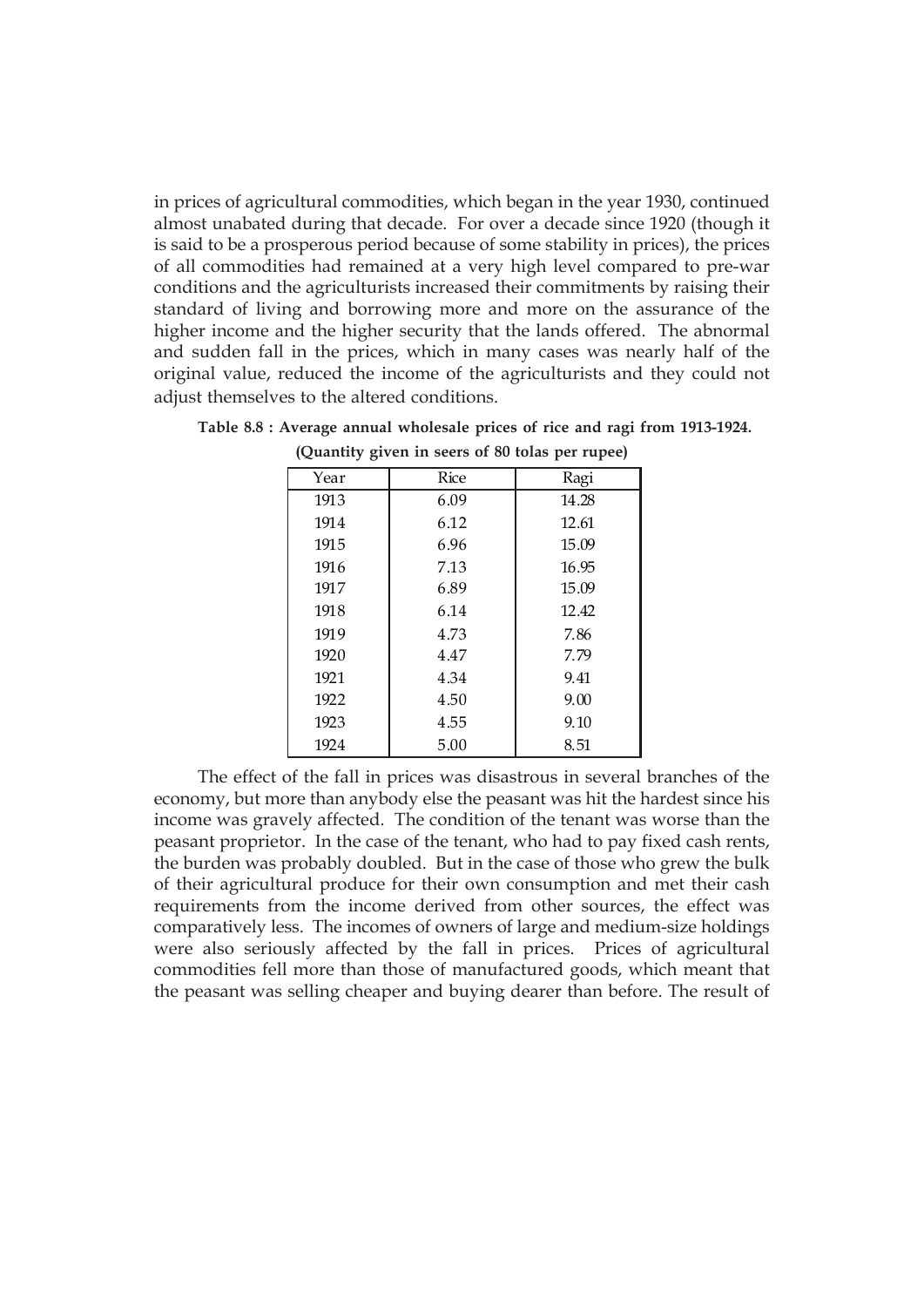the diminution of income was that in many cases the expenditure had to be met by the sale of gold and jewellery of the family. There was also some dislodgement of the peasant form the land. IT is interesting to note that there was no general reduction in the area and volume of production consequent on the fall of prices. On the contrary, in many cases the tendency to increase production to compensate for the reduced prices was predominant. The general fall in prices not only affected agriculturists, but also trade and industry. The Government tried to come to the rescue of the agriculturist with periodical ameliorative measures such as granting liberal loans, concessions in recovery of land revenue, starting of land mortgage banks and debt relief. Inspite of such measures, recovery from the depression was slow & it was only World War-II that brought a favourable change. The war and its after-effects of inflation brought about a steady and steep rise in the general level of prices.

| Ragi  | Rice | Year |
|-------|------|------|
| 14.03 | 5.97 | 1913 |
| 12.19 | 5.91 | 1914 |
| 14.39 | 6.48 | 1915 |
| 16.84 | 6.75 | 1916 |
| 14.76 | 6.64 | 1917 |
| 12.30 | 5.97 | 1918 |
| 7.52  | 4.44 | 1919 |
| 7.47  | 4.03 | 1920 |
| 9.01  | 4.23 | 1921 |

**Table 8.9 : Retail prices of rice and ragi from 1913 to 1921 (Quantity given in seers of 80 tolas per rupee)**

 *Supplement to the Statistical Abstract of Mysore State, 1926, pp.113-114) (Source:*

Immediately on the outbreak of the Second World War in September 1939, prices of commodities took an upward turn mainly as a result of speculation. This speculative rise in prices lasted only for a brief period and the prices settled down afterwards. In 1940, there was 'latent' inflation all round. It should be noted that under this 'latent' inflation, there was certainly some amount of excess demand, which neutralised mostly by gradual dishoarding or decumulation of stocks. In other words, in 1940, there was inflation as excess demand was there, but the inflationary effects were substantially neutralised by the gradual dishoarding policy of the dealers and wholesalers, who had accumulated huge stocks on the eve of the war. It was in 1941 that the 'latent'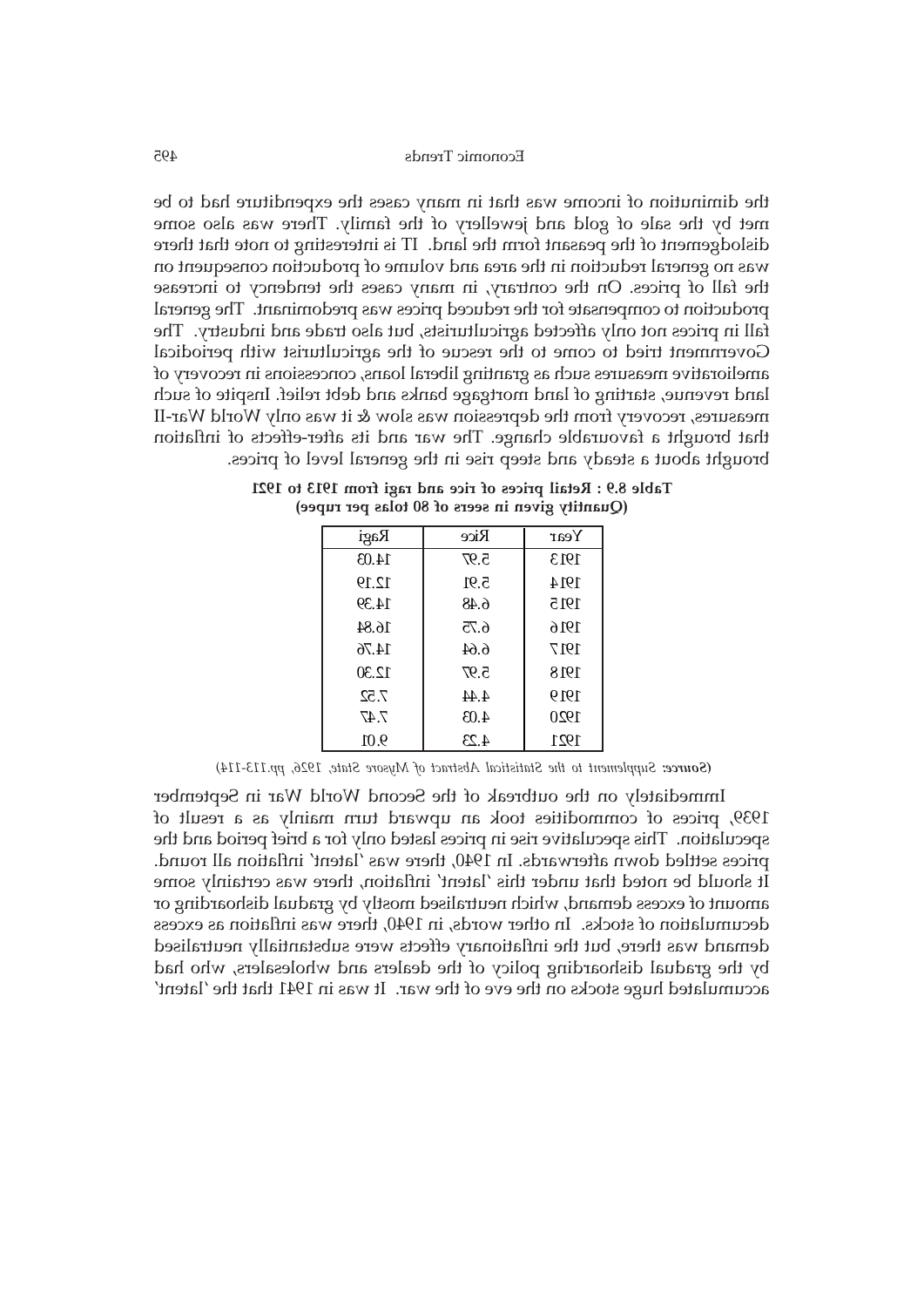inflation in the district, as elsewhere, was converted into a real type of inflation and the people seriously felt the impact of the rising trend of prices. The prices of rice and ragi in the district which were, in 1939-40, Rs.16-2-0 and Rs.6-0- 0 per palla of 100 seers, respectively, increased to Rs. 25-0-0 and Rs. 14-8-3, respectively, in 1944-45. A table showing the price-trends in the district between 1923-24 and 1944-45 is given Table 8.11. on page 498. Scarcity of consumer goods, accompanied by a serious food shortage, had made the situation gloomy. It was during the last quarter of 1943 that the Government introduced price-control and rationing of food, cloth, sugar and other necessaries of life. After 1943, the Government also slowed down the pace of issuing paper currency, intensified borrowing programmes for mopping up the extra purchasing power of the people and launched several schemes for increasing agricultural production. The irrigational facilities afforded by the construction of the Visvesvaraya canal in the district also contributed towards this endeavour. These anti inflationary measures partially stabilised the price situation.

| SlNo. | Main Head     | Number   | Standar | Total   | Average | Total   | Average | Total   | Average | Total   | Average | Total   | Average |
|-------|---------------|----------|---------|---------|---------|---------|---------|---------|---------|---------|---------|---------|---------|
|       |               | of items | d index | index   |         | index   |         | index   |         | index   |         | index   |         |
|       |               | under    | number  | numbers |         | numbers |         | numbers |         | numbers |         | numbers |         |
|       |               | each of  | s July  | July    |         | July    |         | July    |         | July    |         | July    |         |
|       |               | the main | 1914    | 1919    |         | 1920    |         | 1921    |         | 1922    |         | 1922    |         |
|       |               | heads    |         |         |         |         |         |         |         |         |         |         |         |
| л.    | Foodgrains    | 8        | 800     | 1,944   | 243     | 1,698   | 212     | 1,713   | 214     | 1,451   | 181     | 1,128   | 141     |
|       | and pulses    |          |         |         |         |         |         |         |         |         |         |         |         |
| 2.    | Oils and Oil  | 10       | 1000    | 2,341   | 234     | 2,064   | 206     | 1.608   | 161     | 1.887   | 189     | 1,821   | 182     |
|       | seeds         |          |         |         |         |         |         |         |         |         |         |         |         |
| 3.    | food<br>Other | 15       | 1500    | 2.712   | 181     | 2,455   | 164     | 2,358   | 157     | 2.548   | 170     | 2.392   | 160     |
|       | articles      |          |         |         |         |         |         |         |         |         |         |         |         |
| 4.    | Textiles      | 6        | 600     | 1,323   | 220     | 1.393   | 232     | 1,233   | 205     | 1.340   | 223     | 1.088   | 181     |
| 5.    | Others        | 15       | 1500    | 2,712   | 181     | 2,470   | 165     | 2,497   | 166     | 2.495   | 166     | 2,550   | 170     |
|       | General       | 54       | 5400    | 11,032  | 204     | 10.080  | 187     | 9.409   | 174     | 9.721   | 180     | 8.979   | 166     |
|       | average       |          |         |         |         |         |         |         |         |         |         |         |         |

**Table 8.10 : Fluctuations in the price-levels from 1919 to 1923**

*(Source : Supplement to the Statistical Abstract of Mysore State, 1926, p.115.)*

The Partially suppressed inflation of the war period made a jerky outburst in the post-war period under the impact of pent-up demand. During the war period, there was some amount of voluntary abstinence on the part of the people, but once the war ended, they were eager to consume more goods. This outburst of demand for consumer goods could not be immediately met in the post-war period, because adequate replacements and modernisation of plants and equipments were not undertaken by the manufacturers during the war period. In other words, the immediate post-war period was characterised by an increase in the community propensity to consume without an appreciable increase in the volume of new productive investment. This discrepancy between consumption and production was made more serious by further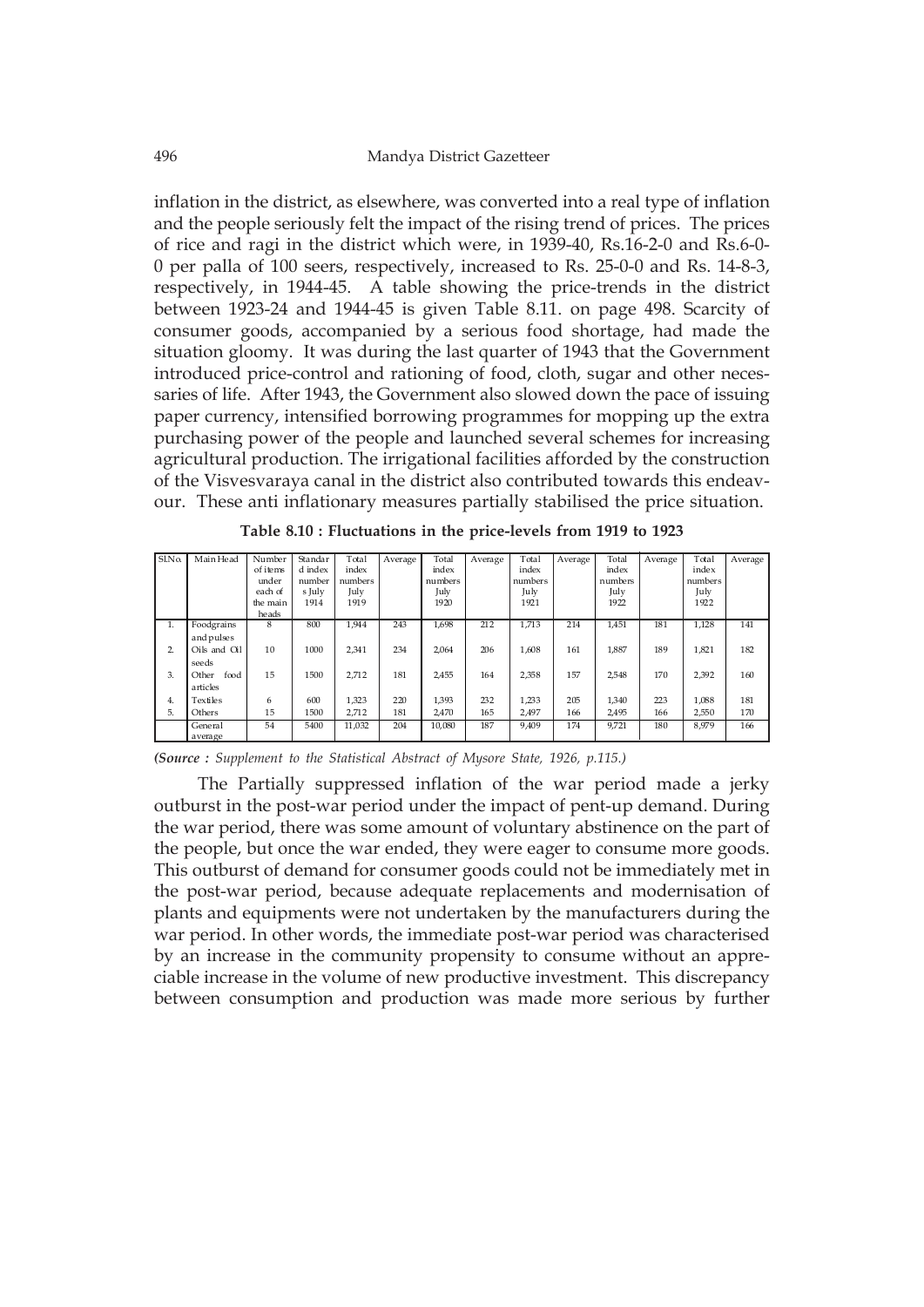expansion of paper currency during the immediate post-war period. Added to all these, the loss of supplies of rice from Burma, the shortage of rolling stock on the railways, the inflation of currency, the smuggling of foodgrains across the border of the State and the exploitation of the war conditions by the profiteering producers and tradesmen-all contributed to the spiral in prices of foodgrains. Black-markets appeared in many of the consumer goods all over the country and the impact of this was also felt in Mandya district. People were put to great hardships. Rationing in food and cloth and the control on the prices of other essential materials did not fully remedy the situation. In 1947, the Government of India's decision to de-control foodgrains, sugar and cloth resulted in a sharp upward turn in prices, which forced the Government to impose cloth-control in July 1948. In 1949, the devaluation of the rupee had a considerable effect on the domestic price-line; prices started falling and it appeared that the harmful effects of the earlier rise in prices were slowly wearing out but actually prices did not decline much. The worsening of the food situation compelled the Government to take steps to curb the rise in prices. Compulsory procurement of paddy and ragi was ordered and essential foodgrains were rationed in urban areas. The free movement of foodgrains from rural to urban areas was kept in check by the issue of control orders. Eventually, controls were removed. As the prices continued to rise, fair price shops were opened to alleviate the difficulties of the consuming public. During 1960, the price of rice in Mandya district was one and a quarter seer per rupee and that of ragi two and half seers per rupee. The prices of staple commodities in Mandya district during 1964-65 and 1965-66 were given Table: 8.12. on page 499.

In this abnormal situation of rising prices, the policy of the Government has been to mop up the excess purchasing power, which tends to push up demands above the level of available supplies. The new taxation principles adopted aim at keeping down consumption to the limits provided in the Five-Year Plans. The State seeks to put a check on the creation of an excess purchasing power and its monetary policy regulates credit formation through institutional endeavour.

Due to the failure of rains in 1964-65 and 1965-66, the district experienced an unprecedented rise in the prices of foodgrains. The failure of monsoon, on the one hand, and the rapidly growing population, on the other, aggravated the situation and there was an acute shortage of foodgrains in the State as elsewhere in the country. The Government who were alive to the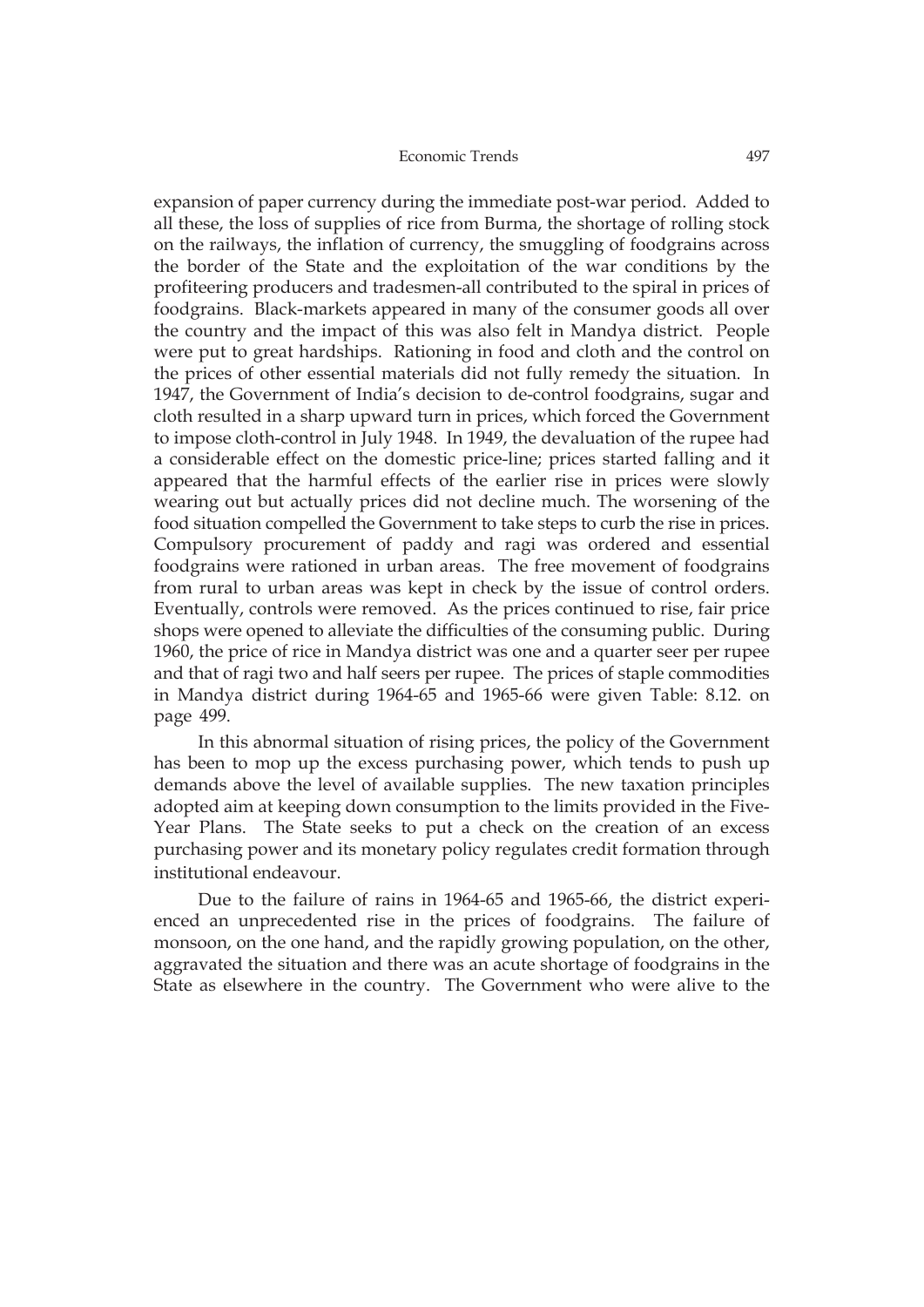problem, issued a series of regulatory orders from time to time, all aimed at tiding over the food shortage in the State, by regulating the wholesale and retail sale of foodgrains, fixing the selling and purchasing prices of food articles, requiring the foodgrains dealers to declare their stocks periodically, controlling the movement and export of foodgrains, arranging for the procurement (levy) of foodgrains from growers, mills etc.

| Sl.No. | Year    | <b>Rice First</b>                    | Rice Second                    | Ragi                            | <b>Jowar</b>                   | Bengalgram                         | Salt                               |  |
|--------|---------|--------------------------------------|--------------------------------|---------------------------------|--------------------------------|------------------------------------|------------------------------------|--|
|        |         | Sort                                 | Sort                           |                                 |                                |                                    |                                    |  |
|        |         | Rs. As. Ps.                          | Rs. As. Ps.                    | Rs. As. Ps.                     | Rs. As. Ps.                    | Rs. As. Ps.                        | Rs. As. Ps.                        |  |
| 1.     | 1923-24 | 23 10<br>$\theta$                    | 12<br>19<br>$\mathbf{0}$       | 12<br>11<br>$\mathbf{0}$        | 14<br>11<br>$\mathbf{0}$       | 3<br>16<br>$\overline{0}$          | 10<br>$\theta$<br>$\overline{4}$   |  |
| 2.     | 1924-25 | 8<br>23<br>$\Omega$                  | 19<br>$\mathbf{0}$<br>$\Omega$ | 12<br>8<br>$\theta$             | 12<br>8<br>$\Omega$            | 14<br>4<br>$\Omega$                | 11<br>$\mathbf{0}$<br>$\Omega$     |  |
| 3.     | 1925-26 | 8<br>25<br>$\Omega$                  | 5<br>21<br>$\Omega$            | 12<br>3<br>$\theta$             | 13<br>9<br>$\Omega$            | 8<br>16<br>$\Omega$                | 8<br>1<br>$\Omega$                 |  |
| 4.     | 1926-27 | 23<br>$\overline{2}$<br>$\Omega$     | 12<br>19<br>$\theta$           | 10<br>11<br>$\theta$            | 11<br>12<br>$\Omega$           | 19<br>4<br>$\Omega$                | 7<br>6<br>$\Omega$                 |  |
| 5.     | 1927-28 | 25<br>$\overline{4}$<br>$\Omega$     | 12<br>20<br>$\theta$           | 11<br>12<br>$\theta$            | 8<br>10<br>$\Omega$            | 20<br>$\theta$<br>$\theta$         | 12<br>7<br>$\Omega$                |  |
| 6.     | 1928-29 | 22<br>4<br>$\theta$                  | 12<br>17<br>$\theta$           | 8<br>11<br>$\mathbf{0}$         | 11<br>$\mathbf{0}$<br>$\Omega$ | 20<br>4<br>$\theta$                | 8<br>$\mathbf{0}$<br>$\theta$      |  |
| 7.     | 1929-30 | 21<br>4<br>$\Omega$                  | 17<br>1<br>$\Omega$            | 12<br>10<br>$\theta$            | 10<br>$\Omega$<br>$\Omega$     | 21<br>$\theta$<br>$\theta$         | 8<br>$\mathbf{0}$<br>$\Omega$      |  |
| 8.     | 1930-31 | 12<br>18<br>$\Omega$                 | $\Omega$<br>14<br>0            | 10<br>$\Omega$<br>6             | 5<br>0<br>6                    | 17<br>3<br>$\Omega$                | 10<br>7<br>$\Omega$                |  |
| 9.     | 1931-32 | 12<br>13<br>$\theta$                 | 12<br>$\Omega$<br>$\Omega$     | 5<br>$\theta$<br>11             | 15<br>5<br>$\Omega$            | 3<br>11<br>$\theta$                | 8<br>7<br>$\theta$                 |  |
| 10.    | 1932-33 | 9<br>11<br>0                         | 9<br>13<br>$\theta$            | 5<br>0<br>2                     | 9<br>0<br>4                    | 11<br>10<br>$\theta$               | 7<br>14<br>$\Omega$                |  |
| 11.    | 1933-34 | 3<br>11<br>$\mathbf{0}$              | 9<br>$\mathbf{0}$<br>1         | 5<br>$\Omega$<br>$\theta$       | 5<br>$\mathbf{0}$<br>0         | 11<br>4<br>$\Omega$                | 8<br>$\mathbf{0}$<br>$\theta$      |  |
| 12.    | 1934-35 | 12<br>4<br>$\theta$                  | 12<br>$\Omega$<br>$\Omega$     | 7<br>$\overline{2}$<br>$\Omega$ | 5<br>7<br>$\theta$             | 3<br>10<br>$\theta$                | 7<br>6<br>$\theta$                 |  |
| 13.    | 1935-36 | 13<br>1<br>$\mathbf{0}$              | 10<br>10<br>$\mathbf{0}$       | $\mathbf{0}$<br>7<br>10         | 7<br>7<br>0                    | 8<br>10<br>$\theta$                | 8<br>$\mathbf{0}$<br>$\theta$      |  |
| 14.    | 1936-37 | 13<br>$\overline{0}$<br>$\mathbf{0}$ | 11<br>$\Omega$<br>$\theta$     | 5<br>12<br>$\theta$             | 2<br>$\mathbf{0}$<br>6         | 8<br>11<br>$\theta$                | $\overline{2}$<br>8<br>$\theta$    |  |
| 15.    | 1937-38 | 12<br>12<br>$\Omega$                 | 12<br>$\Omega$<br>$\theta$     | $\theta$<br>5<br>8              | $\theta$<br>4<br>6             | 10<br>0<br>$\theta$                | 8<br>7<br>$\Omega$                 |  |
| 16.    | 1938-39 | 12<br>12<br>$\Omega$                 | 11<br>4<br>$\mathbf{0}$        | 5<br>8<br>$\theta$              | 7<br>$\mathbf{0}$<br>0         | 12<br>$\overline{0}$<br>$\theta$   | 8<br>$\mathbf{0}$<br>$\theta$      |  |
| 17.    | 1939-40 | 16<br>2<br>$\theta$                  | 11<br>12<br>$\theta$           | 0<br>6<br>$\theta$              | 8<br>$\mathbf{0}$<br>$\theta$  | 12<br>0<br>$\theta$                | 8<br>$\mathbf{0}$<br>$\theta$      |  |
| 18.    | 1940-41 | $\boldsymbol{0}$<br>16<br>$\theta$   | 11<br>12<br>$\theta$           | 9<br>0<br>6                     | 8<br>$\theta$<br>0             | 12<br>0<br>$\theta$                | 8<br>$\theta$<br>$\Omega$          |  |
| 19.    | 1941-42 | 18<br>8<br>$\Omega$                  | 15<br>13<br>$\Omega$           | 7<br>$\overline{2}$<br>$\Omega$ | 7<br>4<br>0                    | 18<br>0<br>$\theta$                | 9<br>4<br>$\Omega$                 |  |
| 20.    | 1942-43 | 20<br>13<br>$\theta$                 | 19<br>$\mathbf{0}$<br>$\theta$ | 9<br>12<br>$\theta$             | 11<br>1<br>$\mathbf{0}$        | 28<br>12<br>$\theta$               | 11<br>4<br>$\Omega$                |  |
| 21.    | 1943-44 | 25<br>$\theta$<br>$\theta$           | 20<br>1<br>6                   | 13<br>$\theta$<br>8             | 11<br>14<br>6                  | 12<br>32<br>$\theta$               | 12<br>11<br>$\Omega$               |  |
| 22     | 1944-45 | 25<br>0<br>$\theta$                  | 24<br>6<br>6                   | 8<br>14<br>3                    | 12<br>3<br>14                  | 33<br>$\theta$<br>$\boldsymbol{0}$ | 12<br>$\boldsymbol{0}$<br>$\theta$ |  |

| Table 8.11 : Annual average wholesale prices of principal articles of food from         |  |
|-----------------------------------------------------------------------------------------|--|
| 1923-24 to 1944-45 (Prices are per palla of 100 seers by the standard seer of 80 tolas) |  |

*(Source : Statistical Abstract of Mysore, 1951, pp.67-68)*

*Note : Since Mandya district was bifurcated from Mysore district on 1st July 1939, prices indicated upto 1938-39 refer to both Mysore and Mandya districts. Prices given from 1939 to 1944-45 are exclusively for Mondya District.*

As a measure of augmenting the available supplies, import of several commodities from outside the district was resorted to. The distribution of foodgrains through a chain of consumer co-operative stores and village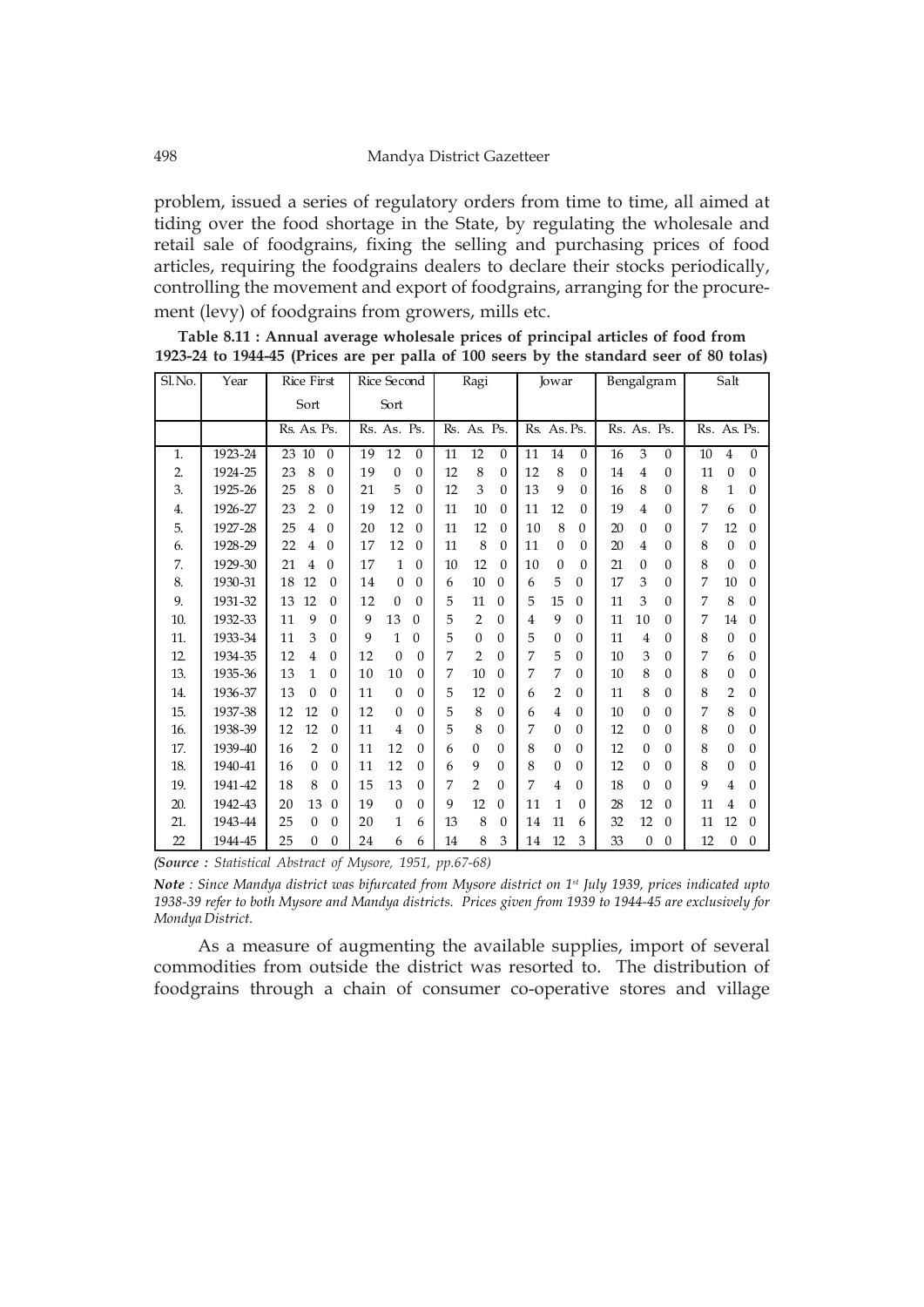panchayats, at reasonable selling prices, greatly alleviated the hardships of the people. Informal rationing has not been introduced in this district. The Deputy Commissioner through his Food Assistant looks after the distribution of foodgrains and enforces the various regulatory orders issued by the Government from time to time. These helpful measures have brought considerable relief to the people of the district.

|                        |                  | 1964-65                | 1965-66                |  |  |
|------------------------|------------------|------------------------|------------------------|--|--|
| Commodity              |                  | Per Kilogram           | Per Kilogram           |  |  |
|                        |                  | Rs.                    | Rs.                    |  |  |
| Rice (fine)            | Locally procured | 92<br>$\theta$         | 97<br>$\theta$         |  |  |
| Rice (medium)          |                  | 86<br>$\theta$         | 88<br>$\Omega$         |  |  |
| Rice (coarse)          |                  | 79<br>$\theta$         | 84<br>$\theta$         |  |  |
| Rice (boiled)          |                  | $\theta$<br>92         | 96<br>$\Omega$         |  |  |
| Wheat (white)          |                  | $\boldsymbol{0}$<br>80 | 84<br>$\Omega$         |  |  |
| Wheat (red)            |                  | $\theta$<br>78         | 80<br>$\Omega$         |  |  |
| Jowar (white)          |                  | 70<br>$\theta$         | 72<br>$\boldsymbol{0}$ |  |  |
| Jowar (Yellow or red)  |                  | 68<br>$\Omega$         | 70<br>$\Omega$         |  |  |
| Maize                  |                  | 70<br>$\overline{0}$   | 72<br>$\theta$         |  |  |
| Bajra                  |                  | 75<br>$\Omega$         | 78<br>$\Omega$         |  |  |
| Ragi                   |                  | 95<br>$\theta$         | $\mathbf{1}$<br>10     |  |  |
|                        | <b>Imported</b>  |                        |                        |  |  |
| Raw-boiled rice        | . .              | 90<br>$\theta$         | 91<br>$\boldsymbol{0}$ |  |  |
| Coarse rice (American) |                  | 85<br>$\theta$         | 86<br>$\Omega$         |  |  |
| Wheat                  |                  | 60<br>$\theta$         | 62<br>$\Omega$         |  |  |
| Jowar (Madras)         |                  | 80<br>$\theta$         | 82<br>$\Omega$         |  |  |
| Maize (Punjab)         |                  | 80<br>$\theta$         | 84<br>0                |  |  |
| Milo                   |                  | 40<br>$\theta$         | 45<br>0                |  |  |
| Wholemeal atta         |                  | 60<br>$\theta$         | 64<br>0                |  |  |
| Sojee                  |                  | 80<br>$\theta$         | 85<br>$\Omega$         |  |  |
| <b>Bran</b>            |                  | 35<br>$\overline{0}$   | 36<br>$\Omega$         |  |  |
| Bengalgram             | . .              | 50<br>1                | 60<br>1                |  |  |

| Table 8.12 |  |
|------------|--|
|------------|--|

In 1980, the wholesale prices of essential commodities in Mandya district were: paddy per quintal (medium) Rs.113.88 and in 1990 it was Rs.250.83, Rs.462 in 1995 and increased to Rs.647 in 2000. Similarly, in 1980 the wholesale price of rice (medium) was Rs.202.85 per quintal, 528.33 in 1990, Rs.889.17 in 1994 and increased to Rs.1,462.50 in 2000.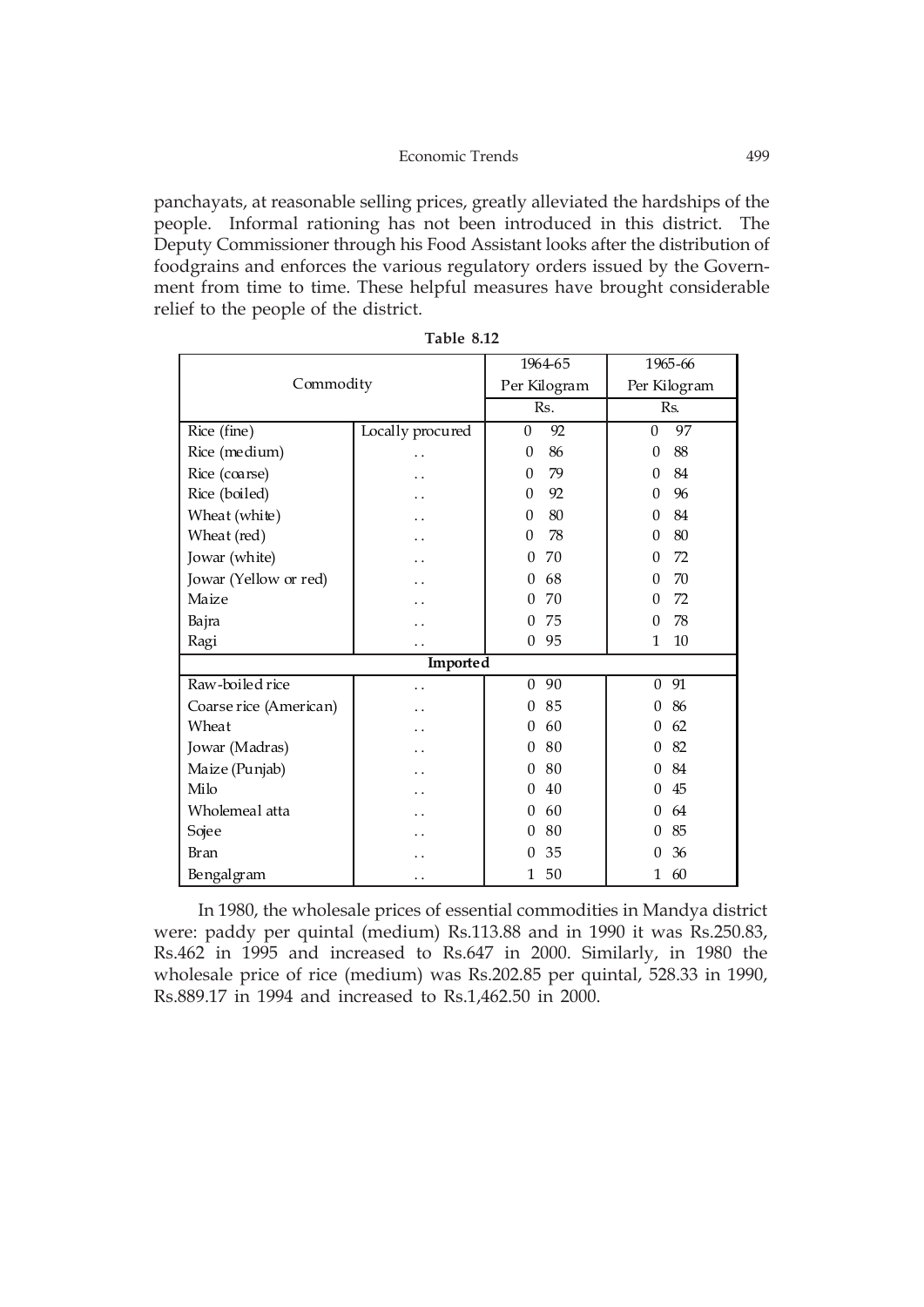The price of ragi was Rs.110.33 in 1980, Rs.218.75 in 1990, Rs.399.50 in 1995 and increased to Rs.662.58 in 2000. More details see table 8.13 and 8.14.

**Table 8.13 : Wholesale prices of essential commodities in the district from 1980 to 2000 (per quintal)**

|              | 1980     | 1990     | 1995     | 1996     | 1997     | 1998     | 1999     | 2000      |
|--------------|----------|----------|----------|----------|----------|----------|----------|-----------|
| Paddy        | 113.88   | 250.83   | 462.00   | 484.43   | 518.75   | 505.17   | 625.00   | 647.00    |
| (Medium)     |          |          |          |          |          |          |          |           |
| Rice         | 202.85   | 528.33   | 896.00   | 863.86   | 1009.77  | 1254.42  | 1429.17  | 1,462.50  |
| (Medium)     |          |          |          |          |          |          |          |           |
| Jowar        | 105.53   | 216.46   | 433.50   | 432.17   |          |          |          | 617.17    |
| (White)      |          |          |          |          |          |          |          |           |
| Ragi         | 110.33   | 218.75   | 399.50   | 391.67   | 447.05   | 492.25   | 547.33   | 662.58    |
| Horsegram    | 138.29   | 432.46   | 559.00   | 567.50   | 810.91   |          | 860.92   | 857.58    |
| Groundnut    |          |          | 1,281.00 | 1,241.67 | 2183.33  | 1547.57  | 1,425.45 | 1,608.33  |
| Dry Chillies |          | 1,892.75 | 4,455.00 | 5,412.50 | 7,495.83 | 5,835.33 | 6,085.42 | 5, 251.92 |
| Onion        | 70.00    | 276.67   | 258.50   | 368.13   | 473.75   | 1470.00  | 533.33   | 457.67    |
| Potato       | 152.50   | 308.58   | 354.50   | 420.00   | 548.33   | 607.50   | 472.00   | 411.47    |
| Coconut      | 1,058,33 | 2652.27  | 3,600.00 | 3,666.67 |          | 4,989.58 | 5,298.75 | 4,544.17  |
| Sajje        |          |          | 387.50   | 379.17   |          | 472.00   | 510.08   | 598.33    |
| Wheat        | 199.30   |          |          |          | 1004.00  |          |          |           |
| (White)      |          |          |          |          |          |          |          |           |
| Tamarind     | 700.00   | 827.29   | 1,610.00 | 1906.25  | 2070.00  | 2456.50  | 3441.67  | 2,822.92  |

*Source : Department of Economics and Statistics, Bangalore.*

### WAGES

It has been recorded that there was a rise in wages during the last quarter of the last century as a result of "the great development of industries and the extensive scale on which railways and public works of all kinds have been carried out, following upon the loss of population incurred in the famine of 1877-78". The rates of daily wages in 1893 prevalent in Mysore district of which Mandya was a part (till 1939) were – eight to twelve annas for skilled labour and two to four annas for unskilled labour and ten annas to one rupee for cart hire. The corresponding wage rates in 1876 were: for skilled labour four annas to one rupee a day, for unskilled labour two annas to eight annas a day and for cart-hire eight annas to one and a quarter rupee a day.

About the same period (1870 to 1890), almost the same rates of wages with slight differences were recorded by the provincial Gazetteers of India. The daily wages of skilled labour varied in different parts from six annas to Rs.1-8-0 and for unskilled labour from two annas to eight annas. It was recorded in the aforesaid publication that "while the latter has remained at about the same figure, as regards the minimum, with the tendency to rise, the former has increased in the last twenty years from 50 to 100 percent". The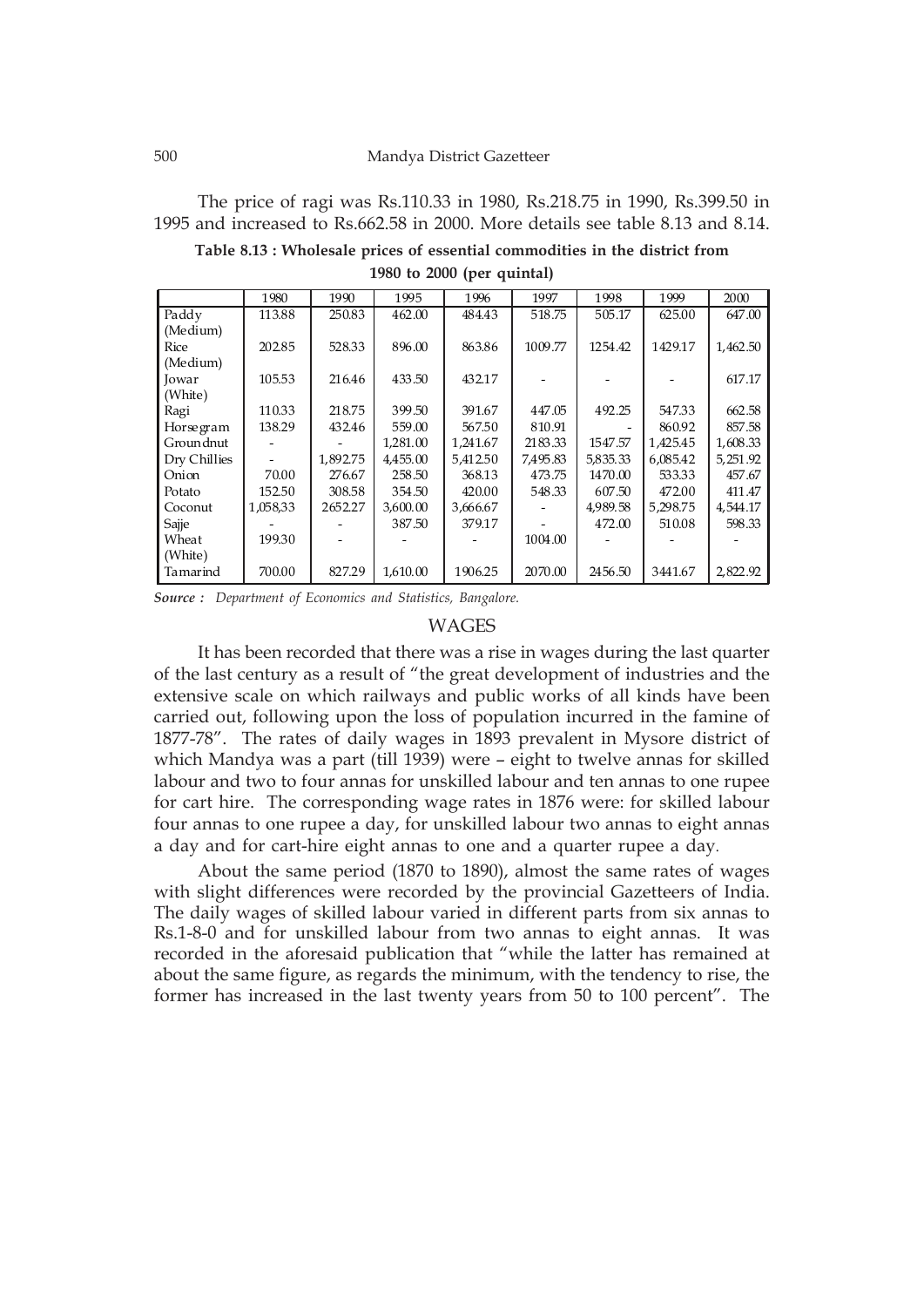payment in kind which was customary till 1870 had become less common by 1890, probably owing to the influence of railways, mining and industries and large public works, the labourer being less tied down to single localities and having greater facilities to travel at a cheap rates.

| Table 8.14 : Retail price of essential commodities from 1980 to 2000 in the district |  |  |  |  |  |  |  |  |  |
|--------------------------------------------------------------------------------------|--|--|--|--|--|--|--|--|--|
|--------------------------------------------------------------------------------------|--|--|--|--|--|--|--|--|--|

|                    | 1980 | 1990  | 1995  | 1996  | 1997                         | 1998  | 1999  | 2000  |
|--------------------|------|-------|-------|-------|------------------------------|-------|-------|-------|
| Rice<br>(Medium)   | 2.21 | 5.51  | 9.65  | 9.45  | 11.50                        | 13.92 | 15.42 | 15.50 |
| Jowar<br>(White)   | 1.14 | 2.37  | 5.25  | 5.03  | 8.17                         | 6.60  |       | 8.77  |
| Ragi               | 1.26 | 2.40  | 4.48  | 4.51  | 5.00                         | 5.83  | 6.48  | 7.25  |
| Horsegram          | 1.50 | 4.62  | 6.65  | 8.13  | 8.89                         |       | 9.06  | 9.71  |
| Ground nut         |      | 7.82  | 15.80 | 19.67 |                              | 17.50 | 20.21 |       |
| Dry<br>Chillies    | 8.30 | 20.52 | 48.40 | 58.36 | 26.74                        | 66.15 | 68.25 | 62.33 |
| Onion              | 1.07 | 3.29  | 3.55  | 5.21  | 5.36                         | 14.96 | 7.27  | 6.14  |
| Potato             | 1.94 | 3.42  | 5.20  | 5.58  | 6.23                         | 9.75  | 6.66  | 6.33  |
| $Coc$ onut<br>each | 1.15 | 3.09  | 4.45  | 4.43  | 6.05                         | 6.22  | 7.02  | 6.52  |
| Sajje              |      |       | 4.90  | 4.70  | $\qquad \qquad \blacksquare$ | 6.69  | 7.08  | 7.96  |
| Wheat              | 2.10 |       |       | 9.79  | 10.79                        |       |       |       |
| Tamarind           | 5.50 | 8.75  | 18.40 | 22.15 | 21.32                        | 26.95 | 36.50 | 29.00 |
| Castor             |      |       | 12.20 | 12.00 | 31.50                        | 12.14 |       |       |

(Per K.g.)

*Source : Department of Economics and Statistics, Bangalore.*

Figures of comparison are not available for any long period in the past, but in 1876, Lewis Rice observed that the price of unskilled labour had doubled since 1850 and that of skilled labour had rised three-fold. According to Buchanan, the wages paid daily to labourers in 1800 were: men, one-third to half a *fanam* and women, quarter of *fanam*; in other words, about two annas to two annas eight pies and one anna and four pies, respectively. In 1902, the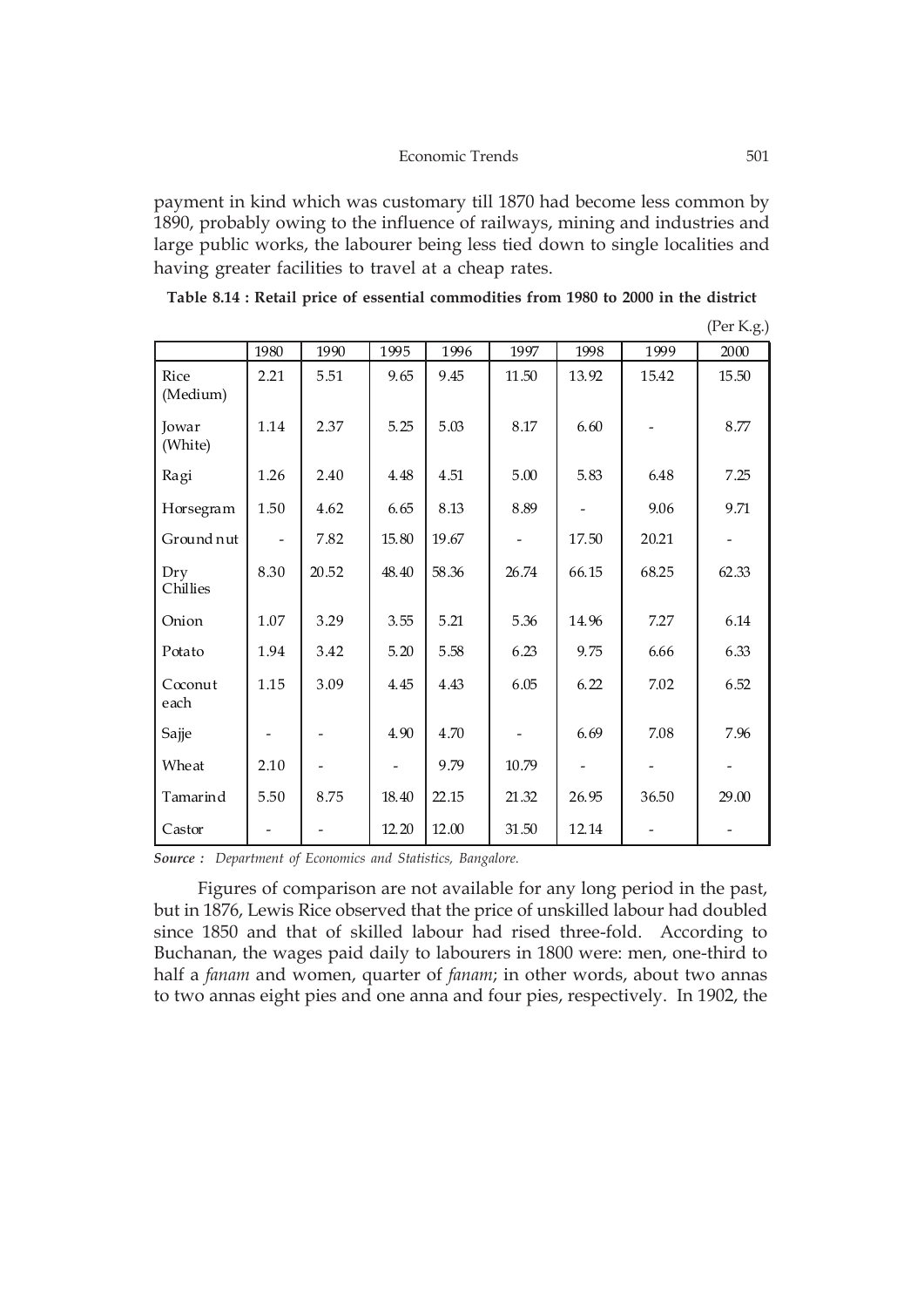wages generally were eight annas to one and a quarter rupee a day for skilled labour, one to eight annas per day for unskilled labour and cart-hire was about 12 annas to one and a half rupees per day according to locality and necessity. rise in wages between 1893 and 1902 was mainly due to expenditure on public works and house building and also the plague which occurred during the 1890's. Extension of cultivation and subsequent occupation of agricultural labourers on their village lands considerably diminished the supply of local labour and in consequence, labourers were attracted from surrounding districts, which was also one of the causes for the rise in wages. There was a steady rise in wages after 1902.

The effects of the First World War contributed to a further rise in wages and the monthly wages of an able-bodied agricultural labourer and unskilled worker which were Rs.7 to Rs.10 between 1912 and 1918, had further increased by 1922. Though adequate details of wages, occupation-wise, for different years are not available, some particulars are found in a publication of the year 1917 for six taluks of Mandya district and the given table 8.15.

| Table 8.15 |  |
|------------|--|
|------------|--|

**Rates of daily wages for carpenters, masons, etc., in six taluks of Mandya district during the year 1916-17**

It is clear, therefore that wages had risen by 1917 compared to the prewar rates and also that the rates of wages for different kinds of skilled and unskilled labour were almost the same in several taluks of the district. During 1923-24, the daily wages of unskilled and skilled labour varied from district to district and in Mysore district (which included Mandya district also) the wages of unskilled labour, on an average, were between eight annas to one rupee and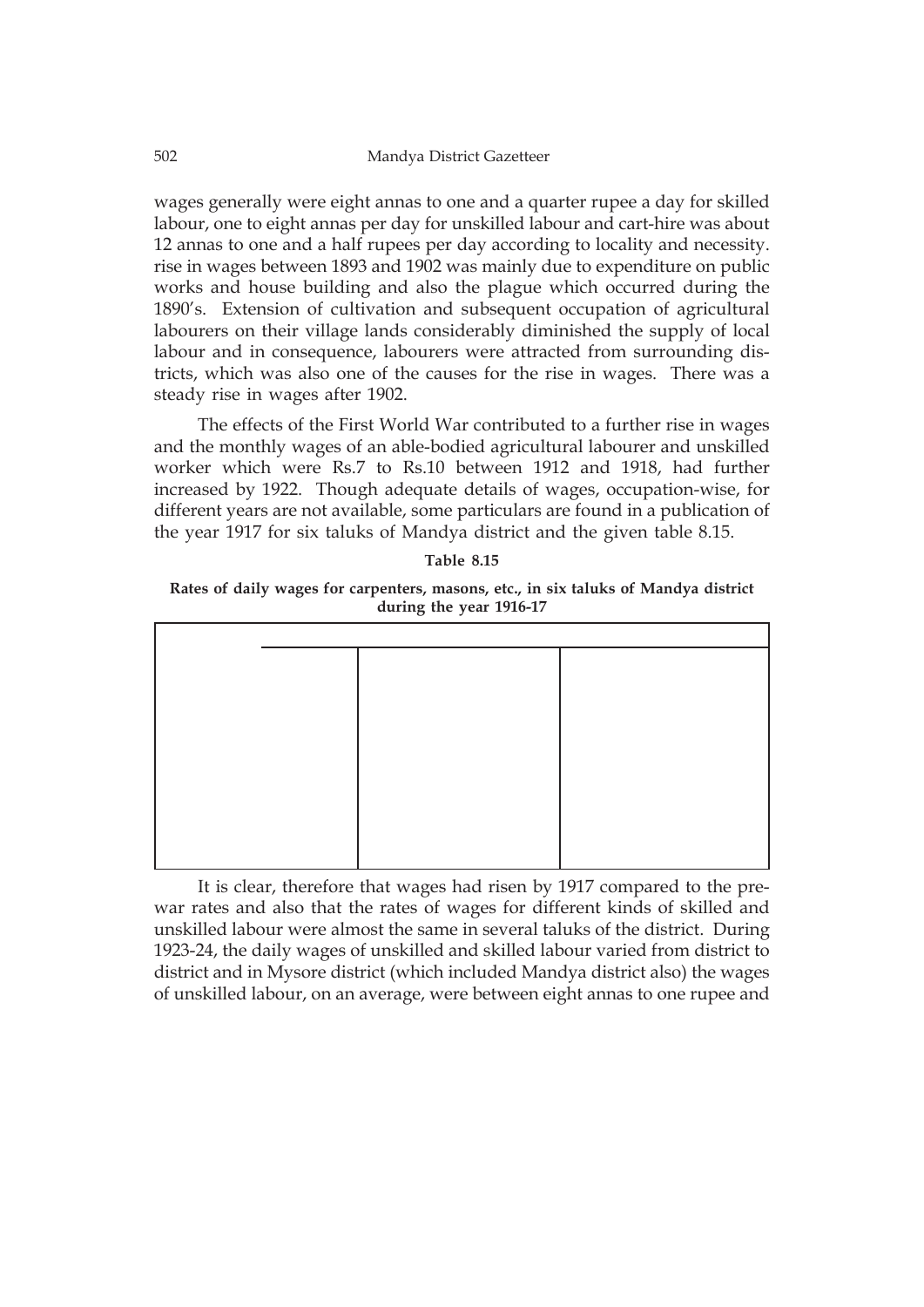#### Economic Trends 503

that of skilled labour between one rupee to two rupees. It was calculated that between 1893 and 1916, during a period of 23 years, the minimum wage of skilled labour rose by 50 per cent in Mysore district (which included Mandya also). In the year 1934, the wages of skilled labour ranged from eight annas to four rupees and of unskilled labour from three annas to one rupee. The rate of cart-hire per day ranged from one rupee to five rupees. The rates of daily wages of labour in 1934 remained practically the same as in the previous two or three years and the depression and the fall in the price of commodities, particularly of foodgrains, had not much effect on the rates of labour and carthire. Though there was no noticeable fluctuation in wages, the establishment of a sugar factory at Mandya and the construction of irrigation canals in the district had brought about a slight variation in the wage structure by 1940.

Since the Second World War, the wage level has undergone similar fluctuations as the price level. A table 8.16 showing the rates of daily wages in Mandya district for the year 1951-52 is given below:

|                                    |   |            | Skilled labour |             | <b>Others</b> |          |         |                           |  |          |
|------------------------------------|---|------------|----------------|-------------|---------------|----------|---------|---------------------------|--|----------|
| Month and<br>Year                  |   | Carpenters |                | Blacksmiths | Cobblers      |          |         | Agricultural<br>labourers |  | Herdsmen |
|                                    |   | Rs. As.    |                | Rs. As.     |               | Rs. As.  | Rs. As. |                           |  | Rs. As.  |
| <b>July 1951</b>                   | 4 | $\Omega$   |                | $\theta$    | 3             | $\Omega$ |         | 8                         |  |          |
| January 1952                       | 4 | $\Omega$   | 4              | - 0         | 3             | $\Omega$ |         | 8                         |  | $\left($ |
| (Normal number of working hours-8) |   |            |                |             |               |          |         |                           |  |          |

|                                                                  |  |  | Table 8.16 |  |  |  |
|------------------------------------------------------------------|--|--|------------|--|--|--|
| Rates of daily wages in Mandya district during the year 1951-52. |  |  |            |  |  |  |

The rates of wages in 1951-52 show that there was a general rise in wages in keeping with the general rise in the cost of living. Rates of wages, talukwise, in Mandya district, during 1965-66, are given Table 8.17 on page 504. They show that there was a further rise in wages of different categories of workers.

The foregoing table shows variations in wages among the several taluks in the district. On the whole, wage rates for skilled and unskilled labour were comparatively higher in Mandya, Maddur, Malavalli and Srirangapatna taluks than in the other taluks. This is because of comparatively higher demand for labour in the former taluks on account of the existence of industries in them,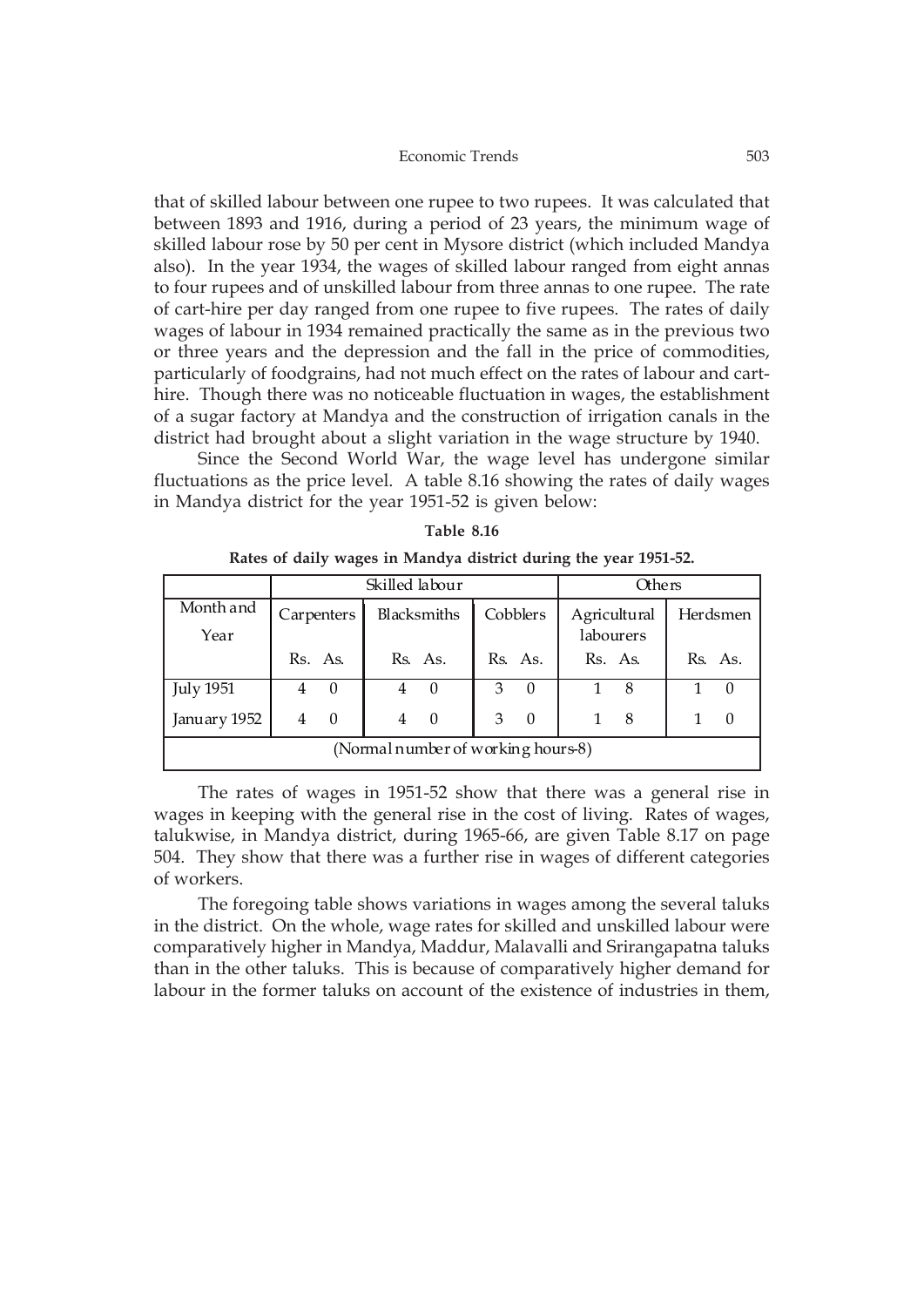particularly sericulture. The services of carpenters and blacksmiths are required for the manufacture of equipments like stands and trays which are necessary for rearing of silk-worms.

The district's economy, which has been marked out by a series of Five-Year Plans, has passed that stage of exhibiting characteristics of what Rostow calls the "traditional stage" of economic evolution. The district is now having a changing economic face with new vitality, in contrast with the long stagnation of the past. In presenting a brief socio-economic sectors, viz., agriculture, industry, commerce or trade and communications has to be analysed.

Skilled workers such as carpenters were paid Rs.4.60 per day in 1967 and this increased to Rs.4.89 in 1970, to Rs.29.09 in 1990, to Rs.47.14 in 1994 and to Rs.100.00 in 2001. A black-smith was paid Rs.4.51 per day in 1967, Rs. 5.05 in 1970, Rs.25.01 in 1990, Rs.36.54 in 1994 and Rs.80.00 in 2001. The main reasons for this significant increase in daily wages were inflation, price rise etc. For details see table 8.18 on page 505.

|                     |         | Skilled Labour |          | Others          |                        |          |  |  |
|---------------------|---------|----------------|----------|-----------------|------------------------|----------|--|--|
| Carpenters<br>Taluk |         | Black-smiths   | Cobblers | Field<br>Labour | Agricultural<br>labour | Herdsmen |  |  |
|                     | Rs. Ps. | Rs. Ps.        | Rs. Ps.  | Rs. Ps.         | Rs. Ps.                | Rs. Ps.  |  |  |
| Mandya              | 6.50    | 6.00           | 4.50     | 3.00            | 2.00                   | 2.00     |  |  |
| Maddur              | 6.50    | 5.00           | 3.50     | 2.00            | 2.00                   | 1.75     |  |  |
| Malavalli           | 6.00    | 5.00           | 2.00     | 2.50            | 1.25                   | 1.50     |  |  |
| Pandavapura         | 6.00    | 4.00           | 1.75     | 2.00            | 1.25                   | 1.50     |  |  |
| Krishnarajpet       | 6.00    | 4.25           | 2.00     | 2.00            | 1.25                   | 1.25     |  |  |
| Nagamangala         | 6.25    | 4.00           | 2.50     | 2.00            | 1.50                   | 1.25     |  |  |
| Srirangapatna       | 6.00    | 4.25           | 3.00     | 2.25            | 1.50                   | 1.25     |  |  |

**Table 8.17 Talukwise-Rates of wages in Mandya district during the year 1965-66**

## EMPLOYMENT

According to 1991 census, out of the total population of at see 6,35,593 were main workers; out of this although 4,96,917 (78.18%) were agricultural labour the unemployment problem in the district was not eradicated. Unemployment had raised it head in the form of underemployment. This underem-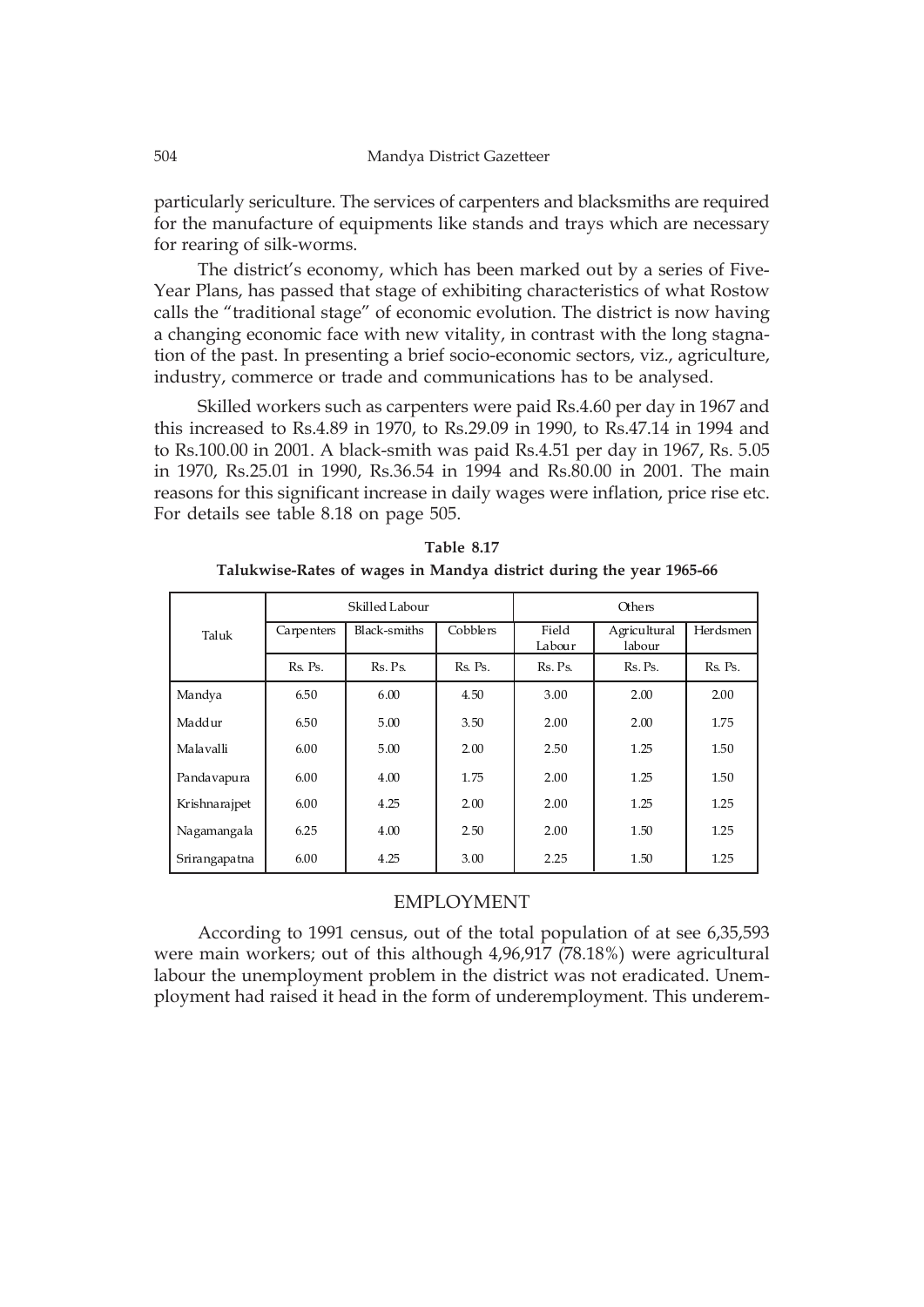Details of rates daily wages of skilled workers agricultural labour **Details of rates daily wages of skilled workers agricultural labour** from 1970 to 2001 (in rupees) **from 1970 to 2001 (in rupees)** Table 8.18 **Table 8.18**

|                 |   |      | 6.87   | 21.61    | 49.04 | 55.45            | 35.25 | 59.44  | 35.00 | 57.25   | 3550  |  |
|-----------------|---|------|--------|----------|-------|------------------|-------|--------|-------|---------|-------|--|
|                 | Ü |      | 2.00   | 15.00    | 1     | 25.00            | ı     | 60.00  |       |         |       |  |
| Workers         | В |      | 5.51   | $17.6\%$ | 1     | 0.00             | 35.00 | 60.00  | 35.00 | 53.96   | 32.73 |  |
|                 | ⋖ |      | 5.72   | 17.33    | ı     | 60.00            | ı     | 60.00  | 35.00 | 85.13   | ı     |  |
|                 | ≏ |      | 7.17   | 19.94    |       | $60.00$          | 36.25 | 60.00  | 35.21 | 57.85   | 37.50 |  |
|                 | Ō |      | ı      | ı        | 12.50 | ı                | 22.00 | ı      |       | ı       | ı     |  |
| Wetland workers | В |      | 5.48   | 15.52    | 42.65 | 55.56            | 36.58 | 60.00  | 38.61 | 55.69   | 36.11 |  |
|                 | ⋖ |      | $6.03$ | 19.93    | 44.20 | 55.21            | 36.43 | 59.58  | 35.00 | 81.15   | 40.00 |  |
|                 | ≏ |      | 7.92   | 23.35    | 1     | 60.00            | 35.00 | 60.00  | 35.00 | 57.50   | 33.33 |  |
|                 | Ō |      | 7.50   | 15.05    | 38.54 | 20.00            | ı     | ı      | ı     | $60.00$ | 40.00 |  |
| Dryland workers | B |      | 5.ZI   | 18.79    | 34.86 | 51.11            | 32.77 | 60.00  | 35.00 | 53.94   | 33.33 |  |
|                 | ⋖ |      | 5.77   | 18.81    | 40.16 | $57.80\,$        | 36.25 | 60.00  | 35.00 | 83.73   | 38.33 |  |
|                 |   |      |        |          |       | Z                | щ     | ⋝      | щ     | ≍       | щ     |  |
| င္၀pp၂မႈ        |   | 3.46 |        | 13.21    | 37.97 | 60.42            |       | 70.00  |       | 70.00   |       |  |
| sųjiug<br>Balck |   | 5.05 |        | 25.01    | 37.20 | 63.21            |       | 75.00  |       | 80.00   |       |  |
| Carpenters      |   | 4.89 |        | 29.09    |       | $47.08$<br>69.05 | 85.00 | 100.00 |       |         |       |  |
|                 |   | 1970 | 1980   | 1990     | 1995  | 1999             |       | 2000   |       | 2001    |       |  |

Source : Department of Economics & Statistics, Bangalore. *Source : Department of Economics & Statistics, Bangalore.*

Note: M : Male, F: Female. Upto 1998 the wages paid to men only are given. After 1999 separate wage rates are shown for *Note : M : Male, F: Female. Upto 1998 the wages paid to men only are given. After 1999 separate wage rates are shown for* skilled voorkers as well as women. *skilled workers as well as women.*

A: Worker with ploughing oxen, digging, land leveling, seed planting, dry farming, watering and weeding A: Worker with ploughing oxen, digging, land leveling, seed planting, dry farming, watering and weeding

B: Spreading fertilizer, planting, weeding, harvesting and cotton collection. B: Spreading fertilizer, planting, weeding, harvesting and cotton collection.

C: Grazing cattle, sheep and goat. C: Grazing cattle, sheep and goat.

D: Coconut plucking, removing coir, cleaning coconut and areca grooves and other works in coconut and arecagrooves D: Coconut plucking, removing coir, cleaning coconut and areca grooves and other works in coconut and arecagrooves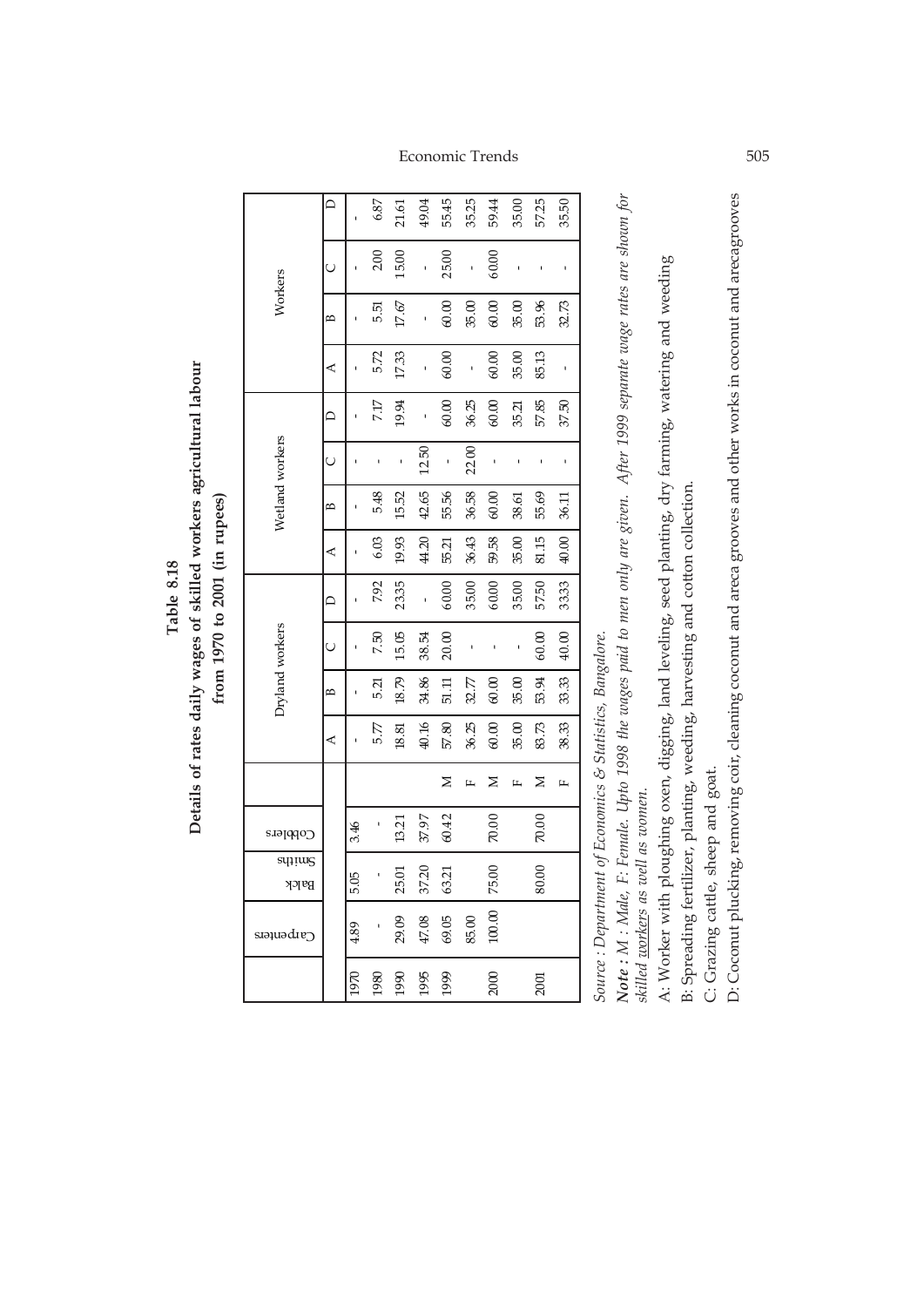ployment is of two types: visual and non-visual. Visual underemployment can be identified with shorter period employment. But non-visual underemployment relates to lesser income, incomplete utilization of skills or employed in units of under productivity.

As mentioned earlier, while the agricultural labour among the main workforce, according to 1991 census was 78.18%, this was 83.87%, 81.11% and 80.60% for the years 1961, 1971 and 1981 respectively. Apart from agriculture and industry, the district has provided employment in trade and commerce, transport, professions and other services. According to 1991 census, there were 6,35,593 workers (38.65%) main workers, 9,12,611 (55.50%) nonworkers and 96,170 (5.95%) marginal workers. Out of the main workers in the district 3,38,261 (53.22%) were agriculturists, 1,58,655 (24.96%) were agricultural labour, 16,841 (2.65%) were engaged in activities such as cattle, forestry, fishing, hunting, plantation, fruit grooves and allied activities 3,436 (0.54%) were engaged in mining, 28,508 (4.48%) in industry, 10,071 (1.58%) in construction industry, 33,389 (5.35%) in trade and commerce, 7,523 (1.18%) in transport, storage and communication and 38,908 (6.12%) were in other services. (Source: District Census Handbook, Mandya, Page No. 44).

Employment generation is one of the main objectives of India's Five Year Plans. The District employment exchanges and Industrial training centers play very important role in this direction. The employment exchanges are helpful in providing employment to the unemployed and supplying quality workers to the employers. These exchanges have the responsibility of registering the names of the unemployed and providing suitable candidates to the employers.

The district employment exchange office is in Mandya town and is engaged in the registration of names of the unemployed in the district and providing registered names to the employers. According to the live register in the department there were 57,343 employment seekers by 1999. In Mandya district 12,909 unemployed candidates in 1980-81, 19,953 in 1984-85, 33,759 in 1990-91, 44,347 in 1994-95 and 67,384 candidates in 2001-02 had registered their names in the employment exchange. Table 8.19. on page 507. clearly shows how the number of registrations increased from year to year. The details of women employment seekers is also given in the table and it is clear that there were 16,012 women employment seekers in the district by the end of 2001- 2002.

In 1980-81 postgraduates in the four subjects (Arts, Science, Commerce and Education), engineering and medicine had registered in professional and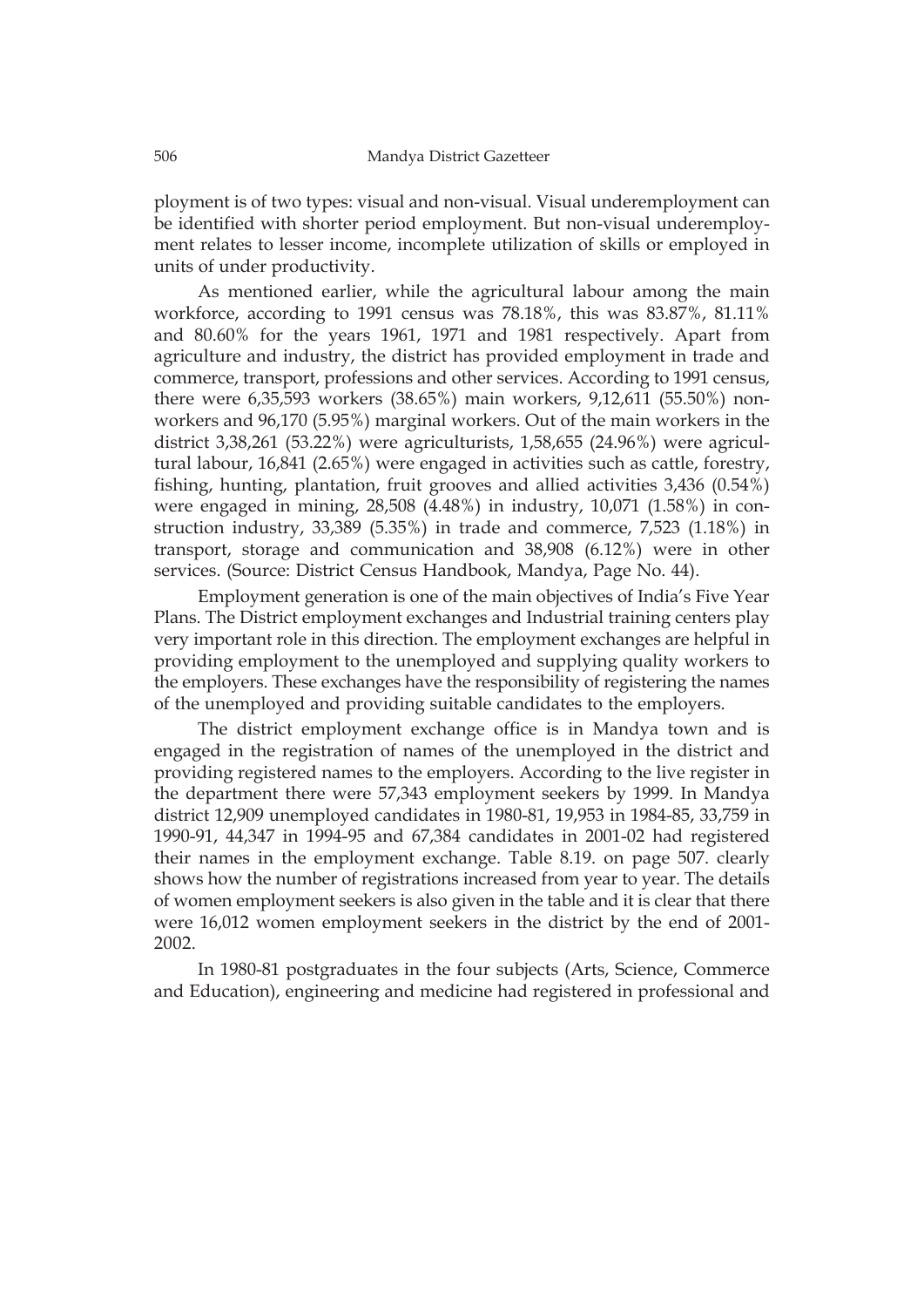executive employment exchange, Bangalore. 36 candidates had registered in 1990-91, 208 in 1999-2000 and 168 candidates in 2001-2002. For more details see table 8.20. on page 508.

| Year        |          | Male       |          | Female     |          | Total      |
|-------------|----------|------------|----------|------------|----------|------------|
|             | Employed | Unemployed | Employed | Unemployed | Employed | Unemployed |
| 1980-81     | 121      | 10,817     | 6        | 2,092      | 127      | 12,909     |
| 1985-86     | 139      | 20,170     | 21       | 3.946      | 160      | 24,116     |
| 1990-91     | 54       | 27,539     | 48       | 6,220      | 102      | 33,759     |
| 1995-96     | 303      | 38,418     | 210      | 10,216     | 513      | 48,634     |
| 1999-00     | 482      | 46,472     | 267      | 13,048     | 749      | 59,220     |
| $2001 - 02$ | 59       | 51,372     | 27       | 16,012     | 16       | 67,384     |

**Table 8.19 : Details of candidates registered from 1980-81 to 2001-02 in the district as per records currently available**

 *Source : District employment exchange, Mandya.*

The details of number of unemployed belonging to scheduled castes and scheduled tribes and the number of candidates who secured jobs from 1980-81 to 2001-2002 are given in table 8.21 on page 509.

The details of posts filled by central, state, quasi-central, quasi-state governments local boards and private institutes with the assistance of district employment exchange are given in table 8.22 on page 510.

On the basis of educational qualifications the number of candidates who registered in the district employment exchange were: in 1980-81 graduates in arts, science and commerce 289, 1990-91 graduates 344. This increased to 520 by 2001-02. Accordingly the arts graduates registered in large number and B.Ed. graduates were in the second place. It is observed that candidates who had passed S.S.L.C., P.U.C. and Diploma examinations had registered in large numbers. More details see table 8.23 on page 511.

Every three months the district employment exchange obtains information from the respective officers of central, state, quasi-government (both central and state), local bodies and private sector on the number of employees working in their control. It sends consolidated quarterly, half-yearly and annual reports to the Directorate of Employment and Training, New Delhi. This report gives an analysis of the nature of employments in various sectors in the district and the balance as well as imbalances in the demand for employment. This will be helpful in the study in the human resources section about employment and training and the trends in employments. The details of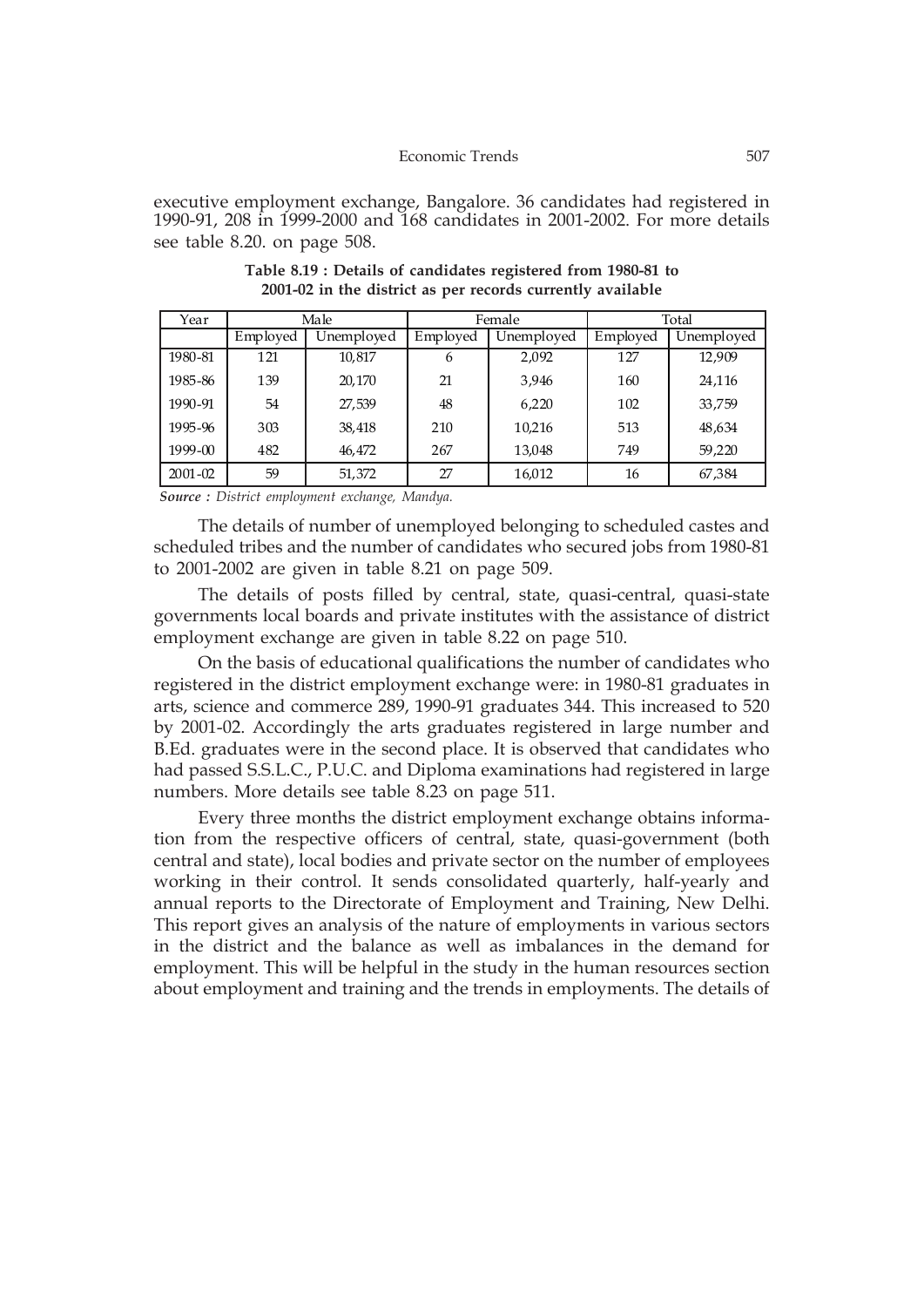#### 508 Mandya District Gazetteer

employees working in central, state, quasi-government (both central and state), local bodies and private sector in the district are given in table 8.24 and 8.25 on page 512.

| S1             |                    | 1980-81                  |                          |                              | 1985-86                      | 1990-91                      |                          | 1995-96        |                              | 1999-00                  |                          |                | $2001 - 02$    |
|----------------|--------------------|--------------------------|--------------------------|------------------------------|------------------------------|------------------------------|--------------------------|----------------|------------------------------|--------------------------|--------------------------|----------------|----------------|
| No.            | Qualification      |                          |                          |                              |                              |                              |                          |                |                              |                          |                          |                |                |
|                |                    | M                        | $\overline{F}$           | M                            | $\overline{F}$               | $\mathbf{M}$                 | $\mathbf{F}$             | M              | $\overline{F}$               | $\overline{M}$           | $\overline{F}$           | $\overline{M}$ | $\overline{F}$ |
|                |                    |                          |                          |                              | Post-graduate Degree         |                              |                          |                |                              |                          |                          |                |                |
| $\mathbf{1}$   | Arts               | 3                        | $\overline{a}$           | 5                            | $\mathbf{1}$                 | 8                            | 5                        | 26             | 6                            | 49                       | 14                       | 16             | 10             |
| $\overline{2}$ | Science            | $\mathbf{1}$             | $\overline{a}$           | $\mathbf{1}$                 | $\overline{a}$               | 3                            | $\mathbf{1}$             | 14             | 5                            | 11                       | 6                        | $\overline{4}$ | $\mathbf{1}$   |
| 3              | Commerce           | $\overline{\phantom{a}}$ | $\overline{a}$           | $\overline{a}$               | $\overline{a}$               | $\mathbf{1}$                 | $\overline{a}$           | 3              | $\overline{a}$               | 3                        | $\mathbf{1}$             | $\overline{2}$ | 5              |
| $\overline{4}$ | Education          | $\overline{\phantom{a}}$ | $\overline{\phantom{0}}$ | $\overline{a}$               | $\overline{\phantom{0}}$     | $\qquad \qquad \blacksquare$ | $\overline{\phantom{a}}$ | $\overline{2}$ | $\overline{a}$               | $\overline{2}$           | $\mathbf{1}$             | 3              | $\mathbf{1}$   |
| 5              | Physical Education | $\overline{a}$           | $\overline{a}$           | $\overline{a}$               |                              | $\overline{\phantom{0}}$     | $\overline{\phantom{0}}$ | $\mathbf{1}$   |                              | $\overline{2}$           | $\mathbf{1}$             | $\mathbf{1}$   | $\mathbf{1}$   |
|                |                    |                          |                          |                              |                              |                              |                          |                |                              |                          |                          |                |                |
|                |                    |                          |                          |                              | Engineering                  |                              |                          |                |                              |                          |                          |                |                |
| 6              | Civil              | $\overline{\phantom{a}}$ | $\overline{a}$           | $\overline{4}$               | $\overline{a}$               | 7                            | $\overline{a}$           | 14             | $\overline{a}$               | 13                       | 3                        | 11             | 6              |
| 7              | Mechanical         | $\overline{\phantom{a}}$ | $\overline{a}$           | $\overline{a}$               | $\qquad \qquad \blacksquare$ | $\mathbf{1}$                 | $\overline{\phantom{a}}$ | 7              | $\overline{a}$               | 16                       | 3                        | $\mathfrak{D}$ | $\mathbf{1}$   |
| 8              | Electrical         | $\overline{\phantom{a}}$ | $\overline{a}$           | $\qquad \qquad \blacksquare$ | -                            | $\overline{2}$               | $\overline{a}$           | 3              | $\mathbf{1}$                 | 11                       | 3                        | 11             | 16             |
| 9              | Others             | $\mathbf{1}$             | $\overline{\phantom{0}}$ | $\overline{a}$               | $\overline{a}$               | 3                            | $\mathbf{1}$             | 12             | 1                            | 31                       | 10                       | 23             | 23             |
|                |                    |                          |                          |                              |                              |                              |                          |                |                              |                          |                          |                |                |
|                |                    |                          |                          |                              | Medical                      |                              |                          |                |                              |                          |                          |                |                |
| 10             | Pharmacy           | $\mathbf{1}$             | -                        |                              |                              | $\mathbf{1}$                 | $\overline{a}$           | $\overline{a}$ | $\mathbf{1}$                 | $\mathbf{1}$             | $\mathbf{1}$             | $\mathbf{1}$   | $\mathbf{1}$   |
| 11             | Agriculture        | $\overline{\phantom{a}}$ | $\overline{a}$           | $\overline{a}$               | -                            | $\mathbf{1}$                 | $\overline{a}$           | 3              | $\overline{a}$               | $\overline{2}$           | $\mathbf{1}$             | 9              | $\mathbf{1}$   |
| 12             | (M.Sc. Agri.)      | $\boldsymbol{0}$         | $\overline{\phantom{0}}$ | $\overline{a}$               | $\overline{\phantom{0}}$     | $\mathbf{1}$                 | $\overline{\phantom{a}}$ | $\mathbf{1}$   | $\qquad \qquad \blacksquare$ | $\overline{\phantom{a}}$ | $\overline{\phantom{0}}$ | 1              | $\mathbf{1}$   |
| 13             | Veterinary         | $\theta$                 | $\overline{a}$           |                              | ۳                            | $\mathbf{1}$                 | $\overline{\phantom{a}}$ | $\overline{2}$ | $\overline{a}$               | 16                       | 7                        | 11             | 6              |
|                | Others             |                          |                          |                              |                              |                              |                          |                |                              |                          |                          |                |                |
|                |                    |                          |                          |                              |                              |                              |                          |                |                              |                          |                          |                |                |
|                | Total              | 6                        | $\overline{a}$           | 10                           | $\mathbf{1}$                 | 29                           | 7                        | 88             | 14                           | 157                      | 51                       | 95             | 73             |

 **Details of Post-Graduates Registered in the district from 1980-81 to 2001-02**

## LAND UTILISATION

Among the natural resources, land is a very important resource. All economic activities such as agriculture, industry, mining, dairy etc., take place on land. In 1955-56 the forest area in the district was 3.8% of the total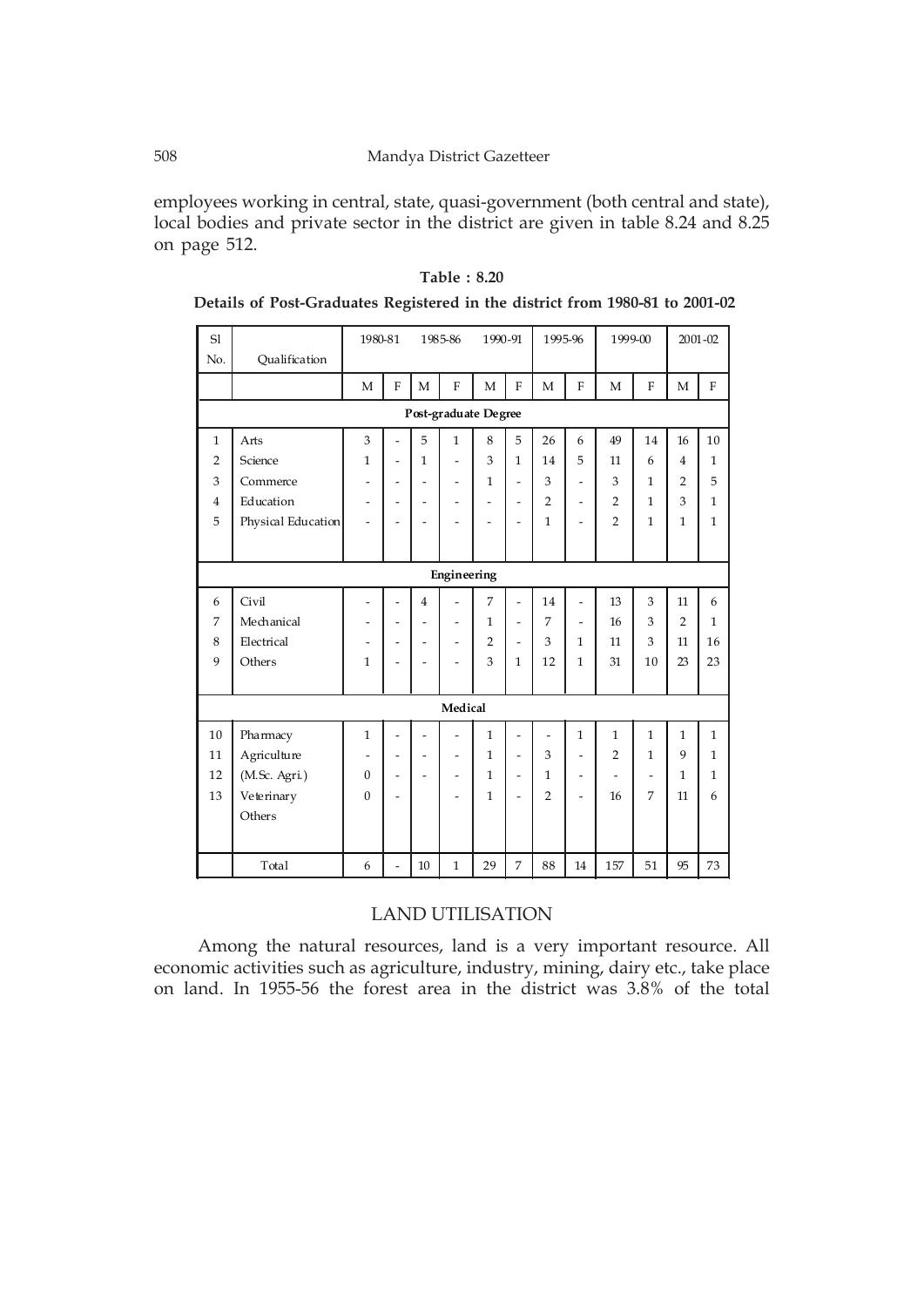geographical area and it reduced by 0.74% by 1960-61 and came down to 3.06% and increased to 4.86% by 1970-71. The non-agricultural land in 1955- 56 was 8.1% and this was 7.1% in 1960-61 and 10.74% in 1970-71. Barren and uncultivable land was 4.6% in 1955-56, reduced to 4.0% in 1960-61 and to 2.99% in 1970-71 and this indicates that the area of such land had reduced considerably over the years. In 1955-56 permanent pastures and other grazing land were 24.0%, 15.6% in 1960-61 and 11.19% in 1970-71. The net area sown in 1955-56 was 47.8%, 50.7% in 1960-61 and 54.28% in 1970-71 and this indicates the increase in net area sown While the forest area was 23,702 hectares in 1980-81 it increased to 23,765 hectares by 1999-2000. The barren and uncultivable land was 21,683 hectares in 1980-81 and this didn't undergo any change even in 1990-91. But it fell down to 21,584 hectares in 1999-00. The total geographical area of the district during 1999-00 was 4,98,244 hectares. Out of this forest 24,765 hectares, barren land 21,584 hectares, non-agricultural land 60,779 hectares, cultivable waste 41,973 hectares, permanent pasture 38,196 hectares, trees and groves 3,177 hectares, fallow land 61,108 hectares, net area sown land 2,46,662 hectares. 38,725 hectares and total area sown was 2,85,387 hectares and area cultivated for food grains out of the total cultivated area in the district was 1,99,014 hectares. For details see table 8.26 on page 513.

#### **Table 8.21 Scheduled castes and scheduled tribes registered in District**

| Year        | Registered |           | <b>Employment Obtained</b> |           |
|-------------|------------|-----------|----------------------------|-----------|
|             | Scheduled  | Scheduled | Scheduled                  | Scheduled |
|             | castes     | tribes    | castes                     | tribes    |
| 1980-81     | 559        | 10        | 47                         | 11        |
| 1984-85     | 374        | 13        | 49                         | 18        |
| 1990-91     | 12         | 18        | 24                         | 1         |
| 1995-96     | 634        | 29        | 130                        | 7         |
| 1999-2000   | 1,927      | 87        | 80                         | 24        |
| $2001 - 02$ | 10,653     | 554       | 19                         |           |

**Employment Exchange**

## **Soil Conservation**

Soil conservation exercise in the district is being done through protection of forest, development of new forests, bunds construction and dry land development. Two sub-divisions are working on this in the district. Mandya sub-division includes Mandya, Maddur and Malavalli, while Pandavapura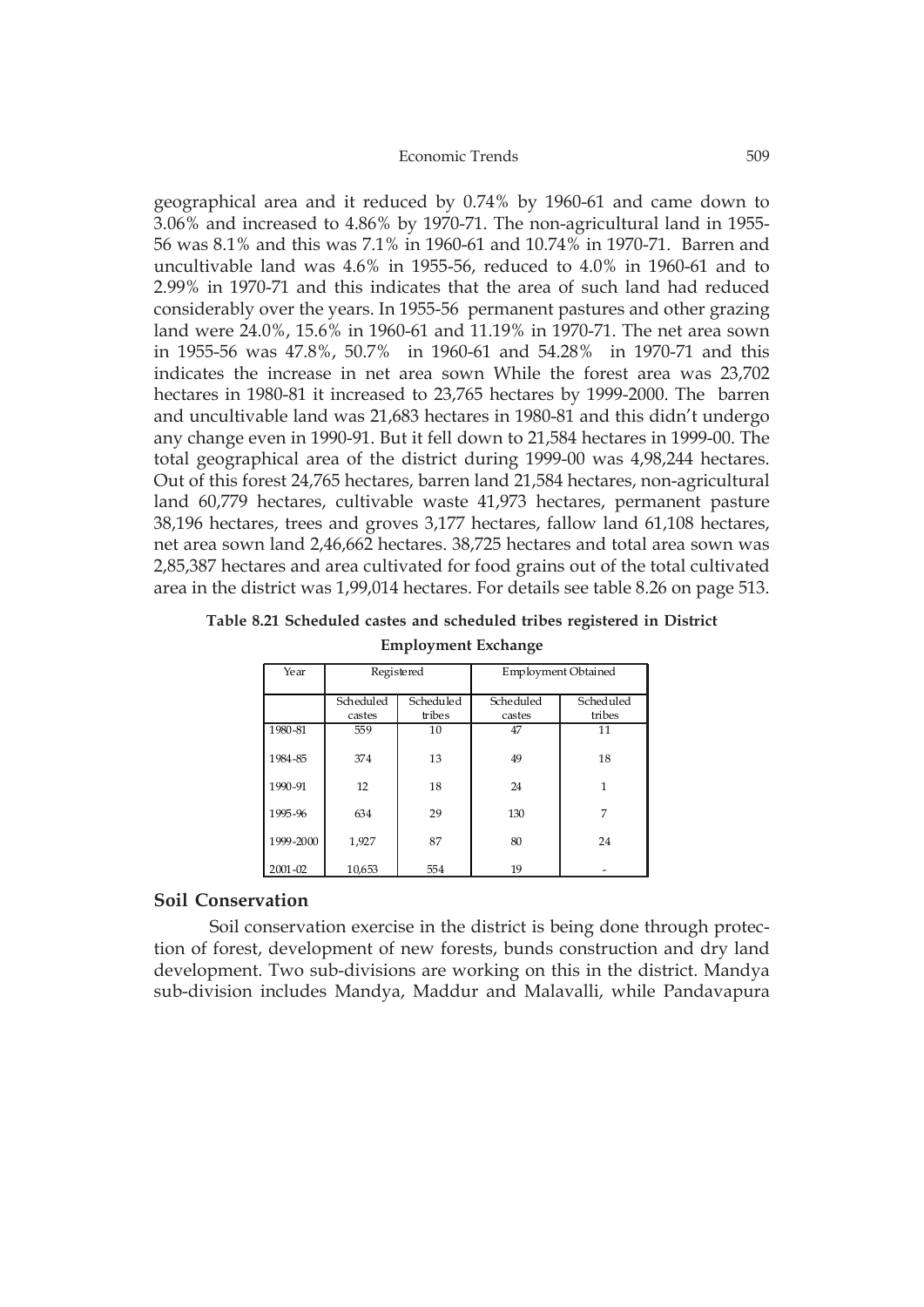sub-division includes Pandavapura, K.R.Pet, Srirangapatna and Nagamangala taluks. In 1993-94 soil conservation department has undertaken soil conservation programmes such as Experimental Soil Conservation Project, Dry Land Cultivation Technology Project and Drought Relief Programmes. In 1994-95 the district panchayat had undertaken soil conservation programmes like tank bund, canal bund, Ravin Reclamation Structure (R.R.C), waterway, sub-canal, bund construction etc., In 1996-97, under the Watershed Development Project soil conservation programmes were undertaken and 96 dams, 86 canal banks, three R.R.S. and 43 storm water bunds were constructed.

|             |                       |                             |                     | Ō                         |                              |              |       |                       |                             |                     |                           |                |                |       |
|-------------|-----------------------|-----------------------------|---------------------|---------------------------|------------------------------|--------------|-------|-----------------------|-----------------------------|---------------------|---------------------------|----------------|----------------|-------|
|             |                       | Number of service utilised  |                     |                           |                              |              |       |                       |                             | Number of filled    |                           |                |                |       |
| Year        | government<br>Central | Quasi Central<br>government | government<br>State | government<br>Quasi State | Local bodies                 | Private      | Total | government<br>Central | Quasi Central<br>government | government<br>State | government<br>Quasi State | Local bodies   | Private        | Total |
| 1980-81     | 15                    | 26                          | 77                  | 15                        | 4                            | 11           | 148   | $\overline{4}$        | 19                          | 90                  | 9                         | 1              | $\overline{4}$ | 127   |
| 1985-86     | 9                     | 19                          | 43                  | 10                        | $\overline{\phantom{a}}$     | 26           | 107   | 6                     | 16                          | 124                 | 12                        | ۰              | $\overline{2}$ | 160   |
| 1990-91     | 37                    | 17                          | 29                  | 5                         | 1                            | 15           | 104   | 28                    | 21                          | 50                  | $\mathbf{1}$              | ۰              | $\overline{2}$ | 102   |
| 1995-96     | 16                    | 8                           | 26                  | $\overline{4}$            | -                            | 6            | 60    | 29                    | $\mathbf{Q}$                | 425                 | 50                        | -              |                | 513   |
| 1999-00     | 13                    | 15                          | 40                  | 5                         | $\qquad \qquad \blacksquare$ | 5            | 78    | 10                    | $\overline{2}$              | 718                 | $\overline{2}$            | $\overline{4}$ | 13             | 749   |
| $2001 - 02$ | 11                    | 08                          | 37                  | $\overline{2}$            | -                            | $\mathbf{1}$ | 59    | $\mathbf{1}$          |                             | 83                  | 5                         | ٠              |                | 89    |

**Table 8.22 : Details of organizations utilizing the services of District Employment Exchange from 1980-81 to 2001-02**

### **Landholding**

In 1980-81 there were 2,89,159 land holders in the district and they had owned a total of 3,12,373 hectares of land. In 1995-96 there were a total of 4,36,656 land holders & owned a total land of 3,34,212 hectares of land. For more details see table 8.27 on page 513.

#### IRRIGATION

Until 1932 Mandya district depended on rainfall only and was economically backward and had faced drought, famine and excessive rains. As majority of people depended on agriculture for livelihood a comprehensive water resource management was the need of the hour. Presently, excepting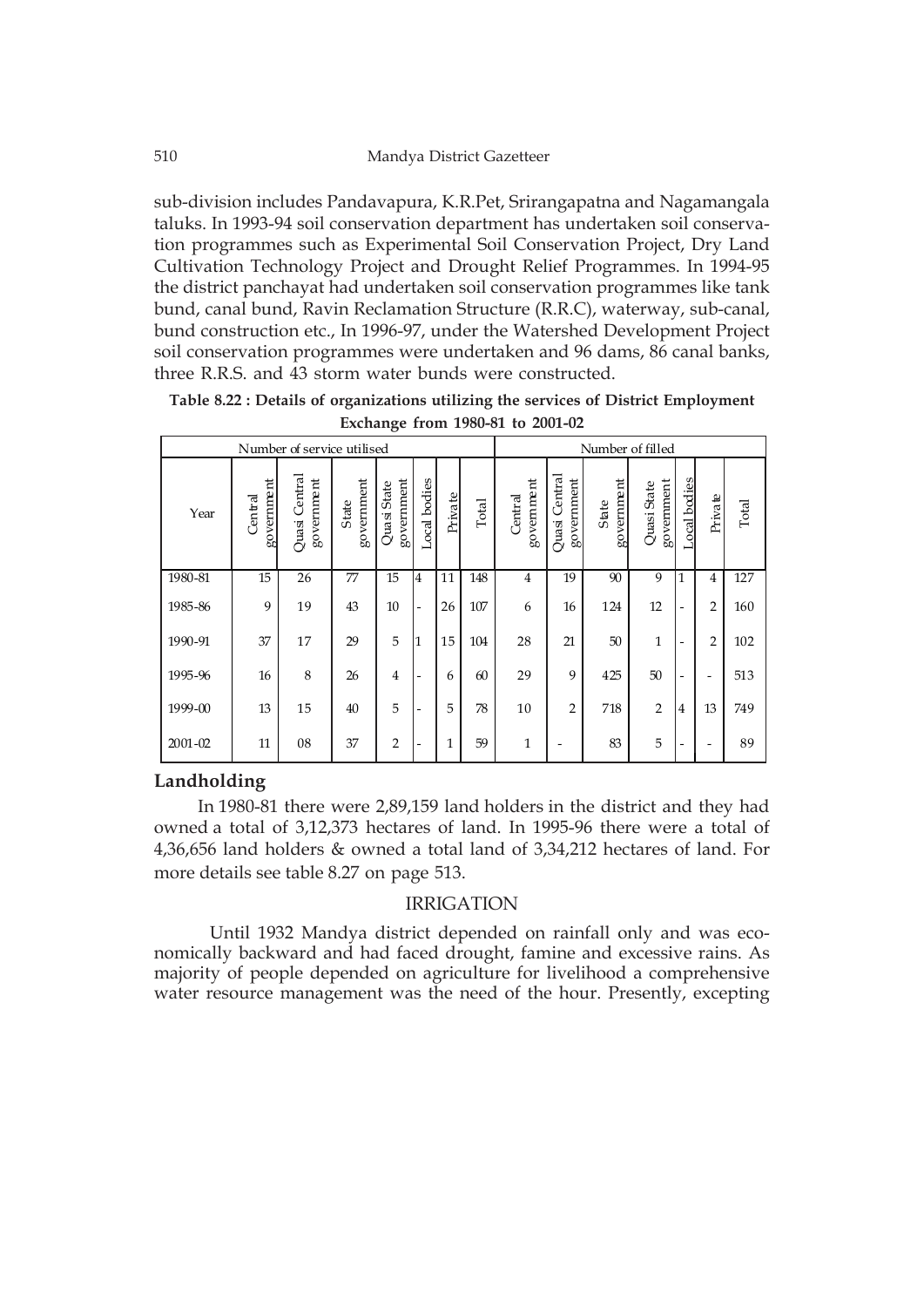Nagamangala and K.R.Pet the rest of the 5 taluks have water facility from Cauvery river and is the reason for green revolution in the district.The second major river of the district, Hemavathi provided water facility to K.R.Pet, Pandavapura, Nagamangala and Mandya taluks. (for further details see fourth chapter). In 1959-60 the total area of irrigation in the district from all sources was 88,624 hectares and out of this 53,945.6 hectares (81.8%) was irrigated through canals. 55.05 hectares (0.1%) was irrigated through private canals; 10,910 hectares (16.5%) through tanks; 217.5 hectares (0.3%) through wells; 797 hectares (1.2%) through other sources.

|                    |                |                |         |                          | Year Registered |                   |                |              |                |                |
|--------------------|----------------|----------------|---------|--------------------------|-----------------|-------------------|----------------|--------------|----------------|----------------|
| Qualification      | 1980-81        |                | 1990-91 |                          | 1995-96         |                   | 1999-2000      |              | 2001-02        |                |
|                    | M              | F              | M       | $\mathbf{F}$             | M               | F                 | M              | $\mathbf{F}$ | M              | $\overline{F}$ |
| Graduates          |                |                |         |                          |                 |                   |                |              |                |                |
| Arts               | 187            | 17             | 145     | 37                       | 181             | 57                | 189            | 112          | 190            | 128            |
| Science            | 41             | 6              | 60      | 23                       | 112             | 36                | 92             | 42           | 100            | 43             |
| Commerce           | 38             | $\overline{a}$ | 61      | 18                       | 58              | 27                | 31             | 33           | 38             | 21             |
| <b>B.Ed</b>        |                | -              |         | -                        | 186             | 41                | 142            | 66           | 118            | 74             |
| B.P.Ed             |                | -              |         | $\qquad \qquad -$        | 9               | $\qquad \qquad -$ | 13             | 02           | 13             | 01             |
| Diploma            | 20             | $\overline{a}$ | 49      | $\mathbf{1}$             | 61              | $\qquad \qquad$   | 75             | 12           | 78             | 04             |
| <b>ITI</b> Passed  | 28             | -              | 123     | $\overline{a}$           | 115             | 1                 | 205            | 07           | 232            | 22             |
| Typist             | $\overline{2}$ | $\overline{a}$ | 15      | $\overline{\phantom{0}}$ | 103             | 146               | 62             | 106          | 47             | 96             |
| Stenographers      |                |                | 6       |                          | 11              |                   | 0 <sub>5</sub> | 11           | $\overline{4}$ | 7              |
| Primary School     |                | 1              | 68      | 29                       | 264             | 167               | 83             | 60           |                |                |
| Teachers           |                |                |         |                          |                 |                   |                |              |                |                |
| Nursery            |                | 10             |         |                          |                 | 147               |                | 41           |                | 86             |
| Teachers           |                |                |         |                          |                 |                   |                |              |                |                |
| Physical           |                |                |         |                          | 123             | 3                 | 24             | 14           | 26             | 13             |
| Education          |                |                |         |                          |                 |                   |                |              |                |                |
| Teachers           |                |                |         |                          |                 |                   |                |              |                |                |
| Conductors         |                |                | 99      |                          | 665             | $\qquad \qquad -$ | 568            | 186          | 350            | 83             |
| <b>SSLC</b> Passed | 2,408          | 488            | 4,586   | 1,370                    | 3,724           | 974               | 3,251          | 1,136        | 3,709          | 1,551          |
| PUC Passed         | 478            | 96             | 586     | 259                      | 1,502           | 478               | 999            | 514          | 1,153          | 675            |
| Middle School      | 890            | 52             | 532     | 109                      | 821             | 155               | 735            | 227          | 422            | 111            |
| Lliterates         | 290            | 29             | 117     | 42                       | 91              | 27                | 62             | 37           | 23             | 19             |
| Illiterates        | 180            | 118            | 65      | 65                       | 23              | 24                | 16             | 40           | 3              | 11             |

**Table 8.23 : Number registered every year based on qualification and gender**

In 1999-00, 89,249 hectares of land was irrigated through canals, 8,158 hectares through tanks, 10,290 hectares through wells and 375 hectares through other resources. In this way, 1,08,022 hectares of land had irrigation facility. For details see table 8.28. on page 514.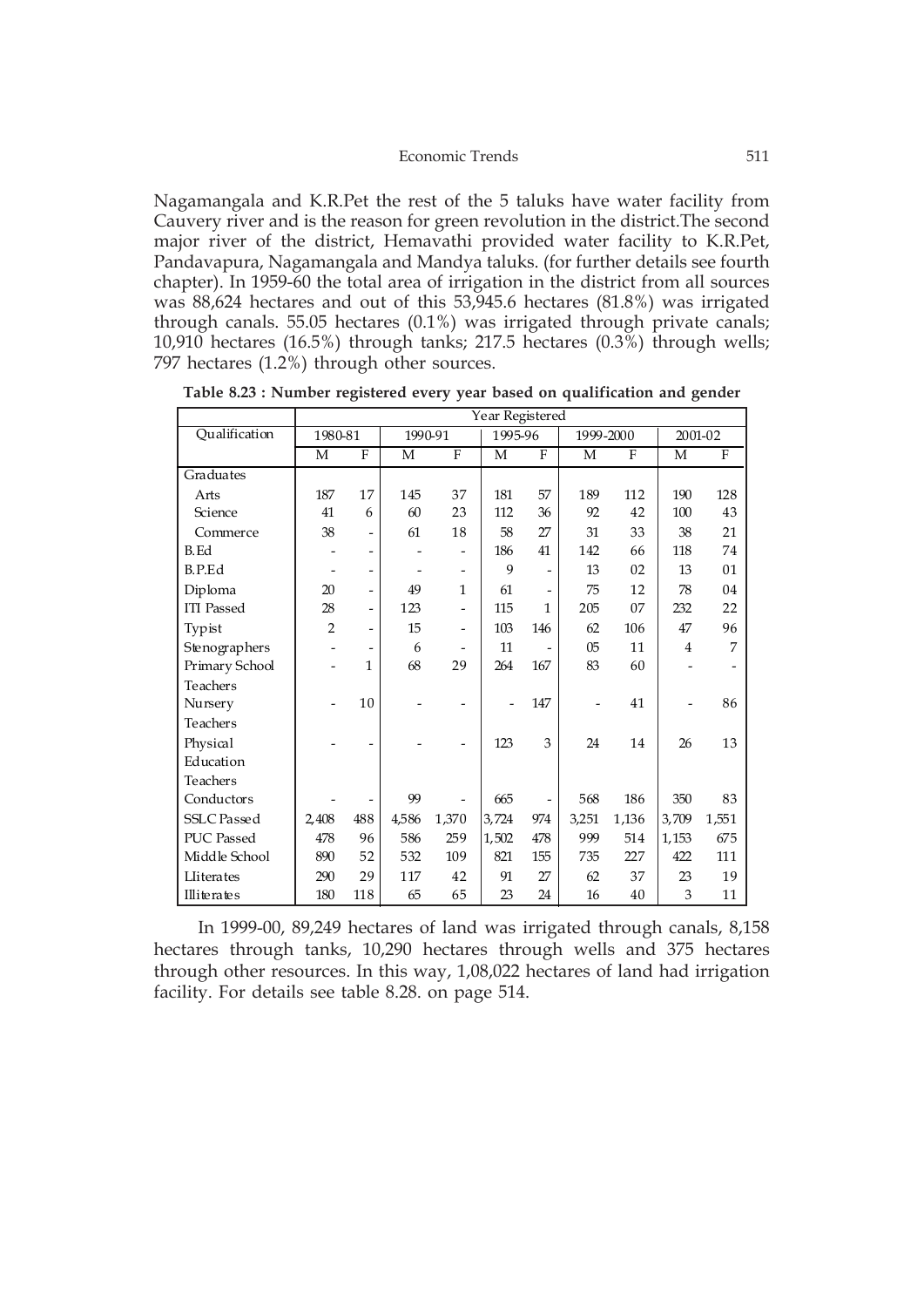### **CROPS**

 The area of cultivation of cereals and minor millets was 1,42,360 hectares in 1980-81. This increased to 1,49,121 hectares in 1999-00. In the same period the area of cultivation of pulses reduced from 89,307 hectares to 51,260 hectares, while the area of cultivation of oil seeds increased from 10,936 hectares to 13,916 hectares. For details see table 8.29 on page 515.

#### **Table 8.24**

 **Details of number of unemployed registered in District Employment Exchange, advertise vacant posts and filled posts in the district from 1980-81 to 2001-02**

| Year      | Number     | Notified | Number of    | Number of    |
|-----------|------------|----------|--------------|--------------|
|           | Registered | Posts    | posts filled | vacant posts |
| 1980-81   | 5,577      | 532      | 127          | 405          |
| 1985-86   | 5,314      | 310      | 160          | 150          |
| 1990-91   | 8,840      | 901      | 102          | 799          |
| 1995-96   | 10,732     | 784      | 513          | 271          |
| 1999-2000 | 10,633     | 949      | 749          | 200          |
| 2001-02   | 10693      | 165      | 87           | 90           |

#### **Table 8.25**

## **Details of employees working in government and private offices from 1980-81 to 2001-02**

| Year    | Central    | <b>State</b> | Quasi Government  | Local Bodies | Private Sectorl |
|---------|------------|--------------|-------------------|--------------|-----------------|
|         | Government | Government   | (State & Central) |              |                 |
| 1980-81 | 1,031      | 12,552       | 6,250             | 740          | 4,271           |
| 1984-85 | 1,120      | 14,280       | 6,923             | 639          | 3,791           |
| 1990-91 | 1,491      | 18.693       | 7,842             | 544          | 3,861           |
| 1994-95 | 1,500      | 21,629       | 7,544             | 606          | 4,596           |
| 1999-00 | 1,559      | 23,549       | 7,054             | 2,587        | 4,169           |
| 2001-02 | 1.497      | 28.324       | 5,909             | 3,216        | 4,152           |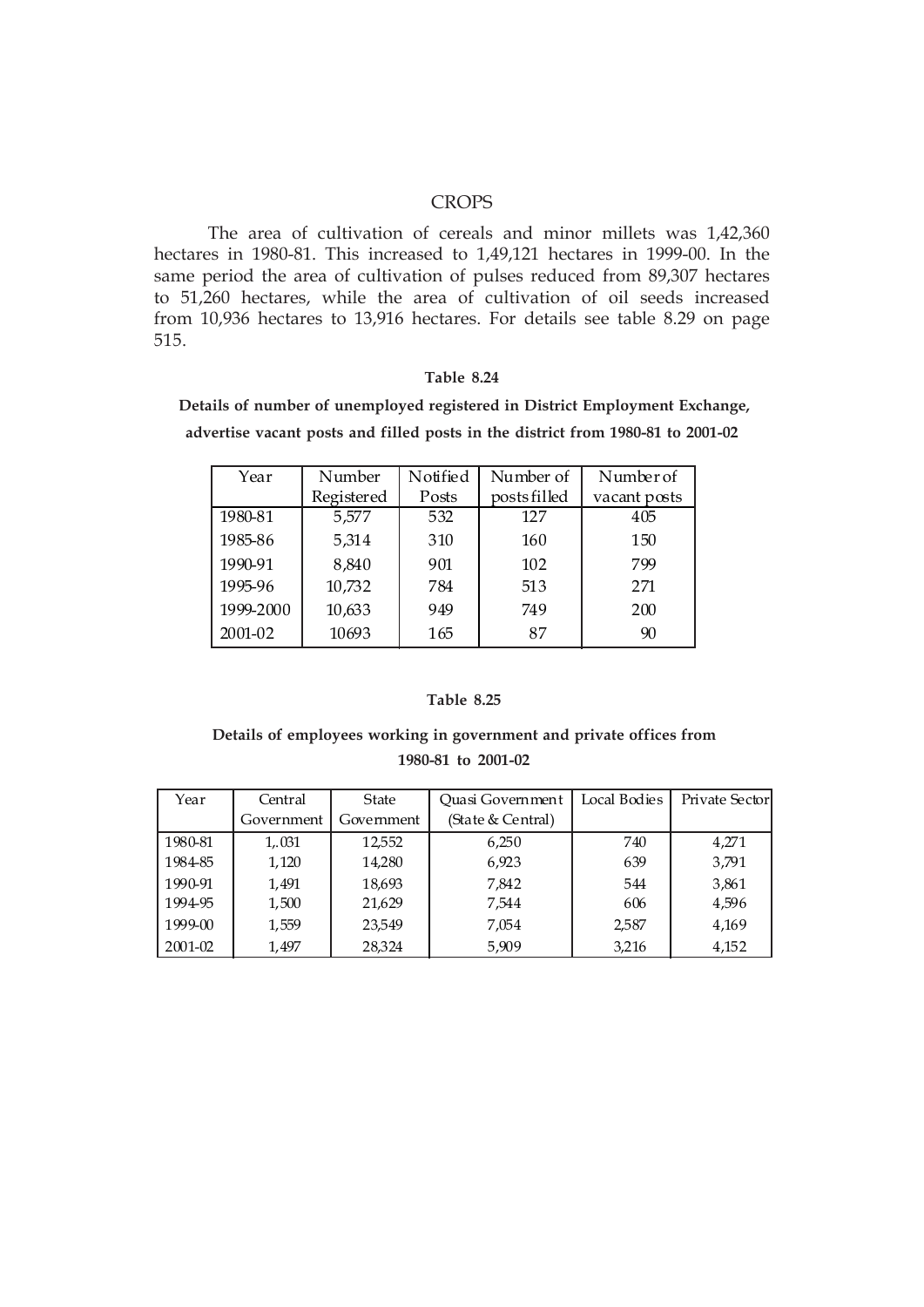| Area              | <b>WolfsH</b> | Ofler               | Barren land         | Area used     | Forest         | Geographical      | Year           |
|-------------------|---------------|---------------------|---------------------|---------------|----------------|-------------------|----------------|
| LIVND             | bral          | <b>Incultivated</b> | 9 distributed       | for other     |                | 9169              |                |
|                   |               | land                | for cultvituon      | reasons       |                |                   |                |
| <b>008.04.5</b>   | 34508         | 908,65,5            | <b>18880</b>        | 33'de4        | 16,965         | <b>280, AT, 4</b> | [960-61        |
| <b>PEE, AA, S</b> | 25220         | aor,aor,            | <b>SCRAI</b>        | 985,53        | <b>SOK.82</b>  | 995, 78 A         | <b>IS-OCGI</b> |
| <b>SAC.ALS</b>    | <b>65200</b>  | 60'                 | <b>SBO, IS</b>      | <b>998,95</b> | <b>SOT, ES</b> | 498.244           | <u>18-089</u>  |
| <b>PTT.OR.S</b>   | <b>912T6</b>  | 87500               | <b>S88, IS</b>      | <b>109,00</b> | 23,765         | <b>PRS 20.P</b>   | <b>1990-R</b>  |
| 809,52,5          | <b>2600R</b>  | <b>RC,08</b>        | 88 <sub>0</sub> .12 | 869,09        | 23,765         | 108,244           | ೧೫-೨೯          |
| 258,84.5          | <b>28232</b>  | <b>STR.68</b>       | 2006. IS            | <b>IST,00</b> | <b>23,765</b>  | 198.244           | 99-999]        |
| <b>SPO, 04.2</b>  | 80LL6         | 83376               | <b>A82, IS</b>      | ect,00        | <b>23,765</b>  | 198,244           | 00-eeer        |

| i                                                                                                                                                                         |
|---------------------------------------------------------------------------------------------------------------------------------------------------------------------------|
|                                                                                                                                                                           |
| I                                                                                                                                                                         |
|                                                                                                                                                                           |
|                                                                                                                                                                           |
| 5                                                                                                                                                                         |
| l                                                                                                                                                                         |
| $\begin{array}{c} \begin{array}{c} \begin{array}{c} \begin{array}{c} \end{array} \\ \end{array} \\ \begin{array}{c} \end{array} \end{array} \end{array} \end{array}$<br>ı |
| .<br>I                                                                                                                                                                    |
|                                                                                                                                                                           |
|                                                                                                                                                                           |
|                                                                                                                                                                           |
| 5.50222                                                                                                                                                                   |

**Table 8.27 : Details of Land Holdings in the district from 1980-81 to 1995-96**

de-Reel of I8-08el mort toirisib off ni egnibloH bns.I to alist o Islas SIdsT

| <b>2002-08</b> |                        | 1995-96        |                | I e-Oeer                 |                 | 985-86            |                | 198081             |               |                      |
|----------------|------------------------|----------------|----------------|--------------------------|-----------------|-------------------|----------------|--------------------|---------------|----------------------|
| hr sərA        | ре<br>Х                | Area in        | 8од            | hrea in                  | уов<br>Д        | hearA<br>An       | ро<br>Д        | <b>AGS In</b>      | es<br>N       | egniblodbnal         |
| ansban         |                        | hectares       |                | hectares                 |                 | <b>Pedares</b>    |                | hectares           |               |                      |
| 066,68,1       | <b>RISE24</b>          | <b>JADISTL</b> | LLCEEE         | <b>LOGARE</b>            | <b>Dee, 782</b> | 85,088            | 220,460        | 12岁                | 186010        | IsrigiaM             |
|                |                        |                |                |                          |                 |                   |                |                    |               | (below one hectares) |
| 8 P.R.         | $\sum_{i=1}^{n}$       | <b>PPAOP</b>   | <b>C9,422</b>  | OPP R                    | 67809           | 86,98             | 62187          | 975.48             | <b>60,042</b> | S of I mort] I sen2  |
|                |                        |                |                |                          |                 |                   |                |                    |               | hectares)            |
| 832269         | <b>PSAR</b>            | 81927          | <b>24.72</b>   | <b>732,08</b>            | 28,92           | 85,536            | 06508          | 87,883             | 92509         | Semibant imedian     |
|                |                        |                |                |                          |                 |                   |                |                    |               | 2 to 4 hectares)     |
| <b>NESS</b>    | <b>RS4</b>             | <b>RALGE</b>   | 5857           | <b>995.98</b>            | <b>RSST</b>     | 46420             | 8208           | <b>EOS, ES</b>     | 6066          | of 4 mori (from 4 to |
|                |                        |                |                |                          |                 |                   |                |                    |               | 10 hectares)         |
| $rac{8}{5}$    | $\frac{2}{3}$          | eoz            | $\overline{5}$ | $2^{\circ}$ e $\Delta$ 8 | 88              | <b>RTQI1</b>      | <b>S</b>       | <b>Pod.01</b>      | 89            | Large (above 10      |
|                |                        |                |                |                          |                 |                   |                |                    |               | hectares)            |
|                | OSCALD INFERING CLUSTS |                | <b>A36,656</b> | $-001950$                |                 | LASPORE   OKEOLLE | <b>SYDDESE</b> | STESIL'E   GEL'985 |               | <b>Lotal</b>         |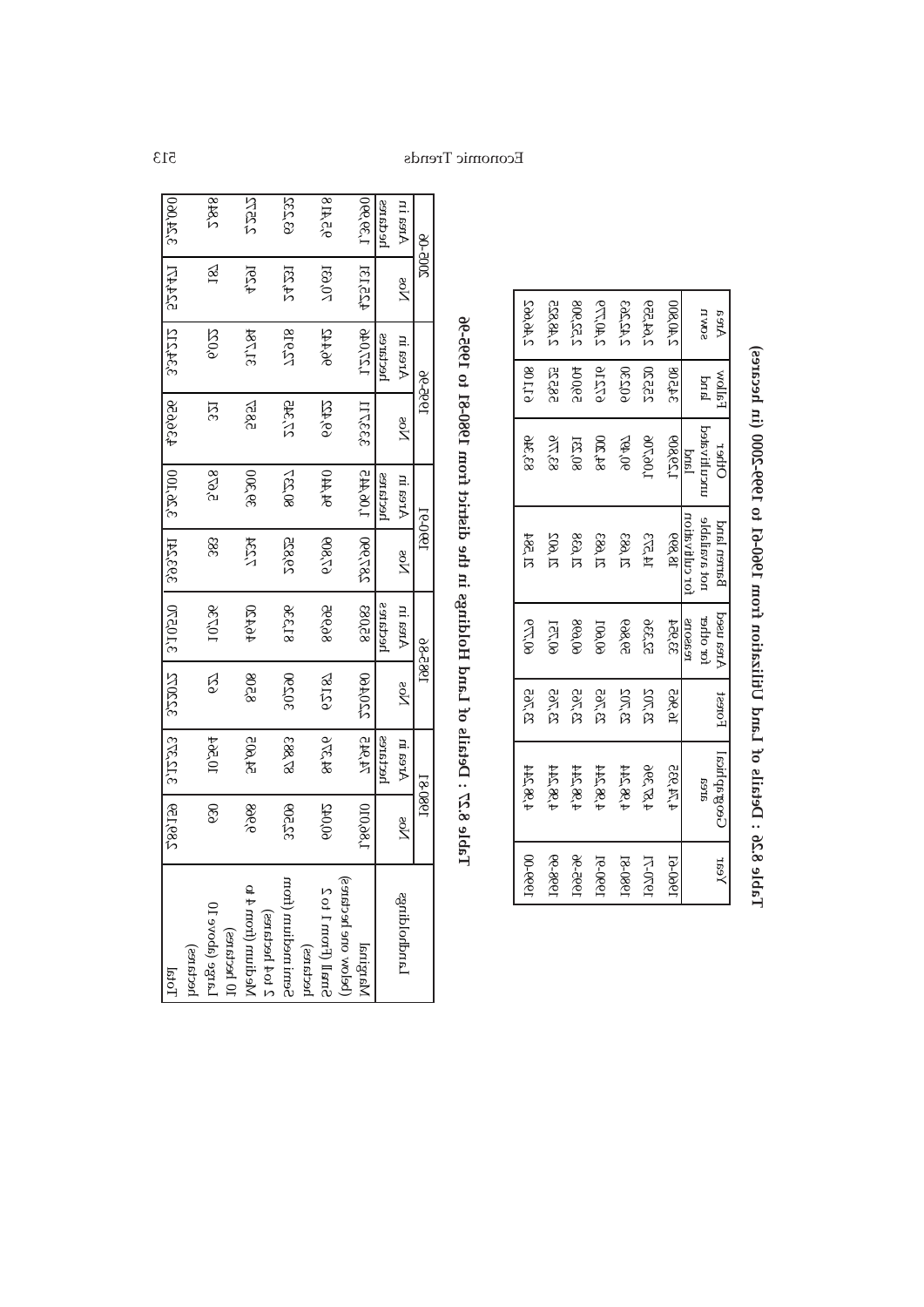#### LIVE STOCK

Cattle rearing is one of the ancient activities of man. Rural populace is immensely benefited by this activity, which play a supportive rase in their agricultural development. Today, cattle rearing, in addition to being a profitable enterprise is also helpful in the establishment and development of different type of industries. According 1983 livestock census there were 12.07 lakhs live stock in the district. Out of this there were 4.11 lakhs cattle 1.89 lakhs buffalo, 3.33 lakhs sheep, 2.12 lakhs goat and 8,121 pigs, 44,000 dogs and 2,767 other livestock. According 1997-98 livestock census there were 12.46 livestock. Out of this there were 3.40 lakhs cattle 2.13 lakhs buffalo, 3.87 lakhs sheep, 2.41 lakhs goat and 0.11 lakh pigs, 0.52 lakh dogs, 380 other animals and 10.78 lakhs poultry. In 2003 live stock census there were 1123426 live stock, out of these there were. 314416 cattles, 169658 Buffaloes, 350778 sheep, 209875 Goats, 9568 pigs, 329 Rabbits, 68601 Dogs, 201 others and 735678 poultry.

There were 58 animal health centers in the district in 1989-90. By the end of March 2001 there were 353 veterinary centers and out of them 21 were veterinary hospitals, 74 dispensaries, 88 primary veterinary centers, 7 mobile dispensaries and 163 artificial insemination centers in operation.

**Table 8.28 : Details of areas that availed irrigation facility in the district from various sources ( in hectares )**

#### **Dairy**

The Mandya Milk Union bifurcated from Mysore Milk Union in 1987. On September 1, 1988 the administration of this milk union was transferred from Karnataka Milk Federation. At the time of establishment of this union 464 milk producers' cooperative societies were functioning. In 1999 there were 650 milk producers cooperative societies. Out of these 39 were milk producers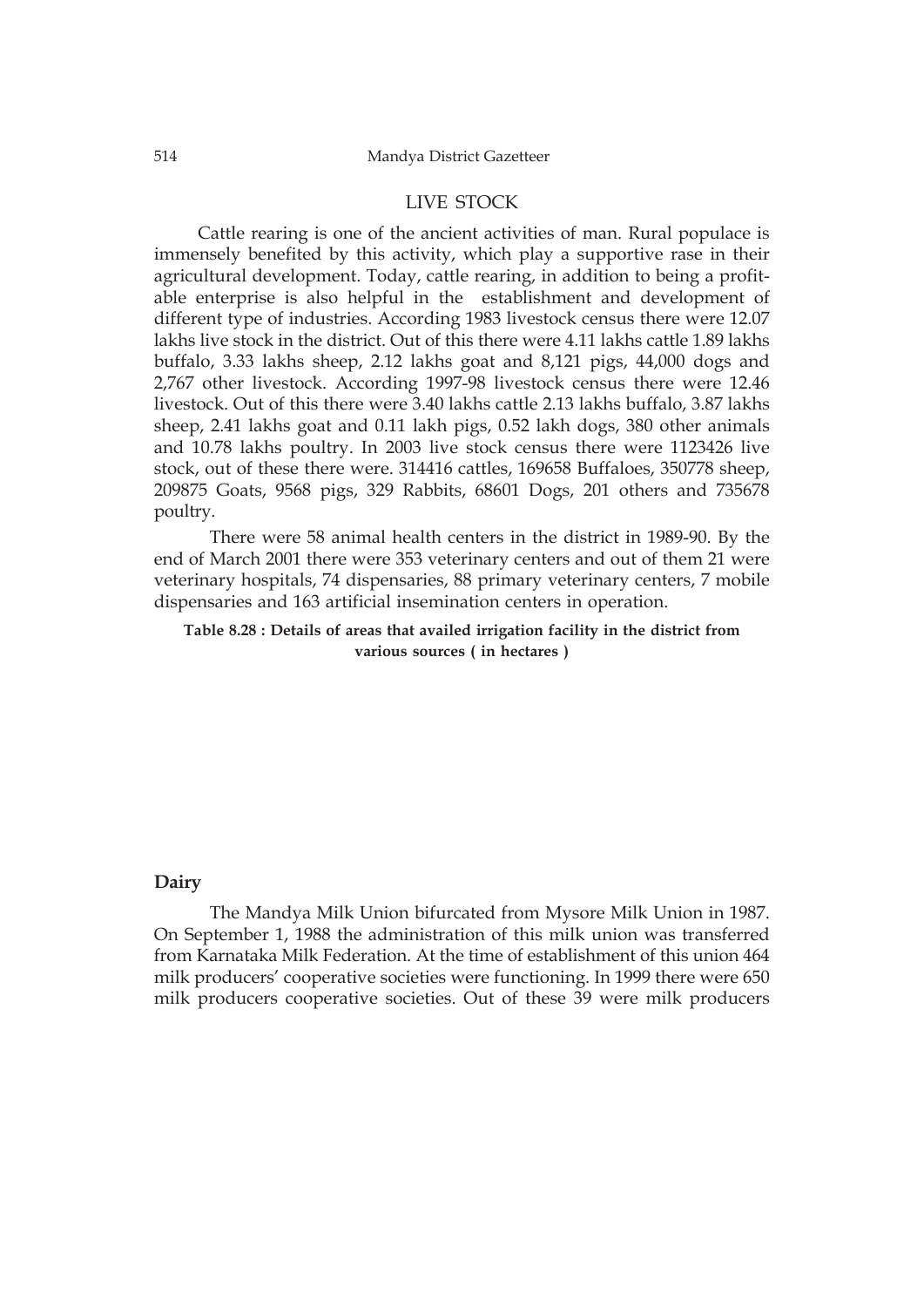| Σó,<br>$\overline{a}$ | Year                      | 1980-81                   | 1985-86                                                  | 987-88 | 1989-90                | 1993-94                   | 1994-95                   | 16-96                                                    | 1999-2000                 | 2004-05                                            |
|-----------------------|---------------------------|---------------------------|----------------------------------------------------------|--------|------------------------|---------------------------|---------------------------|----------------------------------------------------------|---------------------------|----------------------------------------------------|
|                       | Cereals and Minor         | ,42,360                   | ,52196                                                   |        | ,83,853                | ,54,433                   | ,36,356                   | 1,81,567                                                 | ,49,121                   | ,64,044                                            |
|                       | Millets                   | 2,86,698                  | ,76,870                                                  |        | 3,40,188               | 3,22,736                  | 3,22,192                  | 3,75,031                                                 | 3,60,327                  | ,87,526                                            |
|                       |                           |                           |                                                          |        |                        |                           |                           |                                                          |                           |                                                    |
| N                     | Pulses                    | 2,120<br>89,307<br>21,886 | $\begin{array}{c} 1,915 \\ 80,275 \\ 17,202 \end{array}$ |        | $\frac{1,982}{57,603}$ | 2,200<br>66,996<br>25,742 | 2,487<br>92,898<br>26,865 | $\begin{array}{c} 2.174 \\ 36.672 \\ 15.603 \end{array}$ | 2,544<br>51,260<br>24,157 | 3125<br>3,8899<br>1,7,497                          |
|                       |                           |                           |                                                          |        |                        |                           |                           |                                                          |                           |                                                    |
|                       |                           | 258                       | 220                                                      |        | 272                    | 404                       | 304                       | 48                                                       | 496                       | $47\!\!$                                           |
| ω,                    | otal food grains          | 2,31,667                  | 232471<br>294072                                         |        | 2,41,516               | 2,21,429                  | 2,29,254                  |                                                          | 2,00,381                  |                                                    |
|                       |                           | 3,08,584                  |                                                          |        | 3,61,091               | 3,48,478                  | 3,49,057                  | 2,18,239<br>3,90,634                                     | 3,84,484                  |                                                    |
|                       |                           | 1,402                     | $1,332$<br>$1,335$                                       |        | $1,\!574$              | 1,657                     | $1,603$                   | 1,884                                                    |                           |                                                    |
| 4                     | <b>Niseds</b> (excluding  | 10,936<br>6,699           |                                                          |        | 24,974                 | 26,666                    | 17,030                    | 19,971                                                   | 13,916                    | 20,2,943<br>50,5,023<br>71,519<br>21,519<br>15,011 |
|                       | $\infty$ conut $\uparrow$ |                           | 12,710                                                   |        | 18,460                 | 23,216                    | 9675                      | 53,716                                                   | 8,264                     |                                                    |
|                       |                           | 645                       | 763                                                      | 766    | 778                    | 916                       | 598                       | 619                                                      | 625                       | 734                                                |

Table 8.29 : Details of major foodgrains in the **Table 8.29 : Details of major foodgrains in the** district from 1980-81 to 1999-2000 **district from 1980-81 to 1999-2000**

Explanation : A : Area (in hectares), P: Production (in tonnes), Y: Yield (Kgs. Per hectare) *Y: Yield (Kgs. Per hectare) P: Production (in tonnes), Explanation : A : Area (in hectares),* 

**Source :** Borchure on fully revised estimates of area production and yield of principal crops in Karnataka from 1980-81 to 1999-<br>2000 (Department of Economics and Statistics, Bangalore) *Source : Borchure on fully revised estimates of area production and yield of principal crops in Karnataka from 1980-81 to 1999- 2000 (Department of Economics and Statistics, Bangalore)*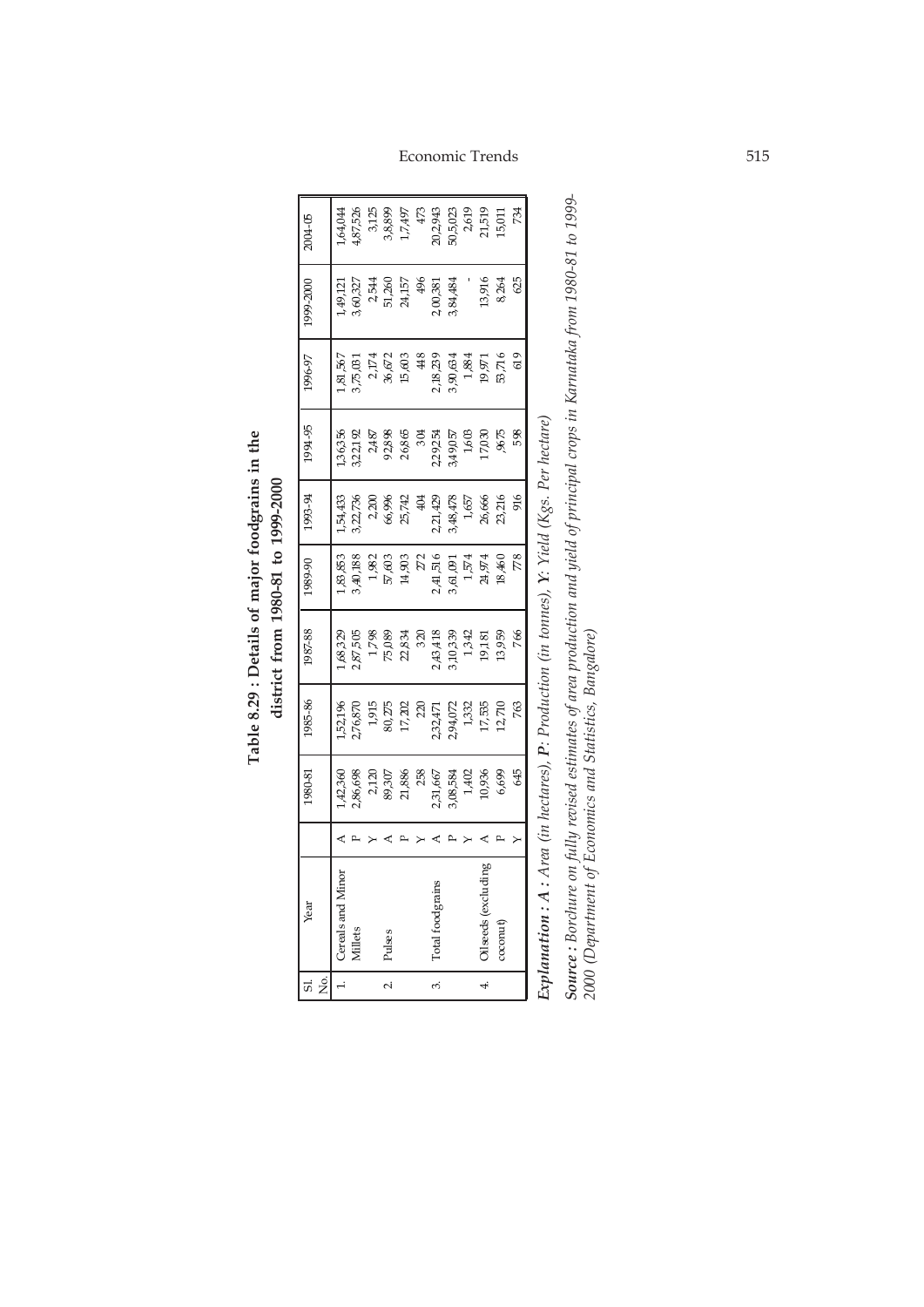women cooperative societies and there were a total of 1,97,766 members in these societies. Of these, 11,174 members belonged to scheduled castes, 3,277 belonged to scheduled tribes and 36,627 women members.

In the beginning stages of the establishment of the union, one lakh kilogram milk per day was being collected from the 464 milk producer's cooperative societies. In 2001-02, 1.39 lakhs Kilogram of milk per day was being collected from the 719 milk producer's cooperative societies. In 1998-99 a record 2.07 lakhs kilogram of milk per day was collected. Milk producers were paid on an average one crore rupees per week. The main dairy that had a capacity of one lakh litres at the time of transfer from Karnataka Milk Federation was expanded in 1993-94 to increase the capacity to two lakh litre. In addition, the capacity of cold storage centers at Nagamangala and K.R.Pet were increased and renovated in 1992-93. A cold storage center at a cost of Rs.65 lakhs was established in Malavalli in 1998. The milk received by Mandya Milk Union was as follows: 378.70 lakhs k.g. in 1988-89; 379.00 lakhs kg. in 1989-90; 432.94 lakhs k.g in 1996-97; 453.53 lakhs k.g. in 1997-98; 607.48 lakhs k.g. in 2001-02. The milk (in lakh litres) sold by the union is as follows: 1988- 89 – 0.65; 1989-90 – 0.65; 1990-91 – 35.26; 1991-92 – 108.90; 1994-95 – 242.65; 1997-98 – 266.38; and 1998-99 – 310.53 lakh litres. In 2001-02, the union sold 454 MT ghee, 1,340 MT butter and 1,632 MT milk powder. Further, among the 13 milk unions producing Nandini products Mandya is the only union that makes milk burfi. Mandya is one of the three milk powder producing unions and has a capacity to produce one lakh litres of milk powder. The other two milk powder producing units are in Dharwad and Bijapur districts. The Mandya Milk Union (MUNMUL) had a turnover of Rs.771 lakhs in the beginning. In 1998-99 the union had a annual turnover of Rs.5,000 lakhs. The accumulated losses suffered by the union up to 1993-94 was Rs.7.87 crores. By 2001-02 this loss was reduced to Rs.3.21 crores.

#### MINERAL WEALTH

Gold, Iron, Berys, Kaolin, Rock Crystal, Sodium Salt, Steatite, Building Stones, Asbestos, Felsite, Quartz, Kyanite, Granite, Chromite, lime-stone, Mica and Corundum are available in Mandya district in small quantities. The minerals produced in the district are as follows. The figures in brackets indicate their value: 1975, 340 tonnes (Rs.42,000); 1976, 478 tonnes (Rs.60,000); 1977, 407 tonnes (Rs.51,000); 1978, 894 tonnes (Rs.109,000); 1979, 435 tonnes (Rs.52,000); 1988-89, 13,803 tonnes and its value was Rs.3.62 lakhs. In 1993, 56 tonnes, and in 1994, 496 tonnes (Rs.1,49,000).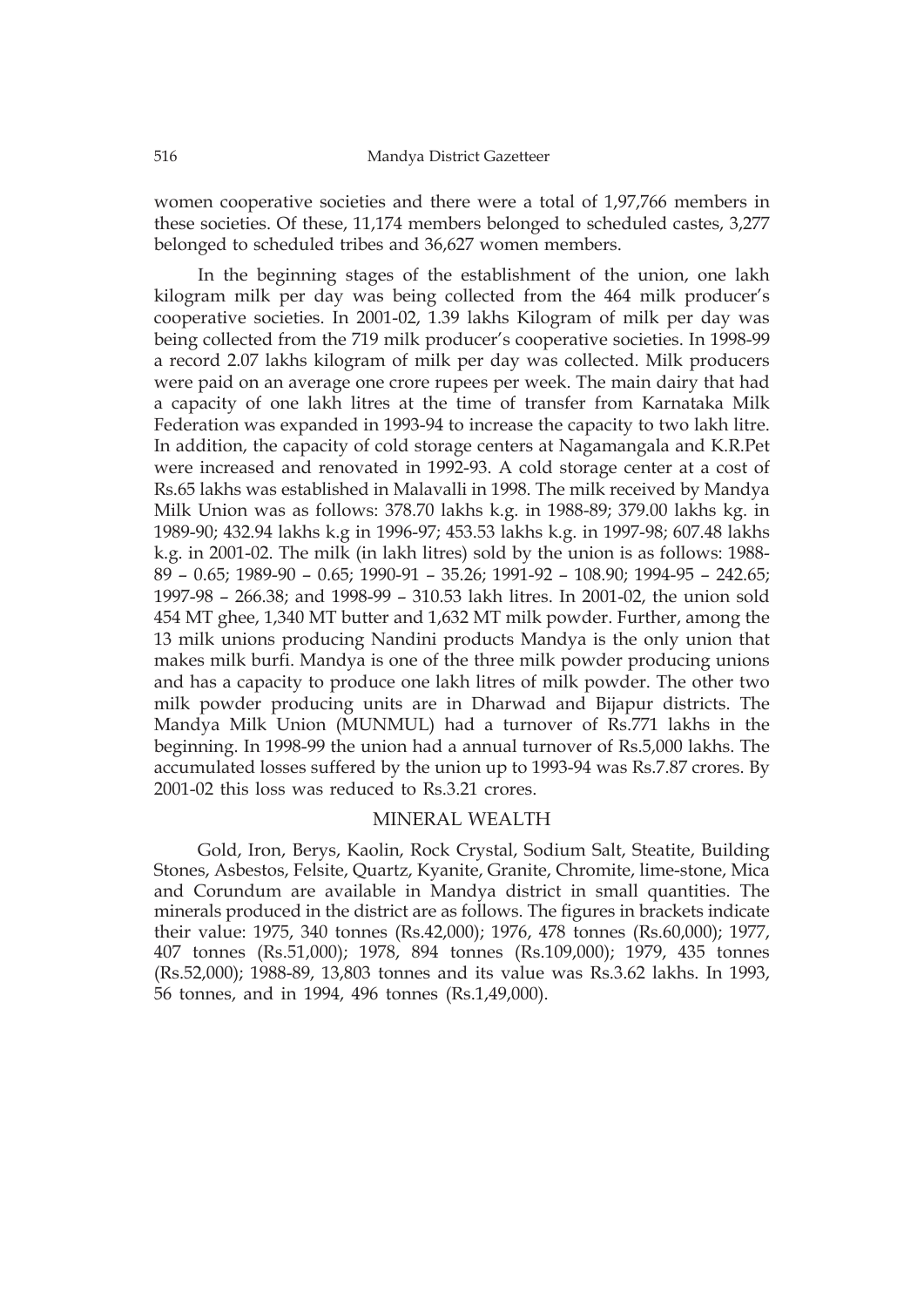#### INDUSTRY

104 industries had registered in 1979-80 in the district. 116 in 1980-81, 156 in 1981-82, 159 in 1982-83, 163 in 1983-84, 214 in 1989-90, 248 in 1990- 91, 181 in 1991-92, 201 in 1992-93, 288 in 1993-94, 318 in 1997-98, 460 in 1998-99, 424 in 1999-2000 and 420 industries in 2001-02 had registered in the district. The above figures suggest the inclination of the district towards industrialization. Among agriculture based industries in the district four sugar factories – Mysore Sugar Company Ltd. (1933), Pandavapura Cooperative Sugar Factory (1959), Sri Chamundeshwari Sugar Factory, Kalamuddanadoddi (1974) and I.C.L.Sugar Factory Makavalli (1999) and also 1,728 jaggery making units. For more information refer chapter 5.

#### **ELECTRICITY**

Although electric power generation was started at Shivasamudra in the district during 1902 and supplied to distant Kolar and Bangalore (1905), the use of electricity in the district commenced only after 1928. By 1933 electricity supply was made to Srirangapatna (26-10-1928), Mandya (14-9-1930), French Rocks (Pandavapura), Melkote and Kodiyal (17-5-1931), Palahalli (16-6-1933) and Belagola (1-12-1933). By 1946, 255 villages and towns of Mysore province were supplied with electricity. Out of this 17 towns and villages belonging to Mandya district were electrified and the talukwise particulars are as follows: Mandya (03), Maddur (04), Malavalli (01), Srirangapatna (05) and two villages each in Pandavapura and Krishnarajapet taluks were provided with electricity.

| Year    | Domestic    | Commercial | Industry power  | Street lights | Irrigation  | Total          |
|---------|-------------|------------|-----------------|---------------|-------------|----------------|
| 1960-61 | 78,92,888   | 29,58,115  | 1,26,58,419     | 69,365        | 22, 10, 365 | 1,86,85,552    |
| 1970-71 | 1,08,61,998 | 31,04,112  | 1,88,12,313     | 1,10,152      | 2,31,854    | 3,52,06,929    |
| 1980-81 | 1,58,41,106 | 32,98,109  | 2,00,15,415     | 2,54,243      | 39,65,401   | 4, 33, 72, 274 |
| 1990-91 | 1,98,02,402 | 33,01,600  | 2,42,22,106     | 3,01,314      | 42,73,404   | 5,19,00,826    |
| 1995-96 | 4,11,47,673 | 50,79,923  | 3,61,03,127     | 51,60,678     | 80,56,689   | 9,55,48,096    |
| 1999-00 | 5,21,17,003 | 62,93,405  | 3,25,99,569     | 58,88,365     | 90,14,116   | 10,59,12,458   |
| 2001-02 | 4,27,37,543 | 69,25,925  | 16, 28, 46, 262 |               |             | 21,25,09,730   |

**Table 8.30 : Details of electricity used in the district (in units)**

*Source : Karnataka Power Transmission Corporation Ltd., Mandya & Panadavapura Sub-Dns.*

The details of electrification done in villages in Mandya district are given below: The figures in brackets represent the electrification of irrigation pumpsets.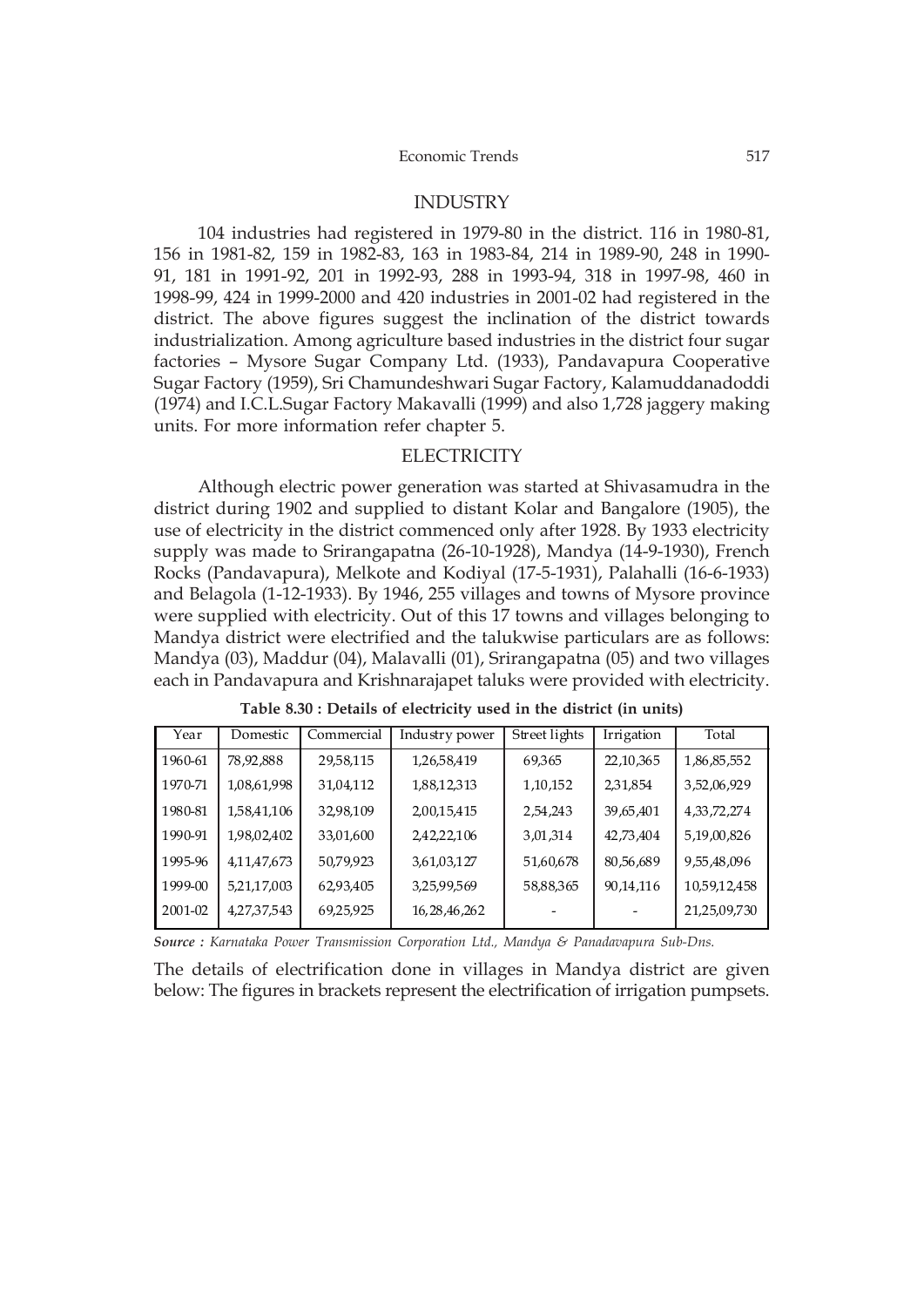#### 518 Mandya District Gazetteer

In 1965-66 only 311 towns and villages (821) were provided with electricity. By 1970-71, 543 villages (3,887); 1974-75, 876 villages (5,975); 1979-80, 1061 villages (8,258); 1990-91, 1,350 villages (16,800); 1994-95, 1,329 villages (24,166); 2001-02, 1,351 villages were provided with electricity. In addition 468 hamlets (41,709) were also provided with electricity. For more details see table 8.30.

## TRANSPORT AND COMMUNICATION

The length of National highways in Mandya district is only 73 Kms. In 1985 the district had 185 Kms state highway. In 1988 there was 288 Kms of state highway. There is no change in this figure since 2000. The district had 599 Kms of major district roads during 1985, 906 Kms in 1988, 903 Kms from 1989 to 1992; 1,340 Kms in 1993; and 1340 Kms in 2000. Apart from these, in 1985, there was 8104 Kms of other district roads, village roads, irrigation department roads and forest roads; 8,078 Kms in 1990; and 8,309 Kms in 2002 and of this 73 Kms were national highway and 244 Kms were state highway.

In 1994-95 there was 83.15 Km railway line in the district and out of this 61 Km was broad-gauge and 22.15 Km was meter-guage. Only 5 taluks of the district are connected by rail (Mandya, Srirangapatna, Pandavapura, Maddur and Krishnarajapet). Mysore-Bangalore line has been converted into broadguage and this distance in the district is 61 Kms. The Southern Railway took up conversion of Mysore-Arsikere railway route into broad-guage in 1992 and this was completed in 1998. These route 22.15 Kms passes through the district. There are 14 railway stations in the district. They are: Srirangapatna, Pandavapura, ChandagiriKoppalu, Byadarahalli, Yeliyur, Mandya, Hanakere, Maddur and Nidaghatta on the Bangalore-Mysore line and Belagola, K.R.S., Akkihebbala, Beeravalli and Mandagere on Mysore-Arsikere line. For more details see Chapter 7.

#### **Post Offices**

There were 327 post offices in the district from 1973-74 to 1976-77; 328 in 1977-78; and 346 in 1978-79; 362 in 1983-84; 361 in 1984-85; 360 in 1985- 86 and 1988-89. From 1994-95 to end of March 1998 there were 364 post offices. By the end of March 2002 there were two head post offices (Mandya and Srirangapatna), 54 sub-post offices, 308 branch post offices, in total 365 post offices were functioning. There were 810 telephones in 1973; 1,053 in 1975-76; 1,124 in 1976-77; 1,305 in 1977-78; 1,461 in 1978-79; 3,575 in 1988- 89; 9,217 in 1994-95; and 17,664 telephone connections in 1997-98. By the end of March 2002 there were 365 post offices, 137 telegraph offices, 65 telephone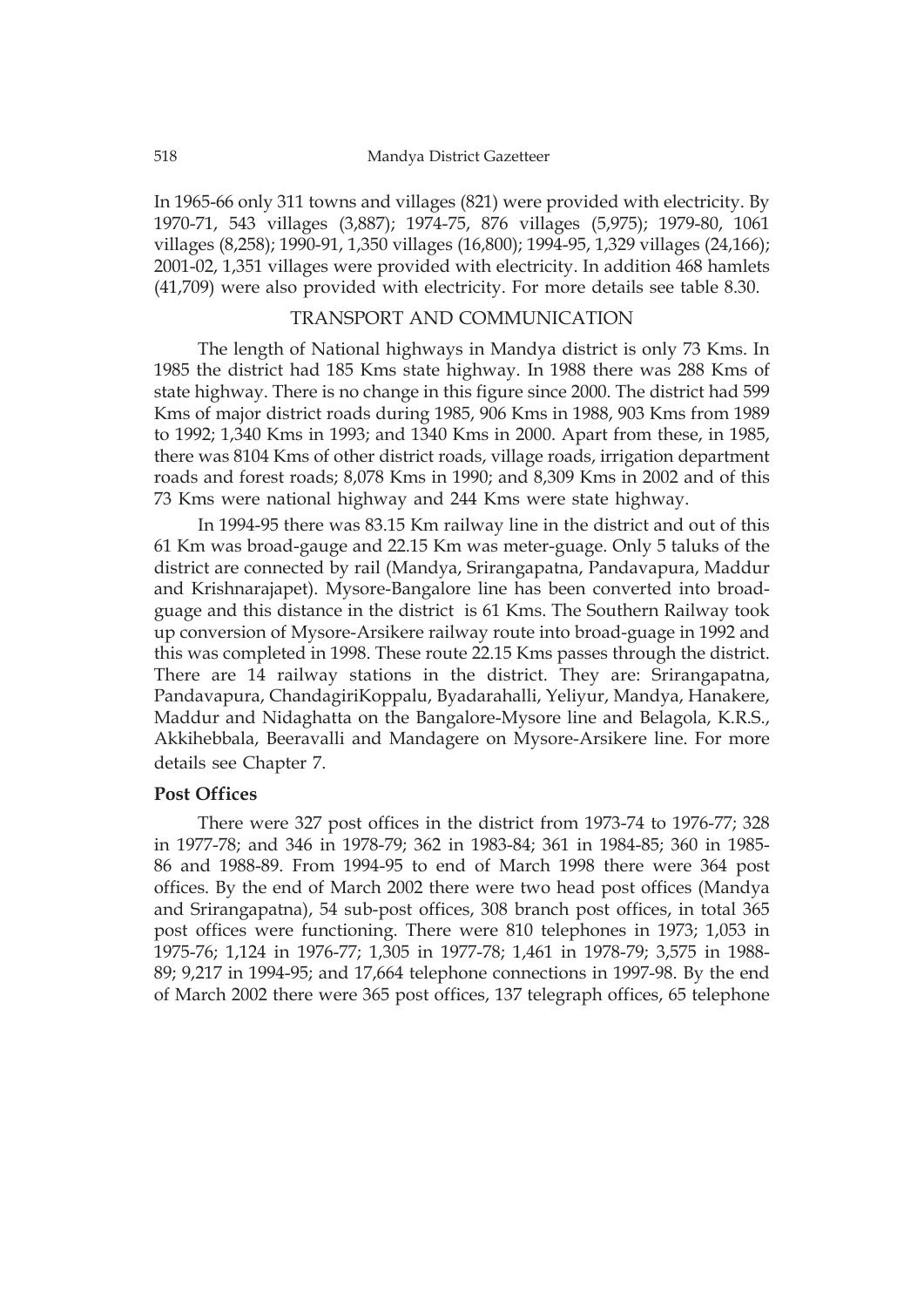exchanges and 41,500 telephone connections in the diatrict. For more details see Chapter 7.

### BIO-GAS PLANT

In 1990-91 it was aimed to establish 380 bio-gas plants and out of these 150 bio-gas plants were established. The physical target for 1995-96 was 500 and 488 bio-gas plants were established by 31.03.1996. A total of Rs.25.031 lakhs was spent towards subsidies. The physical target for 1996-97 was fixed at 400 with an investment of Rs.19.30 lakhs and 281 bio-gas plants were established by 31.03.1997 achieving a physical target of 70.25%. Rs.16.26 lakhs were spent as subsidies achieving 84.25% financial achievement. Compared to previous years it can be observed that significant improvement took place in 2000-01. A glance at table 8.31 indicates that the targets for current year was 800 units and the achieved units were 893.

| Number of Biogas Plants |                    |     |             |         |  |  |  |
|-------------------------|--------------------|-----|-------------|---------|--|--|--|
| Taluk                   | Target             |     | Achievement |         |  |  |  |
|                         | 2000-01<br>1995-96 |     | 1995-96     | 2000-01 |  |  |  |
| K.R.Pet                 | 80                 | 105 | 62          | 136     |  |  |  |
| Maddur                  | 55                 | 137 | 48          | 210     |  |  |  |
| Malavalli               | 60                 | 60  | 55          | 32      |  |  |  |
| Man dya                 | 50                 | 348 | 28          | 450     |  |  |  |
| Nagamangala             | 50                 | 60  | 28          | 21      |  |  |  |
| Pandavapura             | 55                 | 45  | 40          | 23      |  |  |  |
| Srirangapatna           | 50                 | 45  | 20          | 21      |  |  |  |
| Total                   | 400                | 800 | 281         | 893     |  |  |  |

**Table 8.31**

### **Astra Oven**

The Indian Institute of Science, Bangalore, has designed Astra Oven. Astra oven, in addition to giving smoke free heat, also saves fuel costs by 60%. The government had planned to install 4,000 improvised Ovens for 1990-91 and supplied 3,878 ovens. In 1995-96 it had fixed a physical target of 6,400 improvised ovens and through payment of subsidy to beneficiaries, had achieved 100% target.

#### **Co-operation Movement**

When people organize themselves in groups voluntarily on the basis of equality in order to protect their economic interests, came for word to establish and register societies called co-operative societies. The main principle of co-operation is EACH FOR ALL AND ALL FOR EACH.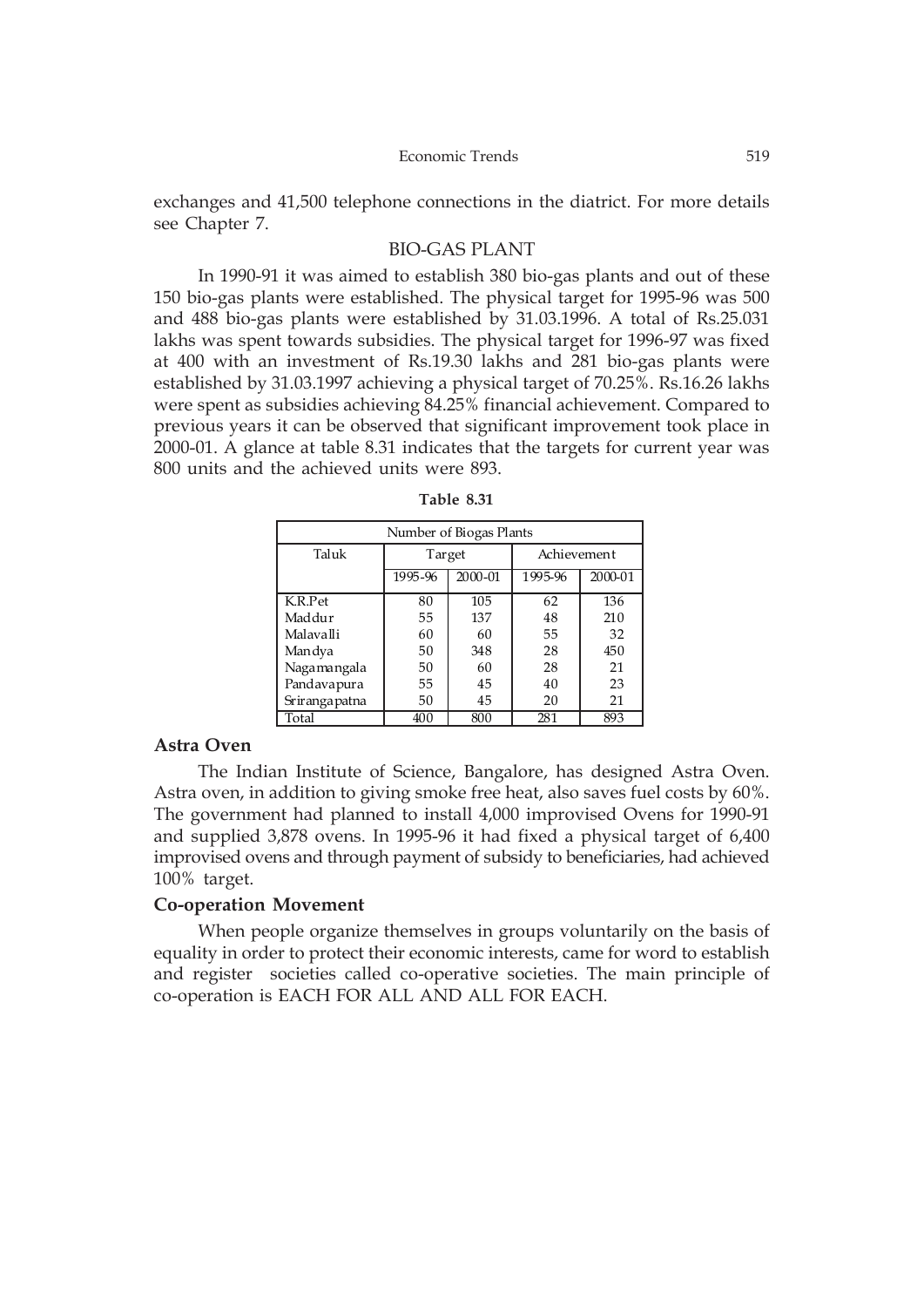The office of Deputy Registrar of Co-operative Societies was established in Mandya district in 1962. Primary Agriculture Credit Co-operative Societies, Town Co-operative Societies, Multipurpose Co-operative Societies, Milk Producer's Cooperative Societies, House Building Co-operative Societies, Women Cooperative Societies etc., were functioning in the district. Their number and number of members (in brackets) are given below: 1980-81, 669 (505); 1985-86, 839 (584); 1990-91, 1,165 (625); 1995-96, 1,215 (634); and 2001-02, 1,449 (622). For the respective period the share capital and government's share (in brackets in rupees thousand) were as follows: Rs.1,36,899 (67,643); Rs.1,56,367 (69,099); Rs.2,07,620 (71,079); Rs.2,10,156 (71,896); and Rs.4,17,901 (1,08,499). Reserve funds and other deposits (figures in bracket represent loan details): 1980-81, Rs.2,13,362 (4,19,487); 1985-86, Rs.2,70,742 (5,63,824); 1990-91, Rs.2,96,418 (7,75,582); 1995-96, Rs.3,50,302 (9,76,801); and 2001-02, Rs.6,06,935 (12,62,630). There are seven Primary Cooperative Agriculture and Village Development Banks in the district. The total number of Agriculture Credit Cooperative Societies was 221 in 1980-81 and 225 in 2001-02. Milk Producers Cooperative Societies – 216 in 1980-81, 524 in 1990-91 and 719 in 2001-02. For more details see Chapter 6.

#### HUMAN RESOURCES

The population of the district was 4,82,581 in 1901, and as in other places it had increased to 17,61,718 by 2001 population census (provisional). The details of decadal growth of population in the district are given in the table 8.32.

| Year | Population | Decadal     | Decadal    | Male       | Female   | Sex Ratio | Density    |
|------|------------|-------------|------------|------------|----------|-----------|------------|
|      |            | variation   | percentage |            |          |           | οf         |
|      |            |             | variation  |            |          |           | Population |
| 1901 | 4,82,581   |             |            | 2,37,471   | 2.45.110 | 1,032     |            |
| 1911 | 5.04.157   | $+21.576$   | $+4.47$    | 2.48.574   | 2.55.583 | 1,028     |            |
| 1921 | 5.42.421   | $+38.264$   | $+7.59$    | 2,71,331   | 2.71.090 | 999       |            |
| 1931 | 5,81,836   | +39.415     | $+7.27$    | 2,91,686   | 2,90,150 | 995       |            |
| 1941 | 6,34,727   | +52.891     | $+9.09$    | 3, 20, 323 | 3,14,404 | 982       |            |
| 1951 | 7,16,583   | +81.856     | $+12.90$   | 3,60,014   | 3,56,569 | 990       |            |
| 1961 | 8.99.210   | $+1.83.627$ | $+25.49$   | 4.57.143   | 4,42,067 | 967       | 181        |
| 1971 | 11.54.374  | $+2.55.164$ | $+28.38$   | 5,88,914   | 5,65,460 | 960       | 233        |
| 1981 | 14,18,109  | $+2.63.735$ | $+22.85$   | 7, 23, 674 | 6,94,435 | 960       | 286        |
| 1991 | 16.44.374  | $+2.26.265$ | $+15.96$   | 83,597     | 8,06,777 | 963       | 331        |
| 2001 | 17.61.718  | $+1.17.344$ | $+7.14$    | 8,87,307   | 8.74.411 | 985       | 355        |

**Table 8.32 : Decadal population growth of the district**

*Note : 2001 Census figures are provisional figures. Source : 1991 Census Part 2 B (1)*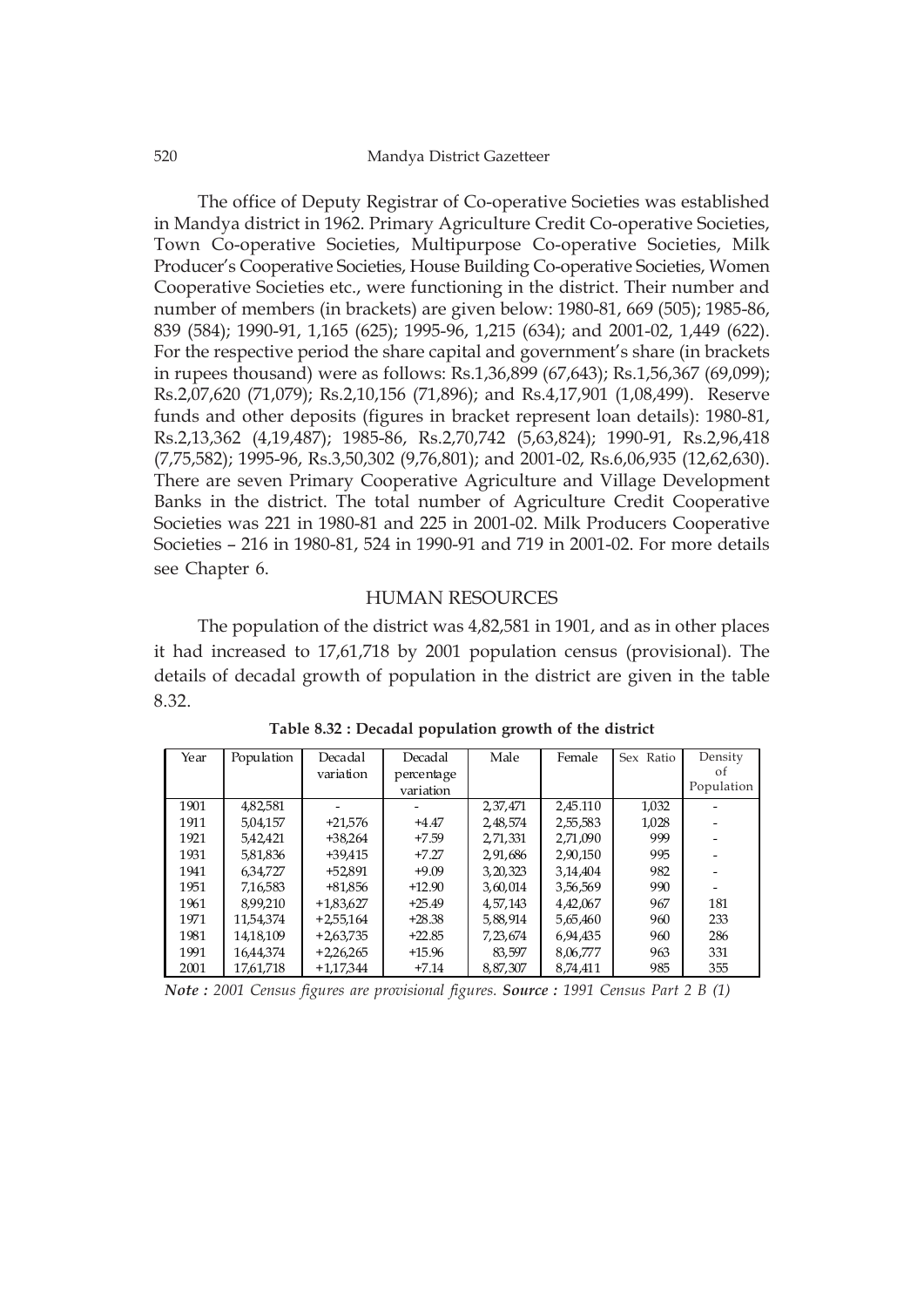#### **Human Resources Project**

The objective of human resources project is to balance the demand and supply of human resources for various sectors and occupations. This project could provide a suitable solution for poverty and unemployment problems. Mandya district relied predominantly on agriculture and 83.87% of the population depended on agriculture in 1961. This figure varied from period to period – 81.11% in 1971; 80.60% in 1981; and 78.18% in 1991. Attaining literacy is required if the human resource project is to be successful. The literacy level of the district was only 17.31% in the district in 1961. By 1971 its rose to 22.51%; to 30.40% in 1981; to 48.15% in 1991 and to 61.21% in 2001. In the decades after 1961, out of the total workers in Mandya district there were 3,11,645 cultivator in 1961; 2,23,143 in 1971; and 3,38,261 in 1991. While the number of agricultural labourer in 1961 was 46,219, this increased to 81,724 in 1971 and to 1,58,656 in 1991. For details see table 8.33.

**Table 8.33 : Details of number of workers in different sectors in 1961, 1971 and 1991**

|                                 | 1961     | 1971     | 1991     |
|---------------------------------|----------|----------|----------|
| Cultivator                      | 3,11,645 | 2,23,143 | 3,38,261 |
| Agriculture labourers           | 46,219   | 81,724   | 1,58,656 |
| Livestock, Forestry, Fishing,   | 2,584    | 5.491    | 16,841   |
| Hunting and Plantations,        |          |          |          |
| Orchards and allied activities. |          |          |          |
| Mining and quarrying            |          | 489      | 3,436    |
| Manufacturing a. domestic       | 19,031   | 8,637    | 7,134    |
| b. Other than house hold        | 9,502    | 11,078   | 21,374   |
| industries                      |          |          |          |
| Construction                    | 4,723    | 3,303    | 10,071   |
| Trade & commerce                | 7,666    | 13,930   | 33,389   |
| Transport, storage and          | 1,470    | 4.570    | 7.523    |
| communications                  |          |          |          |
| Other services                  | 23,865   | 23,480   | 38,908   |

*Source : Economic tables, Census 1961, 1971 and 1991 Part 2 B (1)*

### FIVE YEAR PLANS

The main thrust of Five Year Plans was to push nation's economic and social fields such as agriculture, industry, animal husbandry, cooperative societies, forests, education, panchayatraj, social welfare, labour welfare etc., towards the path of progress. Karnataka had felt the need for such a plan even before it was conceptualized in the country. Planned economic development in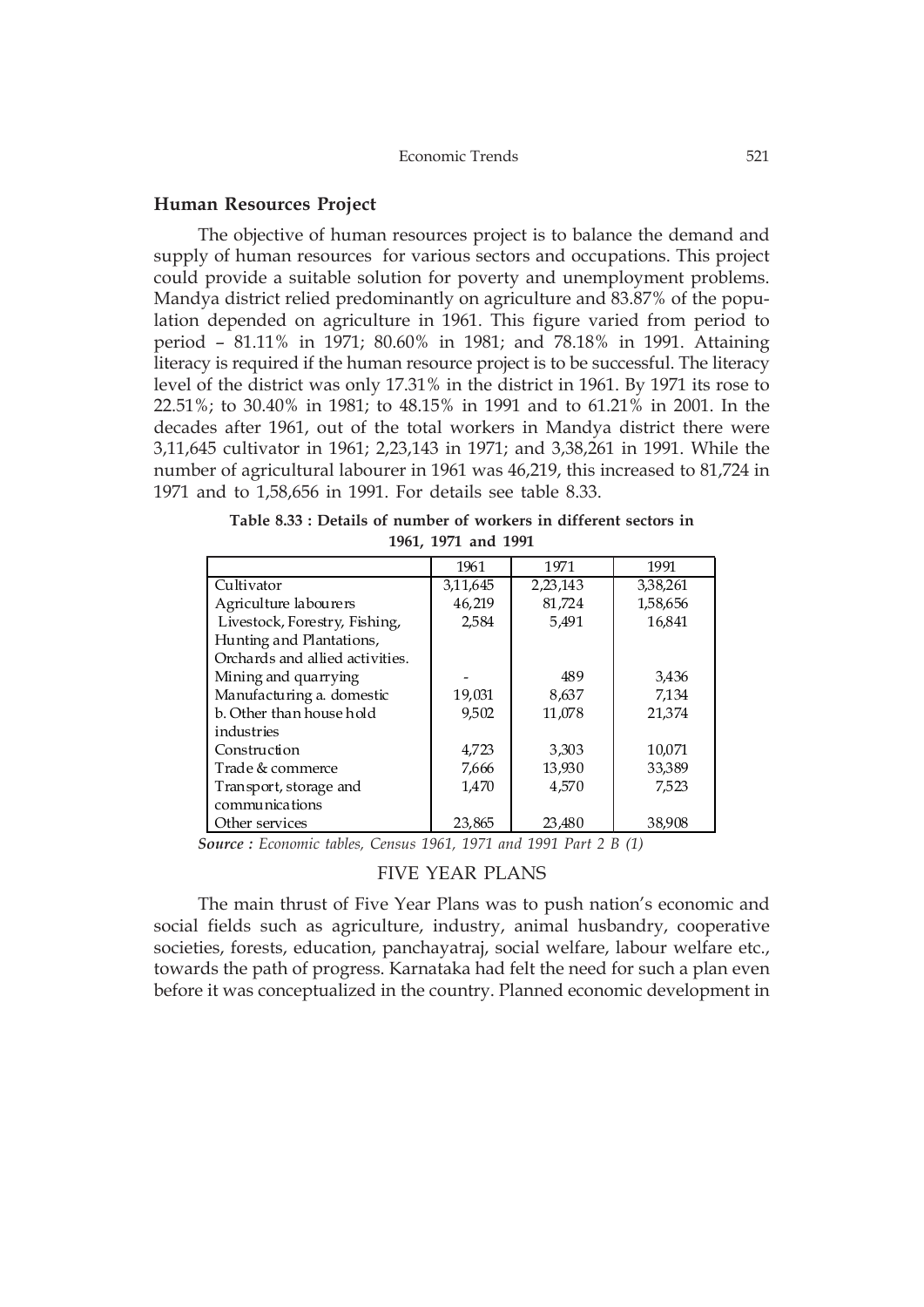the erstwhile Mysore province had commenced in as early as 1910. The main objectives of this plan were poverty eradication, economic self-sufficiency etc.

### **First and Second Five Year Plans : (1951-1956 and 1956-1961)**

The objectives of these plans were development in the fields of agriculture, irrigation, power, transport, communication, social welfare, significant improvement in per capita income and improvement in standard of living. Accordingly, in order to bring about self-sufficiency in food production measures such as distribution of improved seeds, fertilizers and adopting Japan method of cultivation for paddy and use of technical agricultural implements were undertaken and as a result the food production was 5,61,288 tonnes by the end of First Five Year Plan. This increased to 11,10,363 tonnes by the end of Second Five Year Plan. During the same period the cultivated land increased from 3,39,918 acres to 4,13,732 acres. With Rs.35.53 lakhs allocated for irrigation projects 48 tanks, 149 pickups and dams were developed spending an amount of Rs.32.33 lakhs. During this period importance was given to the health of cattle and as a result the number of veterinary hospitals rose from 12 in the First Five Year Plan to 22 in the Second Five Year Plan and 2,141 cows received artificial insemination. Out of the 20 rural veterinary hospitals in the district, one rural veterinary hospital was elevated. There were no projects for fisheries in the First Five Year Plan. But, in 1960, office of Assistant Director (Fisheries) was opened in Mandya and after a survey for fish wealth in Cauvery basin 4 fisheries centres were established in Mandya taluk and fish rearing in these centers were kept for exhibition. During the Second Five Year Plan one Fisheries Co-operative Society and 20 fish nurseries were opened.

Out of Rs.2.33 lakhs granted for forest development during the Second Five Year Plan Rs.2.21 lakhs have been spent. The development achieved in the field of co-operation during the Second Five Year Plan was very huge. During this plan period District Central Co-operative Bank (D.C.C. Bank), seven Marketing Co-operative Societies and forty Primary big Co-operative Societies were established. Pandavapura Co-operative Sugar Factory came into existence during this plan period with 4,000 members and a capital investment of Rs.110 lakhs. Rs.16,87,522 were spent in the district for improvement of transport facilities. Rs.1.03 lakhs were granted for the construction of houses for the lower income group during the Second Five Year Plan and 22 houses were constructed spending an Rs.52,000. In the first two Five Year Plans Rs.5.25 lakhs and Rs.6.71 lakhs were spent respectively for the development of backward classes.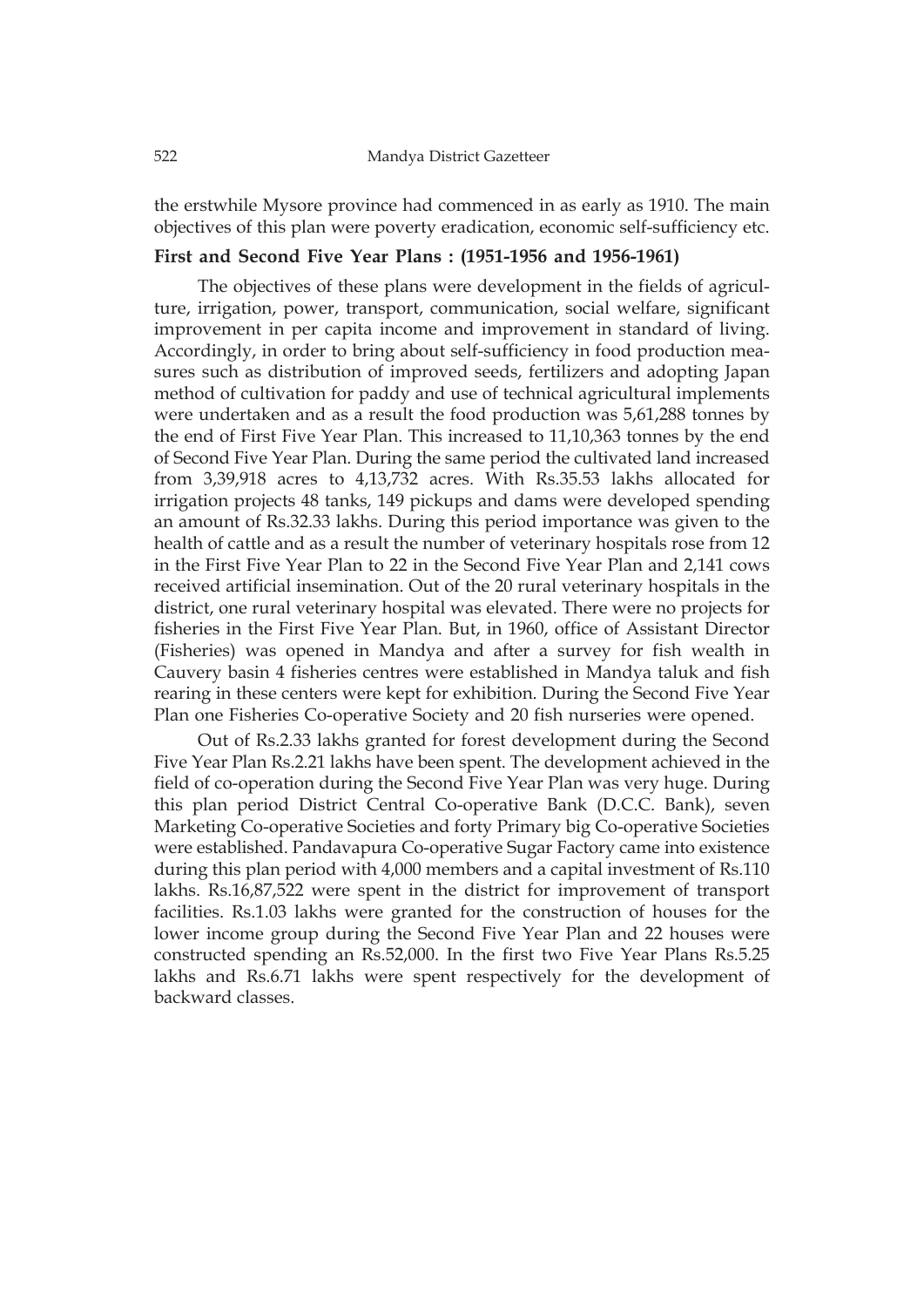#### **Third Five Year Plan (1961-66)**

This was a very extensive plan and the main objectives of the plan were - increase in agricultural production, development of village industries, development of cooperative sector, full utilization of human resources and other resources and putting more emphasis on education including adult education. In this plan more importance was given for long term programmes and completion of incomplete projects. It was planned to provide Rs.177.84 lakhs for agriculture and related works, Rs.30 lakhs for minor irrigation and irrigation facility for 4,400 acres of agricultural land during this plan.

The amounts spent for various programmes during this plan were: Soil conservation 4.57 lakhs; animal husbandry 16.32 lakhs; fishery development 2.75 lakhs; forests 4.48 lakhs; cooperative sector 16.93 lakhs; village industries and silk production 19.81 lakhs; education 36.95 lakhs; rural amenities 23.94 lakhs; rural water supply 20.16 lakhs; health 0.95 lakhs; medical 1.33 lakhs; development of transport and communication 1.50 lakhs; rural housing 2.94 lakhs; backward classes welfare 11.90 lakhs; social welfare 0.96 lakhs; labour welfare 2.98 lakhs; power sector 59.90 lakhs; and statistics collection 0.07 lakhs. In total Rs.412.70 lakhs were spent. Comprehensive District Development Plan was implemented in the district during 1960-61. At the end of Third Plan 86% of district's population were covered in this plan. During this plan period the production of traditional crops such as paddy, ragi and sugarcane improved significantly. Later, there was remarkable improvement of the district in the three annual plans 1966-69, Fourth and Fifth Five Year Plans.

#### **Sixth Five Year Plan (1980-85)**

The objectives of this plan were: Creation of profitable employment opportunities, reducing income imbalances and ensuring a minimum spending capacity of Rs.50 in rural areas and Rs.75 in urban areas according to 1979- 80 prices, so that the standard of living of 51% of the poor people is raised, increasing agricultural production, sel-sufficiency in production of pulses, electrification of all villages and providing other social amenities such as health, education drinking water supply, nutritious food to school children and adult education. The amount allocated for the district in the first year of the plan was Rs.436.55 lakhs, but the amount actually spent was Rs.340.90 lakhs. Similarly, the amount reserved during 1983-84 was Rs.895.50 lakhs whereas the amount actually spent was Rs.704.47 lakhs. In 1984-85 the amount reserved was Rs.1,086.77 lakhs and the amount actually spent was Rs.1,111.34 lakhs. In this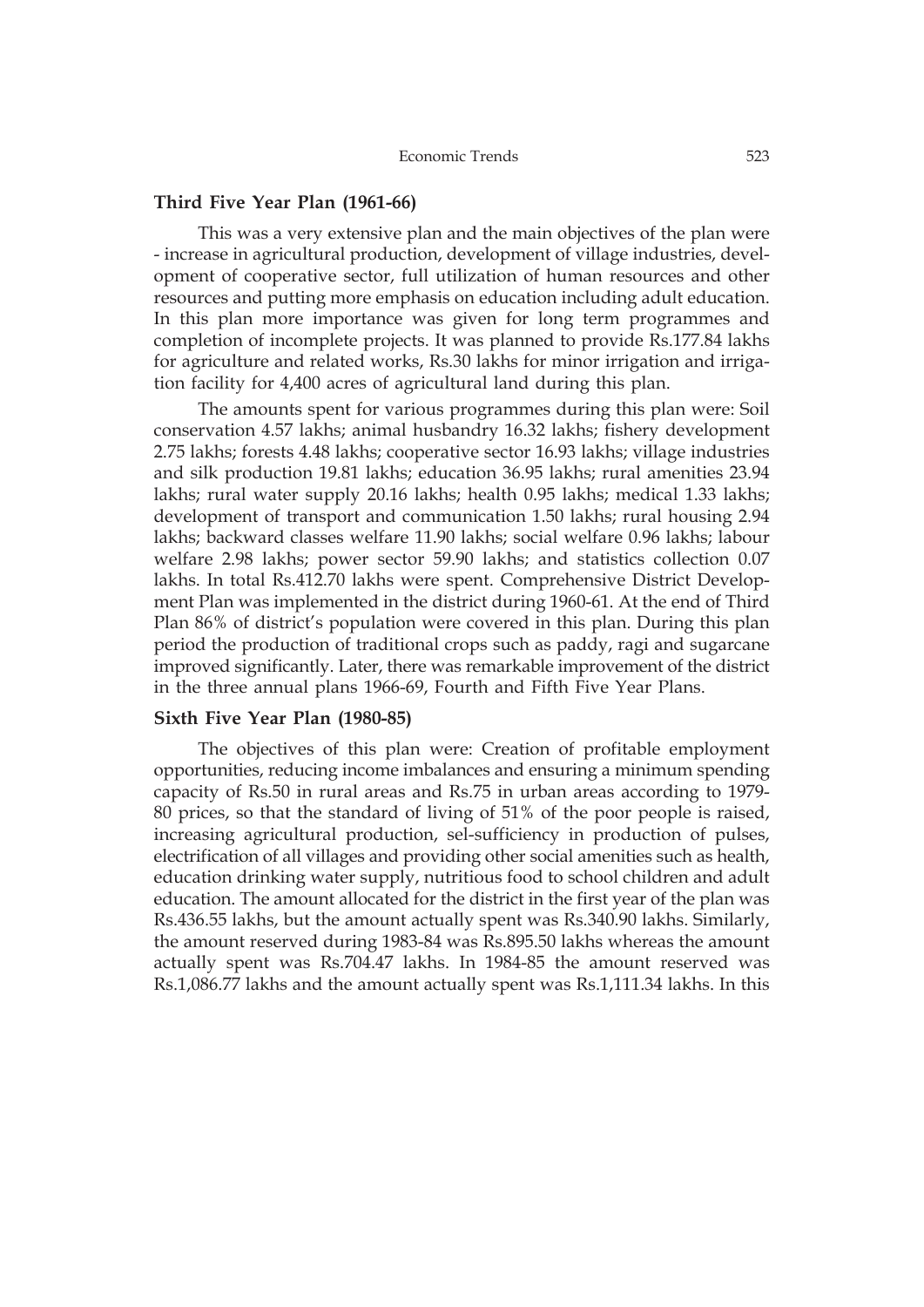plan period, while the per capita income was Rs.1,513.48, during 1980-81 (at current prices) it increased to Rs.1,797 during 1984-85. In 1983-84 the annual target of digging wells was 700 with 100 wells per taluk while 442 wells were dug registering 81.43 % of the target. Under Antyodaya Scheme 477 of the beneficiaries identified were provided facilities achieving 45% success. The amount granted for this scheme was Rs.1,64,000 and 24,180 houses were sanctioned under Rural Housing Scheme. Of these construction of 21,953 houses was completed achieving 90.29% progress.

#### **Seventh Five Year Plan (1985-90)**

The objectives of this plan were: reducing poverty, social development through extension of Minimum Needs Programme and providing opportunities for services, improvement of services such as road, transport, agriculture and other related services and reducing economic imbalances. Under this plan Rs.8,039.10 lakhs were reserved for the district and out of this Rs.6,936.59 lakhs were spent. The details of amounts reserved and the amounts spent for 1985-86 and 1988-89 are given in Table 8.34.

| Sectors                             | Reserved Amount<br>(in Rs. Lakhs) | Amount spent<br>(in Rs. Lakhs) |
|-------------------------------------|-----------------------------------|--------------------------------|
| Agriculture                         | 89.00                             | 66.71                          |
| <b>Horticulture</b>                 | 27.65                             | 24.91                          |
| Animal husbandry                    | 13.85                             | 17.16                          |
| Housing                             | 246.30                            | 55.54                          |
| Forests                             | 184.01                            | 168.77                         |
| Backward classes & tribes welfare   | 19.94                             | 19.38                          |
| Fishery                             | 11.02                             | 10.67                          |
| Silk industry                       | 243.68                            | 238.99                         |
| Roads & bridges                     | 276.28                            | 331.83                         |
| Primary and middle school education | 194.90                            | 63.04                          |
| Public health                       | 321.49                            | 199.66                         |
| Drinking water supply               | 553.16                            | 515.87                         |
| Rural small scale industry          | 81.02                             | 65.10                          |

**Table 8.34**

*Note : The amounts shown above include amounts reserved for the three years 1985-86, 1986-87 and 1988-89*

Before the commencement of this plan, the per capita income at current prices was Rs.1,905.77. By the end of the plan period this amount increased to Rs.2,556.74 and this indicates that the district was on the path of development.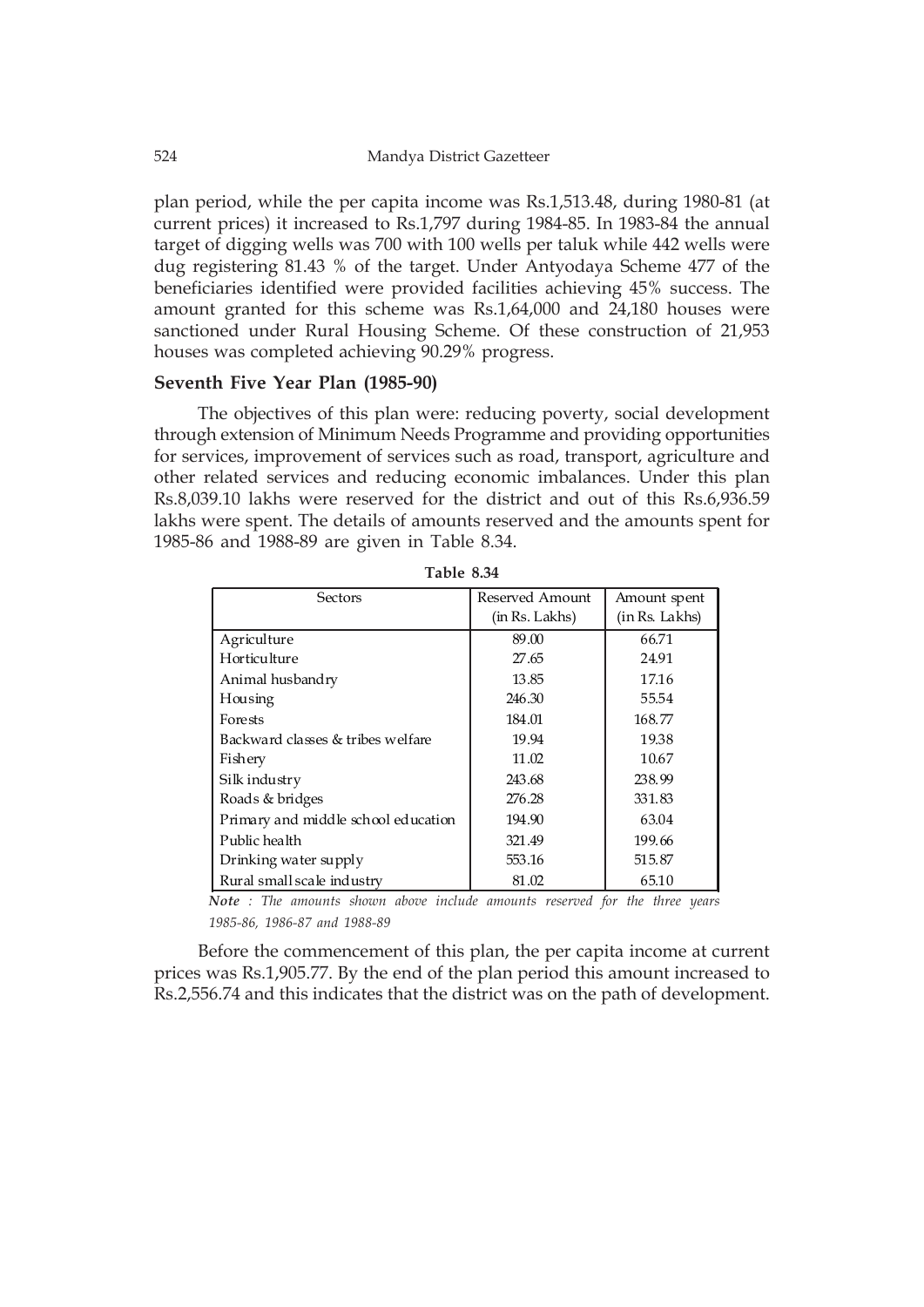In 1986-87 there were 8,114 Kms of roads in the transport sector and this had increased to 8,181 Kms by the end of 1988-89. Borewells had increased from 5,081 to 5,670. Electrification of 11,680 irrigation pumpsets was completed and by the end of March 1987, 13,430 pumpsets were electrified.

In the next two annual plans, while the amount allocated for the development of the district during 1990-91 was Rs.2,152.52 lakhs, the actual amount spent was Rs.1,945.39 lakhs. The amount released during the 1991-92 annual plan was Rs.2,294.07 lakhs while the actual amount spent during this period was Rs.2,294.39 lakhs. The sector-wise amount reserved and the actual amount spent (given in brackets) in rupees lakhs during these annual plan periods are as follows: Primary and secondary education 493.71 (445.13) lakhs; adult education 105.3 (52.25) lakhs; youth services and sports 11.30 (11.20) lakhs; rural health 206.96 (183.06) lakhs; family welfare 270.42 (247.60) lakhs; housing 41.23 (25.68) lakhs; social welfare 93.61 (104.67) lakhs; backward classes welfare 34.04 (34.25) lakhs; Integrated Rural Development Programme grants 297.03 (265.64) lakhs; Jawahar Rojgar Yojana 877.10 (744.45) lakhs; silk 173.15 (174.12) lakhs; and roads and bridges 214.73 (118.99) lakhs. Consequently, the per capita income in the district that was Rs.3,924 in 1990-91 rose to Rs.4,827 in 1991-92 and this indicates that the district was on the path of development.

#### **Eighth Five Year Plan (1992-93)**

The objectives of this plan were: poverty eradication, employment generation, fulfillment of basic needs of people, adequate economic development, in particular development of major sectors such as irrigation, power, agriculture and industry. The amount reserved for these objectives was Rs.17,880.16 lakhs and the amount actually spent was Rs.18,662.90 lakhs. The details of amounts spent in the district for the major sectors during this plan period are given in table 8.35

At the beginning of this plan period the agricultural production was 4.34 lakh tonnes of cereals, 30,701 tonnes pulses, 25,691 tonnes oilseeds and the so called 'sweet Mandya' sugarcane was at 30,98,246 tonnes. Rs. 1.21 crores have been spent completely with construction and repair of 220 KM asphalted roads in the rural areas of the district. Rs.41.09 lakhs have been spent towards minor irrigation by taking up works such as desilting of wells and tanks, construction of dams, pick-up and feeder channels. Under self-employment schemes an amount of Rs. 53.21 lakhs have been spent for 653 beneficiaries. Rs.1,30,500 have been spent for scheduled class beneficiaries. Safe drinking water has been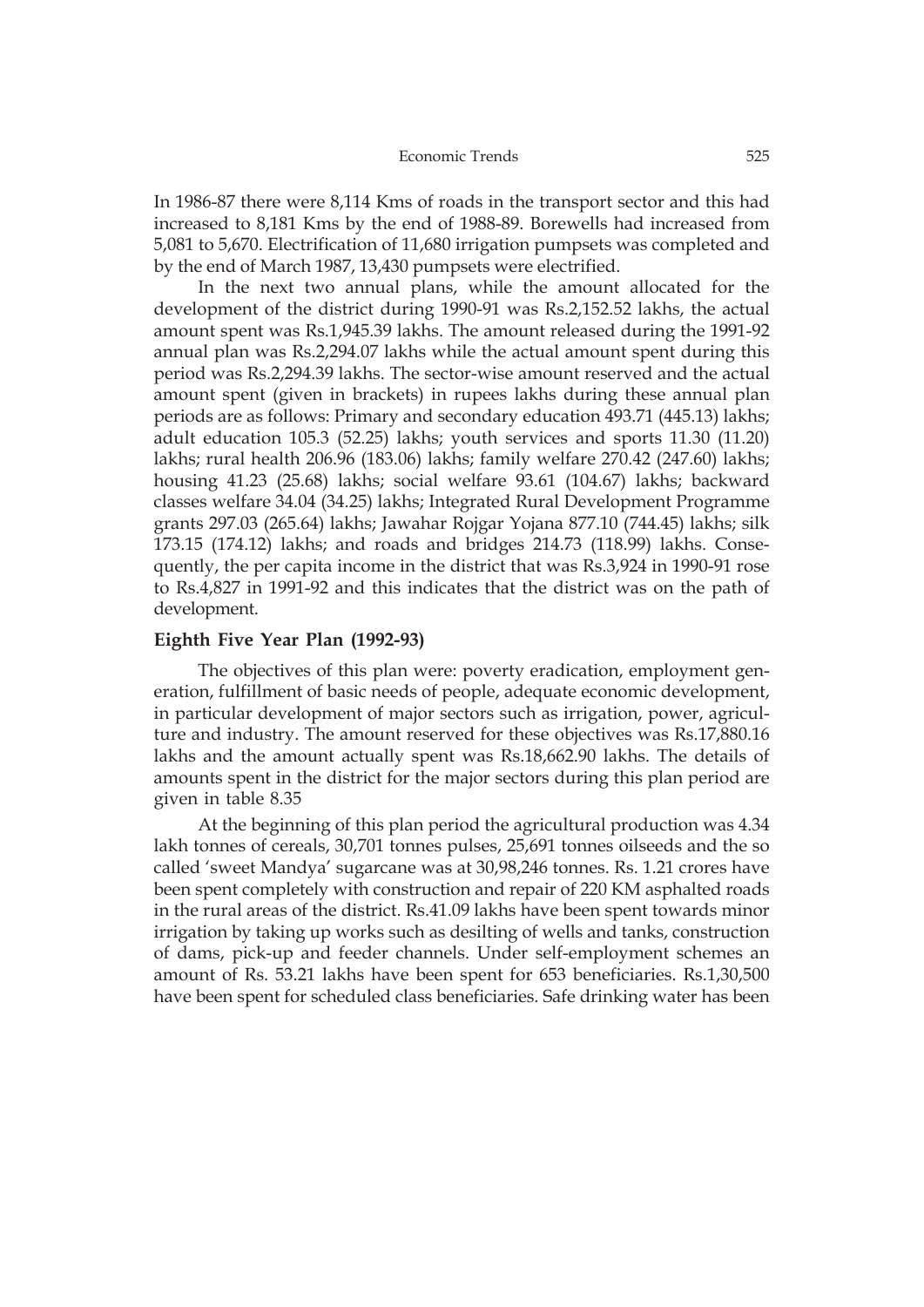provided for rural areas with 162 hand borewells, 35 minor water supply schemes and 51 tap water supply schemes were implemented by spending an amount of Rs.2.85 crores during 1993.94.

| Particulars                     | Reserved Amount<br>(in Rs. Lakhs) | Amount spent<br>(in Rs. Lakhs) |
|---------------------------------|-----------------------------------|--------------------------------|
| Primary and secondary education | 2,259.83                          | 2,320.98                       |
| Adult education                 | 85.36                             | 70.05                          |
| Youth services and sports       | 81.95                             | 80.03                          |
| Rural health                    | 900.50                            | 713.26                         |
| Family welfare                  | 1,022.34                          | 890.14                         |
| Rural water supply and hygiene  | 2,231.53                          | 2,838.60                       |
| House construction              |                                   |                                |
| Social welfare                  | 543.88                            | 747.18                         |
| Backward classes welfare        | 232.94                            | 234.43                         |
| Special unit plan               | 392.21                            | 383.90                         |
| Women and child welfare         | 643.89                            | 620.59                         |
| Agriculture                     | 306.84                            | 289.89                         |
| Soil conservation               | 6.15                              | 5.02                           |
| Integrated rural development    | 324.30                            | 300.30                         |
| overseeing unit                 |                                   |                                |
| Integrated rural development    | 925.20                            | 929.53                         |
| subsidies                       |                                   |                                |
| Jawahar Rojgar Yojna            | 2,801.79                          | 3,106.98                       |
| Silk industry                   | 170.02                            | 156.51                         |
| Roads and bridges               | 750.17                            | 844.05                         |

| Table 8.35 |  |
|------------|--|
|------------|--|

(In Rs. Lakhs)

By the end of March 1997 an amount of Rs. 116.01 crores were spent on modernization of Visweswarayya Canal and during 1997-98 an amount of Rs.40 crores were granted for the same. During 1996-97, under Integrated Rural Development Programme financial assistance of Rs.14.08 lakhs were distributed among 458 new beneficiaries. Under TRYSEM project training was given to 1,679 persons that included 650 women. An amount of Rs.24.80 lakhs were spent for this. Under self-employment scheme assistance was provided to 60 perosns that included 30 women. For this, Rs.1.05 lakhs were given as subsidy and Rs.1.88 lakhs as loan.

#### **Ninth Five Year Plan (1997-2002)**

The amounts spent for the development of the district during the first two years of the plan were as follows (figures in brackets represent actual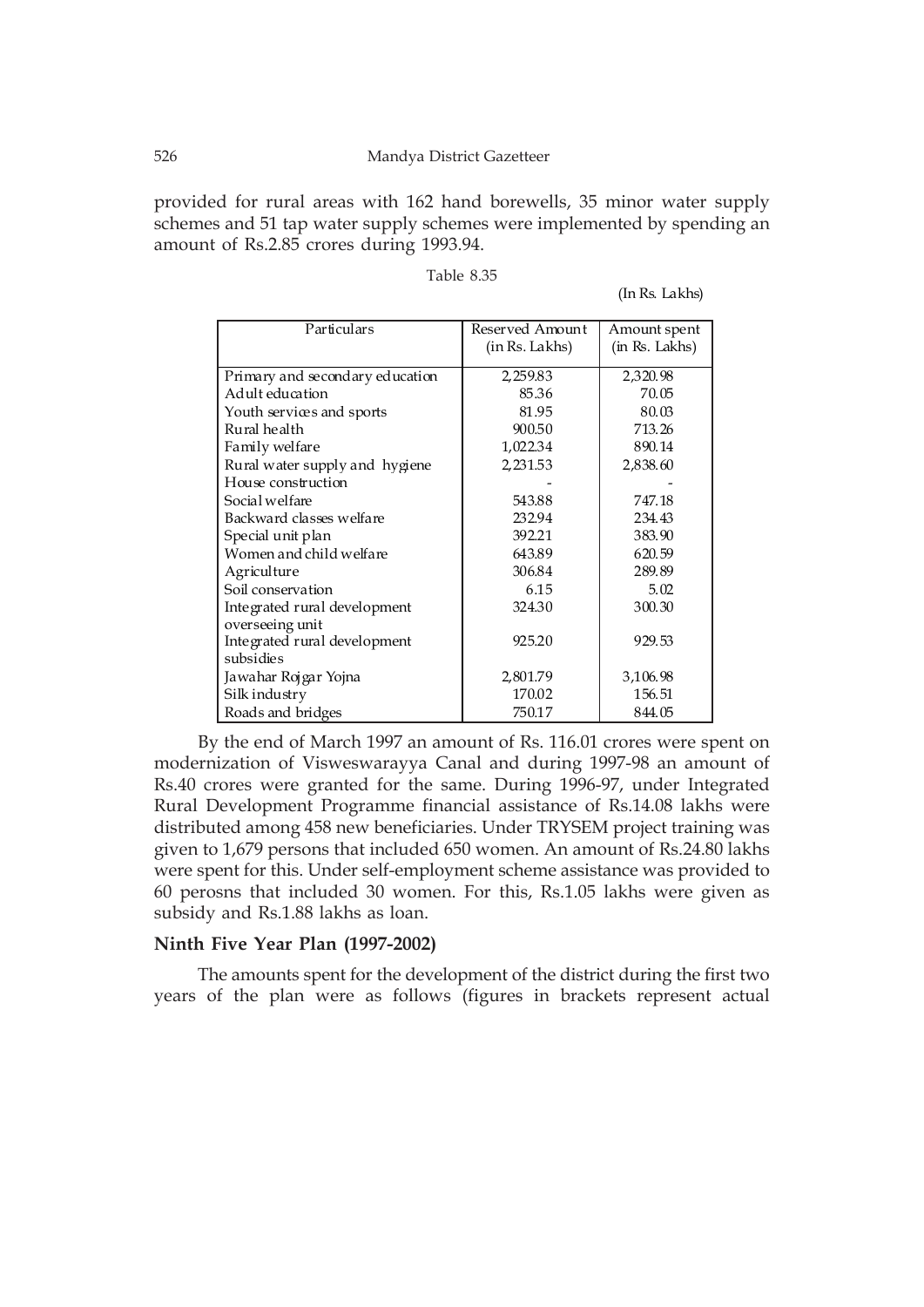expenditure in lakh): primary and secondary education 853.42 lakhs (1,033.10); adult education 13.72 lakhs (1.63); sports and youth services 57.20 lakhs(69.51); rural health 376.61 lakhs (295.23); Indian system of medicine 953.89 lakhs (855.61); family welfare 655 lakhs (437); water supply and hygiene 1,948.50 lakhs (2,874.15); social welfare 323.66 lakhs (431.34); backward classes welfare 163.74 lakhs (175.35); women and children welfare 576.26 lakhs (558.37); agriculture 97.71 lakhs (82.80); rural development programmes 2,447.53 lakhs  $(2,710.01)$ ; other rural development programmes  $970.83$  lakhs  $(10,041.13)$ .

During the beginning of this plan, 558 bore wells were dug for drinking water purposes. The physical targets sanctioned under ASHRAYA Scheme were 1,625 while the actual progress by the end of March 1998 was only 21%. By 1999 a target of 865 was achieved. For this Rs.193.35 lakhs were spent. In the second year of this plan period, under I.R.D.P. a physical target of 3,228 and fiscal target of Rs.248.74 lakhs were contemplated and against these, by the end of March 1999 a physical target of 4,024 was achieved and Rs.162.14 lakhs were spent. Under this scheme 1,446 scheduled castes, 91 scheduled tribes, 1,668 women and 44 physically handicapped persons were benefited. Under TRYSEM scheme 807 persons were trained. Rs.27.628 lakhs were spent for this. It was proposed to form 97 groups in rural areas under women and child welfare programmes. 99 groups have been formed under this programme. Rs.24.95 lakhs were spent for this. By the end of third year of this plan, under Swarna Jayanthi Gram Swarojgar Rojgar Yojana (SGSY) a fiscal target of Rs.211.301 lakhs, 76 groups and 362 beneficiaries were fixed. In support of this, as the first instalment Rs.126.33 lakhs were released. But, in February 2000 the targets were revised with second instalment of Rs.313 lakhs, 76 groups and 750 individual beneficiaries. This scheme was brought to provide group insurance scheme to people living in rural areas who are below poverty line and the physical targets for the year 1999-2000 were 11,464 and by the end of March 2000 and general insurance cover had been provided to 15,859 persons.

### POVERTY ALLEVIATION

Poverty is an intangible factor that is expressed in physical terms. Lord Biodar, the first director of World Food and Agriculture Organisation, in 1945, while defining poverty had said that, a person is said to be under poverty line if he is consuming less than 2,300 calories of food per day. According to Indian Planning Commission, persons getting less than 2,400 calories of food per day in rural areas and less than 2,100 calories per day in urban areas are said to be living below poverty line.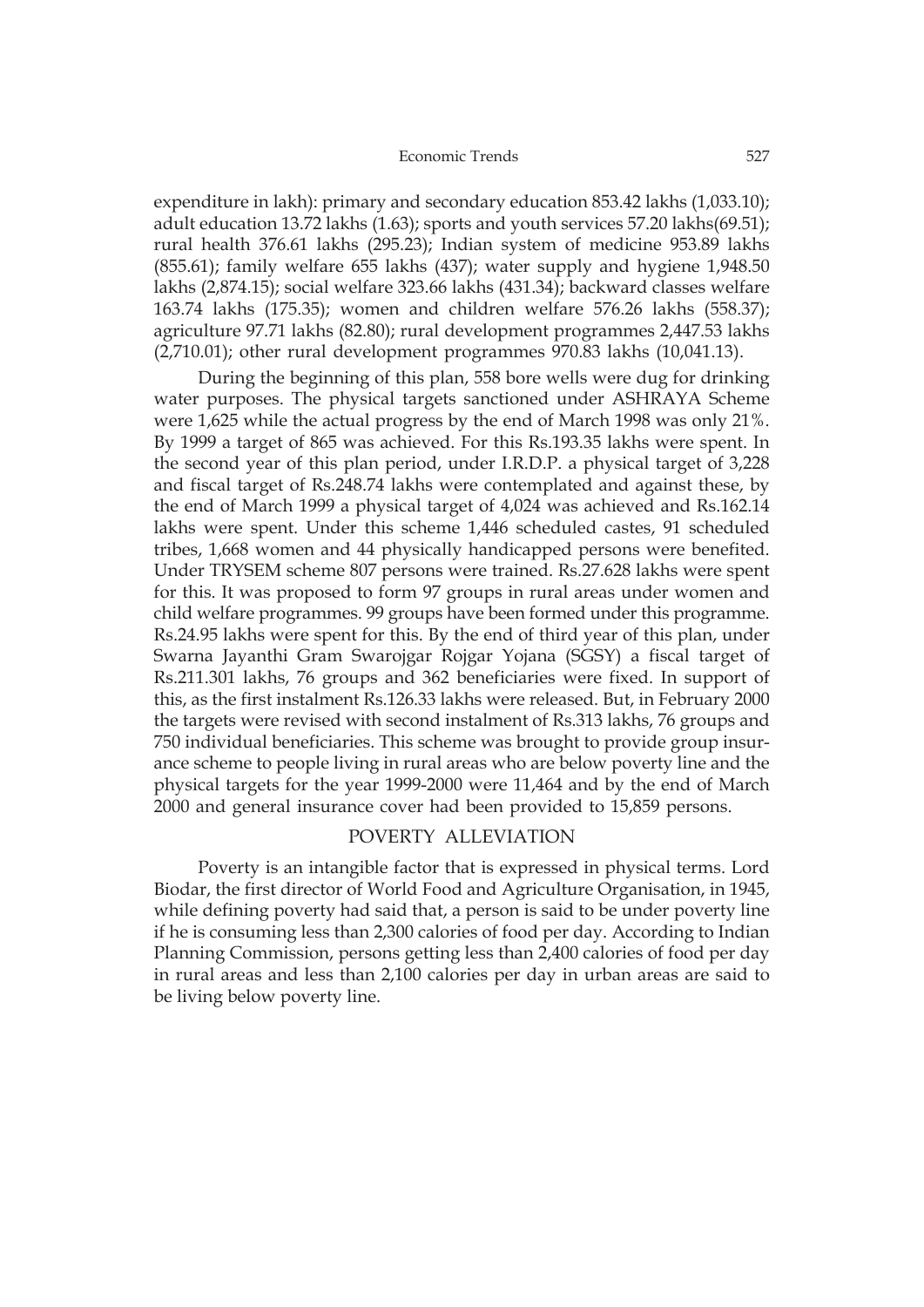Some of the reasons for poverty are uncontrolled increase in population, income imbalance, lower per capita income, unemployment, minimum propensity to spend, regional imbalance technological backwardness and lack of capital. From 5<sup>th</sup> Five Year Plan onwards poverty alleviation has been considered as a major objective of economic programmes.

In the decade of 1970, for the first time, many programmes were started for the benefit of poor people. But they were not that effective as well as extensive. In this background extensive programmes such as Minimum Needs Programme (MNP), Integrated Rural Development Programme (IRDP), National Rural Employment Project (NREP), Jawaharlal Rojgar Project (JRY) and Self-employment Training Programme for Rural Youth (TRYSEM) were implemented to directly combat the problem of poverty.

In Mandya district the 20 Points Programme is playing an important role in providing basic facilities to the people and improving their economic condition. In this direction, the Mandya Jilla Parishat has formulated many programmes and is striving to implement them. Under the 20 Points Programme, during the year 1986-87, under the Integrated Rural Development Programme the number of beneficiaries in the district were 5,157; the families benefited under Antyodaya 549; the families benefited under Negila Bhagya 149; 312 wells under hundred wells project, 136 persons were trained under TRYSEM plan, 1,360 beneficiaries under Rehabilitation of Bonded Labour Programme. 6.27 lakhs mandays were created under National Rural Employment Guarantee Programme, 11.18 lakhs mandays were created under Employment Guarantee Scheme for Rural Landless. The number of villages that were provided with drinking water 326, construction assistance in rural areas 668 families, 2,019 families got housing sites, 500 persons were covered under Slum Development Project. Under the same scheme 1,498 houses were distributed to economically Weaker sections.

During 1990-91, under IRDP, 4,278 persons benefited. 468 families were benefited under Antyodaya scheme. 191 under hundred Wells Project, 431 persons were trained under TRYSEM Scheme, 12.87 mandays created under Jawahar Rojgar Yojana, foodgrains utilized 1,762.100 tonnes, the number of houses constructed under Indira Awas Yojana 1,272; 950 persons were covered under Slum Clearance and Development Programme. In 1994-95, the number of persons benefited under IRDP 5,385; 267 beneficiaries under Hundred Wells Programme, 672 persons were trained under TRYSEM, nine lakh mandays were created under Jawahar Rojgar Yojana and 1,222 tonnes of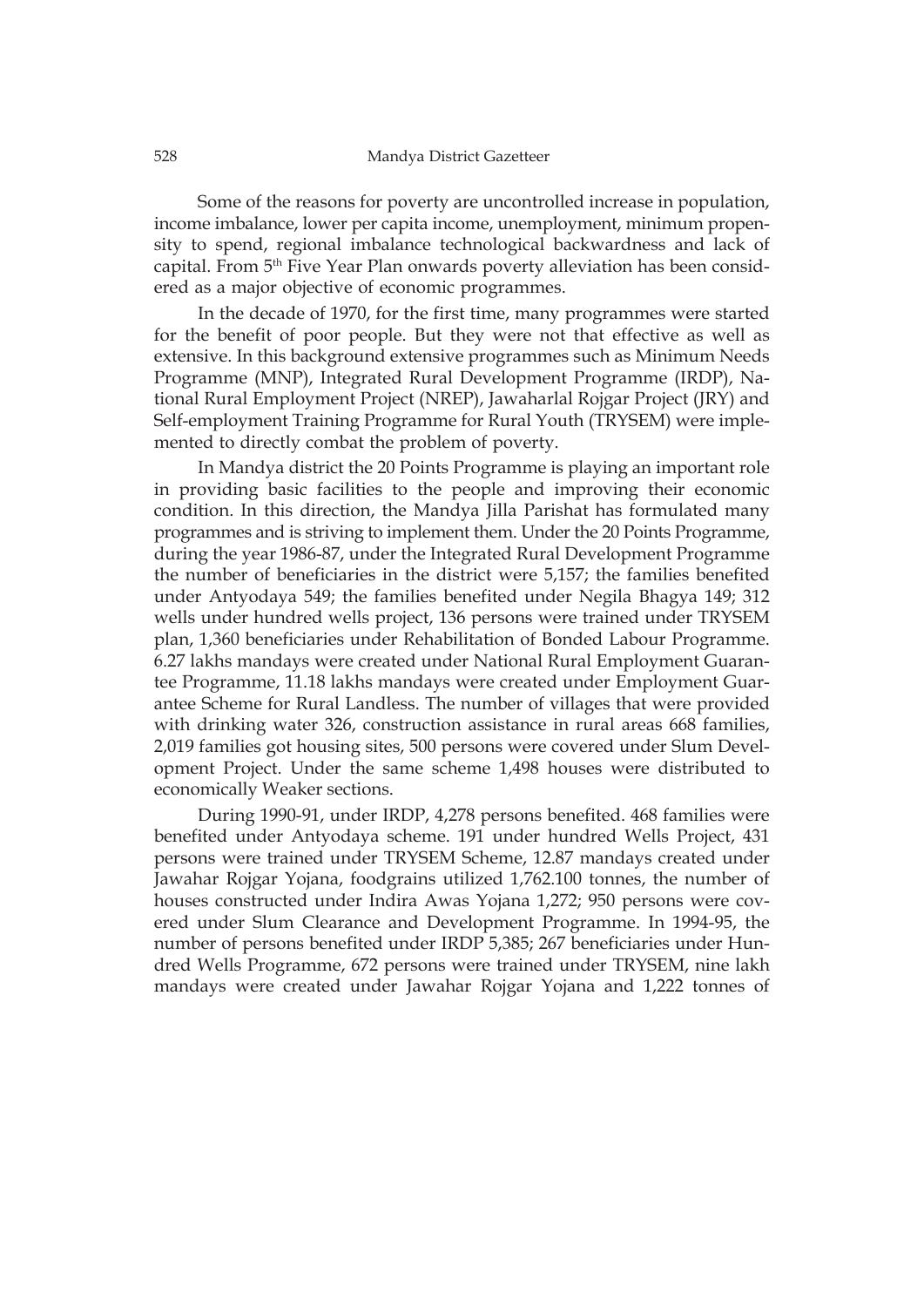foodgrains were distributed. 7,808 sites were distributed under Ashraya Scheme. 3,567 houses were distributed under People Housing Scheme. In 1997-98 the number of beneficiaries under IRDP were 5,088; 218 beneficiaries under Hundred Wells Scheme, 1,031 persons were trained under TRYSEM Scheme. 6.111 lakh mandays were created under Jawahar Rojgar Yojana and 872.48 lakh tonnes of foodgrains were utilized. The number of sites distributed under Ashraya Scheme were 1,164 and 2,000 persons benefited under Slum Development Project.

## **Training of Rural Youth for Self Employment (TRYSEM)**

The main objective of this scheme was to provide training to rural youth based on their interest so that the rural youth engage themselves in beneficial self-employment. This scheme was considered as a national scheme and was implemented during August 1979. Unemployed youth in the age group of 18 to 35 years only are eligible for this scheme and they will be given six months' training in order to generate self-employment. After the training the beneficiaries are provided with bank loans under IRDP Scheme for the purpose of selfemployment. Candidates were not required to pay any fees for this training. Stipend was paid from Rs.200 up to a maximum of Rs.500. For purchase of raw materials each candidate was paid Rs.75 up to a maximum of Rs.600 per month.

Borewell repair, computer operation, tailoring, food processing units, carpentry, smithy, agarbathi production, printing, silk rearing, horticulture, electrical works, leather works, weaving, coir processing, poultry are some of the areas where training was provided to candidates based on their interests.

During 1998-99, a total of Rs.27.628 lakhs were spent under this scheme in the district and 807 persons were trained. Out of these, 334 persons belonged to scheduled castes, eight scheduled tribes, 15 physically handicapped, 29 minorities and 421 others were included. But, from April 1999 this scheme was merged with Swarna Jayanthi Grama Swarojgar Yojana.

### **Integrated Rural Development Programme (I.R.D.P.)**

With the main objective of lifting people who were living below poverty line this scheme was implemented on the birthday of Mahatma Gandhi (02.10.1980). Poor families in rural areas whose annual income was below Rs.11,000 (Rupees eleven thousand) were covered under this scheme and they were provided with bank loans upto Rs.15,000 (Fifteen thousand) for animal husbandry, trade and industry. The expenditure for implementation of this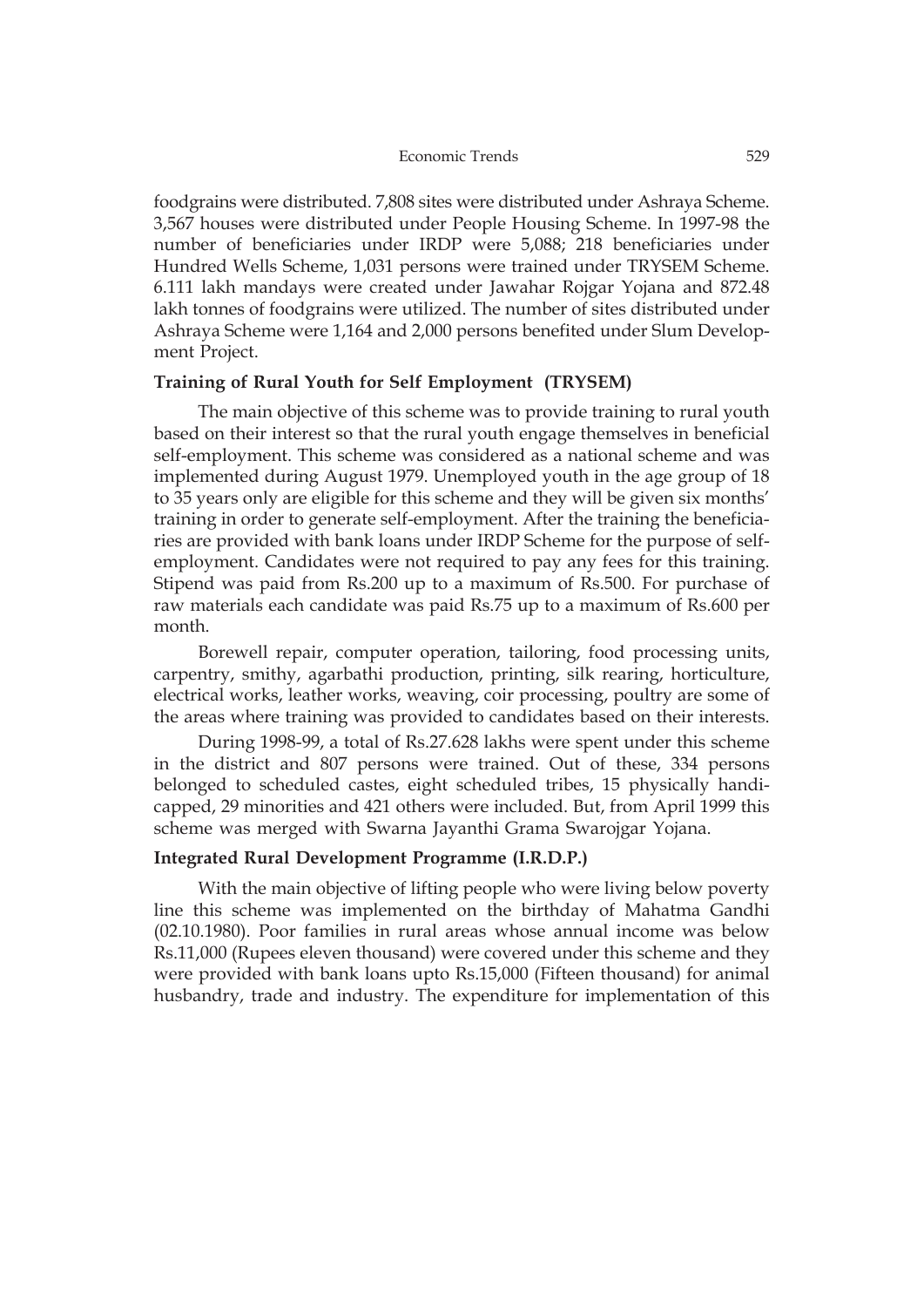project was shared equally by the state and central governments. The beneficiaries were selected through Grama Sabhe.

Under this scheme a physical target of 3,228 beneficiaries and a financial target of Rs.247.96 lakhs were fixed for Mandya district during 1998-99. Later the financial target revised to Rs.236.64 lakhs. But Rs.265.10 lakhs (112%) was spent in providing facilities to the beneficiaries thereby achieving both physical and economic development. The taluk-wise details are given in Table 8.36.

|                         |          |                  |         |          | Physical : in numbers<br>Financial: in Rs lakhs |  |
|-------------------------|----------|------------------|---------|----------|-------------------------------------------------|--|
| Taluks                  | Physical | Financial target |         |          | Achievement                                     |  |
|                         | target   | Original         | Revised | Physical | Financial                                       |  |
| K.R. Pet                | 476      | 24.73            | 22.60   | 499      | 22.37                                           |  |
| Maddur                  | 588      | 30.46            | 25.79   | 774      | 27.09                                           |  |
| Malavalli               | 545      | 28.31            | 24.25   | 553      | 23.98                                           |  |
| Mandya                  | 628      | 32.62            | 33.29   | 845      | 33.58                                           |  |
| Nagamangala             | 377      | 19.59            | 18.96   | 423      | 19.40                                           |  |
| Pandavapura             | 355      | 17.12            | 19.88   | 553      | 20.26                                           |  |
| Srirangapatna           | 279      | 14.49            | 16.92   | 386      | 15.46                                           |  |
| Administrative expenses |          | 80.64            | 73.95   |          | 102.96                                          |  |
| & internal development  |          |                  |         |          |                                                 |  |
| Total                   | 3248     | 247.96           | 235.64  | 4042     | 265.10                                          |  |

**Table 8.36 Taluk-wise details of achievements of the district during 1998-99 under Integrated Rural Development Programme.**

### **Development of Women and Children in rural area (DWCRA)**

The women belonging to families that were living below poverty line were not utilizing the benefits available under IRDP. In 1983-84 the Government of India started the Women and Child Development as a sub-project of IRDP. This scheme improves the economic condition of women belonging to families that were living below poverty line in rural areas by involving them in economic activities. According to this, rural women who were living below poverty line were formed into groups of 10-15 members. The group members could select and involve in productive activities that bring them continuous income.

Rs.15,000 was available for the group as revolving fund. This was increased to Rs.25,000 during 1994-95. In 1998-99 a physical target of 97 groups and a financial target of Rs.24.444 lakhs was fixed. Against this target, 99 groups were formed and Rs.998 lakhs was expenditure. This project was merged with Swarna Jayanthi Rural Swarojgar Yojana from April 1999.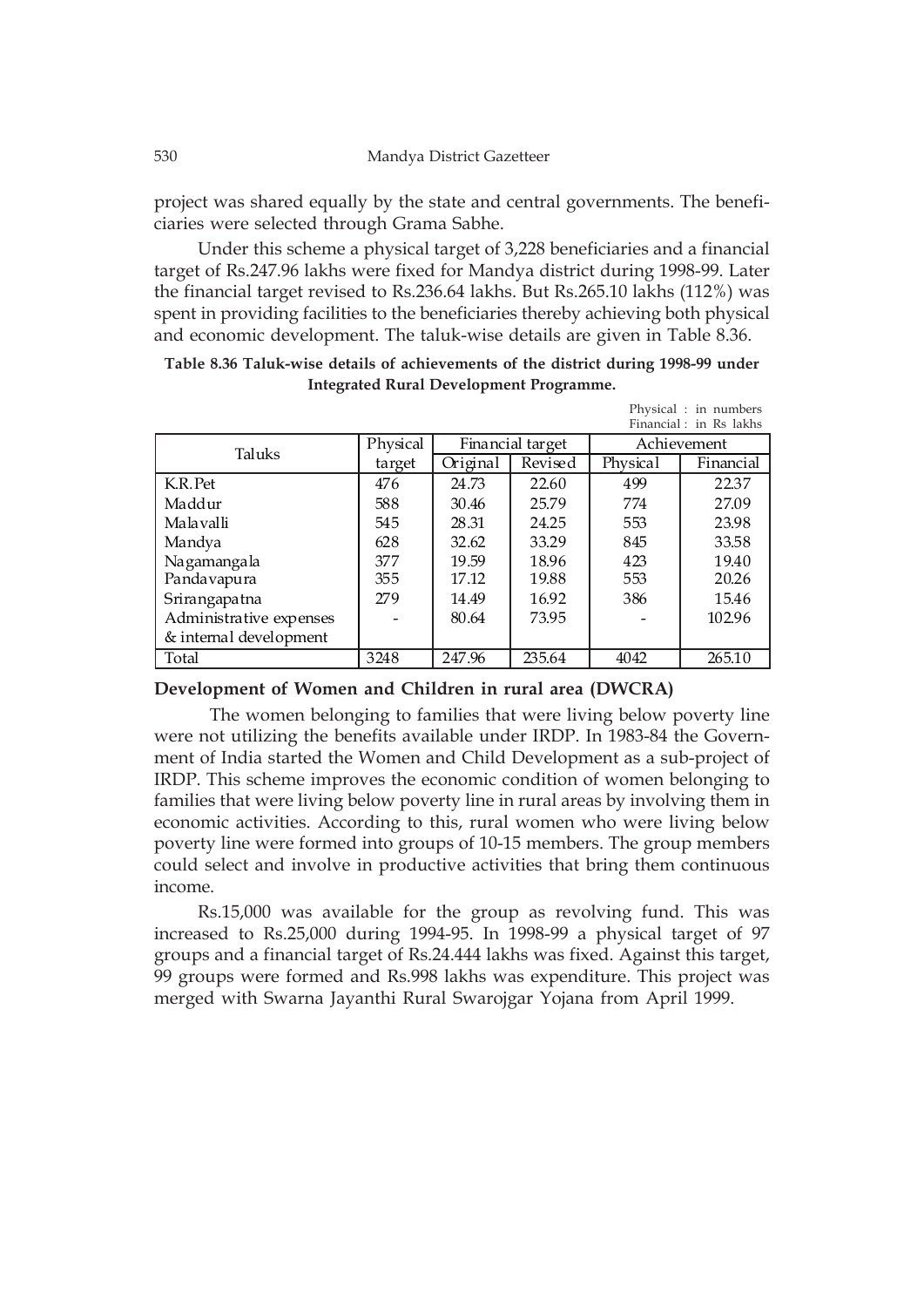### **Jawahar Rojgar Yojana**

With a view to reduce rural unemployment and under employment the government of India merged the erstwhile Rural Employment Programmes and the Employment Guarantee Programme for Rural Landless and started Jawahar Rojgar Yojana on 01.04.1989. The main objective of this project was to generate additional employment facilities to unemployed and under employed rural men and women. This included creating essential economic facilities for generating continuous employment, creating community and social assets and other types of assets that provide direct and indirect facilities and bring about overall improvement in the standard of living of people in rural areas. Priority was given to scheduled castes, scheduled tribes and bonded labour who were living below poverty line under this scheme. 30% of employment opportunities are reserved for women.

The expenditure on this scheme would be shared between the central and state government in the ratio of 80:20. In this direct distribution the Jilla Panchayat, the Taluk Panchayat and the Village Panchayat get their share in the ratio of 20:15:65 respectively. Indira Awas Yojana (House construction) and Million Wells Project are the sub-schemes of Jawahar Rojgar Yojana.

In 1997-98, under this scheme there was a grant of Rs.423.13 lakhs in the district. Out of this Rs.381.721 lakhs were spent and achieving 90% development and 6.111 lakh mandays were created. In 1998-99, out of the grant of Rs.333.786 lakhs. Out of this Rs.305.727 lakhs were spent and 5.691 lakh mandays were created.

### **Ashraya Scheme**

Ashraya Scheme was started in 1991-92 to provide house sites to site less people in rural areas. Free sites were distributed to people who were not having housing site in rural areas whose annual income was less than Rs.11,000 and each such family in a rural area got 30' X 40' site and 20' X 30' in an urban area. Where government land was not available private land was purchased, layout formed and distributed. In Mandya district, during 1999- 2000 a target to distribute 2,217 sites and 1,978 sites were distributed.

#### **Nirmal Gram Yojana**

For social and economic development of rural areas good hygiene is essential. By maintaining clean surroundings diseases emanating from water and human source can be greatly avoided. In this direction, the government,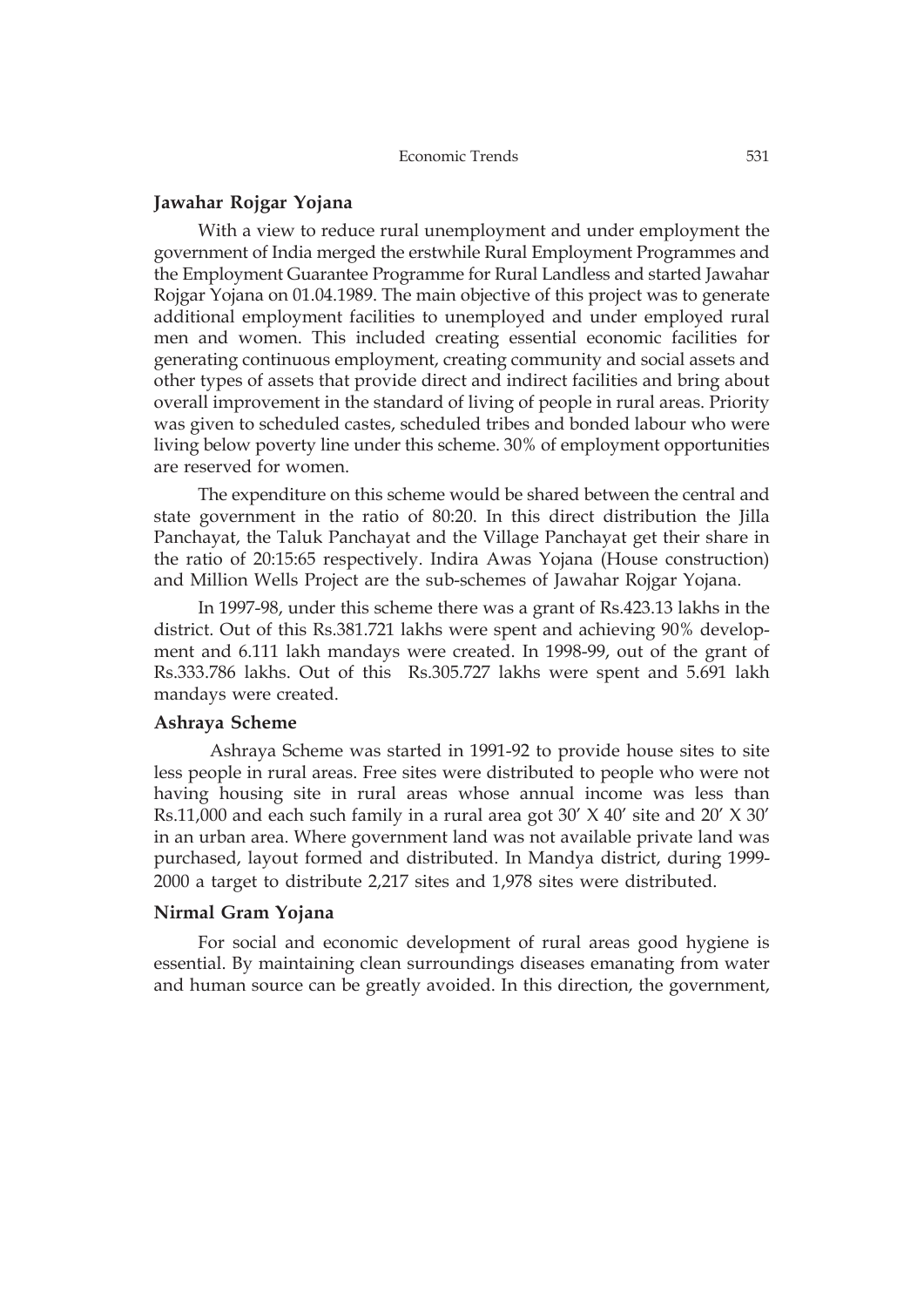in association with non-governmental organizations and panchayat organizations started Nirmal Gram Yojana on 2nd October 1995. Under this scheme, for construction of toilets financial assistance will be given at Rs.2,000 per unit for the beneficiary who is living below poverty line and Rs.1,620 per unit for those beneficiaries who are living above poverty line. In Mandya district, 995 such toilets were constructed during 1997-98 spending Rs.38,464.

## **Rural Group Insurance**

To provide group insurance facility to people in rural areas who were living below poverty line this scheme was implemented in 1995 by the central government. 50% of annual insurance premium amount will be borne by the beneficiaries and the balance amount will be borne by the state and central governments. This scheme has been merged with Swarna Jayanthi Grama Swarojgar Yojana from 01.04.2000.

### **Integrated Rural Energy Plan**

In order to save forests from firewood in rural areas, to protect people who cook from the hazards of firewood and to protect the environment from pollution from the smoke this scheme has introduced the use of fuels generated from traditional sources such as solar, bio-mass and wind power. Malavalli taluk was selected for implementation of this scheme during 1996-97. Government provides financial assistance to people in rural and urban areas for usage of fuel saving equipments and adoption of non-conventional energy equipments in addition to installing various solar energy equipments for public use. During 1999-2000, under IREP and Direct programme the target was 250 and 17 fuel energy equipments had been distributed. Accordingly, the financial target was Rs.7.42 lakhs and the actual amount spent was Rs.5 lakhs.

### **Employment Guarantee Scheme**

This scheme came into existence in 1996-97 with the main objectives of providing employment during the lean agriculture period and to create public assets. According to this scheme men and women above 18 years but below 60 years are provided a minimum guaranteed wages of 100 mandays. The expenditure on this scheme is shared between central and state governments in the ration 80:20.

During 1999-2000, out of the Rs.411.820 lakhs available for the district for this scheme Rs.175.137 lakhs were spent creating 4.510 lakh mandays. Out of 1,089 works 789 works were completed and the balance 300 works were under progress.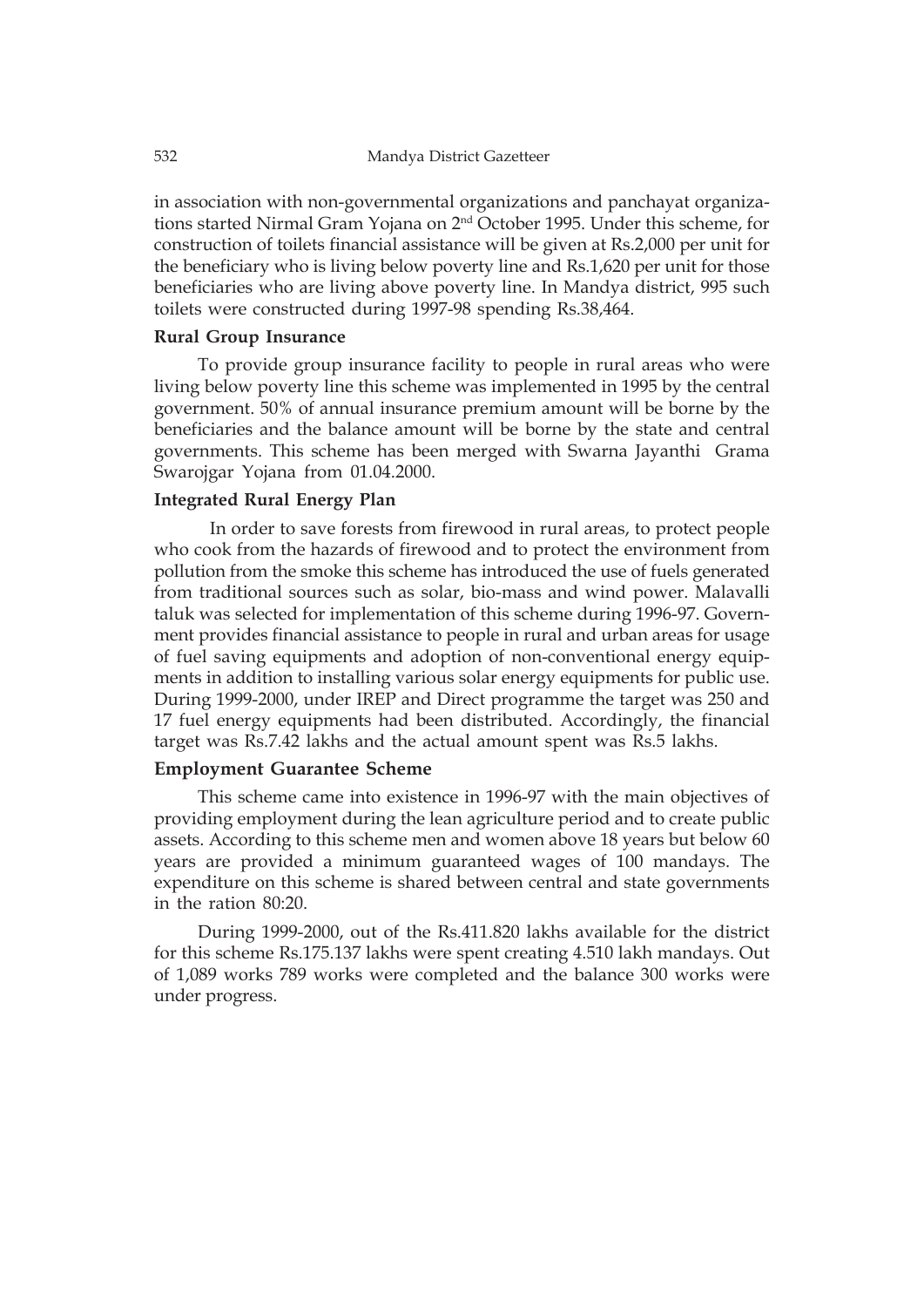### **Indira Awas Yojana**

Indira Awas Yojana was a sub-project of Jawahar Rojgar Yojana. But, from 1<sup>st</sup> January 1996 this was converted into an independent project. The objective of this project was to provide housing facility to people belonging to scheduled castes and scheduled tribes and also liberated bonded labour that were living below poverty line. More than 4% of the grants under this scheme had been extended to other poor people also.

The only condition prescribed under this scheme was that the area of foundation of these houses should be 17-20 sq.mtrs. and there are no other conditions applicable. The beneficiaries have to construct these houses on their own utilizing materials available locally. The government provides technical assistance and supply of building material. Under the scheme a total of Rs.20,000 will be paid by the government for house construction , toilet and smoke-less cooking facility.

By 01.04.1999, including the houses under construction the physical target for 1999-2000 was 1695 houses while the financial target was Rs.176.865 lakhs. Against this, by the end of March 2000, 675 houses were constructed spending Rs.135.086 lakhs.

### **Swarna Jayanthi Gram Swarojgar Yojana**

Swarna Jayanthi Gram Swarojgar Yojana was implemented on 1st April 1999 by the central government by merging programmes such as Integrated Rural Development Programme (IRDP), Training of Rural Youths for Self Employment (TRYSEM), Development of Rural Women and Children in rural area (DWARCA), Ganga Kalyan, Improved Implements Supply and million Wells Scheme. Accordingly, during the fiscal year 1999-2000 the scheme came into existence with a target of 362 individual beneficiaries through 76 groups and a financial assistance of Rs.211.301 lakhs. Rs.126.33 lakhs were released as first installment. In addition, as on 01.04.1999 the opening balance of funds available from the above merged scheme total funds available was Rs.228.30 lakhs. During February 2000 the original target was revised to Rs.313.27 lakhs, 76 groups and 750 individual beneficiaries. Accordingly, 694 beneficiaries benefited through 77 groups.

### **Jawahar Gram Samrudhi Scheme**

Jawahar Gram Samrudhi Scheme came into existence from 1st April 1999. This scheme had the objectives such as creation of durable assets at village level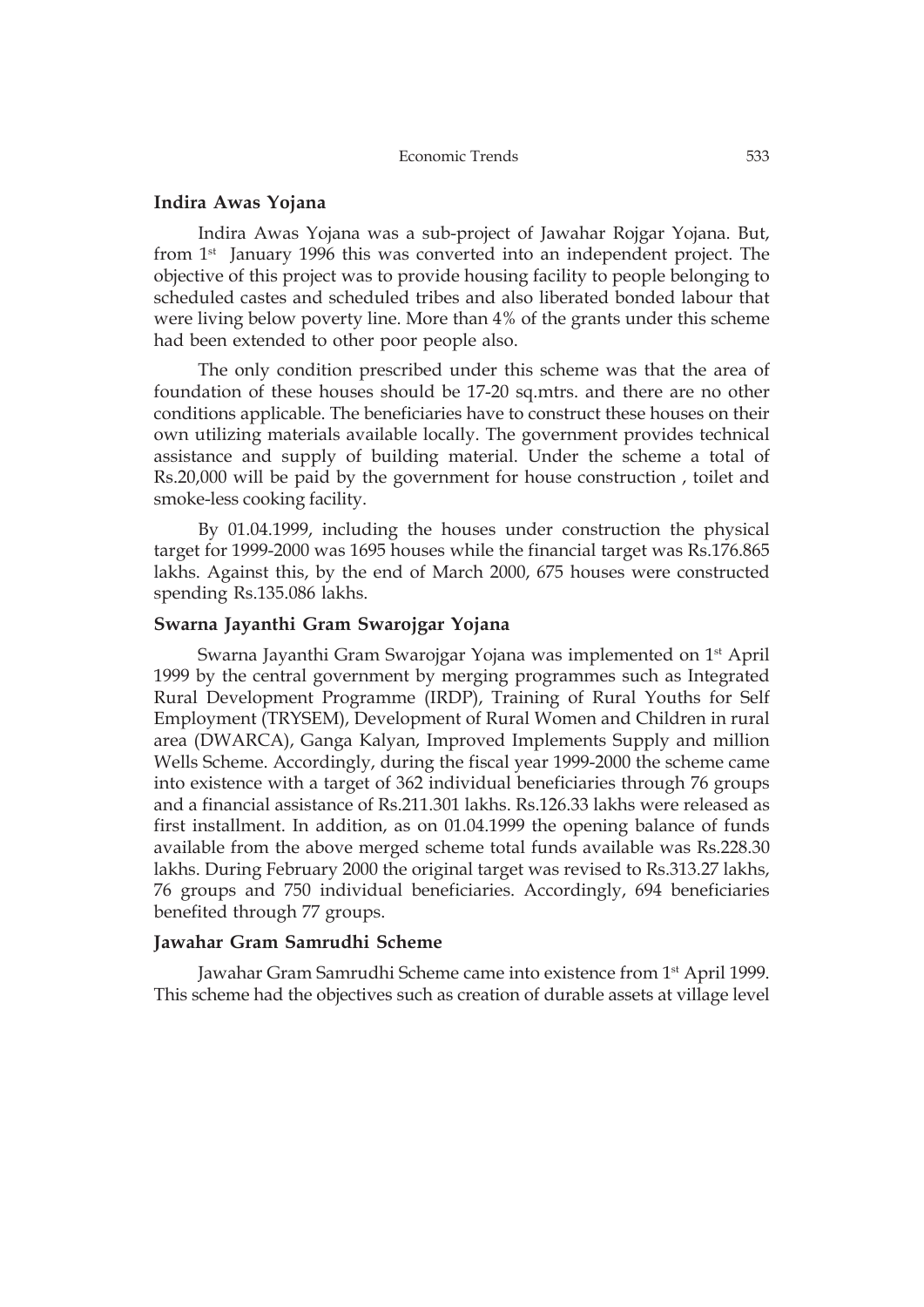and providing additional employment opportunities to rural unemployed youth.

For the above purpose, out of the annual grants 22.5% should be reserved for beneficiaries belonging to scheduled castes and scheduled tribes. On the basis of 75:25 sharing ratio between central and state governments this was implemented as centrally sponsored scheme. All the funds required for this scheme in centrally administered provinces shall be borne by the central government. The amount granted to Mandya district during 2000-01 fiscal year was Rs.346.724 lakhs and against this Rs.328.542 lakhs were spent for creating 3.255 lakh mandays thus registering 90 % success in development.

## **Swasthi Grama Yojana**

On the occasion of 50<sup>th</sup> year of Independence (1947-1997) Swasthi Gram Yojana was brought into effect to achieve the dream of model village. According to this scheme the villages that are covered under Swasthi Grama Yojana should have a population between 2000 and 3000. Under this scheme the government will consolidate 50% of the expenditure required for village development from grants under various other schemes. 40% will be borne by institutional donors while the respective villagers shall contribute the balance 10% as their portion. Every village selected under Swasthi Grama Scheme shall establish a Swasthi Society and through this the people should participate in the development of the village. The activities undertaken under Swasthi Grama Yojana are as follows:

- 1. Development of soil, water and plant resources.
- 2. Providing facilities for achieving improvement in standards of living through internal roads, underground drainage system, water supply system, village cleanliness system and construction of houses.
- 3. Establishing Anganawadi centers and schools for the development of human resource of the village, training for the youth and development of medical facilities.

Under the above activities Honaganahalli village in Mandya district was selected and entrusted to Mysore Sugar Factory. The factory management has agreed to bear 40% of the estimated amount (Rs.20 lakhs) and for the year 1999-2000 the Mysore Sugar Factory had already planned to spend Rs.5 lakhs, Jilla Panchayat Rs.5 lakhs, in total Rs.10 lakhs. The Executive Engineer, Jilla Panchayat Engineering Division has prepared an estimate for Rs.50 lakhs.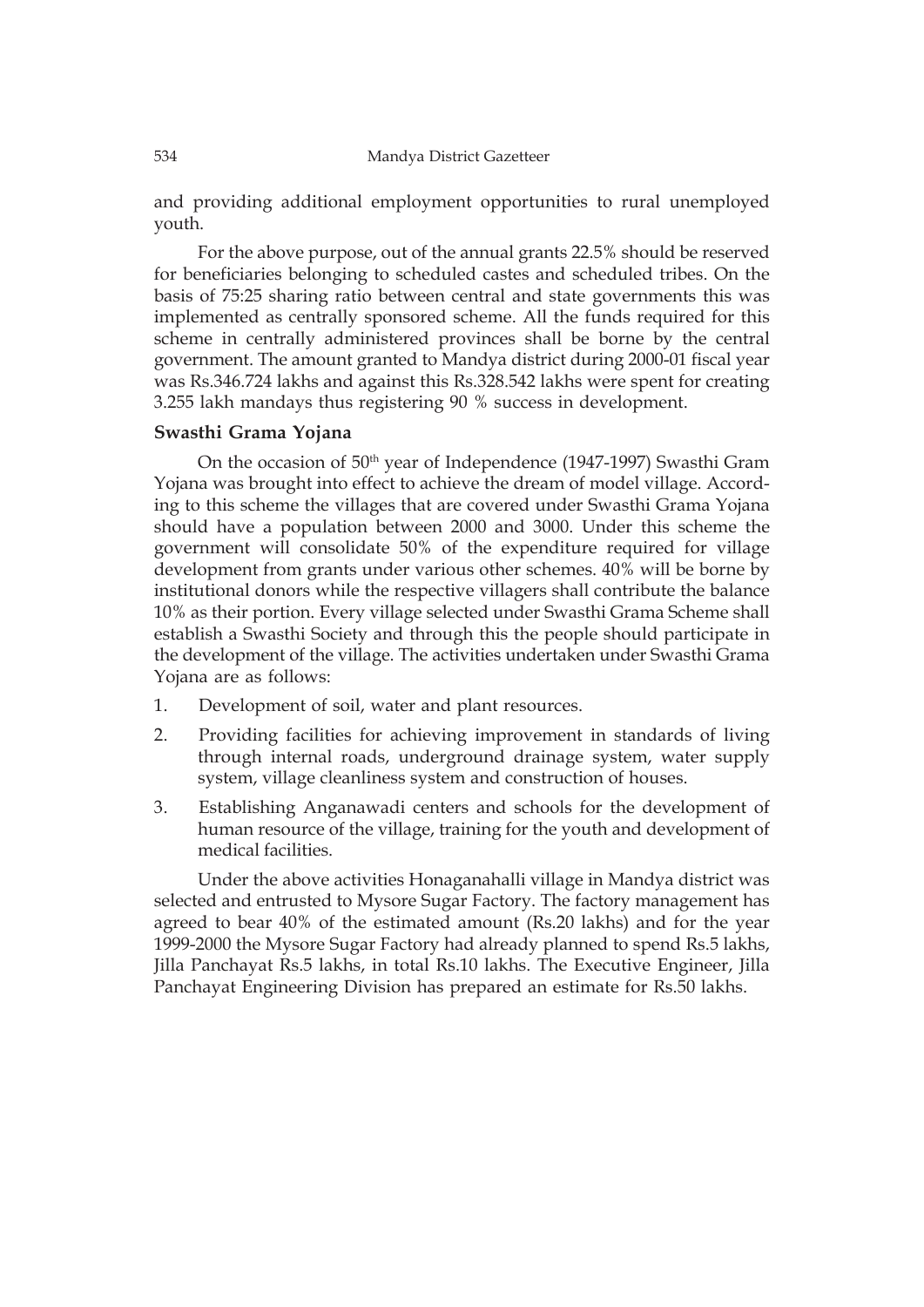#### **Ambedkar Housing Scheme**

This scheme is reserved for scheduled castes and scheduled tribes. The targets achieved from 1996-97 to 1998-99 are as follows: Houses sanctioned (target) 2,627; completed houses 1,968; houses under construction 203; and house construction yet to commence 357.

#### FLOODS AND DROUGHT

Although proper relief were provided during drought and floods there are very few documents in support of this. The Sunnadakki drought that came in the 16<sup>th</sup> century was very severe and it is understood that there was no rain for seven continuous years destroying vegetation, animals and birds dying for lack of food and shelter and people eating bamboo rice and roots for survival.

In 1799, during the fall of Srirangapatna there were heavy casualties due to outbreak of cholera and plague. Thousands migrated towards Mysore. Bucanan has said that the population of Srirangapatna during Tippu Sultan that was 1,50,000 reduced to just 32,000 by 1800. Hayavadan Rao has documented that during 1876 drought the areca trees in Nagamangala taluk were destroyed while the coconut trees were saved. Although there is no record of natural calamity in the district after 1891-92, there were instances of shortage food, water and fodder due to failure of rains. The rain failure during the years 1891-92, 1889-99, 1901-02, 1918-20, 1922-23, 1928-29, 1935-36, 1940- 41, 1946-47, 1952-53, 1958-59, 1963-64 and 1965-66 upset the economic condition of the district. Further, this created shortage of food and water, such shortage was felt more in Mandya, Nagamangala, Krishnarajpet and Malavalli taluks. During 1891-92, due to failure of monsoon the crops dried in Mandya and Malavalli taluks and relief works were undertaken.

Although there was rain failure during 1898-99, 1901-02 and 1908-09 this didn't affect the economic life of the people of the district. Even then, the shortage of water and fodder for cattle in Mandya, Nagamangala and Krishnarajpet taluks was alleviated. The drought of 1922-23 was limited to only Nagamangala taluk and its effect was felt in nine villages. Except in the year 1967 when there was 489.83 mm rain in the district the rainfall was minimum in Mandya taluk (380.4 mm), Krishnarajpet (410 mm), Nagamangala (443.6 mm), Srirangapatna (461.5 mm) and Pandvapura (481.6 mm). The average rainfall in the district in 1976 was 467.13 mm with Pandavapura (371.4 mm), Mandya (380.8 mm), Srirangapatna (382.3 mm), Malavalli (399.7 mm), Krishnarajpet (467.9 mm) and Nagamangala (495.5 mm) having minimum rainfall.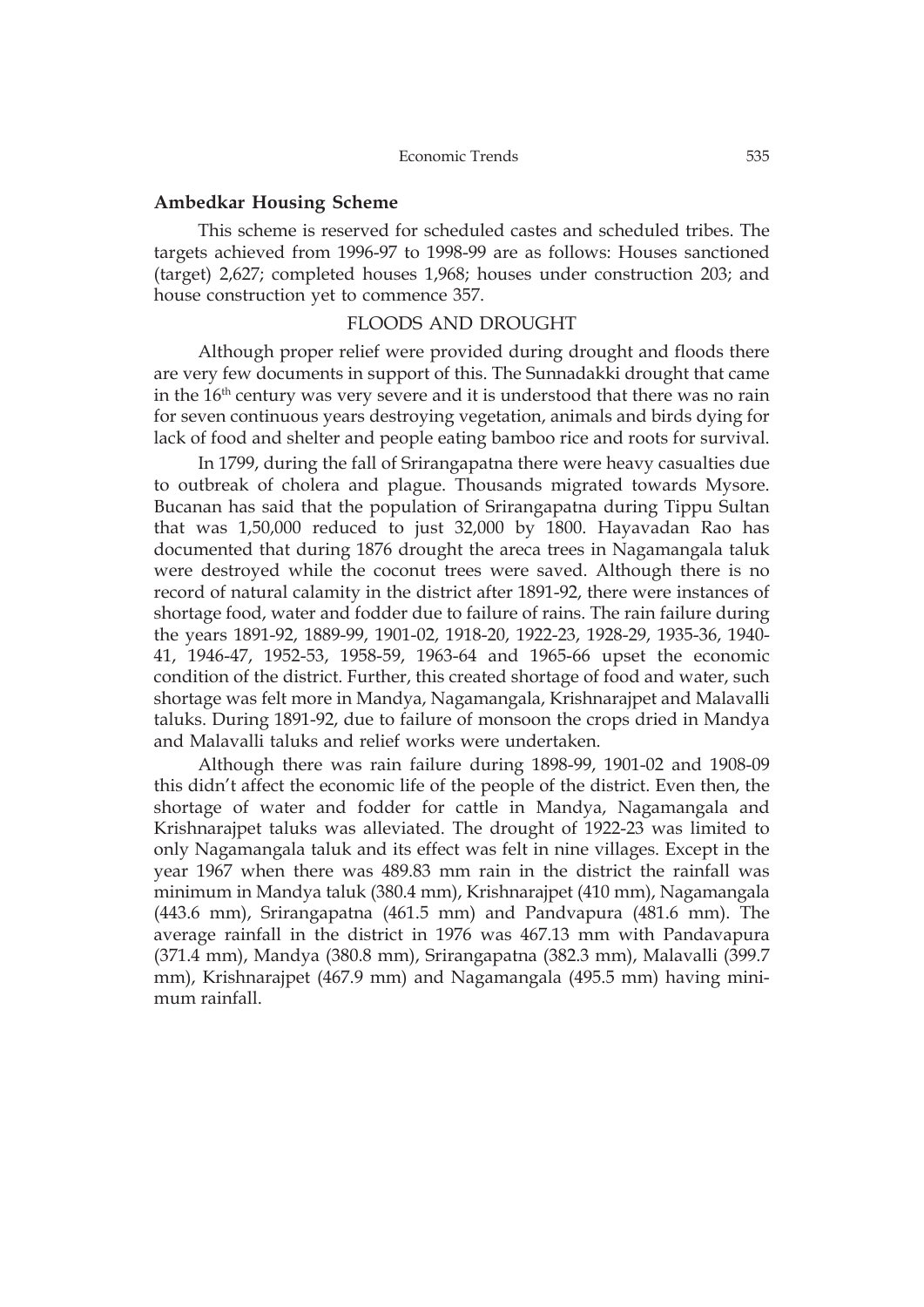No taluks were under severe drought during monsoon season (June to September) from 1982 to 1985. But three taluks in 1983, two taluks in 1984 and one taluk in 1985 experienced normal drought. Three taluks in 1982 and one taluk in 1985 suffered minor drought. During the khariff season (October to December) taluks experiencing severe drought from 1982 to 1985 were – six in 1982, one in 1983, three in 1984 and six in 1985. Normal drought was experienced by one taluk in 1982, three in 1983, two in 1984 and one taluk in 1985. In 1985-86, under drought relief and basic employment programmes works such as road repair, rural connecting roads, de-silting of old tanks and school building constructions were undertaken. The losses suffered due to excessive rains in the district from 1990-91 to 2001-02 are given in Table 8.37.

**Table 8.37 : Details of Losses suffered due to natural calamities in the district from 1990-91 to 2001-2002 and compensation amount paid.**

| Year        | No. of<br>families | No. of<br>families | No. of<br>families | Compensation<br>amount paid to | No. of<br>families | Compensatio<br>namount |
|-------------|--------------------|--------------------|--------------------|--------------------------------|--------------------|------------------------|
|             | suffered           | suffered           | suffered due       | persons who                    | suffered           | paid to                |
|             | due to             | due to             | to loss of         | lost house, crop               | due to fire        | persons who            |
|             | house fall         | crop loss          | cattle             | & cattle (in                   |                    | suffered loss          |
|             |                    |                    |                    | rupees)                        |                    | from fire (in          |
|             |                    |                    |                    |                                |                    | rupees)                |
| 1990-91     | 275                | 85                 | 07                 | 2,22,371                       | 119                | 83,048                 |
| 1991-92     | 576                | 816                | 46                 | 5,36,300                       | 163                | 5,89,977               |
| 1992-93     | 264                | 140                | 01                 | 1,90,134                       | 206                | 1,92,637               |
| 1993-94     | 545                | 227                | 22                 | 5,37,533                       | 212                | 1,69,535               |
| 1994-95     | 564                | 1,184              | 26                 | 5,50,593                       | 228                | 1,38,680               |
| 1995-96     | 558                | 354                | 15                 | 5,71,934                       | 174                | 1,83,608               |
| 1996-97     | 1,614              | 82                 | 15                 | 11,81,156                      | 196                | 3,03,400               |
| 1997-98     | 640                | 40                 | 09                 | 4,81,984                       | 171                | 2,37,940               |
| 1998-99     | 1,884              | 373                | 29                 | 24,22,553                      | 179                | 1,87,085               |
| 1999-01     | 2,314              | 608                |                    | 27,53,610                      | 299                | 3,83,100               |
| $2001 - 02$ | 1,024              | 192                | 01                 | 6,90,310                       | 272                | 4,77,528               |

### DEVELOPMENTAL POTENTIALITIES

The district occupies 2.59% of the geographical area of the state and as per 2001 census (Provisional) the population was 17.21 lakhs or 3.34% of the state's population. According to 1991 census people of the district depended basically on agriculture and the position of the district with regard to occupations was as follows: 6,35,593 (38.65%) main workers, 9,12,611 (55.50%) nonworkers, 96,170 (5.85%) marginal workers. Out of the main workers 3,38,261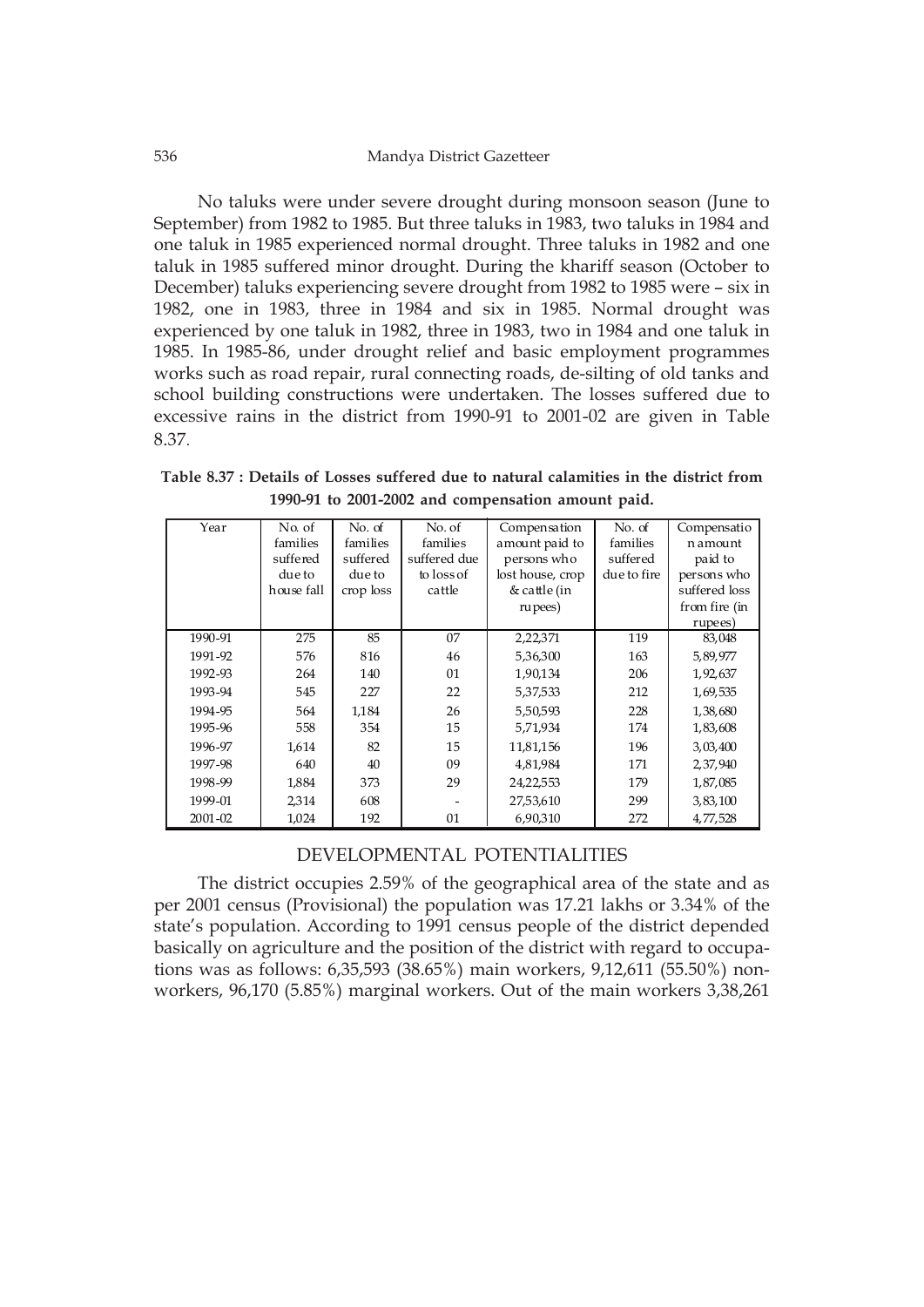(53.22%) were agriculturists, 1,58,656 (24.96%) were agriculture labourers, 16,841 (2.65%) engaged in cattle rearing, forest, fishing, hunting and fruit collection and related jobs, 3436 (0.54%) in mining, 28,508 (4.48%) in Industries, 10,071 (1.58%) in constructions, 33,389 (5.25%) in trade-commerce, 7,523 (1.18%) in transport, storage and communication and 38,908 (6.12%) in services. It is observed that 38.7% were main workers, 52.3% non-workers and 9.0% marginal workers.

A view of the above figures indicates that three-fourths of the population of the district was engaged in agriculture and agriculture related jobs. Also, agriculture in small land holdings is not a profitable employment. Hence, it is necessary to encourage development of rural non-agricultural activities, although lesser capital, more employment generation, lesser utilization of energy resources and import, lesser resources are available rural industries can prosper better than urban industries. By the end of June 2001, 65,146 unemployed persons had registered in the District Employment Exchange. Out of them 49,917 were men while 15,229 were women.

Paddy, ragi, sugarcane, silk, banana, coconut and mango are the food and commercial crops grown in the district. There are ample opportunities in the district for establishment of agriculture-based industries. Out of the total geographical area only 5% (0.24 hectares) are forests, only firewood is being grown and supplied to neighbouring districts. According to 1997 livestock census there are 12.29 lakh livestock in the district and there is scope for establishment of leather industry.

According to data provided by the District Industrial Center, by the end of March 2001 there were a total of ten big and medium industries having a capital of Rs.24,775 lakhs providing employment to 4,008 persons. There were 6,308 small scale industries with a capital investment of Rs.9,737 lakhs providing employment to 30,162 persons. These figures indicates that there were not many industrial employment in the district.

There are many opportunities for establishing small industries in the district and they are identified as – demand based (32 industries), resource based (21 industries) and skill based (13 industries). The more important among them are as follows:

- **1. Agriculture based industries**: Beaten rice, flour mill, bakery, oil mill, fruit juice, coir production, silk thread, meals leaf, bamboo work etc.
- **2. Forest based industries**: Bullock cart, packing cases, cane furniture, flash board etc.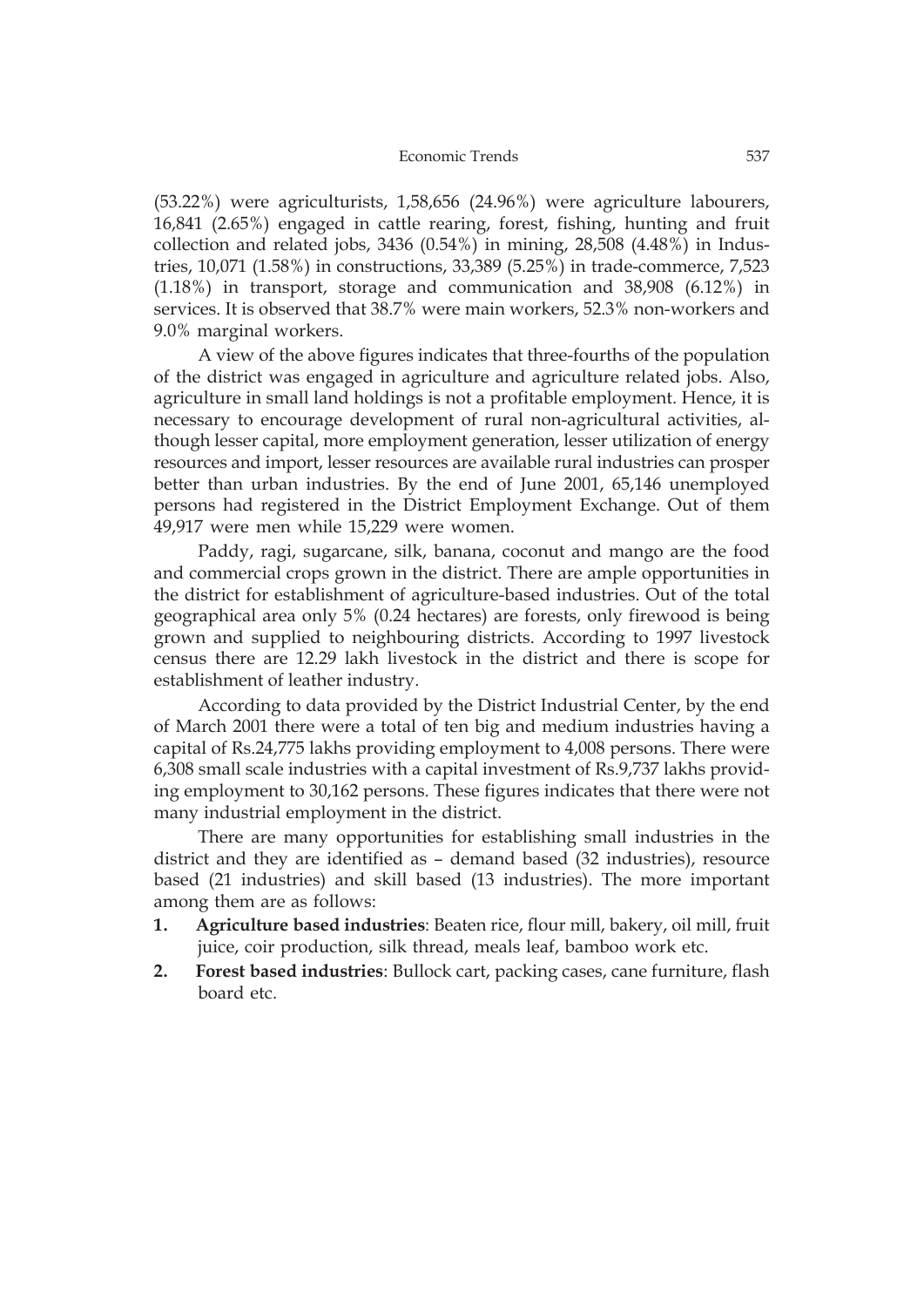- **3. Rubber and Plastic Related industries**: Footwear, polythene bags, PVC pipes etc., tyres retreading, injection and blow moulding.
- **4. Chemical related industries**: Agarbathi, oils, electroplating, aromatic chemicals, paints, paper bag, card board boxes.
- **5. Readymade Garment industries**: Ample opportunities available.
- **6. Engineering industries**: Plastic products, agricultural implements, iron fabrication, steel furniture etc.
- **7. Electronic industry**: Portable Generator sets, electrical equipments etc.
- **8. Service Sector industry**: Dhaba, tractor repair, power tillers, electrical implements, motor vehicle servicing, TV and radio repair and textile painting etc.
- **9. Tourism**: Mandya district is on Bangalore-Mysore road and has many tourist centres.
- **10. Information Technology**: Sugar factories, food processing units, government offices and banks in the district have realized the utility of information technology. Further, there are more than 50 training schools, 75 preuniversity colleges, 3 polytechnics and two medical (including and one engineering college in the district and hence there are ample opportunities for adoption of information technology. Again, District Industrial Center, TECSOK, SISI and organized institutions have identified spots for establishing profitable industries. The details are given table 8.38. see page 539.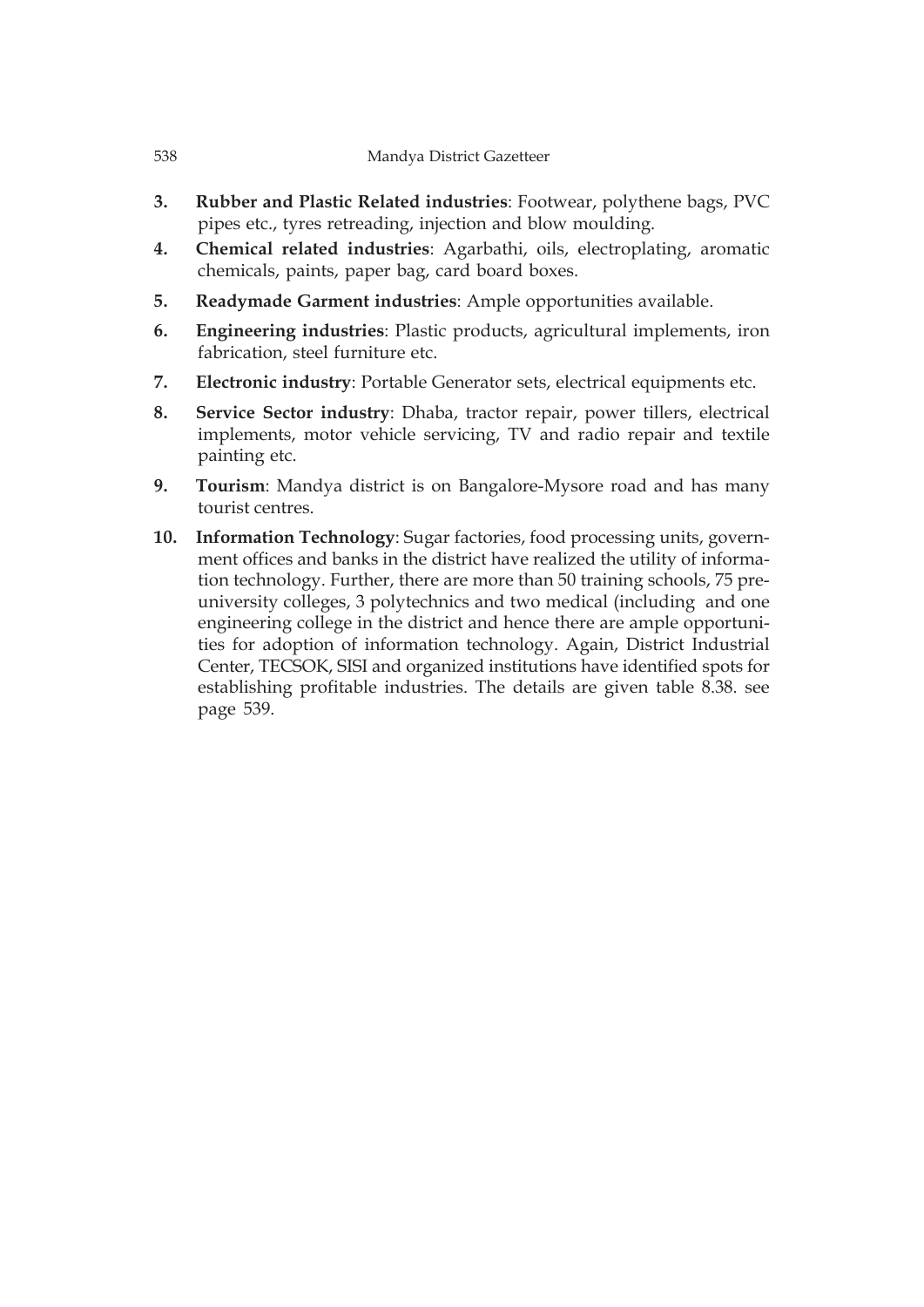| Taluks         | Places                         | Activities                              |
|----------------|--------------------------------|-----------------------------------------|
| Krishnarajapet | K.R.Pet, Akkihebbal,           | Food processing, handloom,              |
|                | Santhebachahalli, Kikkeri,     | powerloom, plastic items                |
|                | Mandagere                      |                                         |
| Maddur         | Maddur, K.M.Doddi,             | Food processing, Mosaic tiles, stone    |
|                | Besagarahalli, Kesthur, Koppa, | crushing, silk thread reeling, carpet   |
|                | Shivapura, Somanahalli         | weaving, mat weaving, auto repair,      |
|                |                                | agarbathi, sugarcane crushing, brick    |
|                |                                | making etc.                             |
| Malavalli      | Malavalli, Belakawadi,         | Leather industry, bamboo products, oil  |
|                | Halagur, Talagawadi            | extraction, woolen weaving, silk thread |
|                |                                | reeling, wood carving etc.              |
| Mandya         | Mandya, Basral, Buthanahosur,  | Food processing, stone crushing, auto   |
|                | Holalu, Yeliyur                | repair, electronic repair, electro-     |
|                |                                | plating, carpet and mat weaving etc.    |
| Nagamangala    | Nagamangala, Devalapura,       | Coconut products, coir products, food   |
|                | Belur, Lalanakere              | processing, carpentry, handicrafts      |
| Pandavapura    | Pandavapura, Pandavapura       | Sweets production, food processing,     |
|                | railway station, Jakkanahalli  | mosaic tiles, silk thread reeling etc.  |
| Srirangapatna  | Srirangapatna, Ganjam,         | Food processing, paper boards, flush    |
|                | Arakere, Belagola, Kodiyal,    | boards, candle making, metal polish,    |
|                | Palahalli                      | items required for making paints,       |
|                |                                | chalkpiece making etc.                  |

#### **Table 8.38 : Places identified by District Industries Centre, Tecsok, S.I.S.I and other organizations for establishing profitable industries.**

 $\mathcal{L}$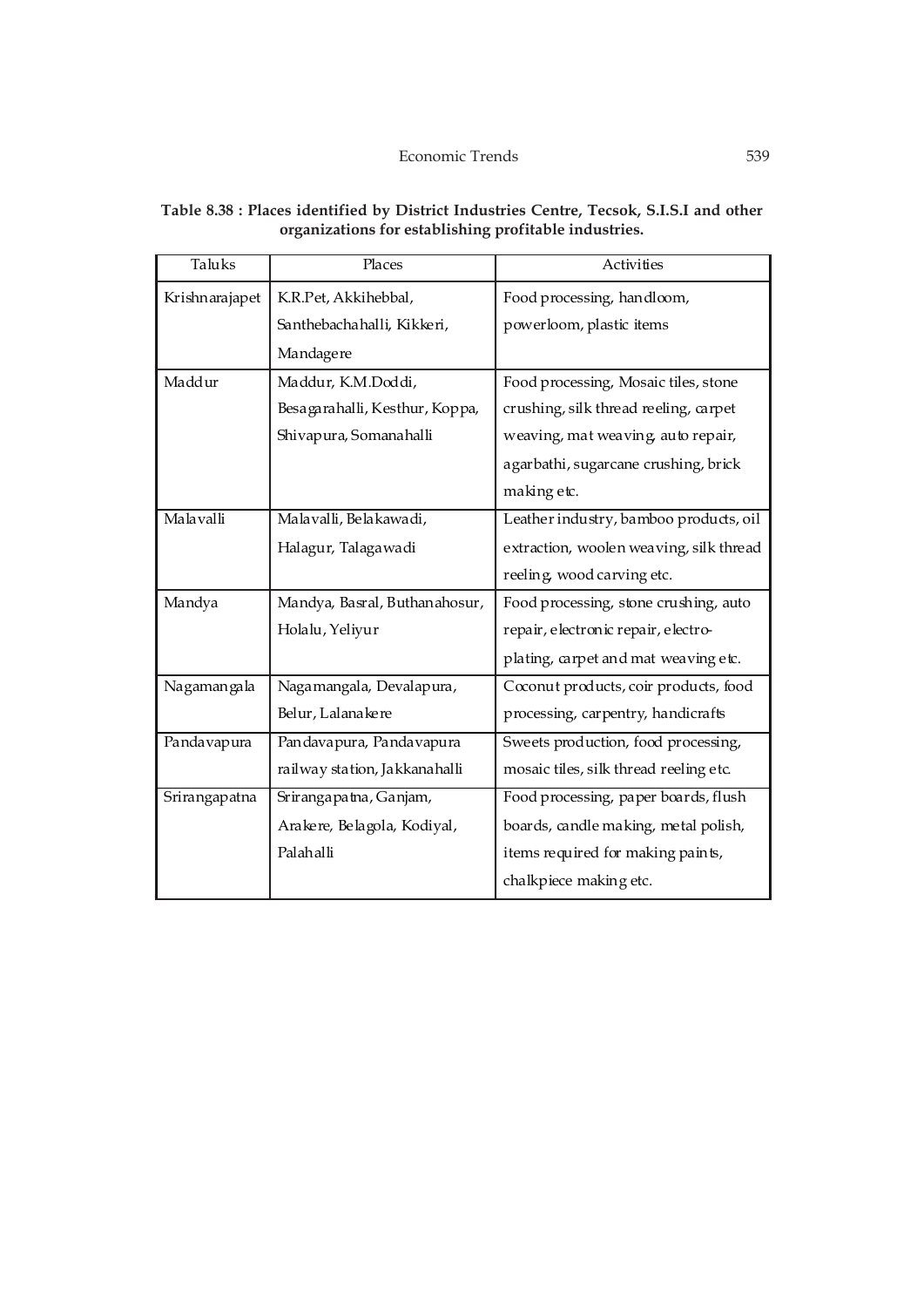| Subject                | Unit          | 1961  | 1971     | 1981     | 1991     | 2001    |
|------------------------|---------------|-------|----------|----------|----------|---------|
| Population Growth      | $\frac{0}{2}$ |       | $+28.38$ | $+22.85$ | $+15.95$ | $+7.14$ |
| rates                  |               |       |          |          |          |         |
| Rural population       | $\%$          |       | 24.58    | 20.34    | 14.98    | 7.40    |
| growth rates           |               |       |          |          |          |         |
| Urban population       | $\%$          |       | 58.67    | 38.57    | 21.26    | 5.76    |
| growth rates           |               |       |          |          |          |         |
| Rural population to    | $\%$          | 88.9  | 86.2     | 84.5     | 18.8     | 84.00   |
| total population       |               |       |          |          |          |         |
| Urban population to    | $\%$          | 11.1  | 13.8     | 15.5     | 16.2     | 16.02   |
| total population       |               |       |          |          |          |         |
| Scheduled Caste        | $\%$          | 12.92 | 12.25    | 12.89    | 13.78    | 14.02   |
| population to total    |               |       |          |          |          |         |
| population             |               |       |          |          |          |         |
| Scheduled Tribe        | $\%$          | 0.06  | 0.24     | 0.82     | 0.73     |         |
| population to total    |               |       |          |          |          |         |
| population             |               |       |          |          |          |         |
| Workers to total       | $\%$          | 47.45 | 32.56    | 36.82    | 44.50    | 47.72   |
| population             |               |       |          |          |          |         |
| Rural workers to total | $\%$          | 49.15 | 33.12    | 38.19    | 46.77    | 50.00   |
| population             |               |       |          |          |          |         |
| Urban workers to       | $\%$          | 33.92 | 29.01    | 29.32    | 32.96    | 35.70   |
| total population       |               |       |          |          |          |         |
| Agricultural workers   | $\%$          | 83.87 | 81.11    | 80.60    | 78.18    | 73.73   |
| to total workers       |               |       |          |          |          |         |
| Population density     |               |       |          |          |          |         |
| per sq.km.             |               |       |          |          |          |         |
| Rural                  | $\%$          | 167   | 204      | 245      | 281      | 335     |
| Urban                  | $\%$          | 1591  | 2331     | 3610     | 4507     |         |
| Sex Ratio (Females     |               | 967   | 960      | 960      | 963      | 985     |
| per 1000 males)        |               |       |          |          |          |         |
| Literacy<br>Male       | $\%$          | 26.45 | 31.59    | 40.48    | 59.18    | 70.71   |
| Female                 | $\%$          | 7.86  | 13.06    | 19.91    | 36.70    | 51.62   |
| Total                  | $\%$          | 17.31 | 22.51    | 30.40    | 48.15    | 61.21   |
| Literacy (rural)       |               |       |          |          |          |         |
| Male                   | $\%$          | 23.31 | 28.47    | 37.40    | 55.89    | 68.08   |
| Female                 | $\%$          | 5.25  | 9.99     | 16.14    | 32.12    | 47.64   |
| Total                  | $\%$          | 14.39 | 19.39    | 26.95    | 44.19    | 57.88   |
| Literacy (urban)       |               |       |          |          |          |         |
| Male                   | $\%$          | 50.65 | 50.59    | 56.85    | 75.75    | 84.32   |
| Female                 | $\%$          | 29.10 | 32.83    | 40.40    | 60.66    | 72.91   |
| Total                  | $\%$          | 40.60 | 42.11    | 49.19    | 68.46    | 78.72   |

L.

**Table 8.39 : List of Socio - Economic indicators of the district in five decades**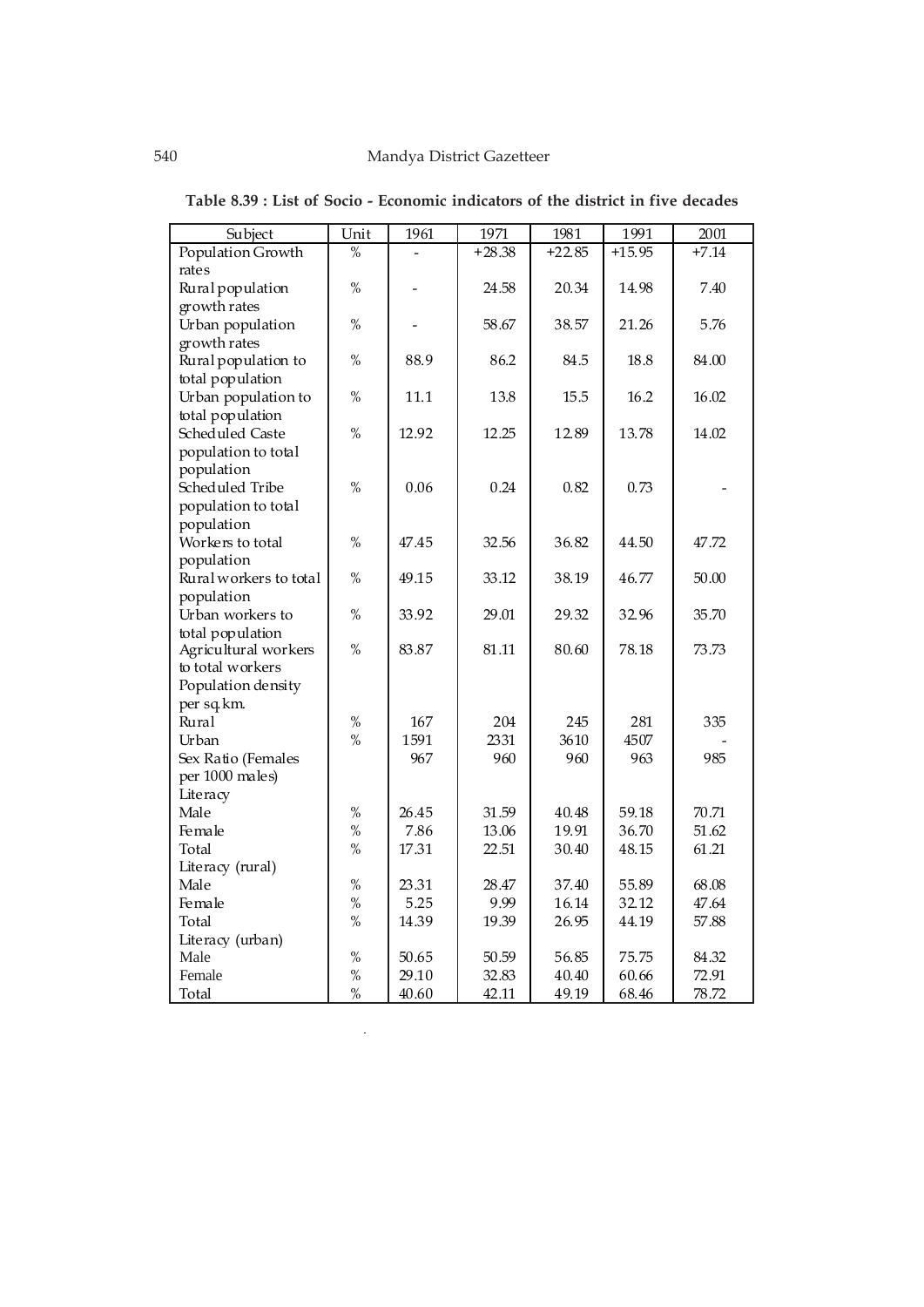| $\overline{SI}$<br>No. | Agriculture                                                     | Unit          | 1970-71        | 1980-81 | 1990-91 | 1995-96 | 1999-00 | 2000-01        |
|------------------------|-----------------------------------------------------------------|---------------|----------------|---------|---------|---------|---------|----------------|
| $\mathbf{1}$           | $\overline{2}$                                                  | 3             | $\overline{4}$ | 5       | 6       | 7       | 8       | $\overline{9}$ |
| 1.                     | Forest area to the<br>total geographical                        | $\%$          | 4.86           | 4.76    | 4.77    | 4.77    | 4.97    | 4.97           |
|                        | area                                                            |               |                |         |         |         |         |                |
| 2.                     | Land put to non-<br>agricultural use to<br>the total            |               |                |         |         |         |         |                |
| 3.                     | geographical area<br>Barren and                                 | $\%$          | 10.74          | 12.02   | 12.16   | 12.18   | 12.20   | 12.20          |
|                        | uncultivable land<br>to the total                               | %             | 2.99           | 4.35    | 4.35    | 4.34    | 4.33    | 4.32           |
| 4.                     | geographical area<br>Permanent                                  |               |                |         |         |         |         |                |
|                        | pastures and other<br>grazing land to the<br>total geographical | $\%$          | 11.19          | 9.14    | 8.29    | 7.63    | 7.67    | 7.66           |
| 5.                     | area<br>Land under<br>miscellaneous                             | $\%$          | 0.34           | 0.39    | 0.65    | 0.63    | 0.64    | 0.64           |
|                        | trees and grooves<br>etc to the total<br>geographical area      |               |                |         |         |         |         |                |
| 6.                     | Cultivable Waste<br>land to the total                           |               |                |         |         |         |         |                |
|                        | geographical area                                               | %             | 10.37          | 8.63    | 7.97    | 7.84    | 8.42    | 8.42           |
| 7.                     | Other fallow land<br>to the total<br>geographical area          | $\%$          | 1.40           | 1.65    | 4.81    | 3.96    | 4.24    | 4.25           |
| 8.                     | Current fallow<br>land to the total                             | %             | 3.84           | 10.44   | 8.68    | 7.89    | 8.02    | 7.88           |
| 9.                     | geographical area<br>Net sown area to                           |               |                |         |         |         |         |                |
|                        | the total<br>geographical area                                  | $\frac{0}{0}$ | 54.28          | 48.62   | 48.33   | 50.76   | 49.51   | 49.64          |
| 10.                    | Total cropped<br>area to the net area                           |               |                |         |         |         |         |                |
|                        | sown (Crop<br>intersity) total                                  | %             | 110.84         | 124.67  | 114.95  | 123.06  | 115.70  | 115.05         |
| 11.                    | geographical area<br>Net area irrigated<br>to the net sown      | %             | 31.6           | 40.2    | 41.4    | 44.43   | 43.79   | 43.42          |
| 12.                    | area<br>Gross irrigated                                         |               |                |         |         |         |         |                |
|                        | area to the gross<br>cropped area                               | $\%$          | 34.20          | 43.05   | 46.40   | 44.21   | 49.42   | 47.96          |
| 13.                    | Net area irrigated<br>by canals to the                          |               |                |         |         |         |         |                |
|                        | net area irrigated<br>by all sources                            | %             | 73.07          | 83.40   | 83.16   | 82.73   | 79.94   | 79.01          |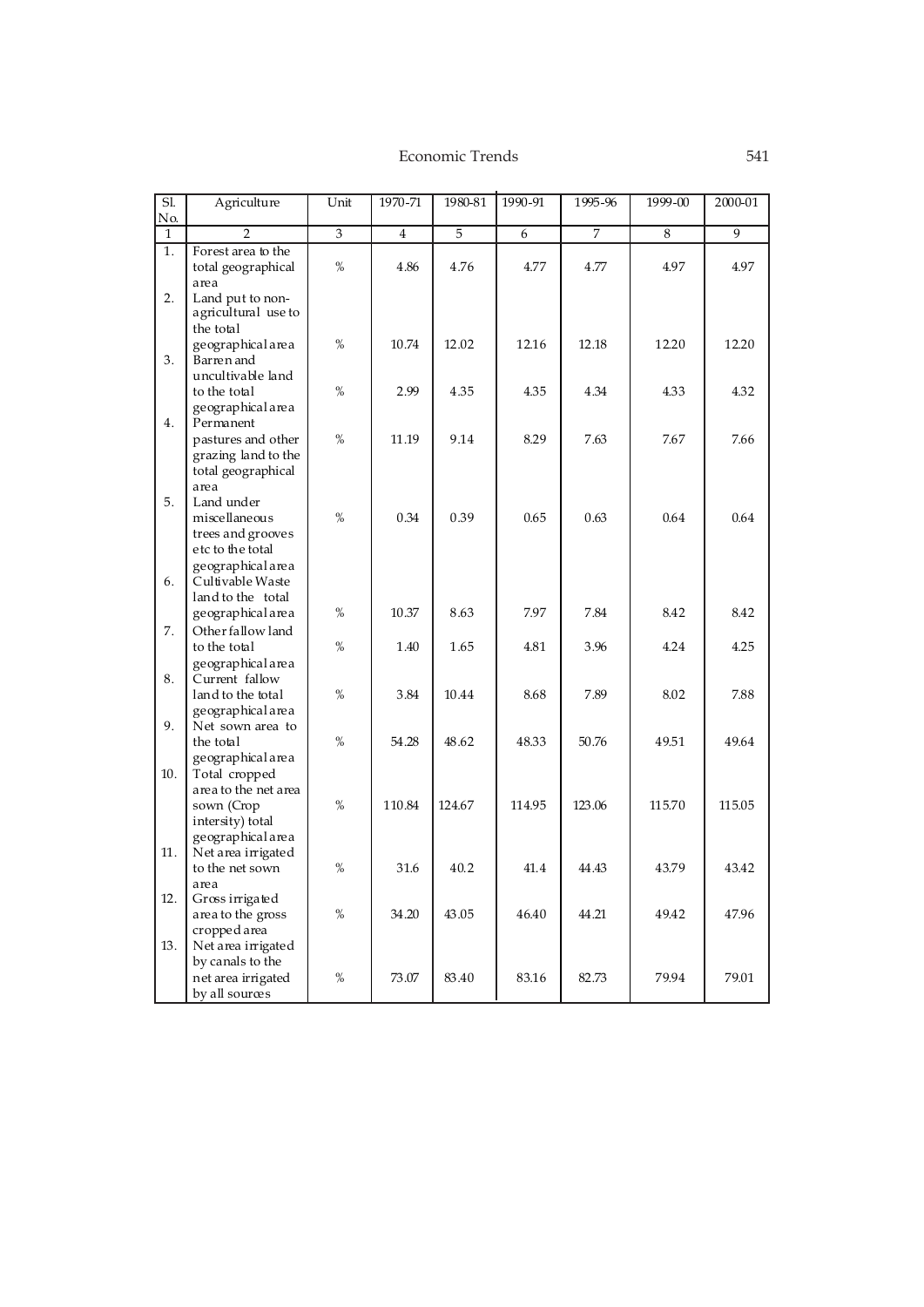# 542 Mandya District Gazetteer

| $\mathbf{1}$      | $\overline{2}$       | $\overline{\overline{3}}$ | 4     | 5     | 6     | 7     | 8     | $\overline{9}$ |
|-------------------|----------------------|---------------------------|-------|-------|-------|-------|-------|----------------|
| $\overline{14}$ . | Net area irrigated   |                           |       |       |       |       |       |                |
|                   | by tanks to the net  |                           |       |       |       |       |       |                |
|                   | area irrigated by    | %                         | 17.00 | 6.34  | 7.48  | 7.39  | 7.55  | 6.46           |
|                   | all sources          |                           |       |       |       |       |       |                |
| 15.               |                      |                           |       |       |       |       |       |                |
|                   | Net area irrigated   |                           |       |       |       |       |       |                |
|                   | by all type of wells |                           |       |       |       |       |       |                |
|                   | to the net area      | %                         | 7.00  | 9.00  | 4.00  | 8.77  | 11.63 | 13.25          |
|                   | irrigated by all     |                           |       |       |       |       |       |                |
|                   | sources              |                           |       |       |       |       |       |                |
| 16.               | Net area irrigated   |                           |       |       |       |       |       |                |
|                   | by other sources     |                           |       |       |       |       |       |                |
|                   | (including lift      | %                         | 2.00  | 3.00  | 1.00  | 1.11  | 0.88  | 1.28           |
|                   | irrigation) to the   |                           |       |       |       |       |       |                |
|                   | net area             |                           |       |       |       |       |       |                |
| 17.               | Area under paddy     |                           |       |       |       |       |       |                |
|                   | to the total         | %                         | 21.22 | 21.64 | 24.52 | 23.14 | 27.65 | 27.68          |
|                   | cropped area         |                           |       |       |       |       |       |                |
| 18.               | Area under ragi to   |                           |       |       |       |       |       |                |
|                   | the total cropped    | $\%$                      | 29.09 | 22.67 | 27.53 | 31.66 | 23.74 | 27.53          |
|                   | area                 |                           |       |       |       |       |       |                |
| 19.               | Area under jowar     |                           |       |       |       |       |       |                |
|                   | to the total         | %                         | 5.97  | 1.24  | 1.71  | 1.91  | 1.02  | 1.38           |
|                   | cropped area         |                           |       |       |       |       |       |                |
| 20.               | Area under wheat     |                           |       |       |       |       |       |                |
|                   |                      | $\%$                      |       | 0.01  |       |       |       |                |
|                   | to the total         |                           |       |       |       |       |       |                |
|                   | cropped area         |                           |       |       |       |       |       |                |
| 21.               | Area under Bajra     |                           |       |       |       |       |       |                |
|                   | to the total         | $\%$                      | 0.02  |       |       |       |       |                |
|                   | cropped area         |                           |       |       |       |       |       |                |
| 22.               | Area under other     |                           |       |       |       |       |       |                |
|                   | cereals to the total | %                         | 3.37  | 1.58  | 0.06  | 0.08  | 0.02  | 0.11           |
|                   | cropped area         |                           |       |       |       |       |       |                |
| 23.               | Area under total     |                           |       |       |       |       |       |                |
|                   | cereals and small    |                           |       |       |       |       |       |                |
|                   | millets to the total | %                         | 57.96 | 47.14 | 53.82 | 56.79 | 52.25 | 56.70          |
|                   | cropped area         |                           |       |       |       |       |       |                |
| 24.               | Area under pulses    |                           |       |       |       |       |       |                |
|                   | to the total         | %                         | 21.18 | 29.57 | 17.35 | 13.87 | 17.48 | 13.50          |
|                   | cropped area         |                           |       |       |       |       |       |                |
| 25.               | Area under cotton    |                           |       |       |       |       |       |                |
|                   | to the total         | %                         |       |       | 0.01  |       | 0.04  | 0.07           |
|                   | cropped area         |                           |       |       |       |       |       |                |
| 26.               | Area under           |                           |       |       |       |       |       |                |
|                   | sugarcane to the     | %                         | 5.84  | 8.35  | 10.83 | 10.85 | 10.99 | 9.74           |
|                   | total cropped area   |                           |       |       |       |       |       |                |
|                   |                      |                           |       |       |       |       |       |                |
| 27.               | Area under           |                           |       |       |       |       |       |                |
|                   | oilseeds to the      | $\%$                      | 3.93  | 3.63  | 7.20  | 7.55  | 4.88  | 5.53           |
|                   |                      |                           |       |       |       |       |       |                |
| 28.               | total cropped area   |                           |       |       |       |       |       |                |
|                   | Average yield of     | Kgsper                    |       |       |       |       |       |                |
|                   | riœ                  | hectare                   | 2354  | 2963  | 2953  | 3360  | 3286  | 3120           |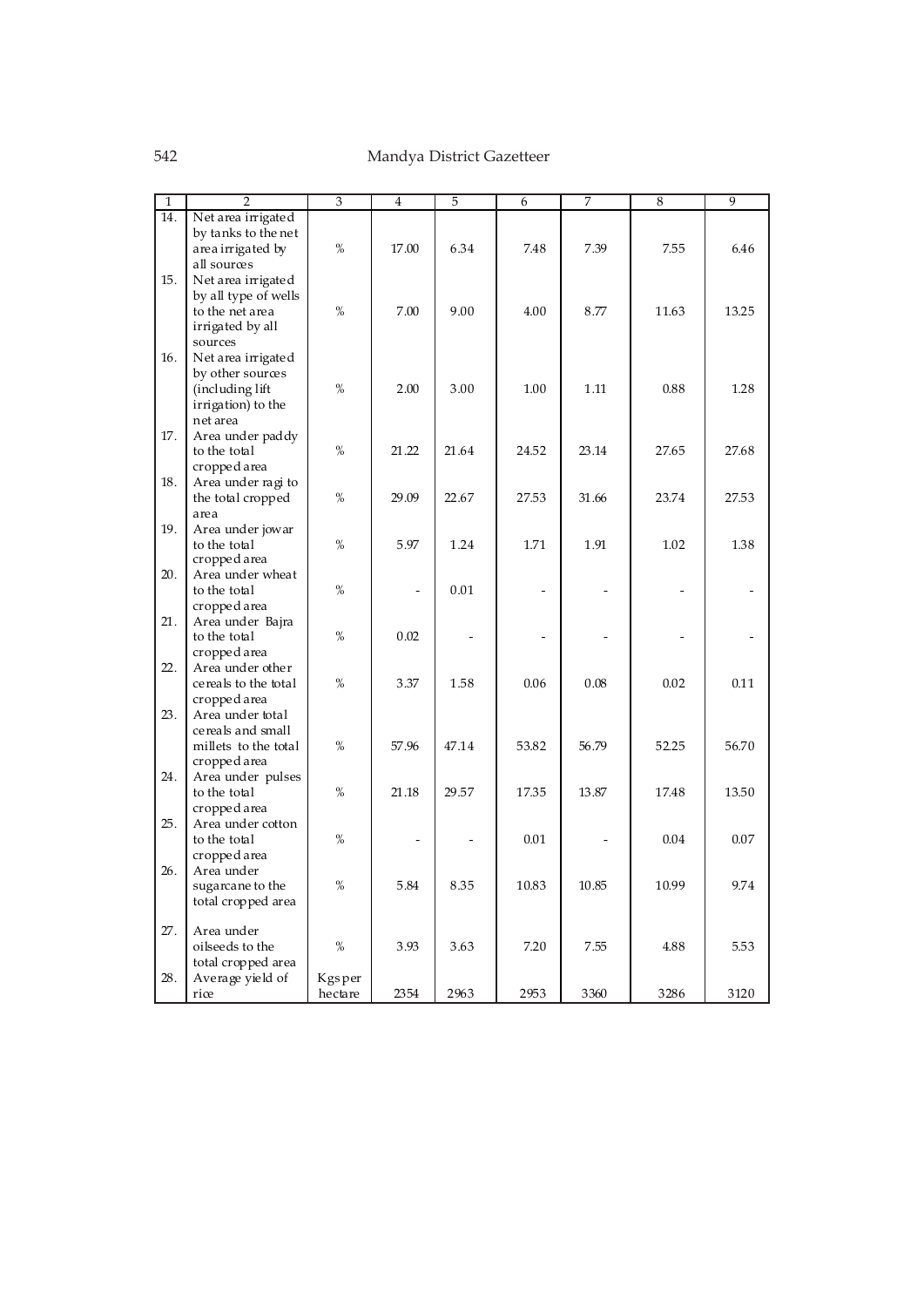| $\mathbf{1}$ | $\overline{2}$                | $\overline{3}$     | $\overline{4}$ | $\overline{5}$ | 6      | $\overline{7}$ | 8      | $\overline{9}$ |
|--------------|-------------------------------|--------------------|----------------|----------------|--------|----------------|--------|----------------|
| 29.          | Average yield of              | Kgs/per            |                |                |        |                |        |                |
|              | jowar                         | hectare            | 975            | 1256           | 559    | 675            | 1039   | 999            |
| 30.          | Average yield of              | Kgs/per            |                |                |        |                |        |                |
|              | ragi                          | hectare            | 907            | 1480           | 740    | 1916           | 1732   | 2127           |
| 31.          | Average yield of              | Kgs/per            |                |                |        |                |        |                |
|              | Bajra                         | hectare            | 428            |                | 1053   |                |        |                |
| 32.          | Average yield of              | Kgs/per            |                |                |        |                |        |                |
|              | wheat                         | hectare            | 1416           | 1571           |        |                |        |                |
| 33.          | Average yield of              | Kgs/per            |                |                |        |                |        |                |
|              | gram                          | hectare            | 491            | 472            | 319    | 506            | 578    |                |
| 34.          | Average yield of              | Kgs/per            |                |                |        |                |        |                |
|              | toordal                       | hectare            | 528            | 333            | 416    | 283            | 600    | 476            |
| 35.          | Average yield of<br>sunflower | Kgs/per<br>hectare |                | 1791           | 385    | 444            | 623    | 641            |
| 36.          | Average yield of              | Kgs/per            |                |                |        |                |        |                |
|              | cotton                        | hectare            |                | 152            | 213    |                | 199    | 273            |
| 37.          | Average yield of              | Kgs/per            |                |                |        |                |        |                |
|              | sugarcane                     | hectare            | 89             | 106            | 116    | 119            | 138    | 805            |
| 38.          | Average yield of              | Kgs/per            |                |                |        |                |        |                |
|              | groundnut                     | hectare            | 1127           | 1059           | 730    | 987            | 837    | 805            |
| 39.          | Percapitaland                 | Area in            |                |                |        |                |        |                |
|              | available for                 | hectares           | 0.26           | 0.22           | 0.20   | 0.19           | NA     | $0.18\,$       |
|              | cultivation                   |                    |                |                |        |                |        |                |
| 40.          | Percapita                     | In Kgs             |                |                |        |                |        |                |
|              | Foodgrains                    |                    | 220.54         | 219.80         | 155.52 | 243.19         | 218.24 | 237.36         |
|              | production                    |                    |                |                |        |                |        |                |
| 41.          | Average size &                | <b>Hectares</b>    | 1.37           | 1.08           | 0.83   | 0.76           |        | 0.66           |
|              | operational                   |                    |                |                |        |                |        |                |
|              | landholding                   |                    |                |                |        |                |        |                |
| 42.          | Average size of               | <b>Hectares</b>    |                | 0.40           | 0.37   | 0.38           |        | 0.35           |
|              | marginal holding              |                    |                |                |        |                |        |                |
|              | of all castes                 |                    |                |                |        |                |        |                |
| 43.          | Average size of               | Hectares           |                | 1.40           | 1.39   | 1.39           |        | 1.37           |
|              | small holding of              |                    |                |                |        |                |        |                |
|              | all castes                    |                    |                |                |        |                |        |                |
| 44.          | Average size of               | Hectares           |                | 2.70           | 2.69   | 2.67           |        | 2.63           |
|              | semi-medium                   |                    |                |                |        |                |        |                |
|              | holding of all                |                    |                |                |        |                |        |                |
|              | castes                        |                    |                |                |        |                |        |                |
| 45.          | Average size of               | <b>Hectares</b>    |                | 5.47           | 5.43   |                |        | 5.31           |
|              | medium holdings               |                    |                |                |        |                |        |                |
|              | of all castes                 |                    |                |                |        |                |        |                |
| 46.          | Average size of               | Hectares           |                | 16.76          | 14.83  |                |        | 15.82          |
|              | large holding of all          |                    |                |                |        |                |        |                |
|              | castes                        |                    |                |                |        |                |        |                |